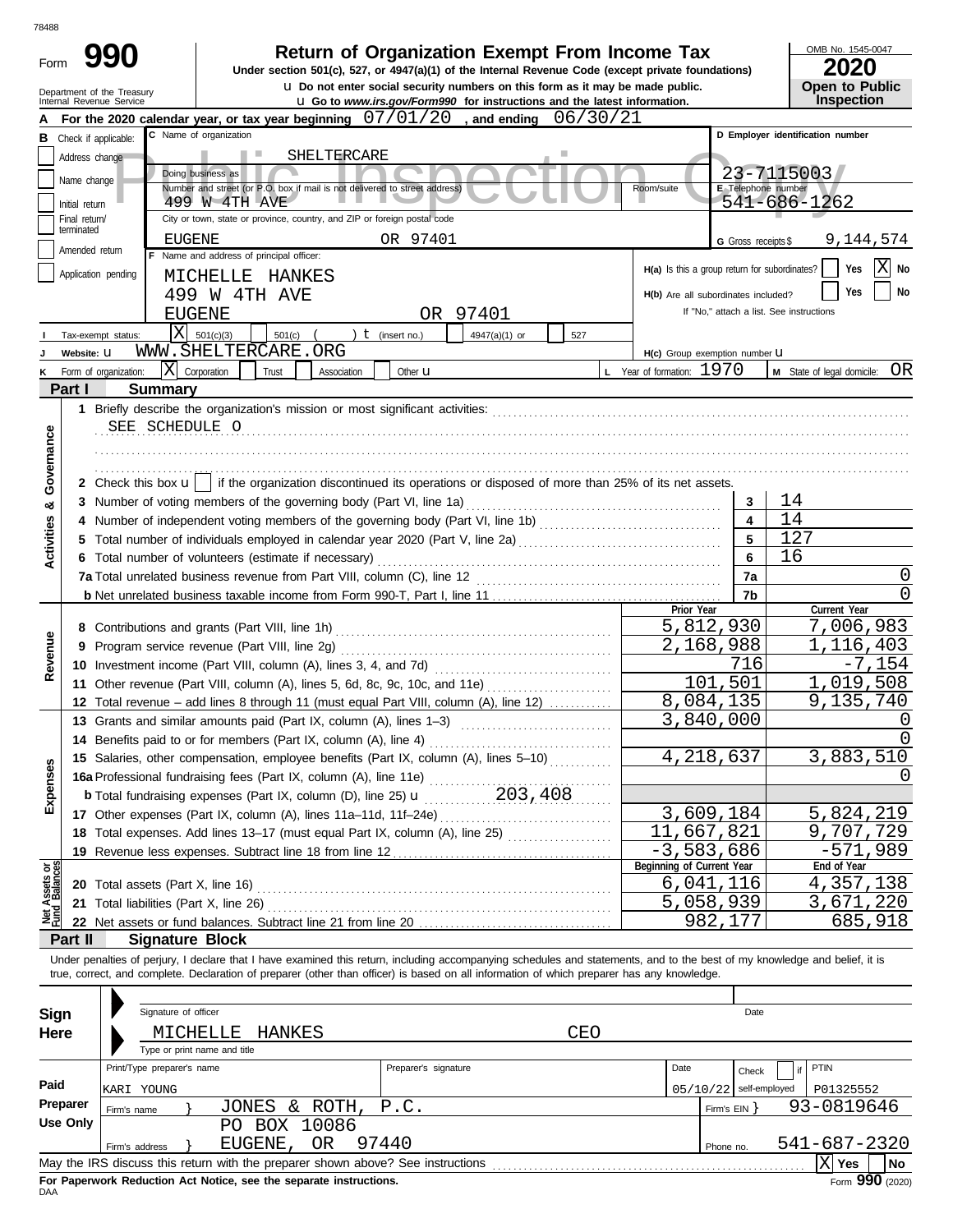|                                         |                                                                                                                                                                                                                                                                                                                                                      | 23-7115003                                                                                                                                                                                                                                                                                                                                                                                                                                                                                                             | Page 2                                                         |
|-----------------------------------------|------------------------------------------------------------------------------------------------------------------------------------------------------------------------------------------------------------------------------------------------------------------------------------------------------------------------------------------------------|------------------------------------------------------------------------------------------------------------------------------------------------------------------------------------------------------------------------------------------------------------------------------------------------------------------------------------------------------------------------------------------------------------------------------------------------------------------------------------------------------------------------|----------------------------------------------------------------|
| Part III                                | <b>Statement of Program Service Accomplishments</b>                                                                                                                                                                                                                                                                                                  |                                                                                                                                                                                                                                                                                                                                                                                                                                                                                                                        |                                                                |
|                                         |                                                                                                                                                                                                                                                                                                                                                      |                                                                                                                                                                                                                                                                                                                                                                                                                                                                                                                        | X                                                              |
|                                         | 1 Briefly describe the organization's mission:                                                                                                                                                                                                                                                                                                       |                                                                                                                                                                                                                                                                                                                                                                                                                                                                                                                        |                                                                |
| SEE SCHEDULE O                          |                                                                                                                                                                                                                                                                                                                                                      |                                                                                                                                                                                                                                                                                                                                                                                                                                                                                                                        |                                                                |
|                                         |                                                                                                                                                                                                                                                                                                                                                      |                                                                                                                                                                                                                                                                                                                                                                                                                                                                                                                        |                                                                |
|                                         | 2 Did the organization undertake any significant program services during the year which were not listed on the                                                                                                                                                                                                                                       |                                                                                                                                                                                                                                                                                                                                                                                                                                                                                                                        |                                                                |
|                                         | prior Form 990 or 990-EZ?                                                                                                                                                                                                                                                                                                                            |                                                                                                                                                                                                                                                                                                                                                                                                                                                                                                                        | Yes $ X $ No                                                   |
|                                         | If "Yes," describe these new services on Schedule O.                                                                                                                                                                                                                                                                                                 |                                                                                                                                                                                                                                                                                                                                                                                                                                                                                                                        |                                                                |
| 3                                       | Did the organization cease conducting, or make significant changes in how it conducts, any program                                                                                                                                                                                                                                                   |                                                                                                                                                                                                                                                                                                                                                                                                                                                                                                                        |                                                                |
| services?                               |                                                                                                                                                                                                                                                                                                                                                      |                                                                                                                                                                                                                                                                                                                                                                                                                                                                                                                        | Yes $ X $ No                                                   |
|                                         | If "Yes," describe these changes on Schedule O.                                                                                                                                                                                                                                                                                                      |                                                                                                                                                                                                                                                                                                                                                                                                                                                                                                                        |                                                                |
|                                         |                                                                                                                                                                                                                                                                                                                                                      | Describe the organization's program service accomplishments for each of its three largest program services, as measured by                                                                                                                                                                                                                                                                                                                                                                                             |                                                                |
|                                         |                                                                                                                                                                                                                                                                                                                                                      | expenses. Section 501(c)(3) and 501(c)(4) organizations are required to report the amount of grants and allocations to others,                                                                                                                                                                                                                                                                                                                                                                                         |                                                                |
|                                         | the total expenses, and revenue, if any, for each program service reported.                                                                                                                                                                                                                                                                          |                                                                                                                                                                                                                                                                                                                                                                                                                                                                                                                        |                                                                |
| 4a (Code:<br>HOUSING.<br>HOSPITAL STAY. | 7,162,002<br>) (Expenses \$<br>HOMELESS SERVICES:<br>SHELTERCARE<br>RISK OF LOSING THEIR HOUSING.<br>WERE TEMPORARILY HOUSED WHEN EXPERIENCING A CRISIS<br>THOSE FAMILIES WORK WITH<br>DURING THEIR STAY,<br>AFFORDABLE HOUSING AND UPON EXIT,<br>HOMELESS ADULTS WHO NEEDED A SAFE<br>THE COMMONS<br>INDIVIDUALS WITH PERMANENT SUPPORTIVE HOUSING. | including grants of \$<br>) (Revenue \$<br>PROVIDES EMERGENCY HOUSING, TRANSITIONAL<br>HOUSING, AND PREVENTION SERVICES TO UNHOUSED COMMUNITY MEMBERS OR THOSE AT<br>202 FAMILIES WERE PROVIDED FINANCIAL<br>ASSISTANCE AND CASE MANAGEMENT TO AVOID LOSING THEIR HOUSING.<br>IN THEIR HOUSING.<br><b>STAFF</b><br>TO SECURE<br>16 TRANSITIONED<br>14 OUT OF<br>IN ADDITION, SHELTERCARE ALSO PROVIDED SHORT TERM HOUSING FOR 46<br>PLACE TO CONTINUE RECOVERY AFTER A<br>ON MLK ALSO PROVIDED 44 CHRONICALLY HOMELESS | 452,538)<br>16 FAMILIES<br>PERMANENT<br>TO PERMANENT           |
| 4b (Code:<br>HOUSINGS.<br>EUGENE AND    | 794,509<br>) (Expenses \$<br>MENTAL HEALTH SERVICES: BEHAVIORAL HEALTH AND PERMANENT<br>PROGRAMS<br>INCLUDE<br>SPRINGFIELD.                                                                                                                                                                                                                          | including grants of \$<br>) (Revenue \$<br>SERVICES INCLUDE LONGER-TERM MENTAL HEALTH TREATMENT AND SUPPORTIVE<br>SERVICES TO ASSIST HOMELESS INDIVIDUALS IN OBTAINING AND MAINTAINING<br>STATE RENTAL ASSISTANCE PROGRAM,<br>SUPPORTED HOUSING AND SERVICES OFFERED AT VARIOUS LOCATIONS<br>SHELTERCARE PROVIDED LONG<br>TERM SUPPORTED HOUSING TO<br>163 HOMELESS ADULTS WHO ARE LIVING WITH A MENTAL ILLNESS OR OTHER SERIOUS                                                                                       | 598,748)<br>SUPPORTED HOUSING<br>SCATTERED SITE<br>THROUGH-OUT |

DEVELOPED TREATMENT PLANS TO LEARN HOW TO MANAGE THEIR MENTAL HEALTH SYMPTOMS.

DISABILITY. 232 INDIVIDUALS RECEIVED BEHAVIORAL HEALTH SERVICES AND

| 4c (Code: |              | (Expenses \$                                        |          |     | 65,632                 |     | including grants of \$ |                   |             |    |        | (Revenue \$ |          | 65,117 |  |
|-----------|--------------|-----------------------------------------------------|----------|-----|------------------------|-----|------------------------|-------------------|-------------|----|--------|-------------|----------|--------|--|
|           | PROPERTY     | MANAGEMENT                                          |          |     | SERVICES:              |     | SERVICES               | INCLUDE PROVIDING |             |    |        |             | PROPERTY |        |  |
|           | MANAGEMENT   |                                                     | SERVICES | FOR | SUPPORTED HOUSING      |     |                        | PROGRAMS          |             | ΙN | EUGENE |             | AND      |        |  |
|           | SPRINGFIELD. |                                                     |          |     |                        |     |                        |                   |             |    |        |             |          |        |  |
|           |              |                                                     |          |     |                        |     |                        |                   |             |    |        |             |          |        |  |
|           |              |                                                     |          |     |                        |     |                        |                   |             |    |        |             |          |        |  |
|           |              |                                                     |          |     |                        |     |                        |                   |             |    |        |             |          |        |  |
|           |              |                                                     |          |     |                        |     |                        |                   |             |    |        |             |          |        |  |
|           |              |                                                     |          |     |                        |     |                        |                   |             |    |        |             |          |        |  |
|           |              |                                                     |          |     |                        |     |                        |                   |             |    |        |             |          |        |  |
|           |              |                                                     |          |     |                        |     |                        |                   |             |    |        |             |          |        |  |
|           |              |                                                     |          |     |                        |     |                        |                   |             |    |        |             |          |        |  |
|           |              |                                                     |          |     |                        |     |                        |                   |             |    |        |             |          |        |  |
|           |              |                                                     |          |     |                        |     |                        |                   |             |    |        |             |          |        |  |
|           |              | 4d Other program services (Describe on Schedule O.) |          |     |                        |     |                        |                   |             |    |        |             |          |        |  |
|           | (Expenses \$ |                                                     |          |     | including grants of \$ |     |                        |                   | (Revenue \$ |    |        |             |          |        |  |
|           |              | 4e Total program service expenses u                 |          |     | 8.                     | -43 |                        |                   |             |    |        |             |          |        |  |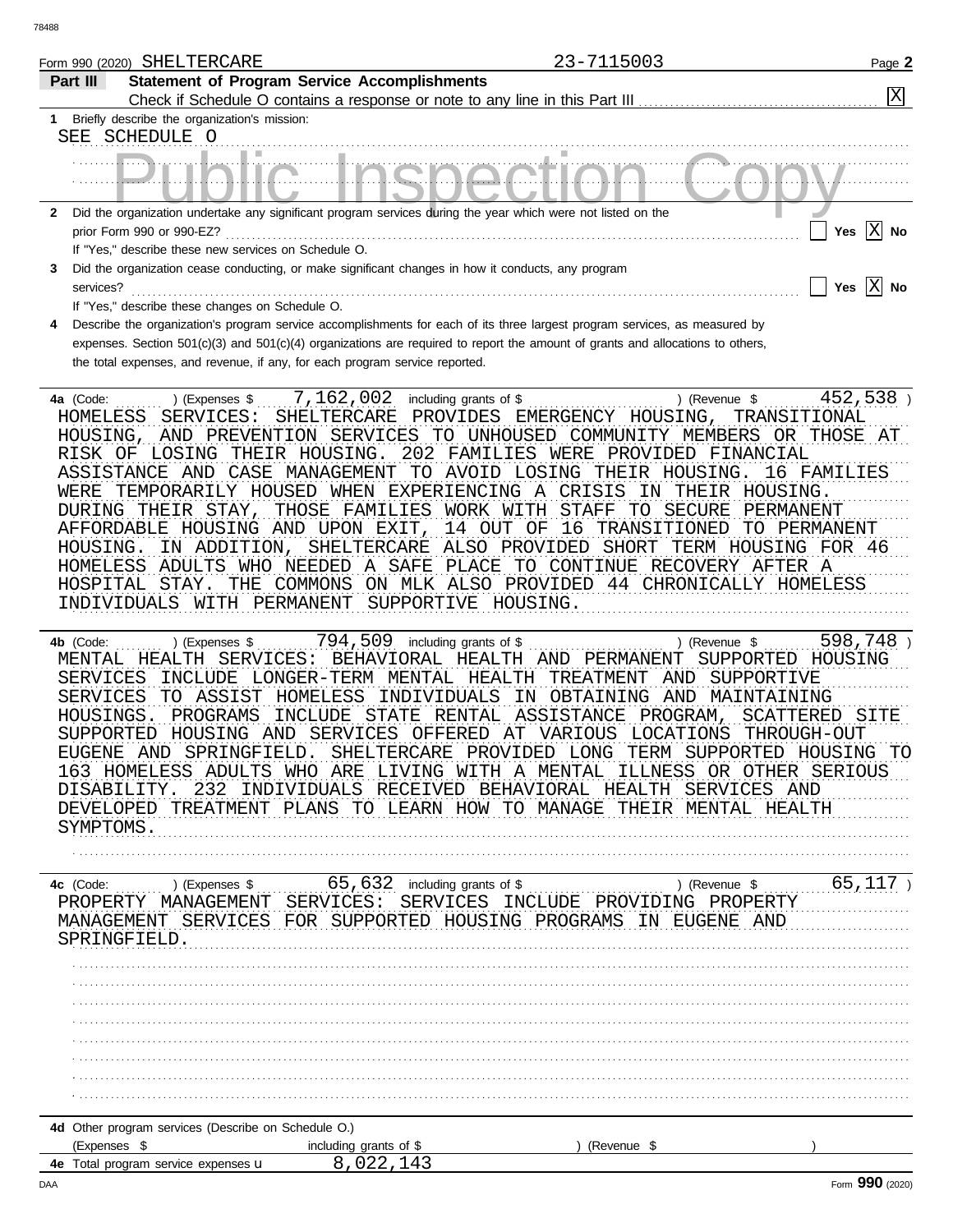78488

**Part IV Checklist of Required Schedules**

| Dort IV<br>Chacklist of Raquirad Schadulas                        |        |
|-------------------------------------------------------------------|--------|
| -7115003<br>Form 990 (2020) SHELTERCARE<br>$\sim$ $\sim$ $\prime$ | Page 3 |
|                                                                   |        |

|     |                                                                                                                                                                                                                             |                 | Yes | No                  |
|-----|-----------------------------------------------------------------------------------------------------------------------------------------------------------------------------------------------------------------------------|-----------------|-----|---------------------|
| 1   | Is the organization described in section $501(c)(3)$ or $4947(a)(1)$ (other than a private foundation)? If "Yes,"                                                                                                           |                 |     |                     |
|     | complete Schedule A                                                                                                                                                                                                         | 1               | Χ   |                     |
| 2   | Is the organization required to complete Schedule B, Schedule of Contributors (see instructions)?                                                                                                                           | $\mathbf{2}$    | X   |                     |
| 3   | Did the organization engage in direct or indirect political campaign activities on behalf of or in opposition to                                                                                                            |                 |     |                     |
|     | candidates for public office? If "Yes," complete Schedule C, Part I                                                                                                                                                         | 3               |     | X                   |
| 4   | Section 501(c)(3) organizations. Did the organization engage in lobbying activities, or have a section 501(h)                                                                                                               |                 |     |                     |
|     | election in effect during the tax year? If "Yes," complete Schedule C, Part II                                                                                                                                              | 4               | Χ   |                     |
| 5   | Is the organization a section $501(c)(4)$ , $501(c)(5)$ , or $501(c)(6)$ organization that receives membership dues,                                                                                                        |                 |     |                     |
|     | assessments, or similar amounts as defined in Revenue Procedure 98-19? If "Yes," complete Schedule C, Part III                                                                                                              | 5               |     | Χ                   |
| 6   | Did the organization maintain any donor advised funds or any similar funds or accounts for which donors                                                                                                                     |                 |     |                     |
|     | have the right to provide advice on the distribution or investment of amounts in such funds or accounts? If                                                                                                                 |                 |     |                     |
|     | "Yes," complete Schedule D, Part I                                                                                                                                                                                          | 6               |     | Χ                   |
| 7   | Did the organization receive or hold a conservation easement, including easements to preserve open space,                                                                                                                   |                 |     |                     |
|     | the environment, historic land areas, or historic structures? If "Yes," complete Schedule D, Part II<br>Did the organization maintain collections of works of art, historical treasures, or other similar assets? If "Yes," | 7               |     | Χ                   |
| 8   | complete Schedule D, Part III                                                                                                                                                                                               | 8               |     | Χ                   |
| 9   | Did the organization report an amount in Part X, line 21, for escrow or custodial account liability, serve as a                                                                                                             |                 |     |                     |
|     | custodian for amounts not listed in Part X; or provide credit counseling, debt management, credit repair, or                                                                                                                |                 |     |                     |
|     | debt negotiation services? If "Yes," complete Schedule D, Part IV                                                                                                                                                           | 9               |     | Χ                   |
| 10  | Did the organization, directly or through a related organization, hold assets in donor-restricted endowments                                                                                                                |                 |     |                     |
|     | or in quasi endowments? If "Yes," complete Schedule D, Part V                                                                                                                                                               | 10              | Χ   |                     |
| 11  | If the organization's answer to any of the following questions is "Yes," then complete Schedule D, Parts VI,                                                                                                                |                 |     |                     |
|     | VII, VIII, IX, or X as applicable.                                                                                                                                                                                          |                 |     |                     |
| a   | Did the organization report an amount for land, buildings, and equipment in Part X, line 10? If "Yes,"                                                                                                                      |                 |     |                     |
|     | complete Schedule D, Part VI                                                                                                                                                                                                | 11a             | Χ   |                     |
| b   | Did the organization report an amount for investments—other securities in Part X, line 12, that is 5% or more                                                                                                               |                 |     |                     |
|     | of its total assets reported in Part X, line 16? If "Yes," complete Schedule D, Part VII                                                                                                                                    | 11b             |     | Χ                   |
| c   | Did the organization report an amount for investments—program related in Part X, line 13, that is 5% or more                                                                                                                |                 |     |                     |
|     | of its total assets reported in Part X, line 16? If "Yes," complete Schedule D, Part VIII                                                                                                                                   | 11c             |     | Χ                   |
| d   | Did the organization report an amount for other assets in Part X, line 15, that is 5% or more of its total assets                                                                                                           |                 |     |                     |
|     | reported in Part X, line 16? If "Yes," complete Schedule D, Part IX                                                                                                                                                         | 11d             | Χ   |                     |
| е   | Did the organization report an amount for other liabilities in Part X, line 25? If "Yes," complete Schedule D, Part X                                                                                                       | 11e             | Χ   |                     |
| f   | Did the organization's separate or consolidated financial statements for the tax year include a footnote that addresses                                                                                                     |                 |     |                     |
|     | the organization's liability for uncertain tax positions under FIN 48 (ASC 740)? If "Yes," complete Schedule D, Part X                                                                                                      | 11f             |     | X                   |
| 12a | Did the organization obtain separate, independent audited financial statements for the tax year? If "Yes," complete                                                                                                         |                 |     |                     |
|     |                                                                                                                                                                                                                             | 12a             |     | X                   |
|     | <b>b</b> Was the organization included in consolidated, independent audited financial statements for the tax year? If                                                                                                       |                 |     |                     |
|     | "Yes," and if the organization answered "No" to line 12a, then completing Schedule D, Parts XI and XII is optional                                                                                                          | 12 <sub>b</sub> | Χ   |                     |
| 13  |                                                                                                                                                                                                                             | 13              |     | $\overline{X}$<br>Χ |
| 14a | Did the organization maintain an office, employees, or agents outside of the United States?<br>Did the organization have aggregate revenues or expenses of more than \$10,000 from grantmaking,                             | 14a             |     |                     |
| b   | fundraising, business, investment, and program service activities outside the United States, or aggregate                                                                                                                   |                 |     |                     |
|     | foreign investments valued at \$100,000 or more? If "Yes," complete Schedule F, Parts I and IV [[[[[[[[[[[[[[[                                                                                                              | 14b             |     | X                   |
| 15  | Did the organization report on Part IX, column (A), line 3, more than \$5,000 of grants or other assistance to or                                                                                                           |                 |     |                     |
|     | for any foreign organization? If "Yes," complete Schedule F, Parts II and IV                                                                                                                                                | 15              |     | <u>x</u>            |
| 16  | Did the organization report on Part IX, column (A), line 3, more than \$5,000 of aggregate grants or other                                                                                                                  |                 |     |                     |
|     | assistance to or for foreign individuals? If "Yes," complete Schedule F, Parts III and IV [[[[[[[[[[[[[[[[[[[                                                                                                               | 16              |     | X                   |
| 17  | Did the organization report a total of more than \$15,000 of expenses for professional fundraising services on                                                                                                              |                 |     |                     |
|     |                                                                                                                                                                                                                             | 17              |     | X                   |
| 18  | Did the organization report more than \$15,000 total of fundraising event gross income and contributions on                                                                                                                 |                 |     |                     |
|     |                                                                                                                                                                                                                             | 18              | Χ   |                     |
| 19  | Did the organization report more than \$15,000 of gross income from gaming activities on Part VIII, line 9a?                                                                                                                |                 |     |                     |
|     |                                                                                                                                                                                                                             | 19              |     | <u>X</u>            |
| 20a |                                                                                                                                                                                                                             | <b>20a</b>      |     | Χ                   |
| b   |                                                                                                                                                                                                                             | 20b             |     |                     |
| 21  | Did the organization report more than \$5,000 of grants or other assistance to any domestic organization or                                                                                                                 |                 |     |                     |
|     |                                                                                                                                                                                                                             | 21              |     | Χ                   |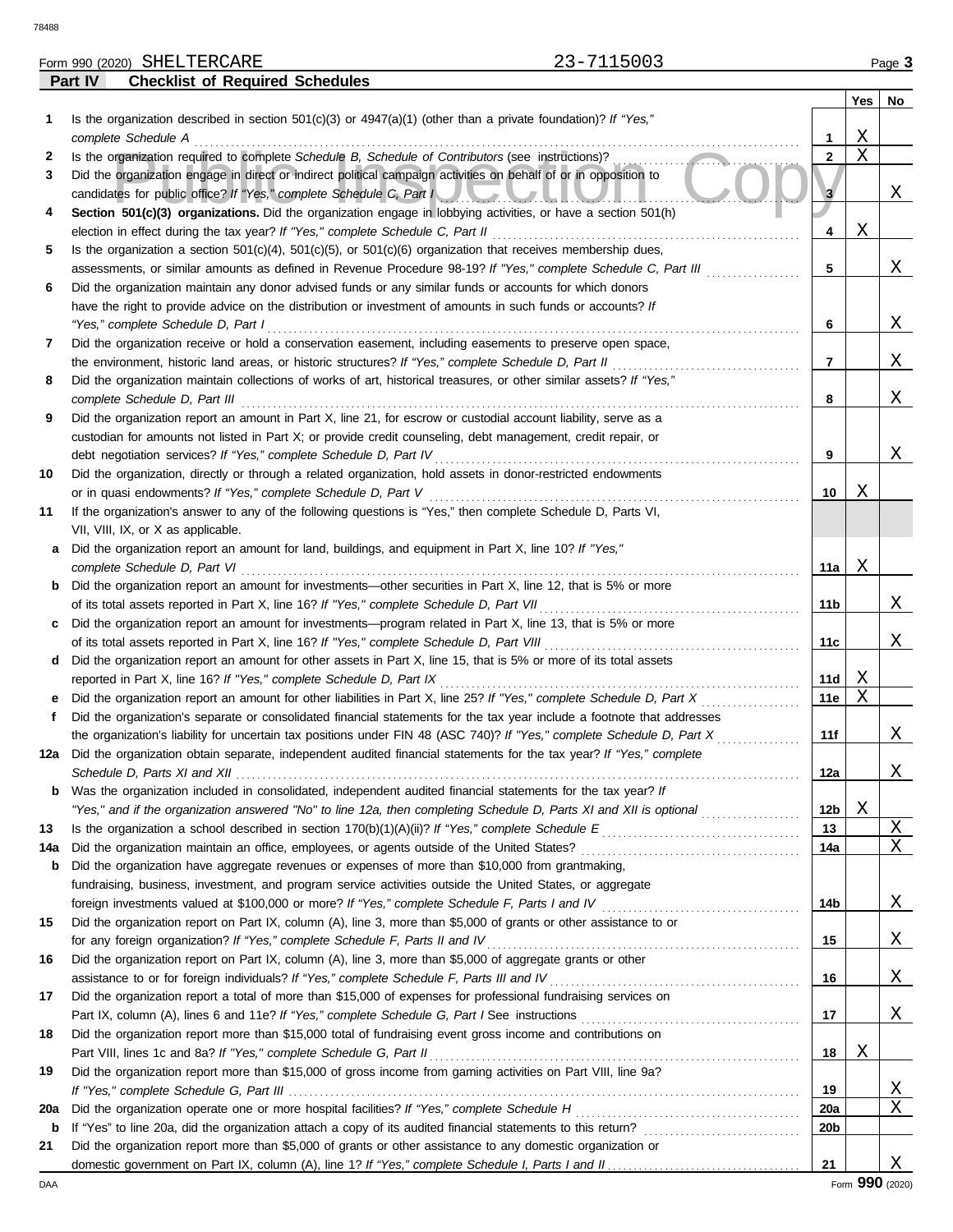**Part IV Checklist of Required Schedules** *(continued)*

|          |                                                                                                                                                                                 |                |     |                 | <b>Yes</b> | No              |
|----------|---------------------------------------------------------------------------------------------------------------------------------------------------------------------------------|----------------|-----|-----------------|------------|-----------------|
| 22       | Did the organization report more than \$5,000 of grants or other assistance to or for domestic individuals on                                                                   |                |     |                 |            |                 |
|          | Part IX, column (A), line 2? If "Yes," complete Schedule I, Parts I and III                                                                                                     |                |     | 22              |            | Χ               |
| 23       | Did the organization answer "Yes" to Part VII, Section A, line 3, 4, or 5 about compensation of the                                                                             |                |     |                 |            |                 |
|          | organization's current and former officers, directors, trustees, key employees, and highest compensated                                                                         |                |     |                 |            |                 |
|          | employees? If "Yes," complete Schedule J<br><u>IIIOUUUU</u>                                                                                                                     |                |     | 23              |            | Χ               |
| 24a      | Did the organization have a tax-exempt bond issue with an outstanding principal amount of more than                                                                             |                |     |                 |            |                 |
|          | \$100,000 as of the last day of the year, that was issued after December 31, 2002? If "Yes," answer lines 24b                                                                   |                |     |                 | Χ          |                 |
| b        | through 24d and complete Schedule K. If "No," go to line 25a<br>Did the organization invest any proceeds of tax-exempt bonds beyond a temporary period exception?               |                |     | 24a<br>24b      |            | X               |
| c        | Did the organization maintain an escrow account other than a refunding escrow at any time during the year                                                                       |                |     |                 |            |                 |
|          | to defease any tax-exempt bonds?                                                                                                                                                |                |     | 24c             |            | Χ               |
| d        |                                                                                                                                                                                 |                |     | 24d             |            | X               |
| 25a      | Section 501(c)(3), 501(c)(4), and 501(c)(29) organizations. Did the organization engage in an excess benefit                                                                    |                |     |                 |            |                 |
|          | transaction with a disqualified person during the year? If "Yes," complete Schedule L, Part I                                                                                   |                |     | 25a             |            | Χ               |
| b        | Is the organization aware that it engaged in an excess benefit transaction with a disqualified person in a prior                                                                |                |     |                 |            |                 |
|          | year, and that the transaction has not been reported on any of the organization's prior Forms 990 or 990-EZ?                                                                    |                |     |                 |            |                 |
|          | If "Yes," complete Schedule L, Part I                                                                                                                                           |                |     | 25b             |            | Χ               |
| 26       | Did the organization report any amount on Part X, line 5 or 22, for receivables from or payables to any current                                                                 |                |     |                 |            |                 |
|          | or former officer, director, trustee, key employee, creator or founder, substantial contributor, or 35%                                                                         |                |     |                 |            |                 |
|          | controlled entity or family member of any of these persons? If "Yes," complete Schedule L, Part II                                                                              |                |     | 26              |            | Χ               |
| 27       | Did the organization provide a grant or other assistance to any current or former officer, director, trustee, key                                                               |                |     |                 |            |                 |
|          | employee, creator or founder, substantial contributor or employee thereof, a grant selection committee                                                                          |                |     |                 |            |                 |
|          | member, or to a 35% controlled entity (including an employee thereof) or family member of any of these<br>persons? If "Yes," complete Schedule L, Part III                      |                |     | 27              |            | Χ               |
| 28       | Was the organization a party to a business transaction with one of the following parties (see Schedule L, Part                                                                  |                |     |                 |            |                 |
|          | IV instructions, for applicable filing thresholds, conditions, and exceptions):                                                                                                 |                |     |                 |            |                 |
| а        | A current or former officer, director, trustee, key employee, creator or founder, or substantial contributor? If                                                                |                |     |                 |            |                 |
|          | "Yes," complete Schedule L, Part IV                                                                                                                                             |                |     | 28a             |            | X               |
| b        |                                                                                                                                                                                 |                |     | 28b             |            | X               |
| c        | A 35% controlled entity of one or more individuals and/or organizations described in lines 28a or 28b? If                                                                       |                |     |                 |            |                 |
|          | "Yes," complete Schedule L, Part IV                                                                                                                                             |                |     | 28c             |            | X               |
| 29       | Did the organization receive more than \$25,000 in non-cash contributions? If "Yes," complete Schedule M                                                                        |                |     | 29              |            | X               |
| 30       | Did the organization receive contributions of art, historical treasures, or other similar assets, or qualified                                                                  |                |     |                 |            |                 |
|          | conservation contributions? If "Yes," complete Schedule M<br>Did the organization liquidate, terminate, or dissolve and cease operations? If "Yes," complete Schedule N, Part I |                |     | 30<br>31        |            | X<br>Χ          |
| 31<br>32 | Did the organization sell, exchange, dispose of, or transfer more than 25% of its net assets? If "Yes,"                                                                         |                |     |                 |            |                 |
|          | complete Schedule N, Part II                                                                                                                                                    |                |     | 32              |            | Χ               |
| 33       | Did the organization own 100% of an entity disregarded as separate from the organization under Regulations                                                                      |                |     |                 |            |                 |
|          | sections 301.7701-2 and 301.7701-3? If "Yes," complete Schedule R, Part I                                                                                                       |                |     | 33              |            | X               |
| 34       | Was the organization related to any tax-exempt or taxable entity? If "Yes," complete Schedule R, Part II, III,                                                                  |                |     |                 |            |                 |
|          | or IV, and Part V, line 1                                                                                                                                                       |                |     | 34              | Χ          |                 |
| 35a      |                                                                                                                                                                                 |                |     | <b>35a</b>      |            | Χ               |
| b        | If "Yes" to line 35a, did the organization receive any payment from or engage in any transaction with a                                                                         |                |     |                 |            |                 |
|          |                                                                                                                                                                                 |                |     | 35 <sub>b</sub> |            |                 |
| 36       | Section 501(c)(3) organizations. Did the organization make any transfers to an exempt non-charitable                                                                            |                |     |                 |            |                 |
|          | related organization? If "Yes," complete Schedule R, Part V, line 2                                                                                                             |                |     | 36              |            | X               |
| 37       | Did the organization conduct more than 5% of its activities through an entity that is not a related organization                                                                |                |     |                 |            |                 |
| 38       | Did the organization complete Schedule O and provide explanations in Schedule O for Part VI, lines 11b and                                                                      |                |     | 37              |            | X               |
|          | 19? Note: All Form 990 filers are required to complete Schedule O.                                                                                                              |                |     | 38              | Χ          |                 |
|          | Statements Regarding Other IRS Filings and Tax Compliance<br>Part V                                                                                                             |                |     |                 |            |                 |
|          | Check if Schedule O contains a response or note to any line in this Part V                                                                                                      |                |     |                 |            |                 |
|          |                                                                                                                                                                                 |                |     |                 | <b>Yes</b> | No              |
| 1a       | Enter the number reported in Box 3 of Form 1096. Enter -0- if not applicable                                                                                                    | 1a             | 203 |                 |            |                 |
| b        | Enter the number of Forms W-2G included in line 1a. Enter -0- if not applicable                                                                                                 | 1 <sub>b</sub> | 0   |                 |            |                 |
| c        | Did the organization comply with backup withholding rules for reportable payments to vendors and                                                                                |                |     |                 |            |                 |
|          |                                                                                                                                                                                 |                |     | 1c              |            |                 |
| DAA      |                                                                                                                                                                                 |                |     |                 |            | Form 990 (2020) |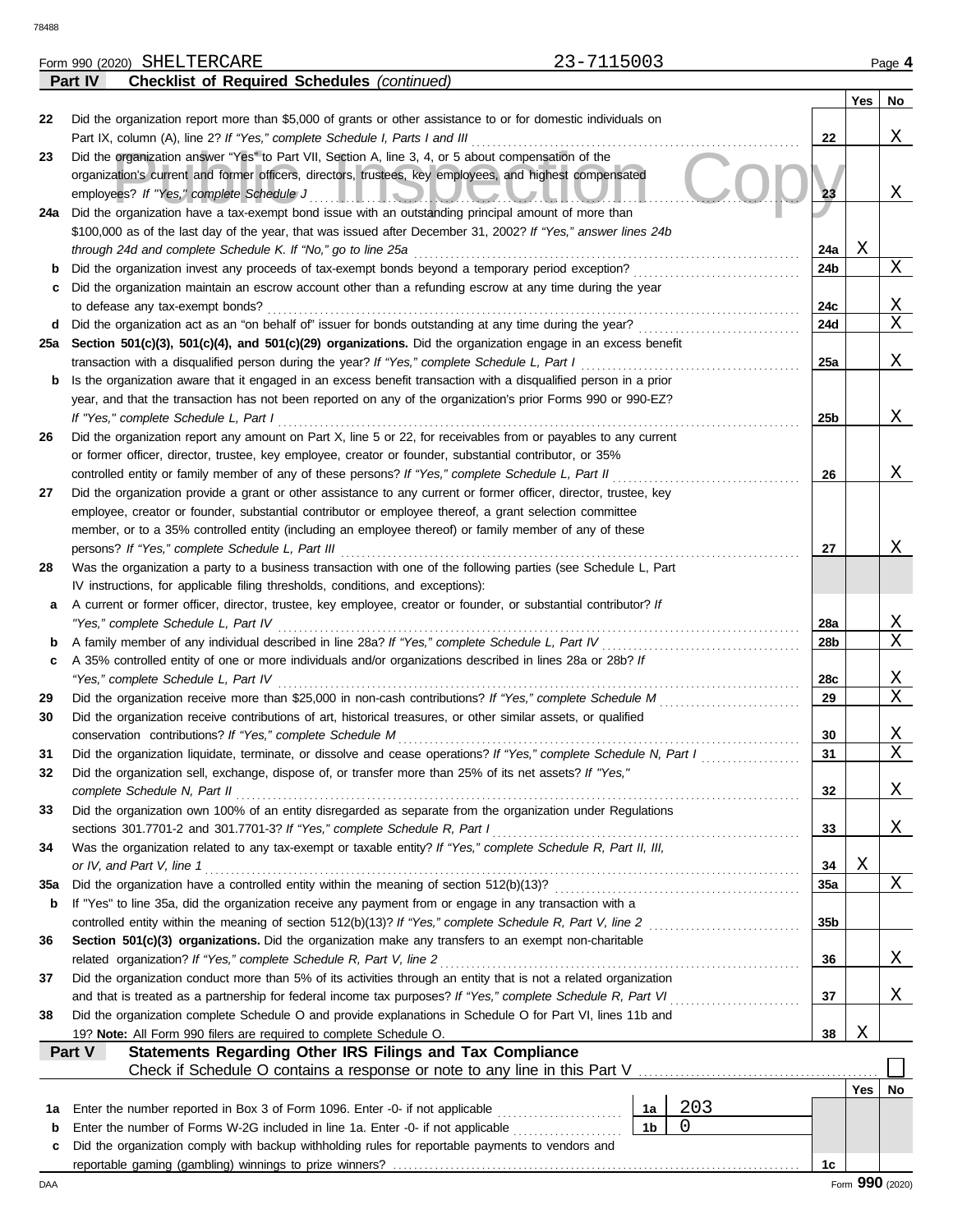|        | 23-7115003<br>Form 990 (2020) SHELTERCARE                                                                                          |                 |                     | Page 5 |
|--------|------------------------------------------------------------------------------------------------------------------------------------|-----------------|---------------------|--------|
|        | Statements Regarding Other IRS Filings and Tax Compliance (continued)<br>Part V                                                    |                 |                     |        |
|        |                                                                                                                                    |                 | Yes                 | No     |
| 2a     | Enter the number of employees reported on Form W-3, Transmittal of Wage and Tax                                                    |                 |                     |        |
|        | Statements, filed for the calendar year ending with or within the year covered by this return                                      | 127<br>2a       |                     |        |
| b      | If at least one is reported on line 2a, did the organization file all required federal employment tax returns?                     |                 | Χ<br>2 <sub>b</sub> |        |
|        | Note: If the sum of lines 1a and 2a is greater than 250, you may be required to e-file (see instructions)                          |                 |                     |        |
| За     | Did the organization have unrelated business gross income of \$1,000 or more during the year?                                      |                 | 3a                  | Χ      |
| b      | If "Yes," has it filed a Form 990-T for this year? If "No" to line 3b, provide an explanation on Schedule O                        |                 | 3 <sub>b</sub>      |        |
| 4a     | At any time during the calendar year, did the organization have an interest in, or a signature or other authority over,            |                 |                     |        |
|        | a financial account in a foreign country (such as a bank account, securities account, or other financial account)?                 |                 | 4a                  | Χ      |
| b      | If "Yes," enter the name of the foreign country <b>u</b>                                                                           |                 |                     |        |
|        | See instructions for filing requirements for FinCEN Form 114, Report of Foreign Bank and Financial Accounts (FBAR).                |                 |                     |        |
| 5a     | Was the organization a party to a prohibited tax shelter transaction at any time during the tax year?                              |                 | 5a                  | Χ      |
| b      |                                                                                                                                    |                 | 5b                  | X      |
| c      | If "Yes" to line 5a or 5b, did the organization file Form 8886-T?                                                                  |                 | 5c                  |        |
| 6а     | Does the organization have annual gross receipts that are normally greater than \$100,000, and did the                             |                 |                     |        |
|        | organization solicit any contributions that were not tax deductible as charitable contributions?                                   |                 | 6a                  | Χ      |
| b      | If "Yes," did the organization include with every solicitation an express statement that such contributions or                     |                 |                     |        |
|        | gifts were not tax deductible?                                                                                                     |                 | 6b                  |        |
| 7      | Organizations that may receive deductible contributions under section 170(c).                                                      |                 |                     |        |
| а      | Did the organization receive a payment in excess of \$75 made partly as a contribution and partly for goods                        |                 |                     |        |
|        | and services provided to the payor?                                                                                                |                 | 7a                  | Χ      |
| b      |                                                                                                                                    |                 | 7b                  |        |
| c      | Did the organization sell, exchange, or otherwise dispose of tangible personal property for which it was                           |                 |                     |        |
|        |                                                                                                                                    |                 | 7c                  | Χ      |
|        |                                                                                                                                    | 7d              |                     |        |
| d      |                                                                                                                                    |                 | 7e                  | Χ      |
| е<br>f | Did the organization, during the year, pay premiums, directly or indirectly, on a personal benefit contract?                       | 7f              |                     | X      |
|        | If the organization received a contribution of qualified intellectual property, did the organization file Form 8899 as required?   |                 | 7g                  |        |
| g      | If the organization received a contribution of cars, boats, airplanes, or other vehicles, did the organization file a Form 1098-C? |                 | 7h                  |        |
| h<br>8 | Sponsoring organizations maintaining donor advised funds. Did a donor advised fund maintained by the                               |                 |                     |        |
|        |                                                                                                                                    |                 | 8                   |        |
|        | Sponsoring organizations maintaining donor advised funds.                                                                          |                 |                     |        |
| 9      | Did the sponsoring organization make any taxable distributions under section 4966?                                                 |                 | 9a                  |        |
| а      |                                                                                                                                    |                 | 9b                  |        |
| b      | Section 501(c)(7) organizations. Enter:                                                                                            |                 |                     |        |
| 10     |                                                                                                                                    | 10a             |                     |        |
|        | Initiation fees and capital contributions included on Part VIII, line 12 [11] [11] [11] [12] [11] [11] [12] [1                     |                 |                     |        |
| b      | Gross receipts, included on Form 990, Part VIII, line 12, for public use of club facilities                                        | 10 <sub>b</sub> |                     |        |
| 11     | Section 501(c)(12) organizations. Enter:                                                                                           |                 |                     |        |
| а      | Gross income from members or shareholders                                                                                          | 11a             |                     |        |
| b      | Gross income from other sources (Do not net amounts due or paid to other sources                                                   |                 |                     |        |
|        | against amounts due or received from them.)                                                                                        | 11 <sub>b</sub> |                     |        |
| 12a    | Section 4947(a)(1) non-exempt charitable trusts. Is the organization filing Form 990 in lieu of Form 1041?                         |                 | 12a                 |        |
| b      | If "Yes," enter the amount of tax-exempt interest received or accrued during the year                                              | 12b             |                     |        |
| 13     | Section 501(c)(29) qualified nonprofit health insurance issuers.                                                                   |                 |                     |        |
| а      | Is the organization licensed to issue qualified health plans in more than one state?                                               |                 | 13a                 |        |
|        | Note: See the instructions for additional information the organization must report on Schedule O.                                  |                 |                     |        |
| b      | Enter the amount of reserves the organization is required to maintain by the states in which                                       |                 |                     |        |
|        |                                                                                                                                    | 13 <sub>b</sub> |                     |        |
| c      | Enter the amount of reserves on hand                                                                                               | 13c             |                     |        |
| 14a    | Did the organization receive any payments for indoor tanning services during the tax year?                                         |                 | 14a                 | X      |
| b      | If "Yes," has it filed a Form 720 to report these payments? If "No," provide an explanation on Schedule O                          |                 | 14b                 |        |
| 15     | Is the organization subject to the section 4960 tax on payment(s) of more than \$1,000,000 in remuneration or                      |                 |                     |        |
|        | excess parachute payment(s) during the year?                                                                                       |                 | 15                  | Χ      |
|        | If "Yes," see instructions and file Form 4720, Schedule N.                                                                         |                 |                     |        |
| 16     | Is the organization an educational institution subject to the section 4968 excise tax on net investment income?                    |                 | 16                  | Χ      |
|        | If "Yes," complete Form 4720, Schedule O.                                                                                          |                 |                     |        |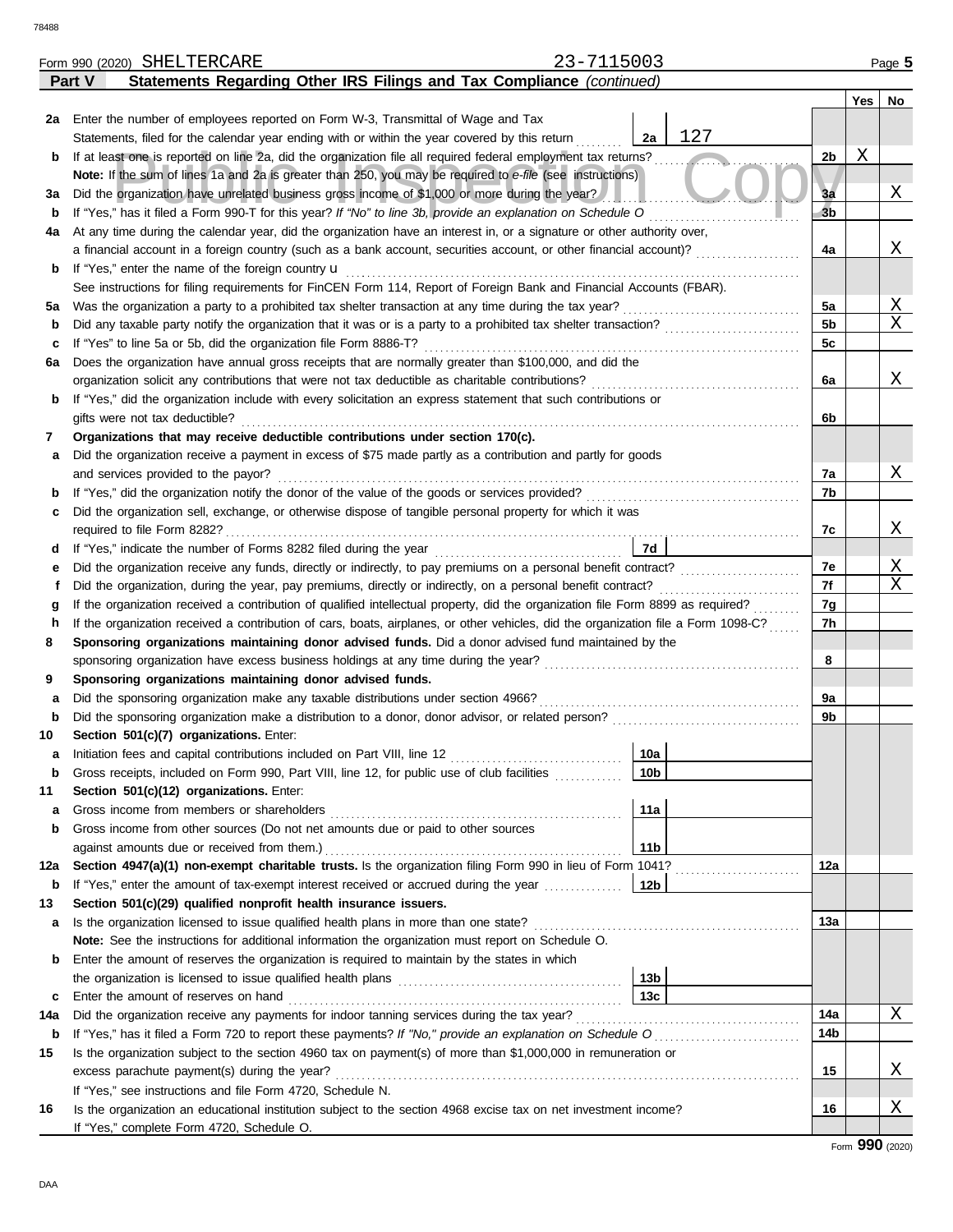|             | 23-7115003<br>Form 990 (2020) SHELTERCARE                                                                                           |                 |        | Page 6          |
|-------------|-------------------------------------------------------------------------------------------------------------------------------------|-----------------|--------|-----------------|
|             | Governance, Management, and Disclosure For each "Yes" response to lines 2 through 7b below, and for a "No"<br>Part VI               |                 |        |                 |
|             | response to line 8a, 8b, or 10b below, describe the circumstances, processes, or changes on Schedule O. See instructions.           |                 |        |                 |
|             | Check if Schedule O contains a response or note to any line in this Part VI                                                         |                 |        | X               |
|             | Section A. Governing Body and Management                                                                                            |                 |        |                 |
|             |                                                                                                                                     |                 | Yes    | <b>No</b>       |
| 1а          | $\Delta$ <sup>1</sup><br>Enter the number of voting members of the governing body at the end of the tax year<br>1a                  |                 |        |                 |
|             | If there are material differences in voting rights among members of the governing body, or                                          |                 |        |                 |
|             | if the governing body delegated broad authority to an executive committee or similar                                                |                 |        |                 |
|             | committee, explain on Schedule O.                                                                                                   |                 |        |                 |
| $\mathbf b$ | 14<br>Enter the number of voting members included on line 1a, above, who are independent<br>1b                                      |                 |        |                 |
| 2           | Did any officer, director, trustee, or key employee have a family relationship or a business relationship with                      |                 |        |                 |
|             | any other officer, director, trustee, or key employee?                                                                              | 2               |        | Χ               |
| 3           | Did the organization delegate control over management duties customarily performed by or under the direct                           |                 |        |                 |
|             | supervision of officers, directors, trustees, or key employees to a management company or other person?                             | 3               |        | Χ               |
| 4           | Did the organization make any significant changes to its governing documents since the prior Form 990 was filed?                    | 4               |        | X               |
| 5           | Did the organization become aware during the year of a significant diversion of the organization's assets?                          | 5               |        | Χ               |
| 6           | Did the organization have members or stockholders?                                                                                  | 6               |        | Χ               |
| 7a          | Did the organization have members, stockholders, or other persons who had the power to elect or appoint                             |                 |        |                 |
|             | one or more members of the governing body?                                                                                          | 7a              |        | Χ               |
| b           | Are any governance decisions of the organization reserved to (or subject to approval by) members,                                   |                 |        |                 |
|             | stockholders, or persons other than the governing body?                                                                             | 7b              |        | Χ               |
| 8           | Did the organization contemporaneously document the meetings held or written actions undertaken during the year by the following:   |                 |        |                 |
| а           | The governing body?                                                                                                                 | 8a              | Χ      |                 |
| b           | Each committee with authority to act on behalf of the governing body?                                                               | 8b              | Χ      |                 |
| 9           | Is there any officer, director, trustee, or key employee listed in Part VII, Section A, who cannot be reached at                    |                 |        |                 |
|             |                                                                                                                                     | 9               |        | Χ               |
|             | Section B. Policies (This Section B requests information about policies not required by the Internal Revenue Code.)                 |                 |        |                 |
|             |                                                                                                                                     |                 | Yes    | No              |
| 10a         | Did the organization have local chapters, branches, or affiliates?                                                                  | 10a             |        | Χ               |
|             | If "Yes," did the organization have written policies and procedures governing the activities of such chapters,                      |                 |        |                 |
| b           |                                                                                                                                     | 10 <sub>b</sub> |        |                 |
|             | affiliates, and branches to ensure their operations are consistent with the organization's exempt purposes?                         | 11a             | Χ      |                 |
| 11a         | Has the organization provided a complete copy of this Form 990 to all members of its governing body before filing the form?         |                 |        |                 |
| b           | Describe in Schedule O the process, if any, used by the organization to review this Form 990.                                       |                 | Χ      |                 |
| 12a         | Did the organization have a written conflict of interest policy? If "No," go to line 13                                             | 12a             | Χ      |                 |
| b           | Were officers, directors, or trustees, and key employees required to disclose annually interests that could give rise to conflicts? | 12 <sub>b</sub> |        |                 |
| c           | Did the organization regularly and consistently monitor and enforce compliance with the policy? If "Yes,"                           |                 |        |                 |
|             | describe in Schedule O how this was done                                                                                            | 12c             | Χ<br>X |                 |
| 13          | Did the organization have a written whistleblower policy?                                                                           | 13              | Χ      |                 |
| 14          | Did the organization have a written document retention and destruction policy?                                                      | 14              |        |                 |
| 15          | Did the process for determining compensation of the following persons include a review and approval by                              |                 |        |                 |
|             | independent persons, comparability data, and contemporaneous substantiation of the deliberation and decision?                       |                 |        |                 |
| a           |                                                                                                                                     | 15a             | Χ      |                 |
| b           | Other officers or key employees of the organization                                                                                 | 15b             | Χ      |                 |
|             | If "Yes" to line 15a or 15b, describe the process in Schedule O (see instructions).                                                 |                 |        |                 |
| 16a         | Did the organization invest in, contribute assets to, or participate in a joint venture or similar arrangement                      |                 |        |                 |
|             | with a taxable entity during the year?                                                                                              | 16a             |        | Χ               |
| b           | If "Yes," did the organization follow a written policy or procedure requiring the organization to evaluate its                      |                 |        |                 |
|             | participation in joint venture arrangements under applicable federal tax law, and take steps to safeguard the                       |                 |        |                 |
|             |                                                                                                                                     | 16b             |        |                 |
|             | <b>Section C. Disclosure</b>                                                                                                        |                 |        |                 |
| 17          | List the states with which a copy of this Form 990 is required to be filed $\mathbf{u}$ OR                                          |                 |        |                 |
| 18          | Section 6104 requires an organization to make its Forms 1023 (1024 or 1024-A, if applicable), 990, and 990-T (Section 501(c)        |                 |        |                 |
|             | (3)s only) available for public inspection. Indicate how you made these available. Check all that apply.                            |                 |        |                 |
|             | X Own website<br>$\vert$ Another's website $\vert X \vert$ Upon request<br>Other (explain on Schedule O)                            |                 |        |                 |
| 19          | Describe on Schedule O whether (and if so, how) the organization made its governing documents, conflict of interest policy, and     |                 |        |                 |
|             | financial statements available to the public during the tax year.                                                                   |                 |        |                 |
| 20          | State the name, address, and telephone number of the person who possesses the organization's books and records u                    |                 |        |                 |
|             | SHELTERCARE<br>499 W 4TH AVE                                                                                                        |                 |        |                 |
|             | OR 97401<br><b>EUGENE</b>                                                                                                           | 541-686-1262    |        |                 |
| DAA         |                                                                                                                                     |                 |        | Form 990 (2020) |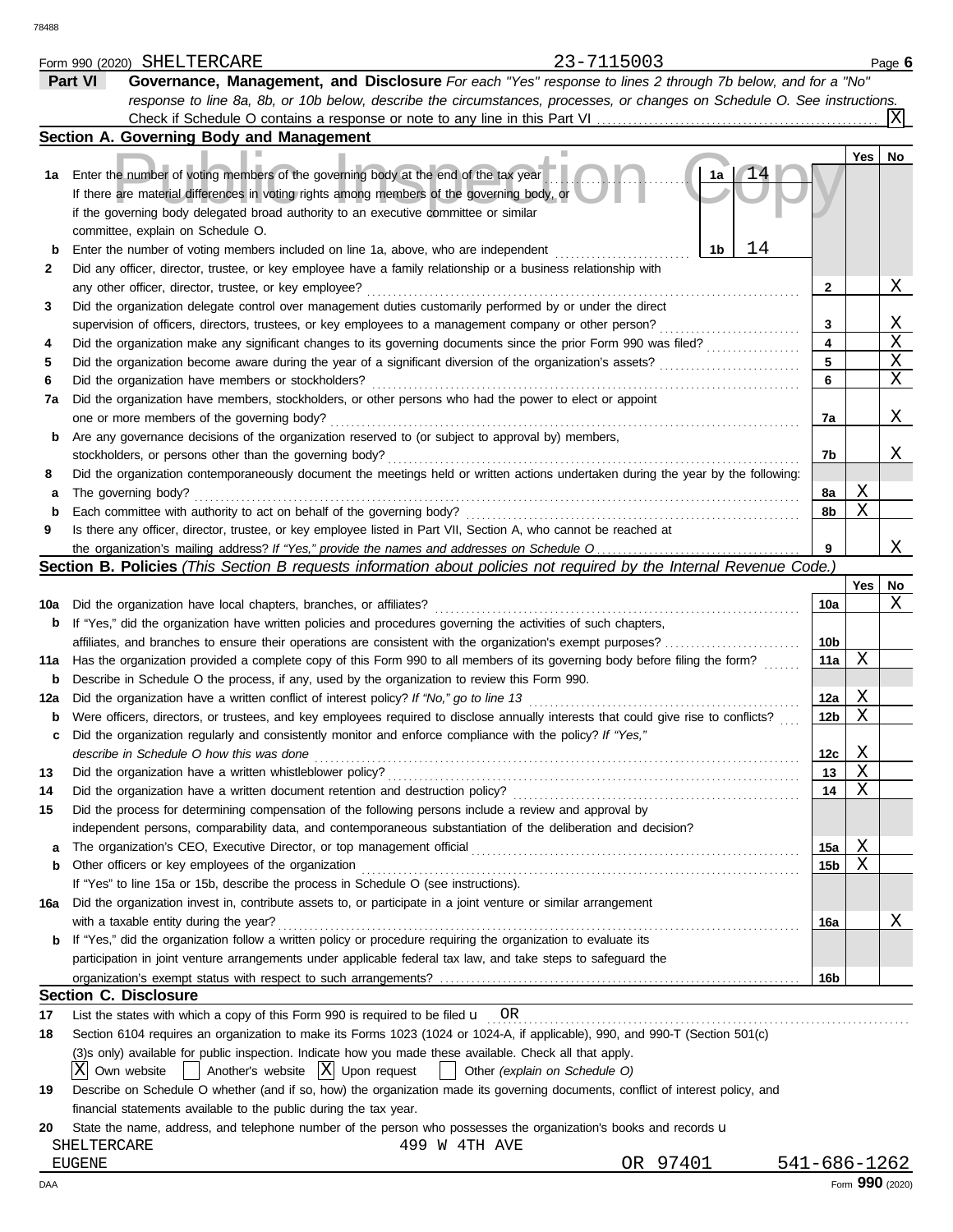| -<br>Form 990<br>(2020) | CUTT TTDCADE<br>ת ס.<br><b>DRELIERUARE</b> | $-$ - - - - $-$<br>∴ OUC<br>-- | Page |
|-------------------------|--------------------------------------------|--------------------------------|------|
|                         |                                            |                                |      |

| Part VII Compensation of Officers, Directors, Trustees, Key Employees, Highest Compensated Employees, and<br><b>Independent Contractors</b>                                                                                                                                                                                 |                                                                |                           |                                                                                                                    |         |                 |                                 |        |                                                                                 |                                                                    |                                                                 |
|-----------------------------------------------------------------------------------------------------------------------------------------------------------------------------------------------------------------------------------------------------------------------------------------------------------------------------|----------------------------------------------------------------|---------------------------|--------------------------------------------------------------------------------------------------------------------|---------|-----------------|---------------------------------|--------|---------------------------------------------------------------------------------|--------------------------------------------------------------------|-----------------------------------------------------------------|
|                                                                                                                                                                                                                                                                                                                             |                                                                |                           |                                                                                                                    |         |                 |                                 |        | Check if Schedule O contains a response or note to any line in this Part VII    |                                                                    |                                                                 |
| Section A.                                                                                                                                                                                                                                                                                                                  |                                                                |                           |                                                                                                                    |         |                 |                                 |        | Officers, Directors, Trustees, Key Employees, and Highest Compensated Employees |                                                                    |                                                                 |
| 1a Complete this table for all persons required to be listed. Report compensation for the calendar year ending with or within the<br>organization's tax year.                                                                                                                                                               |                                                                |                           |                                                                                                                    |         |                 |                                 |        |                                                                                 |                                                                    |                                                                 |
| List all of the organization's current officers, directors, trustees (whether individuals or organizations), regardless of amount of<br>compensation. Enter -0- in columns (D), (E), and (F) if no compensation was paid.                                                                                                   |                                                                |                           |                                                                                                                    |         |                 |                                 |        |                                                                                 |                                                                    |                                                                 |
| • List all of the organization's current key employees, if any. See instructions for definition of "key employee."                                                                                                                                                                                                          |                                                                |                           |                                                                                                                    |         |                 |                                 |        |                                                                                 |                                                                    |                                                                 |
| List the organization's five current highest compensated employees (other than an officer, director, trustee, or key employee)<br>who received reportable compensation (Box 5 of Form W-2 and/or Box 7 of Form 1099-MISC) of more than \$100,000 from the<br>organization and any related organizations.                    |                                                                |                           |                                                                                                                    |         |                 |                                 |        |                                                                                 |                                                                    |                                                                 |
| • List all of the organization's former officers, key employees, and highest compensated employees who received more than<br>\$100,000 of reportable compensation from the organization and any related organizations.                                                                                                      |                                                                |                           |                                                                                                                    |         |                 |                                 |        |                                                                                 |                                                                    |                                                                 |
| List all of the organization's former directors or trustees that received, in the capacity as a former director or trustee of the<br>organization, more than \$10,000 of reportable compensation from the organization and any related organizations.<br>See instructions for the order in which to list the persons above. |                                                                |                           |                                                                                                                    |         |                 |                                 |        |                                                                                 |                                                                    |                                                                 |
| Check this box if neither the organization nor any related organization compensated any current officer, director, or trustee.                                                                                                                                                                                              |                                                                |                           |                                                                                                                    |         |                 |                                 |        |                                                                                 |                                                                    |                                                                 |
| (A)<br>Name and title                                                                                                                                                                                                                                                                                                       | (B)<br>Average<br>hours<br>per week<br>(list any               |                           | (C)<br>Position<br>(do not check more than one<br>box, unless person is both an<br>officer and a director/trustee) |         |                 |                                 |        | (D)<br>Reportable<br>compensation<br>from the<br>organization                   | (E)<br>Reportable<br>compensation<br>from related<br>organizations | (F)<br>Estimated amount<br>of other<br>compensation<br>from the |
|                                                                                                                                                                                                                                                                                                                             | hours for<br>related<br>organizations<br>below<br>dotted line) | Individual<br>or director | Institutional                                                                                                      | Officer | Ķey<br>employee | Highest compensatec<br>employee | Former | (W-2/1099-MISC)                                                                 | (W-2/1099-MISC)                                                    | organization and<br>related organizations                       |
|                                                                                                                                                                                                                                                                                                                             |                                                                | trustee                   | trustee                                                                                                            |         |                 |                                 |        |                                                                                 |                                                                    |                                                                 |
| (1) MICHELLE<br>HANKES                                                                                                                                                                                                                                                                                                      |                                                                |                           |                                                                                                                    |         |                 |                                 |        |                                                                                 |                                                                    |                                                                 |
| CEO                                                                                                                                                                                                                                                                                                                         | 40.00<br>0.00                                                  |                           |                                                                                                                    | Χ       |                 |                                 |        | 126,712                                                                         | 0                                                                  | 10,495                                                          |
| (2) KATHLEEN<br><b>BROADHURST</b>                                                                                                                                                                                                                                                                                           |                                                                |                           |                                                                                                                    |         |                 |                                 |        |                                                                                 |                                                                    |                                                                 |
|                                                                                                                                                                                                                                                                                                                             | 40.00                                                          |                           |                                                                                                                    |         |                 |                                 |        |                                                                                 |                                                                    |                                                                 |
| FINANCE DIRECTOR                                                                                                                                                                                                                                                                                                            | 0.00                                                           |                           |                                                                                                                    | Χ       |                 |                                 |        | 87,360                                                                          | 0                                                                  | 8,628                                                           |
| $(3)$ DR.<br>TOM HARBURG                                                                                                                                                                                                                                                                                                    | 1.00                                                           |                           |                                                                                                                    |         |                 |                                 |        |                                                                                 |                                                                    |                                                                 |
| CHAIR                                                                                                                                                                                                                                                                                                                       | 0.00                                                           | Χ                         |                                                                                                                    | Χ       |                 |                                 |        | 0                                                                               | 0                                                                  | 0                                                               |
| (4) CHRIS PAGE                                                                                                                                                                                                                                                                                                              |                                                                |                           |                                                                                                                    |         |                 |                                 |        |                                                                                 |                                                                    |                                                                 |
| VICE CHAIR                                                                                                                                                                                                                                                                                                                  | 1.00<br>0.00                                                   | Χ                         |                                                                                                                    | Χ       |                 |                                 |        | 0                                                                               | 0                                                                  | 0                                                               |
| (5) JACOB FOX                                                                                                                                                                                                                                                                                                               |                                                                |                           |                                                                                                                    |         |                 |                                 |        |                                                                                 |                                                                    |                                                                 |
|                                                                                                                                                                                                                                                                                                                             | 1.00                                                           |                           |                                                                                                                    |         |                 |                                 |        |                                                                                 |                                                                    |                                                                 |
| SECRETARY<br>(6) MELINDA GRIER                                                                                                                                                                                                                                                                                              | 0.00                                                           | Χ                         |                                                                                                                    | Χ       |                 |                                 |        | 0                                                                               | 0                                                                  | $\overline{0}$                                                  |
|                                                                                                                                                                                                                                                                                                                             | 1.00                                                           |                           |                                                                                                                    |         |                 |                                 |        |                                                                                 |                                                                    |                                                                 |
| PAST CHAIR                                                                                                                                                                                                                                                                                                                  | 0.00                                                           | Χ                         |                                                                                                                    |         |                 |                                 |        | 0                                                                               | 0                                                                  | $\overline{0}$                                                  |
| (7) JACKIE JAE COWSILL                                                                                                                                                                                                                                                                                                      |                                                                |                           |                                                                                                                    |         |                 |                                 |        |                                                                                 |                                                                    |                                                                 |
| MEMBER                                                                                                                                                                                                                                                                                                                      | 1.00<br>0.00                                                   | Χ                         |                                                                                                                    |         |                 |                                 |        | 0                                                                               | 0                                                                  | $\mathbf 0$                                                     |
| (8) CHRIS CUNNINGHAM                                                                                                                                                                                                                                                                                                        |                                                                |                           |                                                                                                                    |         |                 |                                 |        |                                                                                 |                                                                    |                                                                 |
|                                                                                                                                                                                                                                                                                                                             | 1.00                                                           |                           |                                                                                                                    |         |                 |                                 |        |                                                                                 |                                                                    |                                                                 |
| MEMBER                                                                                                                                                                                                                                                                                                                      | 0.00                                                           | Χ                         |                                                                                                                    |         |                 |                                 |        | 0                                                                               | 0                                                                  | $\overline{0}$                                                  |
| (9) DR. DAVID DEHAA\$                                                                                                                                                                                                                                                                                                       | 1.00                                                           |                           |                                                                                                                    |         |                 |                                 |        |                                                                                 |                                                                    |                                                                 |
| <b>MEMBER</b>                                                                                                                                                                                                                                                                                                               | 0.00                                                           | Χ                         |                                                                                                                    |         |                 |                                 |        | 0                                                                               | 0                                                                  | $\overline{0}$                                                  |
| (10) GERRY GAYDON                                                                                                                                                                                                                                                                                                           |                                                                |                           |                                                                                                                    |         |                 |                                 |        |                                                                                 |                                                                    |                                                                 |
|                                                                                                                                                                                                                                                                                                                             | 1.00                                                           |                           |                                                                                                                    |         |                 |                                 |        |                                                                                 |                                                                    |                                                                 |

0.00 X 0 0 0 0 0 0

MEMBER

MEMBER

**(11)** PRISCILLA GOULD

. . . . . . . . . . . . . . . . . . . . . . . . . . . . . . . . . . . . . . . . . . . . . . . . . . . . . . .

1.00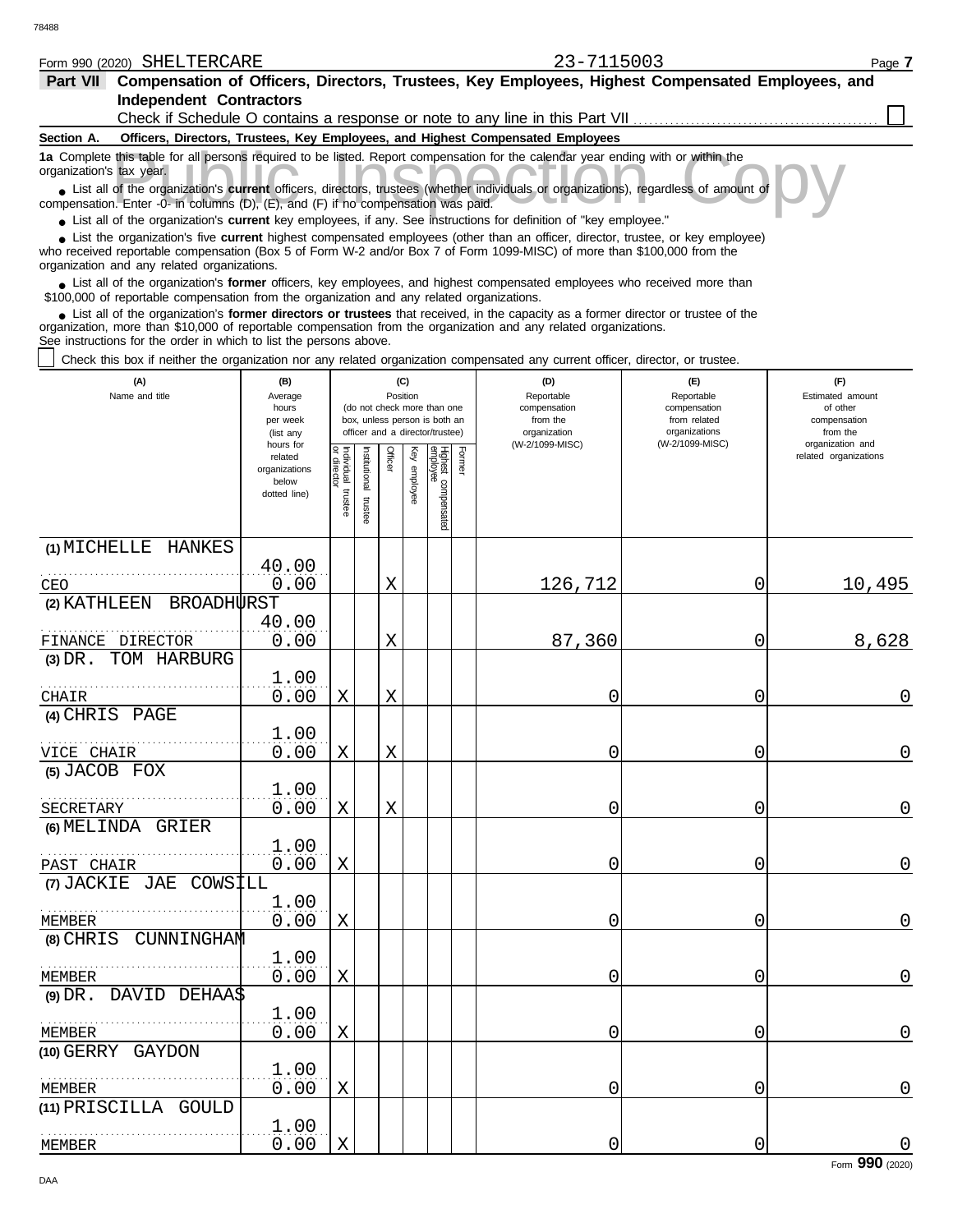| 78488<br>23-7115003<br>Form 990 (2020) SHELTERCARE<br>Section A. Officers, Directors, Trustees, Key Employees, and Highest Compensated Employees (continued)<br>Part VII                                                                                                                                                                |                                                                |                         |                       |                 |              | Page 8                                                                                          |        |                                                               |                                                                    |                                                                 |              |
|-----------------------------------------------------------------------------------------------------------------------------------------------------------------------------------------------------------------------------------------------------------------------------------------------------------------------------------------|----------------------------------------------------------------|-------------------------|-----------------------|-----------------|--------------|-------------------------------------------------------------------------------------------------|--------|---------------------------------------------------------------|--------------------------------------------------------------------|-----------------------------------------------------------------|--------------|
| (A)<br>Name and title                                                                                                                                                                                                                                                                                                                   | (B)<br>Average<br>hours<br>per week<br>(list any               |                         |                       | (C)<br>Position |              | (do not check more than one<br>box, unless person is both an<br>officer and a director/trustee) |        | (D)<br>Reportable<br>compensation<br>from the<br>organization | (F)<br>Reportable<br>compensation<br>from related<br>organizations | (F)<br>Estimated amount<br>of other<br>compensation<br>from the |              |
|                                                                                                                                                                                                                                                                                                                                         | hours for<br>related<br>organizations<br>below<br>dotted line) | Individual 1<br>trustee | Institutional trustee | Officer         | Key employee | Highest compensated<br>employee                                                                 | Former | (W-2/1099-MISC)                                               | (W-2/1099-MISC)                                                    | organization and<br>related organizations                       |              |
| (12)<br>ERIC VAN HOUTEN                                                                                                                                                                                                                                                                                                                 |                                                                |                         |                       |                 |              |                                                                                                 |        |                                                               |                                                                    |                                                                 |              |
| MEMBER<br>(13)<br><b>SUJATA</b><br>SANGHVI                                                                                                                                                                                                                                                                                              | 1.00<br>0.00                                                   | Χ                       |                       |                 |              |                                                                                                 |        | C                                                             | 0                                                                  |                                                                 | 0            |
| MEMBER                                                                                                                                                                                                                                                                                                                                  | 1.00<br>0.00                                                   | X                       |                       |                 |              |                                                                                                 |        | C                                                             | 0                                                                  |                                                                 | 0            |
| (14)<br><b>BRAD</b><br>SMITH                                                                                                                                                                                                                                                                                                            | 1.00                                                           |                         |                       |                 |              |                                                                                                 |        |                                                               |                                                                    |                                                                 |              |
| MEMBER<br>(15)<br><b>DELEESA</b>                                                                                                                                                                                                                                                                                                        | 0.00<br>MEASHINTUBBY                                           | X                       |                       |                 |              |                                                                                                 |        | 0                                                             | 0                                                                  |                                                                 | 0            |
|                                                                                                                                                                                                                                                                                                                                         | 1.00<br>0.00                                                   |                         |                       |                 |              |                                                                                                 |        |                                                               |                                                                    |                                                                 |              |
| MEMBER<br>(16)<br><b>JUAN CARLOS</b>                                                                                                                                                                                                                                                                                                    | VALLE                                                          | X                       |                       |                 |              |                                                                                                 |        | 0                                                             | 0                                                                  |                                                                 | 0            |
| MEMBER                                                                                                                                                                                                                                                                                                                                  | 1.00<br>0.00                                                   | Χ                       |                       |                 |              |                                                                                                 |        | 0                                                             | 0                                                                  |                                                                 | 0            |
|                                                                                                                                                                                                                                                                                                                                         |                                                                |                         |                       |                 |              |                                                                                                 |        |                                                               |                                                                    |                                                                 |              |
|                                                                                                                                                                                                                                                                                                                                         |                                                                |                         |                       |                 |              |                                                                                                 |        |                                                               |                                                                    |                                                                 |              |
| Subtotal<br>1b.                                                                                                                                                                                                                                                                                                                         |                                                                |                         |                       |                 |              | u                                                                                               |        | 214,072                                                       |                                                                    | 19,123                                                          |              |
| c Total from continuation sheets to Part VII, Section A<br>Total (add lines 1b and 1c)<br>d                                                                                                                                                                                                                                             |                                                                |                         |                       |                 |              | $\mathbf u$                                                                                     | u      | 214,072                                                       |                                                                    | 19,123                                                          |              |
| Total number of individuals (including but not limited to those listed above) who received more than \$100,000 of<br>$\mathbf{2}$<br>reportable compensation from the organization $\mathbf{u}$ 1                                                                                                                                       |                                                                |                         |                       |                 |              |                                                                                                 |        |                                                               |                                                                    |                                                                 |              |
| Did the organization list any former officer, director, trustee, key employee, or highest compensated<br>3<br>For any individual listed on line 1a, is the sum of reportable compensation and other compensation from the<br>4<br>organization and related organizations greater than \$150,000? If "Yes," complete Schedule J for such |                                                                |                         |                       |                 |              |                                                                                                 |        |                                                               |                                                                    | Yes<br>3<br>4                                                   | No<br>Χ<br>Χ |
| Did any person listed on line 1a receive or accrue compensation from any unrelated organization or individual<br>5                                                                                                                                                                                                                      |                                                                |                         |                       |                 |              |                                                                                                 |        |                                                               |                                                                    | 5                                                               | Χ            |
| Section B. Independent Contractors                                                                                                                                                                                                                                                                                                      |                                                                |                         |                       |                 |              |                                                                                                 |        |                                                               |                                                                    |                                                                 |              |
| Complete this table for your five highest compensated independent contractors that received more than \$100,000 of<br>1<br>compensation from the organization. Report compensation for the calendar year ending with or within the organization's tax year.                                                                             |                                                                |                         |                       |                 |              |                                                                                                 |        |                                                               |                                                                    |                                                                 |              |
|                                                                                                                                                                                                                                                                                                                                         | (A)<br>Name and business address                               |                         |                       |                 |              |                                                                                                 |        |                                                               | (B)<br>Description of services                                     | (C)<br>Compensation                                             |              |
|                                                                                                                                                                                                                                                                                                                                         |                                                                |                         |                       |                 |              |                                                                                                 |        |                                                               |                                                                    |                                                                 |              |
|                                                                                                                                                                                                                                                                                                                                         |                                                                |                         |                       |                 |              |                                                                                                 |        |                                                               |                                                                    |                                                                 |              |
|                                                                                                                                                                                                                                                                                                                                         |                                                                |                         |                       |                 |              |                                                                                                 |        |                                                               |                                                                    |                                                                 |              |
|                                                                                                                                                                                                                                                                                                                                         |                                                                |                         |                       |                 |              |                                                                                                 |        |                                                               |                                                                    |                                                                 |              |
| Total number of independent contractors (including but not limited to those listed above) who<br>$\mathbf{2}$<br>received more than \$100,000 of compensation from the organization $\mathbf u$                                                                                                                                         |                                                                |                         |                       |                 |              |                                                                                                 |        |                                                               | 0                                                                  |                                                                 |              |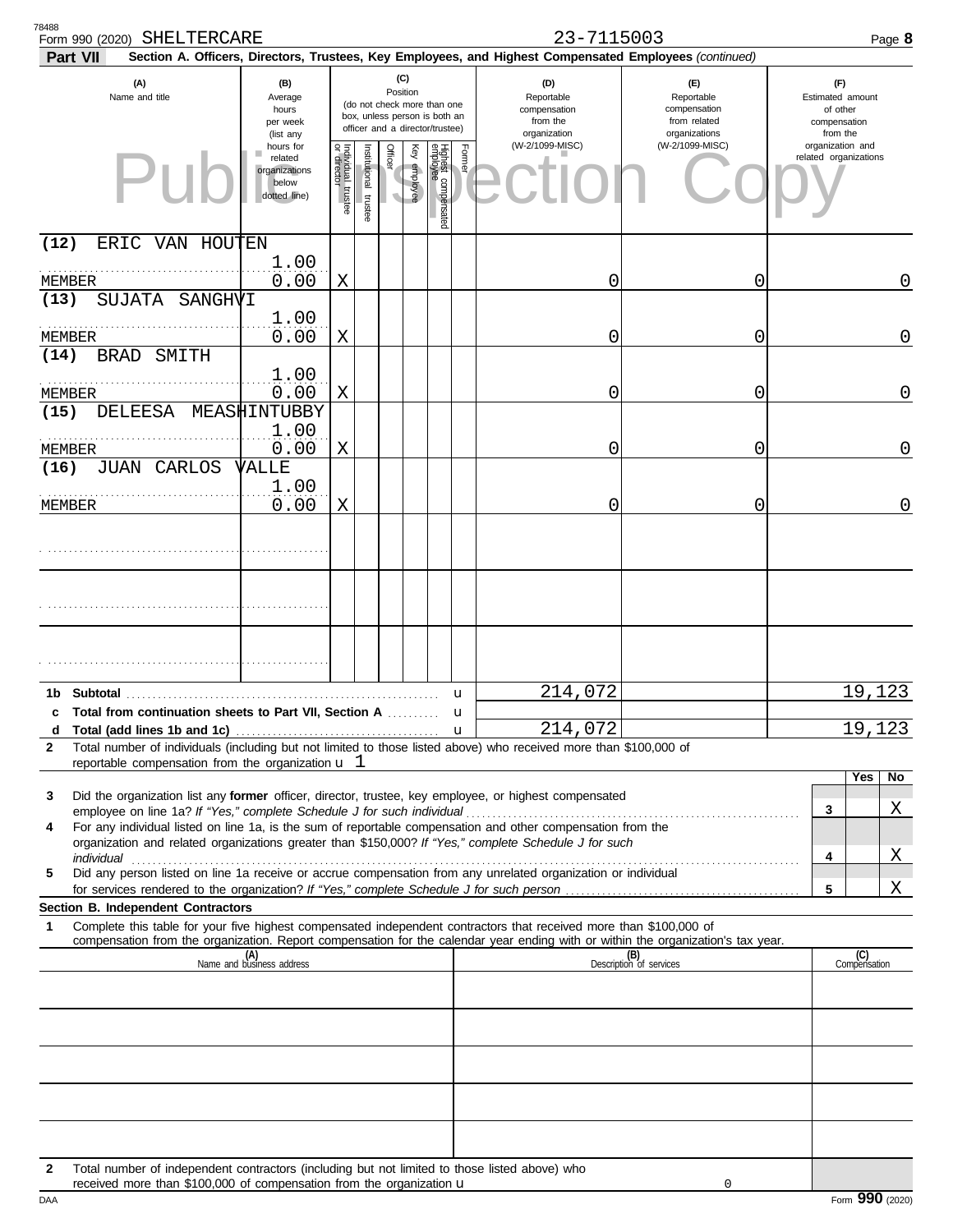## Form 990 (2020) Page **9** SHELTERCARE 23-7115003 **Part VIII Statement of Revenue**

|                                                           |                                                                                                                                                                                                |                                                                            |           |                            |                     |  |                      | (A)<br>Total revenue | (B)<br>Related or exempt<br>function revenue | (C)<br>Unrelated<br>business revenue | (D)<br>Revenue excluded<br>from tax under<br>sections 512-514 |
|-----------------------------------------------------------|------------------------------------------------------------------------------------------------------------------------------------------------------------------------------------------------|----------------------------------------------------------------------------|-----------|----------------------------|---------------------|--|----------------------|----------------------|----------------------------------------------|--------------------------------------|---------------------------------------------------------------|
| Contributions, Gifts, Grants<br>and Other Similar Amounts |                                                                                                                                                                                                | 1a Federated campaigns<br><b>b</b> Membership dues<br>c Fundraising events |           |                            | 1a<br>1b<br>1c      |  | 47,500<br>32,872     |                      |                                              |                                      |                                                               |
|                                                           | 1 <sub>d</sub><br>d Related organizations<br>.<br>1e<br>e Government grants (contributions)<br><u>.</u><br>f All other contributions, gifts, grants,<br>and similar amounts not included above |                                                                            | 6,511,369 |                            |                     |  |                      |                      |                                              |                                      |                                                               |
|                                                           |                                                                                                                                                                                                | <b>g</b> Noncash contributions included in lines 1a-1f                     |           |                            | 1f<br>1g $\vert$ \$ |  | 415,242<br>17,742    | 7,006,983            |                                              |                                      |                                                               |
|                                                           |                                                                                                                                                                                                |                                                                            |           |                            |                     |  | $\mathbf{u}$         |                      |                                              |                                      |                                                               |
|                                                           |                                                                                                                                                                                                |                                                                            |           |                            |                     |  | <b>Business Code</b> |                      |                                              |                                      |                                                               |
|                                                           | 2a                                                                                                                                                                                             |                                                                            |           |                            |                     |  | 624100               | 748,125              | 748, 125                                     |                                      |                                                               |
| Program Service<br>Revenue                                | b                                                                                                                                                                                              | PROGRAM RENT                                                               |           |                            |                     |  | 721310               | 327,355              | 327,355                                      |                                      |                                                               |
|                                                           | c                                                                                                                                                                                              | OTHER FEES                                                                 |           |                            |                     |  | 624100               | 35,829               | 35,829                                       |                                      |                                                               |
|                                                           | d                                                                                                                                                                                              |                                                                            |           |                            |                     |  | 624100               | 5,094                | 5,094                                        |                                      |                                                               |
|                                                           |                                                                                                                                                                                                |                                                                            |           |                            |                     |  |                      |                      |                                              |                                      |                                                               |
|                                                           |                                                                                                                                                                                                |                                                                            |           |                            |                     |  |                      |                      |                                              |                                      |                                                               |
|                                                           |                                                                                                                                                                                                |                                                                            |           |                            |                     |  |                      | 1,116,403            |                                              |                                      |                                                               |
|                                                           |                                                                                                                                                                                                | 3 Investment income (including dividends, interest, and                    |           |                            |                     |  |                      |                      |                                              |                                      |                                                               |
|                                                           |                                                                                                                                                                                                | other similar amounts)                                                     |           |                            |                     |  | u                    | 309                  |                                              |                                      | 309                                                           |
|                                                           | 4                                                                                                                                                                                              | Income from investment of tax-exempt bond proceeds                         |           |                            |                     |  | $\mathbf{u}$         |                      |                                              |                                      |                                                               |
|                                                           | 5                                                                                                                                                                                              |                                                                            |           |                            |                     |  | u                    |                      |                                              |                                      |                                                               |
|                                                           |                                                                                                                                                                                                |                                                                            |           | (i) Real                   |                     |  | (ii) Personal        |                      |                                              |                                      |                                                               |
|                                                           |                                                                                                                                                                                                | 6a Gross rents                                                             | 6а        |                            |                     |  |                      |                      |                                              |                                      |                                                               |
|                                                           |                                                                                                                                                                                                | <b>b</b> Less: rental expenses                                             | 6b        |                            |                     |  |                      |                      |                                              |                                      |                                                               |
|                                                           |                                                                                                                                                                                                | <b>c</b> Rental inc. or (loss)                                             | 6c        |                            |                     |  |                      |                      |                                              |                                      |                                                               |
|                                                           |                                                                                                                                                                                                | <b>d</b> Net rental income or (loss)                                       |           |                            |                     |  | u                    |                      |                                              |                                      |                                                               |
|                                                           |                                                                                                                                                                                                | <b>7a</b> Gross amount from                                                |           | (i) Securities             |                     |  | (ii) Other           |                      |                                              |                                      |                                                               |
|                                                           |                                                                                                                                                                                                | sales of assets<br>other than inventory                                    | 7a        |                            |                     |  |                      |                      |                                              |                                      |                                                               |
|                                                           |                                                                                                                                                                                                | <b>b</b> Less: cost or other                                               |           |                            |                     |  |                      |                      |                                              |                                      |                                                               |
|                                                           |                                                                                                                                                                                                | basis and sales exps.                                                      | 7b        |                            |                     |  | 7,463                |                      |                                              |                                      |                                                               |
| Revenue                                                   |                                                                                                                                                                                                | c Gain or (loss)                                                           | 7c        |                            |                     |  | $-7,463$             |                      |                                              |                                      |                                                               |
|                                                           |                                                                                                                                                                                                |                                                                            |           |                            |                     |  | u                    | $-7,463$             | $-7,463$                                     |                                      |                                                               |
| Other                                                     |                                                                                                                                                                                                | 8a Gross income from fundraising events                                    |           |                            |                     |  |                      |                      |                                              |                                      |                                                               |
|                                                           |                                                                                                                                                                                                | (not including $$$ 32,872                                                  |           |                            |                     |  |                      |                      |                                              |                                      |                                                               |
|                                                           |                                                                                                                                                                                                | of contributions reported on line 1c).                                     |           |                            |                     |  |                      |                      |                                              |                                      |                                                               |
|                                                           |                                                                                                                                                                                                | See Part IV, line 18                                                       |           | .                          | 8а                  |  |                      |                      |                                              |                                      |                                                               |
|                                                           |                                                                                                                                                                                                | <b>b</b> Less: direct expenses                                             |           |                            | 8b                  |  | 1,371                |                      |                                              |                                      |                                                               |
|                                                           |                                                                                                                                                                                                | c Net income or (loss) from fundraising events                             |           |                            |                     |  | $\mathbf{u}$         | $-1,371$             |                                              |                                      |                                                               |
|                                                           |                                                                                                                                                                                                | 9a Gross income from gaming activities.                                    |           |                            |                     |  |                      |                      |                                              |                                      |                                                               |
|                                                           |                                                                                                                                                                                                | See Part IV, line 19                                                       |           |                            | 9а                  |  |                      |                      |                                              |                                      |                                                               |
|                                                           |                                                                                                                                                                                                | <b>b</b> Less: direct expenses                                             |           | .                          | 9 <sub>b</sub>      |  |                      |                      |                                              |                                      |                                                               |
|                                                           |                                                                                                                                                                                                |                                                                            |           |                            |                     |  |                      |                      |                                              |                                      |                                                               |
|                                                           |                                                                                                                                                                                                | 10a Gross sales of inventory, less                                         |           |                            |                     |  |                      |                      |                                              |                                      |                                                               |
|                                                           |                                                                                                                                                                                                | returns and allowances                                                     |           |                            | 10a                 |  |                      |                      |                                              |                                      |                                                               |
|                                                           |                                                                                                                                                                                                | <b>b</b> Less: cost of goods sold                                          |           | .                          | 10 <sub>b</sub>     |  |                      |                      |                                              |                                      |                                                               |
|                                                           |                                                                                                                                                                                                | <b>c</b> Net income or (loss) from sales of inventory                      |           |                            |                     |  | $\mathbf{u}$         |                      |                                              |                                      |                                                               |
|                                                           |                                                                                                                                                                                                |                                                                            |           |                            |                     |  | <b>Business Code</b> |                      |                                              |                                      |                                                               |
|                                                           |                                                                                                                                                                                                |                                                                            |           |                            |                     |  | 900099               | 915,431              | 915,431                                      |                                      |                                                               |
| Miscellaneous<br>Revenue<br>enue                          | 11a                                                                                                                                                                                            |                                                                            |           | NET REVENUE FROM AFFILIATE |                     |  | 900099               | 105,448              | 105,448                                      |                                      |                                                               |
|                                                           | b                                                                                                                                                                                              | OTHER INCOME                                                               |           |                            |                     |  |                      |                      |                                              |                                      |                                                               |
|                                                           |                                                                                                                                                                                                |                                                                            |           |                            |                     |  |                      |                      |                                              |                                      |                                                               |
|                                                           |                                                                                                                                                                                                |                                                                            |           |                            |                     |  |                      | 1,020,879            |                                              |                                      |                                                               |
|                                                           |                                                                                                                                                                                                |                                                                            |           |                            |                     |  |                      | 9,135,740            |                                              | $\Omega$                             | 309                                                           |
|                                                           |                                                                                                                                                                                                |                                                                            |           |                            |                     |  | $\mathbf{u}$         |                      | 2,129,819                                    |                                      |                                                               |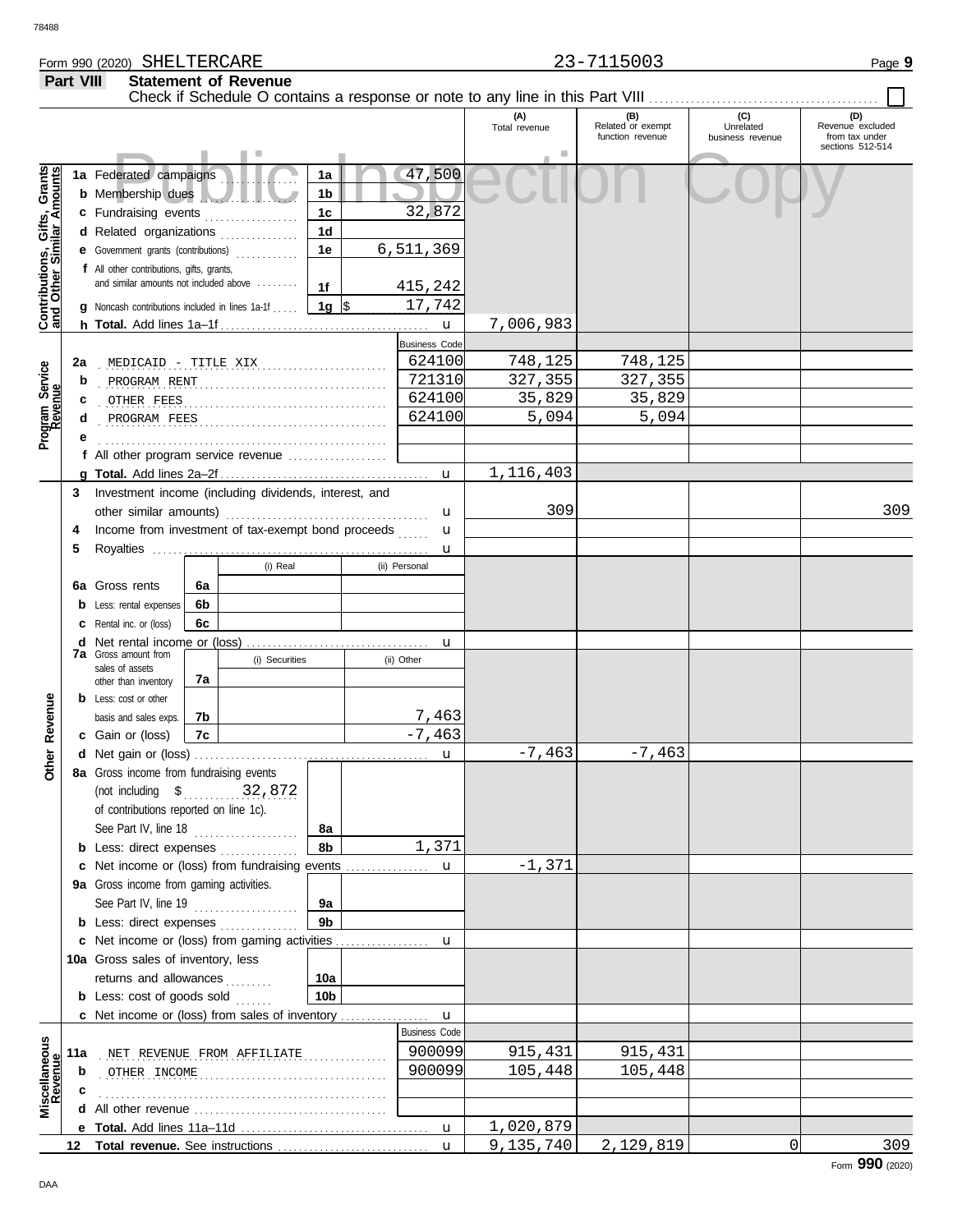# Form 990 (2020) Page **10** SHELTERCARE 23-7115003

**Part IX Statement of Functional Expenses**

### nd 10b of Part VIII.<br>
dother assistance to domestic organizations<br>
and other assistance to domestic<br>
and other assistance to domestic *Section 501(c)(3) and 501(c)(4) organizations must complete all columns. All other organizations must complete column (A). Do not include amounts reported on lines 6b, 7b, 8b, 9b, and 10b of Part VIII.* **1 2 3 4 5 6 7 8 9 10 11 a** Management ................................. **b** Legal . . . . . . . . . . . . . . . . . . . . . . . . . . . . . . . . . . . . . . . . . **c** Accounting . . . . . . . . . . . . . . . . . . . . . . . . . . . . . . . . . . . **d** Lobbying . . . . . . . . . . . . . . . . . . . . . . . . . . . . . . . . . . . . . **e** Professional fundraising services. See Part IV, line 17 **f g** Other. (If line 11g amount exceeds 10% of line 25, column **12** Advertising and promotion . . . . . . . . . . . . . . . . . . **13 14 15 16 17 18 19 20 21 22** Depreciation, depletion, and amortization . . . **23 24 a** . . . . . . . . . . . . . . . . . . . . . . . . . . . . . . . . . . . . . . . . . . . . . . . CLIENT ASSISTANCE 4,340,922 4,330,092 10,830 **b c d** . . . . . . . . . . . . . . . . . . . . . . . . . . . . . . . . . . . . . . . . . . . . . . . MISCELLANEOUS 35,100 1,293 16,579 17,228 **e** All other expenses . . . . . . . . . . . . . . . . . . . . . . . . . . . **25 Total functional expenses.** Add lines 1 through 24e . . . . . **26** Grants and other assistance to domestic organizations and domestic governments. See Part IV, line 21 Grants and other assistance to domestic individuals. See Part IV, line 22 .............. Grants and other assistance to foreign organizations, foreign governments, and foreign individuals. See Part IV, lines 15 and 16 Benefits paid to or for members . . . . . . . . . . . . . Compensation of current officers, directors, trustees, and key employees . . . . . . . . . . . . . . . . Compensation not included above to disqualified persons (as defined under section 4958(f)(1)) and persons described in section 4958(c)(3)(B) . . . . . . . . Other salaries and wages .................... Pension plan accruals and contributions (include section 401(k) and 403(b) employer contributions) Other employee benefits .................... Payroll taxes . . . . . . . . . . . . . . . . . . . . . . . . . . . . . . . . . Fees for services (nonemployees): Investment management fees ............... Office expenses ............................... Information technology ...................... Royalties . . . . . . . . . . . . . . . . . . . . . . . . . . . . . . . . . . . . . Occupancy . . . . . . . . . . . . . . . . . . . . . . . . . . . . . . . . . . Travel . . . . . . . . . . . . . . . . . . . . . . . . . . . . . . . . . . . . . . . . Payments of travel or entertainment expenses for any federal, state, or local public officials Conferences, conventions, and meetings Interest . . . . . . . . . . . . . . . . . . . . . . . . . . . . . . . . . . . . . . Payments to affiliates . . . . . . . . . . . . . . . . . . . . . . . . Insurance . . . . . . . . . . . . . . . . . . . . . . . . . . . . . . . . . . . . Other expenses. Itemize expenses not covered above (List miscellaneous expenses on line 24e. If line 24e amount exceeds 10% of line 25, column (A) amount, list line 24e expenses on Schedule O.) fundraising solicitation. Check here  $\mathbf{u}$  | if organization reported in column (B) joint costs from a combined educational campaign and following SOP 98-2 (ASC 958-720) **(A) (B) (C) (D)** Management and expenses and general expenses (D)<br>Fundraising expenses REPAIRS AND MAINTENANCE 418,600 392,534 23,497 2,569 . . . . . . . . . . . . . . . . . . . . . . . . . . . . . . . . . . . . . . . . . . . . . . . SUPPLIES 113,989 68,085 40,590 5,314 Check if Schedule O contains a response or note to any line in this Part IX **Joint costs.** Complete this line only if the (A) amount, list line 11g expenses on Schedule O.) . . . . . . . . 240,106 240,106 2,912,101 2,196,891 579,076 136,134 <u>40,168 23,968 14,399 1,801</u><br>68,087 377,865 82,597 7,625 <u>468,087 377,865 82,597 7,625</u><br>223.048 154,756 60.028 8.264 223,048 21,483 9,429 12,054<br>41,450 41,450 41,450 41,450 168,051 86,227 72,528 9,296 <mark>56,016</mark> 41,937 12,727 1,352 126,977 105,158 19,379 2,440<br>33,768 32,968 300  $33,768$ 104,568 8,479 93,545 2,544 177,393 90,111 83,278 4,004<br>120,956 94,291 24,246 2,419 120,956  $\begin{array}{c|c|c|c|c|c|c|c|c} \hline 64,946 & & 8,059 & & 55,269 & & 1,618 \\ \hline 07,729 & & 8,022,143 & & 1,482,178 & & 203,408 \end{array}$ 9,707,729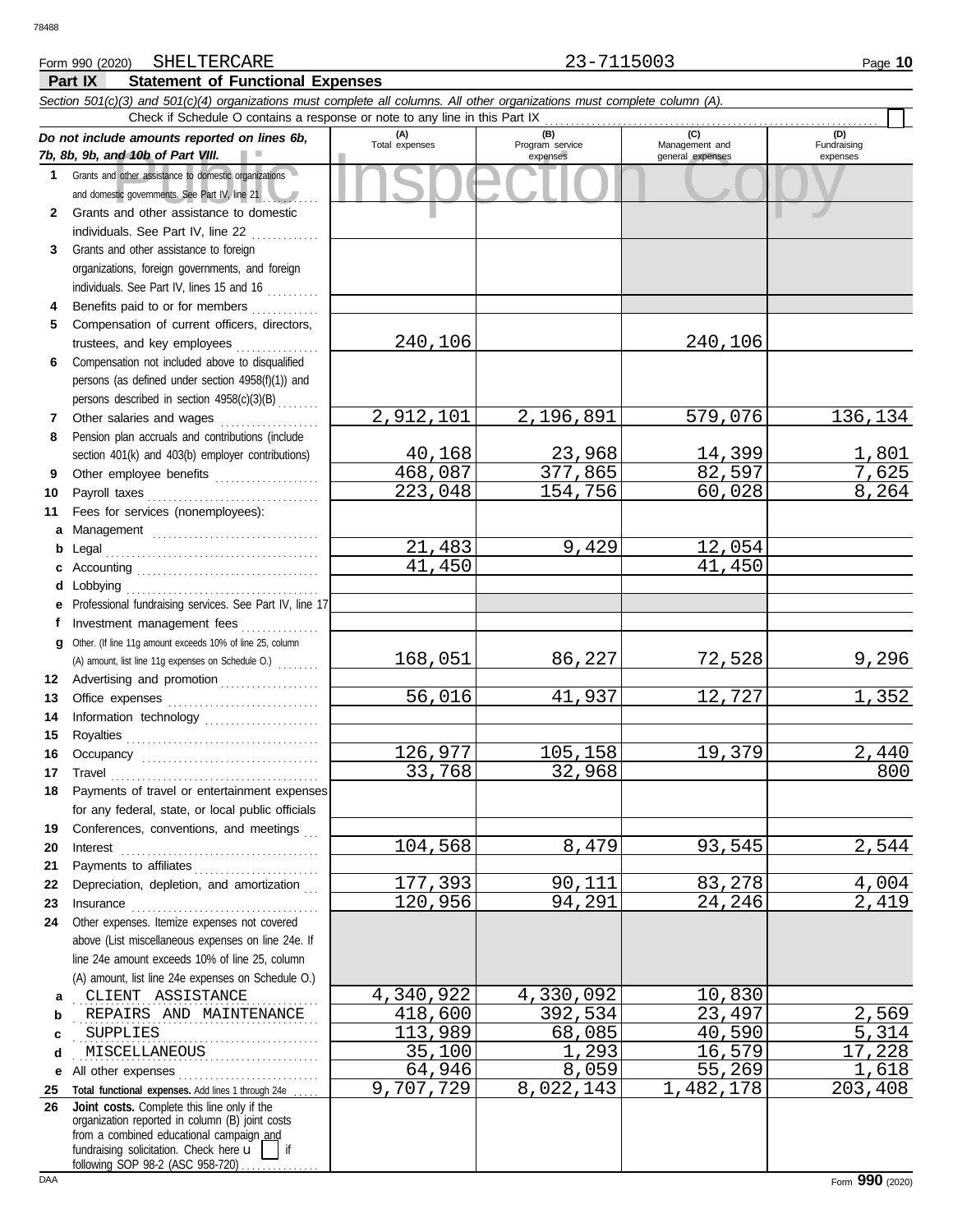78488

# Form 990 (2020) Page **11** SHELTERCARE 23-7115003

# **Part X Balance Sheet**

|                             |    | Check if Schedule O contains a response or note to any line in this Part X                                                                                                                                                          |           |                |                   |                 |                               |
|-----------------------------|----|-------------------------------------------------------------------------------------------------------------------------------------------------------------------------------------------------------------------------------------|-----------|----------------|-------------------|-----------------|-------------------------------|
|                             |    |                                                                                                                                                                                                                                     |           |                | (A)               |                 | (B)                           |
|                             |    |                                                                                                                                                                                                                                     |           |                | Beginning of year |                 | End of year                   |
|                             | 1  | Cash-non-interest-bearing                                                                                                                                                                                                           |           |                | 821, 182          | 1               | 132,790                       |
|                             | 2  | Savings and temporary cash investments                                                                                                                                                                                              |           |                | 678,496           | $\sqrt{2}$      | 414,704                       |
|                             | 3  | Pledges and grants receivable, net <b>All and School and School and School and School and School and School and School</b>                                                                                                          |           |                | $421,328$ 3       |                 | 413,260                       |
|                             | 4  |                                                                                                                                                                                                                                     | 69,104    | $\overline{4}$ | 62,374            |                 |                               |
|                             | 5  | Loans and other receivables from any current or former officer, director,                                                                                                                                                           |           |                |                   |                 |                               |
|                             |    | trustee, key employee, creator or founder, substantial contributor, or 35%                                                                                                                                                          |           |                |                   |                 |                               |
|                             |    |                                                                                                                                                                                                                                     |           |                |                   | 5               |                               |
|                             | 6  | Loans and other receivables from other disqualified persons (as defined                                                                                                                                                             |           |                |                   |                 |                               |
|                             |    | under section 4958(f)(1)), and persons described in section 4958(c)(3)(B)                                                                                                                                                           |           |                |                   | 6               |                               |
| Assets                      | 7  |                                                                                                                                                                                                                                     |           |                |                   | 7               |                               |
|                             | 8  |                                                                                                                                                                                                                                     |           |                |                   | 8               |                               |
|                             | 9  |                                                                                                                                                                                                                                     |           |                | 164,740           | 9               | 180,009                       |
|                             |    | 10a Land, buildings, and equipment: cost or other                                                                                                                                                                                   |           |                |                   |                 |                               |
|                             |    |                                                                                                                                                                                                                                     |           | 4,177,432      |                   |                 |                               |
|                             |    |                                                                                                                                                                                                                                     |           | 2,018,790      | 2,319,949         | 10 <sub>c</sub> | 2,158,642                     |
|                             | 11 |                                                                                                                                                                                                                                     |           |                |                   | 11              |                               |
|                             | 12 |                                                                                                                                                                                                                                     |           |                | 12                |                 |                               |
|                             | 13 |                                                                                                                                                                                                                                     |           |                | 13                |                 |                               |
|                             | 14 | Intangible assets                                                                                                                                                                                                                   | 2,337     | 14             | 180               |                 |                               |
|                             | 15 |                                                                                                                                                                                                                                     |           |                | 1,563,980         | 15              | 995,179                       |
|                             | 16 |                                                                                                                                                                                                                                     |           |                | 6,041,116         | 16              | 4,357,138                     |
|                             | 17 |                                                                                                                                                                                                                                     |           |                | 42,435            | 17              | 68,306                        |
|                             | 18 | Grants payable <i>communication</i> and all the contract of the contract of the contract of the contract of the contract of the contract of the contract of the contract of the contract of the contract of the contract of the con |           | 18             |                   |                 |                               |
|                             | 19 | Deferred revenue contains and all the container and all the container and all the container and all the containing of the container and all the containing of the containing of the containing of the containing of the contai      | 1,179,389 | 19             | 269,686           |                 |                               |
|                             | 20 |                                                                                                                                                                                                                                     |           |                | 1, 266, 530       | 20              | 1,215,951                     |
|                             | 21 | Escrow or custodial account liability. Complete Part IV of Schedule D                                                                                                                                                               |           |                |                   | 21              |                               |
|                             | 22 | Loans and other payables to any current or former officer, director,                                                                                                                                                                |           |                |                   |                 |                               |
| Liabilities                 |    | trustee, key employee, creator or founder, substantial contributor, or 35%                                                                                                                                                          |           |                |                   |                 |                               |
|                             |    |                                                                                                                                                                                                                                     |           |                |                   | 22              |                               |
|                             | 23 | Secured mortgages and notes payable to unrelated third parties                                                                                                                                                                      |           |                |                   | 23              |                               |
|                             | 24 | Unsecured notes and loans payable to unrelated third parties                                                                                                                                                                        |           |                | 913,435           | 24              | 913,435                       |
|                             | 25 | Other liabilities (including federal income tax, payables to related third                                                                                                                                                          |           |                |                   |                 |                               |
|                             |    | parties, and other liabilities not included on lines 17-24). Complete Part X                                                                                                                                                        |           |                |                   |                 |                               |
|                             |    |                                                                                                                                                                                                                                     |           |                | $1,657,150$   25  |                 | $\frac{1,203,842}{3,671,220}$ |
|                             | 26 |                                                                                                                                                                                                                                     |           |                | $5,058,939$ 26    |                 |                               |
|                             |    | Organizations that follow FASB ASC 958, check here $\mathbf{u}[\overline{X}]$                                                                                                                                                       |           |                |                   |                 |                               |
|                             |    | and complete lines 27, 28, 32, and 33.                                                                                                                                                                                              |           |                |                   |                 |                               |
|                             | 27 | Net assets without donor restrictions                                                                                                                                                                                               |           |                | 500,449           | 27              | 531,683                       |
|                             | 28 |                                                                                                                                                                                                                                     |           |                | 481,728           | 28              | 154, 235                      |
|                             |    | Organizations that do not follow FASB ASC 958, check here u                                                                                                                                                                         |           |                |                   |                 |                               |
|                             |    | and complete lines 29 through 33.                                                                                                                                                                                                   |           |                |                   |                 |                               |
|                             | 29 |                                                                                                                                                                                                                                     |           |                |                   | 29              |                               |
|                             | 30 | Paid-in or capital surplus, or land, building, or equipment fund                                                                                                                                                                    |           |                |                   | 30              |                               |
|                             | 31 | Retained earnings, endowment, accumulated income, or other funds                                                                                                                                                                    |           |                |                   | 31              |                               |
| Net Assets or Fund Balances | 32 | Total net assets or fund balances                                                                                                                                                                                                   |           |                | 982,177           | 32              | 685,918                       |
|                             | 33 |                                                                                                                                                                                                                                     |           |                | 6,041,116         | 33              | 4,357,138                     |
|                             |    |                                                                                                                                                                                                                                     |           |                |                   |                 | Form 990 (2020)               |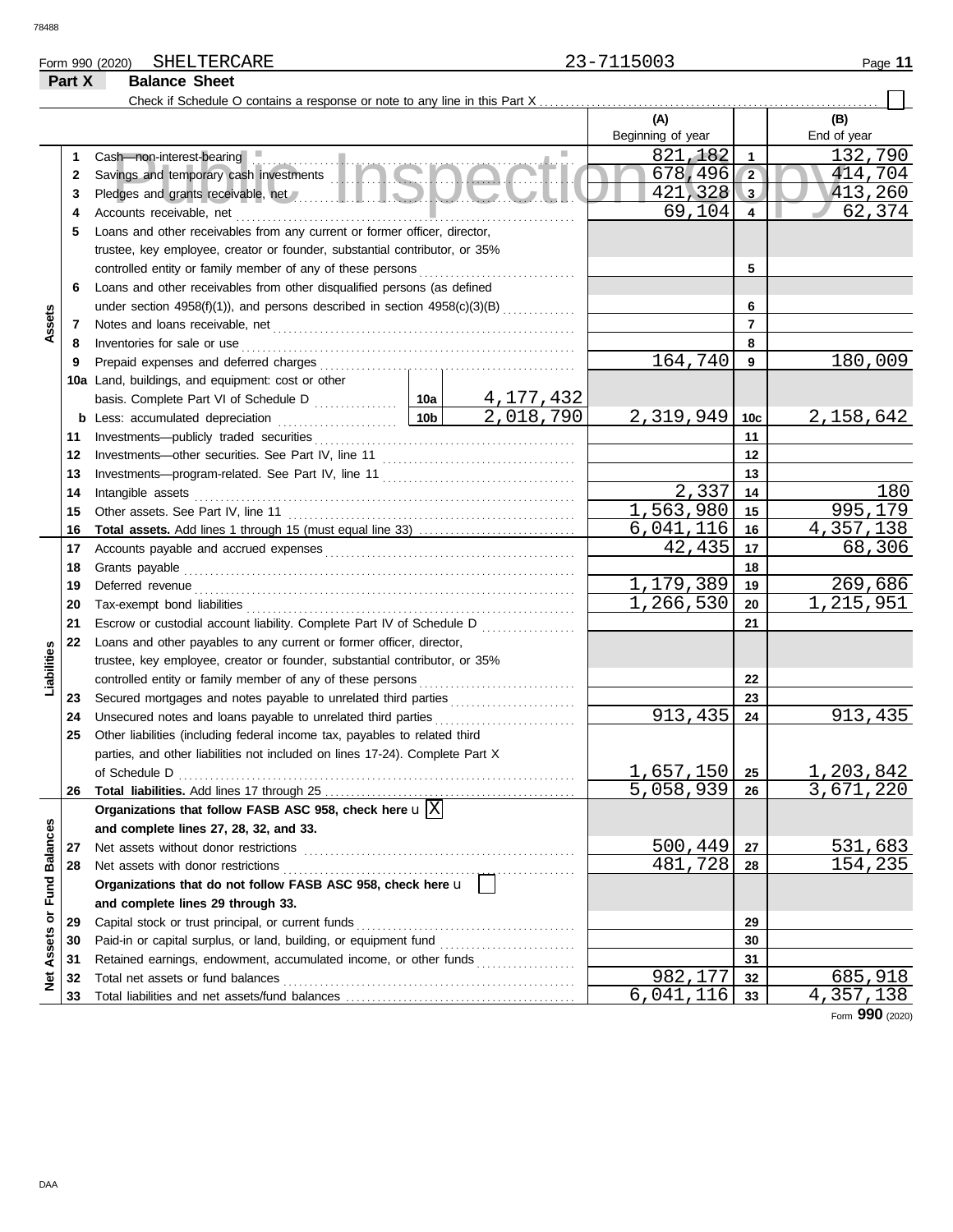|    |                       | Form 990 (2020) SHELTERCARE                                                                                                                     | 23-7115003 |                |                |            | Page 12 |
|----|-----------------------|-------------------------------------------------------------------------------------------------------------------------------------------------|------------|----------------|----------------|------------|---------|
|    | Part XI               | <b>Reconciliation of Net Assets</b>                                                                                                             |            |                |                |            |         |
|    |                       |                                                                                                                                                 |            |                |                |            |         |
| 1  |                       |                                                                                                                                                 |            | $\mathbf{1}$   |                | 9,135,740  |         |
| 2  |                       |                                                                                                                                                 |            | $\mathbf{2}$   |                | 9,707,729  |         |
| 3  |                       | Revenue less expenses. Subtract line 2 from line 1                                                                                              |            | 3              |                | $-571,989$ |         |
| 4  |                       | Revenue less expenses. Subtract line 2 from line 1<br>Net assets or fund balances at beginning of year (must equal Part X, line 32, column (A)) |            | $\overline{4}$ |                |            | 982,177 |
| 5  |                       |                                                                                                                                                 |            | 5 <sub>2</sub> |                |            | 275,730 |
| 6  |                       |                                                                                                                                                 |            | 6              |                |            |         |
| 7  |                       | Investment expenses                                                                                                                             |            | $\overline{7}$ |                |            |         |
| 8  |                       | Prior period adjustments                                                                                                                        |            | 8              |                |            |         |
| 9  |                       |                                                                                                                                                 |            | 9              |                |            |         |
| 10 |                       | Net assets or fund balances at end of year. Combine lines 3 through 9 (must equal Part X, line                                                  |            |                |                |            |         |
|    | $32$ , column $(B)$ ) |                                                                                                                                                 |            | 10             |                | 685,918    |         |
|    | Part XII              | <b>Financial Statements and Reporting</b>                                                                                                       |            |                |                |            |         |
|    |                       |                                                                                                                                                 |            |                |                |            |         |
|    |                       |                                                                                                                                                 |            |                |                | Yes        | No      |
|    |                       | ΙX<br>Cash<br>Accounting method used to prepare the Form 990:<br>Accrual                                                                        | Other      |                |                |            |         |
|    |                       | If the organization changed its method of accounting from a prior year or checked "Other," explain in                                           |            |                |                |            |         |
|    | Schedule O.           |                                                                                                                                                 |            |                |                |            |         |
|    |                       | 2a Were the organization's financial statements compiled or reviewed by an independent accountant?                                              |            |                | 2a             |            | Χ       |
|    |                       | If "Yes," check a box below to indicate whether the financial statements for the year were compiled or                                          |            |                |                |            |         |
|    |                       | reviewed on a separate basis, consolidated basis, or both:                                                                                      |            |                |                |            |         |
|    |                       | Separate basis<br>  Consolidated basis<br>  Both consolidated and separate basis                                                                |            |                |                |            |         |
|    |                       | <b>b</b> Were the organization's financial statements audited by an independent accountant?                                                     |            |                | 2b             | Χ          |         |
|    |                       | If "Yes," check a box below to indicate whether the financial statements for the year were audited on a                                         |            |                |                |            |         |
|    |                       | separate basis, consolidated basis, or both:                                                                                                    |            |                |                |            |         |
|    |                       | $ X $ Consolidated basis<br>Separate basis<br>  Both consolidated and separate basis                                                            |            |                |                |            |         |
|    |                       | c If "Yes" to line 2a or 2b, does the organization have a committee that assumes responsibility for oversight of                                |            |                |                |            |         |
|    |                       | the audit, review, or compilation of its financial statements and selection of an independent accountant?                                       |            |                | 2с             | Χ          |         |
|    |                       | If the organization changed either its oversight process or selection process during the tax year, explain on                                   |            |                |                |            |         |
|    | Schedule O.           |                                                                                                                                                 |            |                |                |            |         |
|    |                       | 3a As a result of a federal award, was the organization required to undergo an audit or audits as set forth in the                              |            |                |                |            |         |
|    |                       | Single Audit Act and OMB Circular A-133?                                                                                                        |            |                | За             | Χ          |         |
|    |                       | <b>b</b> If "Yes," did the organization undergo the required audit or audits? If the organization did not undergo the                           |            |                |                |            |         |
|    |                       | required audit or audits, explain why on Schedule O and describe any steps taken to undergo such audits                                         |            |                | 3 <sub>b</sub> | X          |         |

### Form **990** (2020)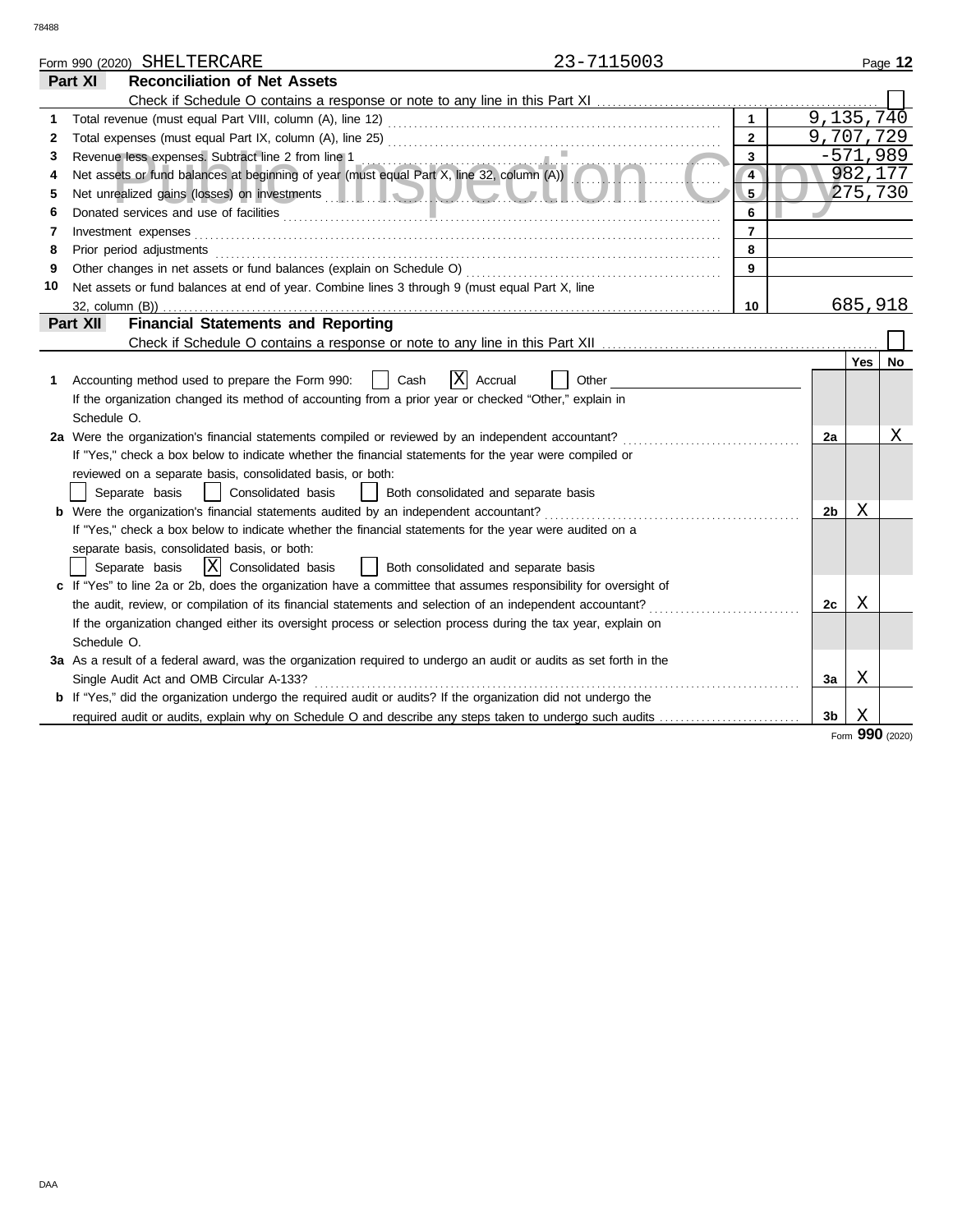78488

| 70400<br><b>SCHEDULE A</b> |                                                                                                                                                                | <b>Public Charity Status and Public Support</b>                                                                                                                                                                                                  |                                                                                                                                           |                                                                                                                                                                                                                                                                 |                              |  |  |  |  |  |  |
|----------------------------|----------------------------------------------------------------------------------------------------------------------------------------------------------------|--------------------------------------------------------------------------------------------------------------------------------------------------------------------------------------------------------------------------------------------------|-------------------------------------------------------------------------------------------------------------------------------------------|-----------------------------------------------------------------------------------------------------------------------------------------------------------------------------------------------------------------------------------------------------------------|------------------------------|--|--|--|--|--|--|
| (Form 990 or 990-EZ)       |                                                                                                                                                                |                                                                                                                                                                                                                                                  | OMB No. 1545-0047<br>Complete if the organization is a section 501(c)(3) organization or a section 4947(a)(1) nonexempt charitable trust. |                                                                                                                                                                                                                                                                 |                              |  |  |  |  |  |  |
| Department of the Treasury |                                                                                                                                                                | La Attach to Form 990 or Form 990-EZ.                                                                                                                                                                                                            |                                                                                                                                           |                                                                                                                                                                                                                                                                 |                              |  |  |  |  |  |  |
| Internal Revenue Service   |                                                                                                                                                                | <b>u</b> Go to www.irs.gov/Form990 for instructions and the latest information.                                                                                                                                                                  |                                                                                                                                           |                                                                                                                                                                                                                                                                 | Open to Public<br>Inspection |  |  |  |  |  |  |
| Name of the organization   | ш<br>SHELTERCARE                                                                                                                                               |                                                                                                                                                                                                                                                  |                                                                                                                                           | Employer identification number<br>23-7115003                                                                                                                                                                                                                    |                              |  |  |  |  |  |  |
| Part I                     |                                                                                                                                                                | Reason for Public Charity Status. (All organizations must complete this part.)                                                                                                                                                                   |                                                                                                                                           | See instructions.                                                                                                                                                                                                                                               |                              |  |  |  |  |  |  |
| 1                          |                                                                                                                                                                | The organization is not a private foundation because it is: (For lines 1 through 12, check only one box.)                                                                                                                                        |                                                                                                                                           |                                                                                                                                                                                                                                                                 |                              |  |  |  |  |  |  |
| 2                          |                                                                                                                                                                | A church, convention of churches, or association of churches described in section 170(b)(1)(A)(i).<br>A school described in section 170(b)(1)(A)(ii). (Attach Schedule E (Form 990 or 990-EZ).)                                                  |                                                                                                                                           |                                                                                                                                                                                                                                                                 |                              |  |  |  |  |  |  |
| 3                          |                                                                                                                                                                | A hospital or a cooperative hospital service organization described in section 170(b)(1)(A)(iii).                                                                                                                                                |                                                                                                                                           |                                                                                                                                                                                                                                                                 |                              |  |  |  |  |  |  |
| 4                          | A medical research organization operated in conjunction with a hospital described in section 170(b)(1)(A)(iii). Enter the hospital's name,<br>city, and state: |                                                                                                                                                                                                                                                  |                                                                                                                                           |                                                                                                                                                                                                                                                                 |                              |  |  |  |  |  |  |
| 5                          |                                                                                                                                                                |                                                                                                                                                                                                                                                  |                                                                                                                                           | An organization operated for the benefit of a college or university owned or operated by a governmental unit described in                                                                                                                                       |                              |  |  |  |  |  |  |
|                            | section 170(b)(1)(A)(iv). (Complete Part II.)                                                                                                                  |                                                                                                                                                                                                                                                  |                                                                                                                                           |                                                                                                                                                                                                                                                                 |                              |  |  |  |  |  |  |
| 6<br> X<br>7               |                                                                                                                                                                | A federal, state, or local government or governmental unit described in section 170(b)(1)(A)(v).                                                                                                                                                 |                                                                                                                                           | An organization that normally receives a substantial part of its support from a governmental unit or from the general public                                                                                                                                    |                              |  |  |  |  |  |  |
|                            | described in section 170(b)(1)(A)(vi). (Complete Part II.)                                                                                                     |                                                                                                                                                                                                                                                  |                                                                                                                                           |                                                                                                                                                                                                                                                                 |                              |  |  |  |  |  |  |
| 8                          |                                                                                                                                                                | A community trust described in section 170(b)(1)(A)(vi). (Complete Part II.)                                                                                                                                                                     |                                                                                                                                           |                                                                                                                                                                                                                                                                 |                              |  |  |  |  |  |  |
| 9<br>university:           |                                                                                                                                                                | or university or a non-land-grant college of agriculture (see instructions). Enter the name, city, and state of the college or                                                                                                                   |                                                                                                                                           | An agricultural research organization described in section 170(b)(1)(A)(ix) operated in conjunction with a land-grant college                                                                                                                                   |                              |  |  |  |  |  |  |
| 10                         |                                                                                                                                                                |                                                                                                                                                                                                                                                  |                                                                                                                                           | An organization that normally receives: (1) more than 33 1/3% of its support from contributions, membership fees, and gross                                                                                                                                     |                              |  |  |  |  |  |  |
|                            |                                                                                                                                                                | receipts from activities related to its exempt functions, subject to certain exceptions; and (2) no more than 331/3% of its<br>support from gross investment income and unrelated business taxable income (less section 511 tax) from businesses |                                                                                                                                           |                                                                                                                                                                                                                                                                 |                              |  |  |  |  |  |  |
|                            |                                                                                                                                                                | acquired by the organization after June 30, 1975. See section 509(a)(2). (Complete Part III.)                                                                                                                                                    |                                                                                                                                           |                                                                                                                                                                                                                                                                 |                              |  |  |  |  |  |  |
| 11                         |                                                                                                                                                                | An organization organized and operated exclusively to test for public safety. See section 509(a)(4).                                                                                                                                             |                                                                                                                                           |                                                                                                                                                                                                                                                                 |                              |  |  |  |  |  |  |
| 12                         |                                                                                                                                                                |                                                                                                                                                                                                                                                  |                                                                                                                                           | An organization organized and operated exclusively for the benefit of, to perform the functions of, or to carry out the purposes<br>of one or more publicly supported organizations described in section 509(a)(1) or section 509(a)(2). See section 509(a)(3). |                              |  |  |  |  |  |  |
|                            |                                                                                                                                                                |                                                                                                                                                                                                                                                  |                                                                                                                                           | Check the box in lines 12a through 12d that describes the type of supporting organization and complete lines 12e, 12f, and 12g.                                                                                                                                 |                              |  |  |  |  |  |  |
| a                          |                                                                                                                                                                | the supported organization(s) the power to regularly appoint or elect a majority of the directors or trustees of the                                                                                                                             |                                                                                                                                           | Type I. A supporting organization operated, supervised, or controlled by its supported organization(s), typically by giving                                                                                                                                     |                              |  |  |  |  |  |  |
| b                          |                                                                                                                                                                | supporting organization. You must complete Part IV, Sections A and B.                                                                                                                                                                            |                                                                                                                                           | Type II. A supporting organization supervised or controlled in connection with its supported organization(s), by having                                                                                                                                         |                              |  |  |  |  |  |  |
|                            |                                                                                                                                                                |                                                                                                                                                                                                                                                  |                                                                                                                                           | control or management of the supporting organization vested in the same persons that control or manage the supported                                                                                                                                            |                              |  |  |  |  |  |  |
|                            |                                                                                                                                                                | organization(s). You must complete Part IV, Sections A and C.                                                                                                                                                                                    |                                                                                                                                           |                                                                                                                                                                                                                                                                 |                              |  |  |  |  |  |  |
| c                          |                                                                                                                                                                | its supported organization(s) (see instructions). You must complete Part IV, Sections A, D, and E.                                                                                                                                               |                                                                                                                                           | Type III functionally integrated. A supporting organization operated in connection with, and functionally integrated with,                                                                                                                                      |                              |  |  |  |  |  |  |
| d                          |                                                                                                                                                                |                                                                                                                                                                                                                                                  |                                                                                                                                           | Type III non-functionally integrated. A supporting organization operated in connection with its supported organization(s)                                                                                                                                       |                              |  |  |  |  |  |  |
|                            |                                                                                                                                                                |                                                                                                                                                                                                                                                  |                                                                                                                                           | that is not functionally integrated. The organization generally must satisfy a distribution requirement and an attentiveness                                                                                                                                    |                              |  |  |  |  |  |  |
| е                          |                                                                                                                                                                | requirement (see instructions). You must complete Part IV, Sections A and D, and Part V.<br>Check this box if the organization received a written determination from the IRS that it is a Type I, Type II, Type III                              |                                                                                                                                           |                                                                                                                                                                                                                                                                 |                              |  |  |  |  |  |  |
|                            |                                                                                                                                                                | functionally integrated, or Type III non-functionally integrated supporting organization.                                                                                                                                                        |                                                                                                                                           |                                                                                                                                                                                                                                                                 |                              |  |  |  |  |  |  |
| f                          | Enter the number of supported organizations                                                                                                                    |                                                                                                                                                                                                                                                  |                                                                                                                                           |                                                                                                                                                                                                                                                                 |                              |  |  |  |  |  |  |
| g<br>(i) Name of supported | (ii) EIN                                                                                                                                                       | Provide the following information about the supported organization(s).<br>(iii) Type of organization                                                                                                                                             | (iv) Is the organization                                                                                                                  | (v) Amount of monetary                                                                                                                                                                                                                                          | (vi) Amount of               |  |  |  |  |  |  |
| organization               |                                                                                                                                                                | (described on lines 1-10                                                                                                                                                                                                                         | listed in your governing                                                                                                                  | support (see                                                                                                                                                                                                                                                    | other support (see           |  |  |  |  |  |  |
|                            |                                                                                                                                                                | above (see instructions))                                                                                                                                                                                                                        | document?<br>Yes<br>No                                                                                                                    | instructions)                                                                                                                                                                                                                                                   | instructions)                |  |  |  |  |  |  |
| (A)                        |                                                                                                                                                                |                                                                                                                                                                                                                                                  |                                                                                                                                           |                                                                                                                                                                                                                                                                 |                              |  |  |  |  |  |  |
|                            |                                                                                                                                                                |                                                                                                                                                                                                                                                  |                                                                                                                                           |                                                                                                                                                                                                                                                                 |                              |  |  |  |  |  |  |
| (B)                        |                                                                                                                                                                |                                                                                                                                                                                                                                                  |                                                                                                                                           |                                                                                                                                                                                                                                                                 |                              |  |  |  |  |  |  |
| (C)                        |                                                                                                                                                                |                                                                                                                                                                                                                                                  |                                                                                                                                           |                                                                                                                                                                                                                                                                 |                              |  |  |  |  |  |  |
| (D)                        |                                                                                                                                                                |                                                                                                                                                                                                                                                  |                                                                                                                                           |                                                                                                                                                                                                                                                                 |                              |  |  |  |  |  |  |
| (E)                        |                                                                                                                                                                |                                                                                                                                                                                                                                                  |                                                                                                                                           |                                                                                                                                                                                                                                                                 |                              |  |  |  |  |  |  |
| <b>Total</b>               |                                                                                                                                                                |                                                                                                                                                                                                                                                  |                                                                                                                                           |                                                                                                                                                                                                                                                                 |                              |  |  |  |  |  |  |

**For Paperwork Reduction Act Notice, see the Instructions for Form 990 or 990-EZ.**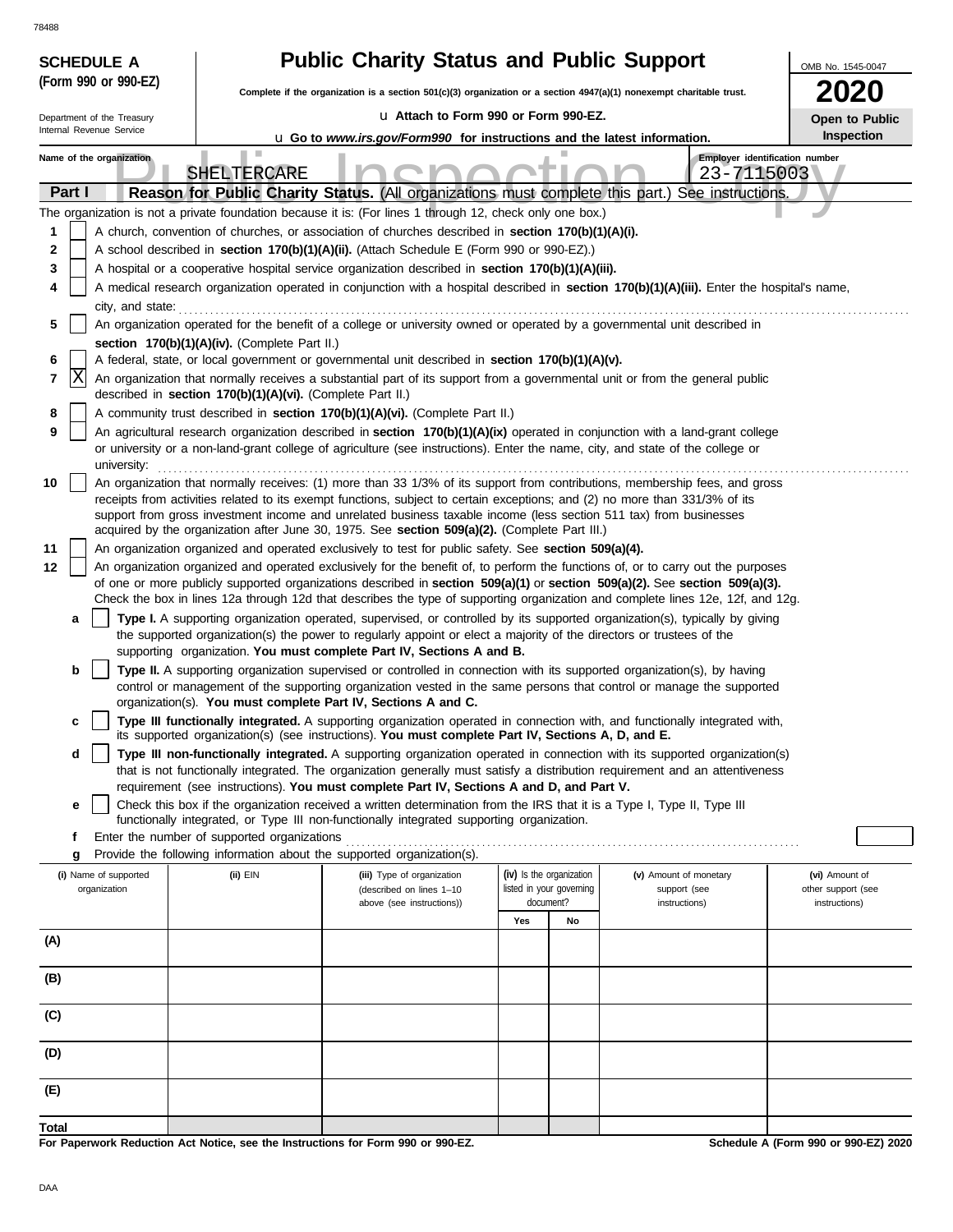|              | Schedule A (Form 990 or 990-EZ) 2020                                                                                                                                                                                                                       | SHELTERCARE |            |            |             | 23-7115003 | Page 2         |
|--------------|------------------------------------------------------------------------------------------------------------------------------------------------------------------------------------------------------------------------------------------------------------|-------------|------------|------------|-------------|------------|----------------|
|              | Support Schedule for Organizations Described in Sections 170(b)(1)(A)(iv) and 170(b)(1)(A)(vi)<br>Part II                                                                                                                                                  |             |            |            |             |            |                |
|              | (Complete only if you checked the box on line 5, 7, or 8 of Part I or if the organization failed to qualify under                                                                                                                                          |             |            |            |             |            |                |
|              | Part III. If the organization fails to qualify under the tests listed below, please complete Part III.)                                                                                                                                                    |             |            |            |             |            |                |
|              | <b>Section A. Public Support</b>                                                                                                                                                                                                                           |             |            |            |             |            |                |
|              | Calendar year (or fiscal year beginning in)<br>$\mathbf{u}$                                                                                                                                                                                                | (a) 2016    | (b) 2017   | $(c)$ 2018 | $(d)$ 2019  | (e) $2020$ | (f) Total      |
| 1            | Gifts, grants, contributions, and<br>membership fees received. (Do not<br>include any "unusual grants.")                                                                                                                                                   | 3,901,001   | 4,263,309  | 4,847,418  | 5, 812, 930 | 7,006,983  | 25,831,641     |
| $\mathbf{2}$ | Tax revenues levied for the<br>organization's benefit and either paid<br>to or expended on its behalf                                                                                                                                                      |             |            |            |             |            |                |
| 3            | .<br>The value of services or facilities<br>furnished by a governmental unit to the<br>organization without charge                                                                                                                                         |             |            |            |             |            |                |
| 4            | Total. Add lines 1 through 3                                                                                                                                                                                                                               | 3,901,001   | 4,263,309  | 4,847,418  | 5,812,930   | 7,006,983  | 25,831,641     |
| 5            | The portion of total contributions by<br>each person (other than a<br>governmental unit or publicly<br>supported organization) included on<br>line 1 that exceeds 2% of the amount<br>shown on line 11, column (f) $\ldots$                                |             |            |            |             |            | 653,882        |
| 6            | Public support. Subtract line 5 from line 4                                                                                                                                                                                                                |             |            |            |             |            | 25,177,759     |
|              | <b>Section B. Total Support</b>                                                                                                                                                                                                                            |             |            |            |             |            |                |
|              | Calendar year (or fiscal year beginning in)<br>$\mathbf{u}$                                                                                                                                                                                                | (a) 2016    | (b) $2017$ | $(c)$ 2018 | $(d)$ 2019  | (e) 2020   | (f) Total      |
| 7            | Amounts from line 4<br>.                                                                                                                                                                                                                                   | 3,901,001   | 4,263,309  | 4,847,418  | 5,812,930   | 7,006,983  | 25,831,641     |
| 8            | Gross income from interest, dividends,<br>payments received on securities loans,<br>rents, royalties, and income from                                                                                                                                      | 134,178     | 118,090    | 100,098    | 16,605      | 309        | 369,280        |
| 9            | Net income from unrelated business<br>activities, whether or not the business<br>is regularly carried on                                                                                                                                                   |             |            |            |             |            |                |
| 10           | Other income. Do not include gain or<br>loss from the sale of capital assets                                                                                                                                                                               |             |            |            |             |            |                |
| 11           | Total support. Add lines 7 through 10                                                                                                                                                                                                                      |             |            |            |             |            | 26,200,921     |
| 12           | Gross receipts from related activities, etc. (see instructions) [11] content content content content content content content content content content content content content content content content content content content c                             |             |            |            |             | 12         | 16,083,173     |
| 13           | First 5 years. If the Form 990 is for the organization's first, second, third, fourth, or fifth tax year as a section 501(c)(3)                                                                                                                            |             |            |            |             |            | $\overline{a}$ |
|              | organization, check this box and stop here                                                                                                                                                                                                                 |             |            |            |             |            | ▶              |
|              | Section C. Computation of Public Support Percentage                                                                                                                                                                                                        |             |            |            |             |            |                |
| 14           |                                                                                                                                                                                                                                                            |             |            |            |             | 14         | 96.09%         |
| 15           | Public support percentage from 2019 Schedule A, Part II, line 14                                                                                                                                                                                           |             |            |            |             | 15         | 92.23%         |
| 16a          | 33 1/3% support test-2020. If the organization did not check the box on line 13, and line 14 is 33 1/3% or more, check this                                                                                                                                |             |            |            |             |            |                |
| b            | 33 1/3% support test-2019. If the organization did not check a box on line 13 or 16a, and line 15 is 33 1/3% or more, check                                                                                                                                |             |            |            |             |            | $\overline{X}$ |
|              |                                                                                                                                                                                                                                                            |             |            |            |             |            |                |
| 17a          | 10%-facts-and-circumstances test-2020. If the organization did not check a box on line 13, 16a, or 16b, and line 14 is                                                                                                                                     |             |            |            |             |            |                |
|              | 10% or more, and if the organization meets the "facts-and-circumstances" test, check this box and stop here. Explain in<br>Part VI how the organization meets the "facts-and-circumstances" test. The organization qualifies as a publicly supported       |             |            |            |             |            |                |
| b            | organization<br>10%-facts-and-circumstances test-2019. If the organization did not check a box on line 13, 16a, 16b, or 17a, and line                                                                                                                      |             |            |            |             |            |                |
|              | 15 is 10% or more, and if the organization meets the "facts-and-circumstances" test, check this box and stop here. Explain<br>in Part VI how the organization meets the "facts-and-circumstances" test. The organization qualifies as a publicly supported |             |            |            |             |            |                |
|              | organization                                                                                                                                                                                                                                               |             |            |            |             |            |                |
| 18           | Private foundation. If the organization did not check a box on line 13, 16a, 16b, 17a, or 17b, check this box and see<br><b>instructions</b>                                                                                                               |             |            |            |             |            |                |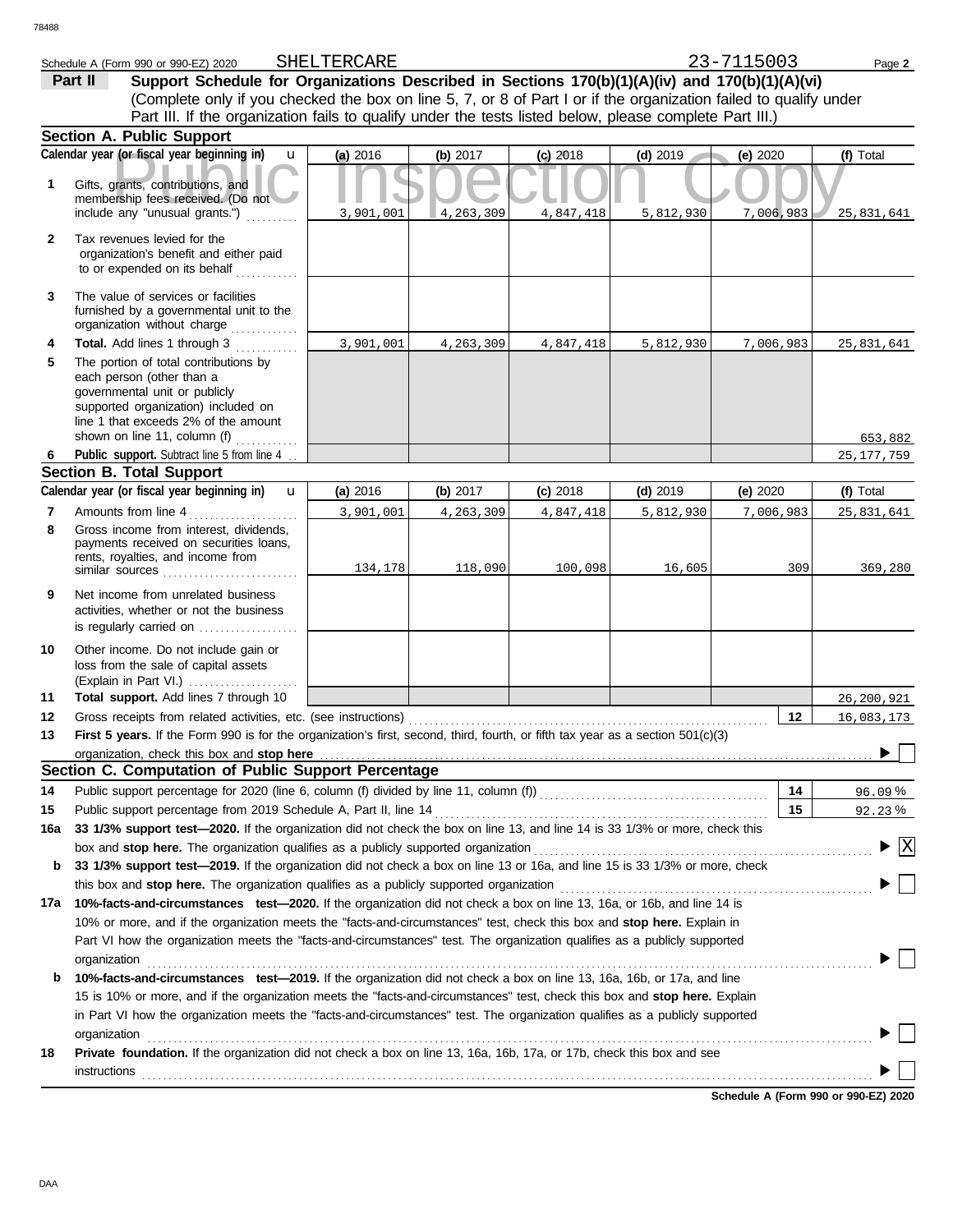### Schedule A (Form 990 or 990-EZ) 2020 SHELTERCARE 23-7115003 Page 3 SHELTERCARE

**Part III** Support Schedule for Organizations Described in Section 509(a)(2) (Complete only if you checked the box on line 10 of Part I or if the organization failed to qualify under Part II. If the organization fails to qualify under the tests listed below, please complete Part II.)

|     | <b>Section A. Public Support</b>                                                                                                                                                                                                              |          |          |            |            |          |           |  |  |
|-----|-----------------------------------------------------------------------------------------------------------------------------------------------------------------------------------------------------------------------------------------------|----------|----------|------------|------------|----------|-----------|--|--|
|     | Calendar year (or fiscal year beginning in)<br>$\mathbf{u}$                                                                                                                                                                                   | (a) 2016 | (b) 2017 | $(c)$ 2018 | $(d)$ 2019 | (e) 2020 | (f) Total |  |  |
| 1   | Gifts, grants, contributions, and membership fees<br>received. (Do not include any "unusual grants.")                                                                                                                                         |          |          |            |            |          |           |  |  |
| 2   | Gross receipts from admissions, merchandise<br>sold or services performed, or facilities<br>furnished in any activity that is related to the<br>organization's tax-exempt purpose                                                             |          |          |            |            |          |           |  |  |
| 3   | Gross receipts from activities that are not an<br>unrelated trade or business under section 513                                                                                                                                               |          |          |            |            |          |           |  |  |
| 4   | Tax revenues levied for the<br>organization's benefit and either paid<br>to or expended on its behalf                                                                                                                                         |          |          |            |            |          |           |  |  |
| 5   | The value of services or facilities<br>furnished by a governmental unit to the<br>organization without charge                                                                                                                                 |          |          |            |            |          |           |  |  |
| 6   | Total. Add lines 1 through 5                                                                                                                                                                                                                  |          |          |            |            |          |           |  |  |
| 7a  | Amounts included on lines 1, 2, and 3<br>received from disqualified persons<br>.                                                                                                                                                              |          |          |            |            |          |           |  |  |
| b   | Amounts included on lines 2 and 3<br>received from other than disqualified<br>persons that exceed the greater of \$5,000<br>or 1% of the amount on line 13 for the year                                                                       |          |          |            |            |          |           |  |  |
| c   | Add lines 7a and 7b<br>.                                                                                                                                                                                                                      |          |          |            |            |          |           |  |  |
| 8   | Public support. (Subtract line 7c from<br>line $6.$ )                                                                                                                                                                                         |          |          |            |            |          |           |  |  |
|     | <u>.</u><br><b>Section B. Total Support</b>                                                                                                                                                                                                   |          |          |            |            |          |           |  |  |
|     | Calendar year (or fiscal year beginning in)<br>$\mathbf{u}$                                                                                                                                                                                   | (a) 2016 | (b) 2017 | $(c)$ 2018 | $(d)$ 2019 | (e) 2020 | (f) Total |  |  |
| 9   | Amounts from line 6<br>.                                                                                                                                                                                                                      |          |          |            |            |          |           |  |  |
| 10a | Gross income from interest, dividends,<br>payments received on securities loans, rents,<br>royalties, and income from similar sources                                                                                                         |          |          |            |            |          |           |  |  |
| b   | Unrelated business taxable income (less<br>section 511 taxes) from businesses<br>acquired after June 30, 1975                                                                                                                                 |          |          |            |            |          |           |  |  |
|     | Add lines 10a and 10b                                                                                                                                                                                                                         |          |          |            |            |          |           |  |  |
| 11  | Net income from unrelated business<br>activities not included in line 10b, whether<br>or not the business is regularly carried on                                                                                                             |          |          |            |            |          |           |  |  |
| 12  | Other income. Do not include gain or<br>loss from the sale of capital assets<br>(Explain in Part VI.)<br>.                                                                                                                                    |          |          |            |            |          |           |  |  |
| 13  | Total support. (Add lines 9, 10c, 11,<br>and 12.) $\ldots$                                                                                                                                                                                    |          |          |            |            |          |           |  |  |
| 14  | First 5 years. If the Form 990 is for the organization's first, second, third, fourth, or fifth tax year as a section 501(c)(3)                                                                                                               |          |          |            |            |          |           |  |  |
|     | organization, check this box and stop here <b>contained</b> and the contained and the contained and stop here <b>contained</b> and stop here <b>contained</b> and <b>stop here contained and stop here contained and and stop here contai</b> |          |          |            |            |          |           |  |  |
|     | Section C. Computation of Public Support Percentage                                                                                                                                                                                           |          |          |            |            |          |           |  |  |
| 15  |                                                                                                                                                                                                                                               |          |          |            |            | 15       | %         |  |  |
| 16  |                                                                                                                                                                                                                                               |          |          |            |            | 16       | $\%$      |  |  |
|     | Section D. Computation of Investment Income Percentage                                                                                                                                                                                        |          |          |            |            |          |           |  |  |
| 17  | Investment income percentage for 2020 (line 10c, column (f), divided by line 13, column (f)) [[[[[[[[[[[[[[[[                                                                                                                                 |          |          |            |            | 17       | %         |  |  |
| 18  | Investment income percentage from 2019 Schedule A, Part III, line 17                                                                                                                                                                          |          |          |            |            | 18       | %         |  |  |
| 19a | 33 1/3% support tests-2020. If the organization did not check the box on line 14, and line 15 is more than 33 1/3%, and line                                                                                                                  |          |          |            |            |          |           |  |  |
|     |                                                                                                                                                                                                                                               |          |          |            |            |          | ▶□        |  |  |
| b   | 33 1/3% support tests-2019. If the organization did not check a box on line 14 or line 19a, and line 16 is more than 33 1/3%, and                                                                                                             |          |          |            |            |          |           |  |  |
| 20  |                                                                                                                                                                                                                                               |          |          |            |            |          |           |  |  |
|     |                                                                                                                                                                                                                                               |          |          |            |            |          |           |  |  |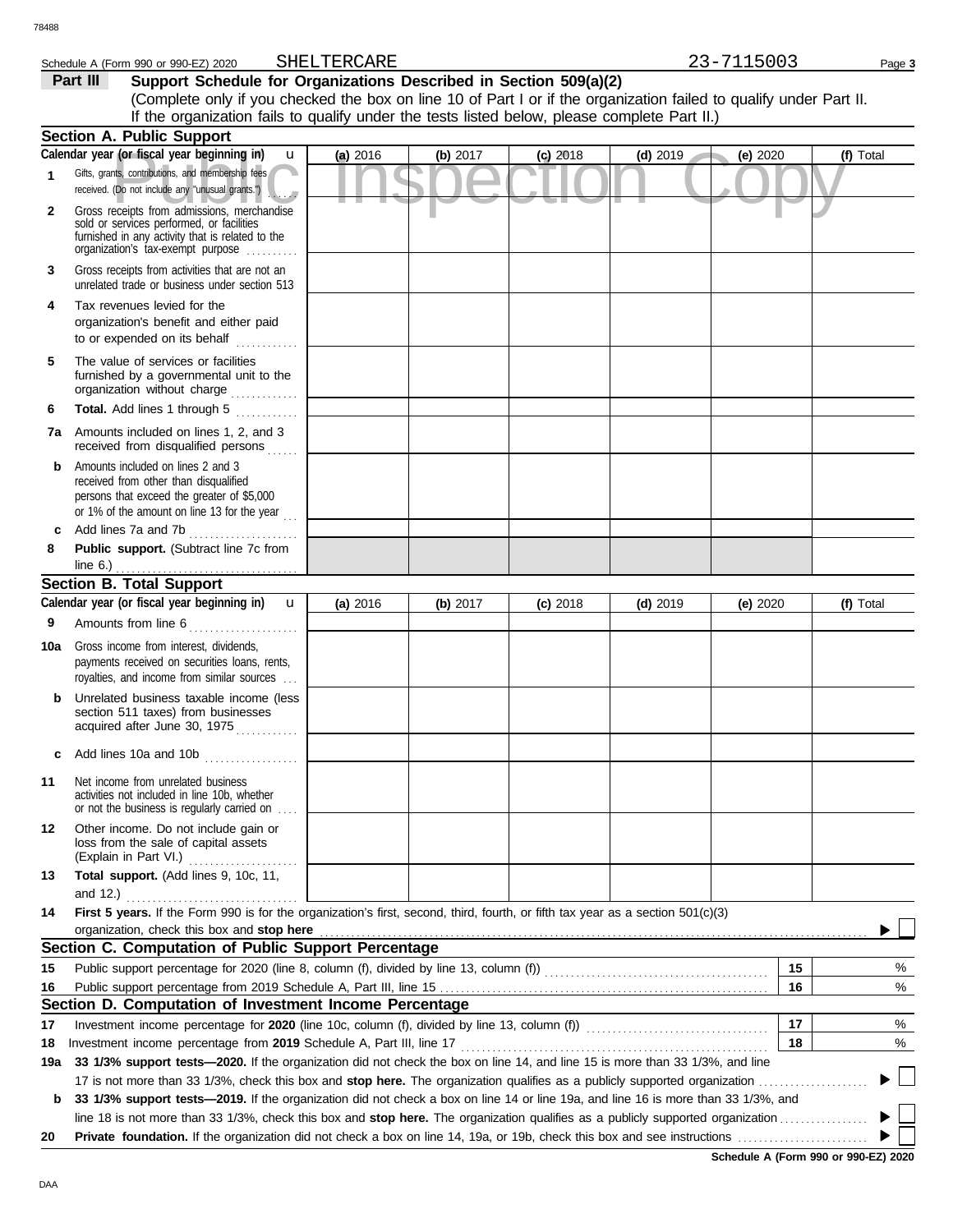### Schedule A (Form 990 or 990-EZ) 2020 SHELTERCARE 23-7115003 Page 4 SHELTERCARE

|     | Part IV<br><b>Supporting Organizations</b>                                                                                                                                                           |     |                  |
|-----|------------------------------------------------------------------------------------------------------------------------------------------------------------------------------------------------------|-----|------------------|
|     | (Complete only if you checked a box in line 12 on Part I. If you checked box 12a, Part I, complete Sections A                                                                                        |     |                  |
|     | and B. If you checked box 12b, Part I, complete Sections A and C. If you checked box 12c, Part I, complete                                                                                           |     |                  |
|     | Sections A, D, and E. If you checked box 12d, Part I, complete Sections A and D, and complete Part V.)                                                                                               |     |                  |
|     | Section A. All Supporting Organizations                                                                                                                                                              |     |                  |
|     |                                                                                                                                                                                                      |     | <b>Yes</b><br>No |
| 1   | Are all of the organization's supported organizations listed by name in the organization's governing                                                                                                 |     |                  |
|     | documents? If "No," describe in Part VI how the supported organizations are designated. If designated by                                                                                             |     |                  |
|     | class or purpose, describe the designation. If historic and continuing relationship, explain.                                                                                                        | 1   |                  |
| 2   | Did the organization have any supported organization that does not have an IRS determination of status                                                                                               |     |                  |
|     | under section 509(a)(1) or (2)? If "Yes," explain in Part VI how the organization determined that the supported                                                                                      |     |                  |
|     | organization was described in section 509(a)(1) or (2).                                                                                                                                              | 2   |                  |
| За  | Did the organization have a supported organization described in section $501(c)(4)$ , (5), or (6)? If "Yes," answer                                                                                  |     |                  |
|     | lines 3b and 3c below.                                                                                                                                                                               | За  |                  |
| b   | Did the organization confirm that each supported organization qualified under section $501(c)(4)$ , $(5)$ , or $(6)$ and                                                                             |     |                  |
|     | satisfied the public support tests under section 509(a)(2)? If "Yes," describe in Part VI when and how the                                                                                           |     |                  |
|     | organization made the determination.                                                                                                                                                                 | 3b  |                  |
| c   | Did the organization ensure that all support to such organizations was used exclusively for section $170(c)(2)(B)$                                                                                   |     |                  |
|     | purposes? If "Yes," explain in Part VI what controls the organization put in place to ensure such use.                                                                                               | 3c  |                  |
| 4a  | Was any supported organization not organized in the United States ("foreign supported organization")? If                                                                                             |     |                  |
|     | "Yes," and if you checked 12a or 12b in Part I, answer (b) and (c) below.                                                                                                                            | 4a  |                  |
| b   | Did the organization have ultimate control and discretion in deciding whether to make grants to the foreign                                                                                          |     |                  |
|     | supported organization? If "Yes," describe in Part VI how the organization had such control and discretion                                                                                           |     |                  |
|     | despite being controlled or supervised by or in connection with its supported organizations.                                                                                                         | 4b  |                  |
| c   | Did the organization support any foreign supported organization that does not have an IRS determination                                                                                              |     |                  |
|     | under sections $501(c)(3)$ and $509(a)(1)$ or (2)? If "Yes," explain in Part VI what controls the organization used                                                                                  |     |                  |
|     | to ensure that all support to the foreign supported organization was used exclusively for section $170(c)(2)(B)$                                                                                     |     |                  |
|     | purposes.                                                                                                                                                                                            | 4c  |                  |
| 5a  | Did the organization add, substitute, or remove any supported organizations during the tax year? If "Yes,"                                                                                           |     |                  |
|     | answer lines 5b and 5c below (if applicable). Also, provide detail in Part VI, including (i) the names and EIN                                                                                       |     |                  |
|     | numbers of the supported organizations added, substituted, or removed; (ii) the reasons for each such action;                                                                                        |     |                  |
|     | (iii) the authority under the organization's organizing document authorizing such action; and (iv) how the action                                                                                    |     |                  |
|     | was accomplished (such as by amendment to the organizing document).                                                                                                                                  | 5a  |                  |
| b   | Type I or Type II only. Was any added or substituted supported organization part of a class already                                                                                                  |     |                  |
|     | designated in the organization's organizing document?                                                                                                                                                | 5b  |                  |
| c   | Substitutions only. Was the substitution the result of an event beyond the organization's control?                                                                                                   | 5c  |                  |
| 6   | Did the organization provide support (whether in the form of grants or the provision of services or facilities) to                                                                                   |     |                  |
|     | anyone other than (i) its supported organizations, (ii) individuals that are part of the charitable class benefited                                                                                  |     |                  |
|     | by one or more of its supported organizations, or (iii) other supporting organizations that also support or                                                                                          |     |                  |
|     | benefit one or more of the filing organization's supported organizations? If "Yes," provide detail in Part VI.                                                                                       | 6   |                  |
| 7   | Did the organization provide a grant, loan, compensation, or other similar payment to a substantial contributor                                                                                      |     |                  |
|     | (as defined in section $4958(c)(3)(C)$ ), a family member of a substantial contributor, or a 35% controlled entity                                                                                   |     |                  |
|     | with regard to a substantial contributor? If "Yes," complete Part I of Schedule L (Form 990 or 990-EZ).                                                                                              | 7   |                  |
| 8   | Did the organization make a loan to a disqualified person (as defined in section 4958) not described in line 7?                                                                                      |     |                  |
|     | If "Yes," complete Part I of Schedule L (Form 990 or 990-EZ).                                                                                                                                        | 8   |                  |
| 9a  | Was the organization controlled directly or indirectly at any time during the tax year by one or more                                                                                                |     |                  |
|     | disqualified persons, as defined in section 4946 (other than foundation managers and organizations                                                                                                   |     |                  |
|     | described in section 509(a)(1) or (2))? If "Yes," provide detail in Part VI.                                                                                                                         | 9a  |                  |
| b   | Did one or more disqualified persons (as defined in line 9a) hold a controlling interest in any entity in which<br>the supporting organization had an interest? If "Yes," provide detail in Part VI. | 9b  |                  |
| c   | Did a disqualified person (as defined in line 9a) have an ownership interest in, or derive any personal benefit                                                                                      |     |                  |
|     | from, assets in which the supporting organization also had an interest? If "Yes," provide detail in Part VI.                                                                                         | 9с  |                  |
| 10a | Was the organization subject to the excess business holdings rules of section 4943 because of section                                                                                                |     |                  |
|     | 4943(f) (regarding certain Type II supporting organizations, and all Type III non-functionally integrated                                                                                            |     |                  |
|     | supporting organizations)? If "Yes," answer line 10b below.                                                                                                                                          | 10a |                  |
| b   | Did the organization have any excess business holdings in the tax year? (Use Schedule C, Form 4720, to                                                                                               |     |                  |
|     | determine whether the organization had excess business holdings.)                                                                                                                                    | 10b |                  |
|     |                                                                                                                                                                                                      |     |                  |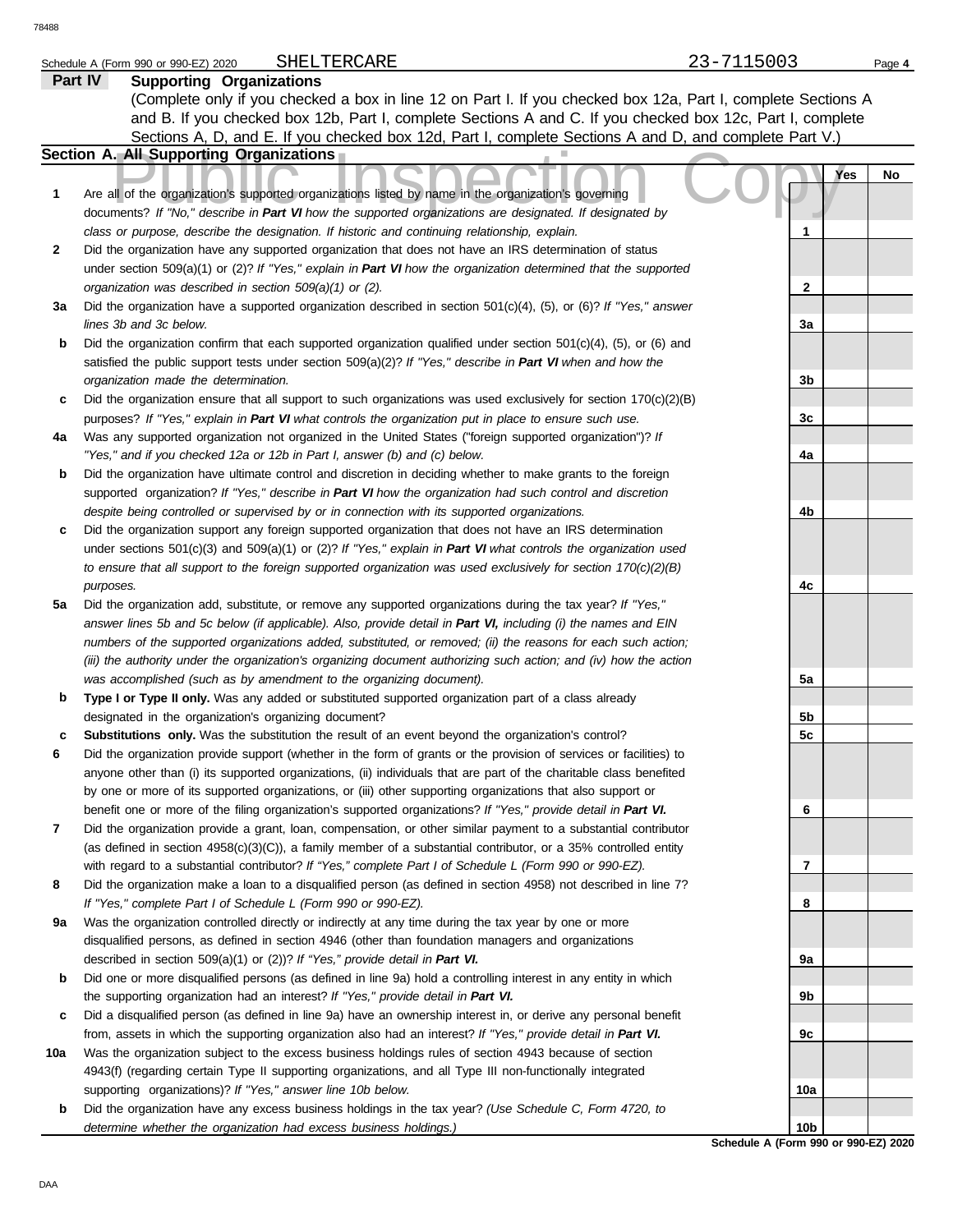|    | SHELTERCARE<br>Schedule A (Form 990 or 990-EZ) 2020                                                                               | 23-7115003      | Page 5 |
|----|-----------------------------------------------------------------------------------------------------------------------------------|-----------------|--------|
|    | <b>Supporting Organizations (continued)</b><br><b>Part IV</b>                                                                     |                 |        |
|    |                                                                                                                                   | Yes             | No     |
| 11 | Has the organization accepted a gift or contribution from any of the following persons?                                           |                 |        |
| а  | A person who directly or indirectly controls, either alone or together with persons described in lines 11b and                    |                 |        |
|    | 11c below, the governing body of a supported organization?                                                                        | 11a             |        |
| b  | A family member of a person described in line 11a above?                                                                          | 11 <sub>b</sub> |        |
| c  | A 35% controlled entity of a person described in line 11a or 11b above? If "Yes" to line 11a, 11b, or 11c, provide                |                 |        |
|    | detail in Part VI.                                                                                                                | 11 <sub>c</sub> |        |
|    | Section B. Type I Supporting Organizations                                                                                        |                 |        |
|    |                                                                                                                                   | Yes             | No     |
| 1  | Did the governing body, members of the governing body, officers acting in their official capacity, or membership of one or        |                 |        |
|    | more supported organizations have the power to regularly appoint or elect at least a majority of the organization's officers,     |                 |        |
|    | directors, or trustees at all times during the tax year? If "No," describe in Part VI how the supported organization(s)           |                 |        |
|    | effectively operated, supervised, or controlled the organization's activities. If the organization had more than one supported    |                 |        |
|    | organization, describe how the powers to appoint and/or remove officers, directors, or trustees were allocated among the          |                 |        |
|    | supported organizations and what conditions or restrictions, if any, applied to such powers during the tax year.                  | 1               |        |
| 2  | Did the organization operate for the benefit of any supported organization other than the supported                               |                 |        |
|    | organization(s) that operated, supervised, or controlled the supporting organization? If "Yes," explain in Part                   |                 |        |
|    | VI how providing such benefit carried out the purposes of the supported organization(s) that operated,                            |                 |        |
|    | supervised, or controlled the supporting organization.                                                                            | $\mathbf{2}$    |        |
|    | Section C. Type II Supporting Organizations                                                                                       |                 |        |
|    |                                                                                                                                   | Yes             | No     |
| 1  | Were a majority of the organization's directors or trustees during the tax year also a majority of the directors                  |                 |        |
|    | or trustees of each of the organization's supported organization(s)? If "No," describe in Part VI how control                     |                 |        |
|    | or management of the supporting organization was vested in the same persons that controlled or managed                            |                 |        |
|    | the supported organization(s).                                                                                                    | 1               |        |
|    | Section D. All Type III Supporting Organizations                                                                                  |                 |        |
|    |                                                                                                                                   | Yes             | No     |
| 1  | Did the organization provide to each of its supported organizations, by the last day of the fifth month of the                    |                 |        |
|    | organization's tax year, (i) a written notice describing the type and amount of support provided during the prior tax             |                 |        |
|    | year, (ii) a copy of the Form 990 that was most recently filed as of the date of notification, and (iii) copies of the            |                 |        |
|    | organization's governing documents in effect on the date of notification, to the extent not previously provided?                  | 1               |        |
| 2  | Were any of the organization's officers, directors, or trustees either (i) appointed or elected by the supported                  |                 |        |
|    | organization(s) or (ii) serving on the governing body of a supported organization? If "No," explain in Part VI how                |                 |        |
|    | the organization maintained a close and continuous working relationship with the supported organization(s).                       | 2               |        |
| 3  | By reason of the relationship described in line 2, above, did the organization's supported organizations have                     |                 |        |
|    | a significant voice in the organization's investment policies and in directing the use of the organization's                      |                 |        |
|    | income or assets at all times during the tax year? If "Yes," describe in Part VI the role the organization's                      |                 |        |
|    | supported organizations played in this regard.                                                                                    | 3               |        |
|    | Section E. Type III Functionally-Integrated Supporting Organizations                                                              |                 |        |
| 1  | Check the box next to the method that the organization used to satisfy the Integral Part Test during the year (see instructions). |                 |        |
| а  | The organization satisfied the Activities Test. Complete line 2 below.                                                            |                 |        |
| b  | The organization is the parent of each of its supported organizations. Complete line 3 below.                                     |                 |        |
| c  | The organization supported a governmental entity. Describe in Part VI how you supported a governmental entity (see instructions). |                 |        |
| 2  | Activities Test. Answer lines 2a and 2b below.                                                                                    | Yes             | No     |
| а  | Did substantially all of the organization's activities during the tax year directly further the exempt purposes of                |                 |        |
|    | the supported organization(s) to which the organization was responsive? If "Yes," then in Part VI identify                        |                 |        |
|    | those supported organizations and explain how these activities directly furthered their exempt purposes,                          |                 |        |
|    | how the organization was responsive to those supported organizations, and how the organization determined                         |                 |        |
|    | that these activities constituted substantially all of its activities.                                                            | 2a              |        |
| b  | Did the activities described in line 2a, above, constitute activities that, but for the organization's involvement,               |                 |        |
|    | one or more of the organization's supported organization(s) would have been engaged in? If "Yes," explain in                      |                 |        |
|    | Part VI the reasons for the organization's position that its supported organization(s) would have engaged in                      |                 |        |
|    | these activities but for the organization's involvement.                                                                          | 2b              |        |
| 3  | Parent of Supported Organizations. Answer lines 3a and 3b below.                                                                  |                 |        |

- **a** Did the organization have the power to regularly appoint or elect a majority of the officers, directors, or trustees of each of the supported organizations? *If "Yes" or "No," provide details in Part VI.*
- **b** Did the organization exercise a substantial degree of direction over the policies, programs, and activities of each of its supported organizations? *If "Yes," describe in Part VI the role played by the organization in this regard.*

DAA **Schedule A (Form 990 or 990-EZ) 2020 3b**

**3a**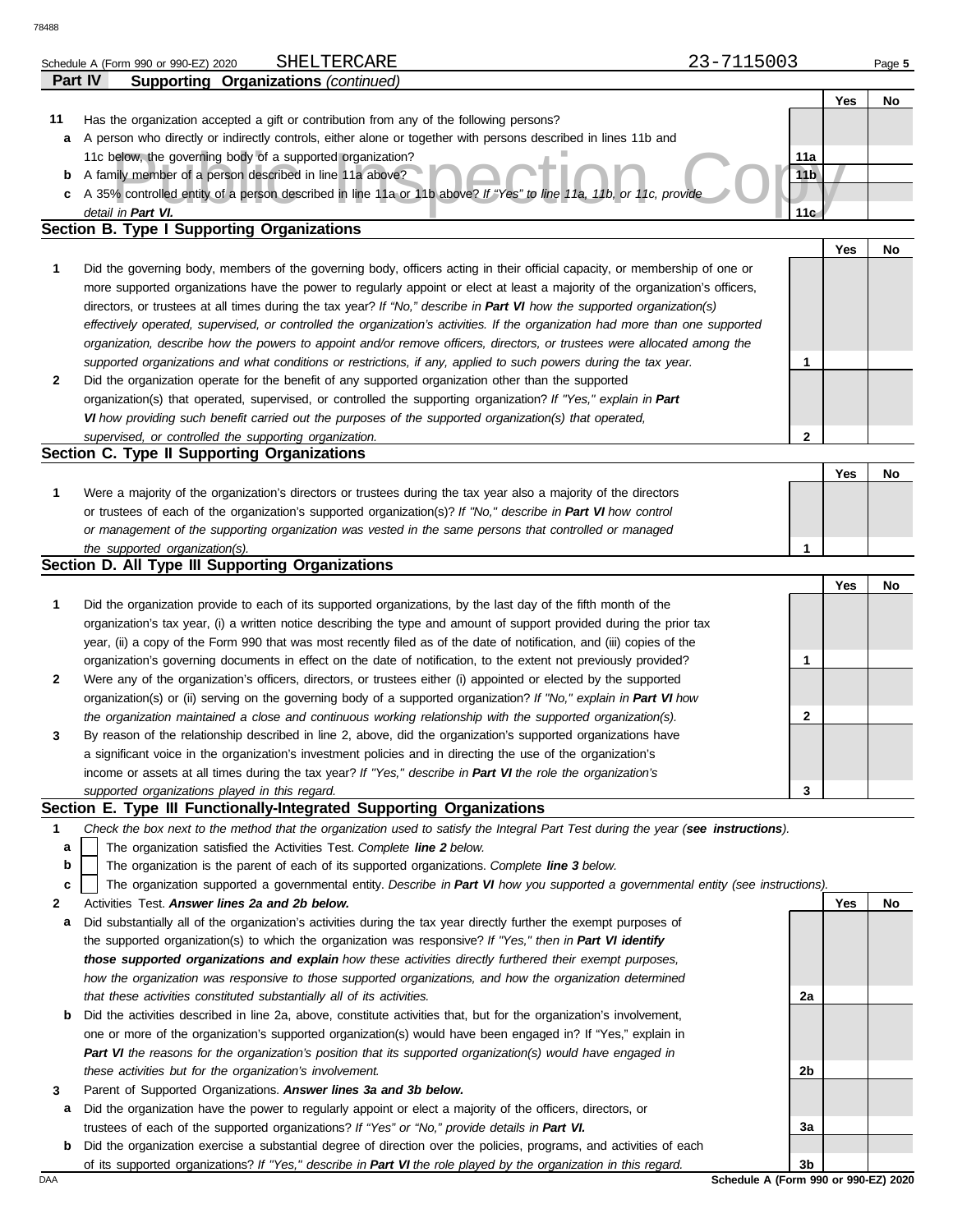|                                                                                          | SHELTERCARE<br>Schedule A (Form 990 or 990-EZ) 2020                                                                              |                | 23-7115003     | Page 6                         |  |  |  |  |
|------------------------------------------------------------------------------------------|----------------------------------------------------------------------------------------------------------------------------------|----------------|----------------|--------------------------------|--|--|--|--|
| <b>Part V</b><br>Type III Non-Functionally Integrated 509(a)(3) Supporting Organizations |                                                                                                                                  |                |                |                                |  |  |  |  |
| $\mathbf{1}$                                                                             | Check here if the organization satisfied the Integral Part Test as a qualifying trust on Nov. 20, 1970 (explain in Part VI). See |                |                |                                |  |  |  |  |
|                                                                                          | instructions. All other Type III non-functionally integrated supporting organizations must complete Sections A through E         |                |                |                                |  |  |  |  |
|                                                                                          | Section A - Adjusted Net Income                                                                                                  |                | (A) Prior Year | (B) Current Year               |  |  |  |  |
|                                                                                          |                                                                                                                                  |                |                | (optional)                     |  |  |  |  |
| 1                                                                                        | Net short-term capital gain                                                                                                      | $\mathbf{A}$   |                |                                |  |  |  |  |
| $\mathbf{2}$                                                                             | Recoveries of prior-year distributions                                                                                           | $\overline{2}$ |                |                                |  |  |  |  |
| 3                                                                                        | Other gross income (see instructions)                                                                                            | 3              |                |                                |  |  |  |  |
| 4                                                                                        | Add lines 1 through 3.                                                                                                           | 4              |                |                                |  |  |  |  |
| 5                                                                                        | Depreciation and depletion                                                                                                       | 5              |                |                                |  |  |  |  |
| 6                                                                                        | Portion of operating expenses paid or incurred for production or collection of                                                   |                |                |                                |  |  |  |  |
|                                                                                          | gross income or for management, conservation, or maintenance of property                                                         |                |                |                                |  |  |  |  |
|                                                                                          | held for production of income (see instructions)                                                                                 | 6              |                |                                |  |  |  |  |
| $\overline{7}$                                                                           | Other expenses (see instructions)                                                                                                | $\overline{7}$ |                |                                |  |  |  |  |
| 8                                                                                        | Adjusted Net Income (subtract lines 5, 6, and 7 from line 4)                                                                     | 8              |                |                                |  |  |  |  |
|                                                                                          | Section B - Minimum Asset Amount                                                                                                 |                | (A) Prior Year | (B) Current Year<br>(optional) |  |  |  |  |
| 1                                                                                        | Aggregate fair market value of all non-exempt-use assets (see                                                                    |                |                |                                |  |  |  |  |
|                                                                                          | instructions for short tax year or assets held for part of year):                                                                |                |                |                                |  |  |  |  |
|                                                                                          | a Average monthly value of securities                                                                                            | 1a             |                |                                |  |  |  |  |
|                                                                                          | <b>b</b> Average monthly cash balances                                                                                           | 1b             |                |                                |  |  |  |  |
|                                                                                          | c Fair market value of other non-exempt-use assets                                                                               | 1 <sub>c</sub> |                |                                |  |  |  |  |
|                                                                                          | d Total (add lines 1a, 1b, and 1c)                                                                                               | 1d             |                |                                |  |  |  |  |
|                                                                                          | e Discount claimed for blockage or other factors                                                                                 |                |                |                                |  |  |  |  |
|                                                                                          | (explain in detail in Part VI):                                                                                                  |                |                |                                |  |  |  |  |
| $\mathbf{2}$                                                                             | Acquisition indebtedness applicable to non-exempt-use assets                                                                     | $\mathbf 2$    |                |                                |  |  |  |  |
| 3                                                                                        | Subtract line 2 from line 1d.                                                                                                    | 3              |                |                                |  |  |  |  |
| 4                                                                                        | Cash deemed held for exempt use. Enter 0.015 of line 3 (for greater amount,                                                      |                |                |                                |  |  |  |  |
|                                                                                          | see instructions).                                                                                                               | 4              |                |                                |  |  |  |  |
| 5                                                                                        | Net value of non-exempt-use assets (subtract line 4 from line 3)                                                                 | 5              |                |                                |  |  |  |  |
| 6                                                                                        | Multiply line 5 by 0.035.                                                                                                        | 6              |                |                                |  |  |  |  |
| 7                                                                                        | Recoveries of prior-year distributions                                                                                           | 7              |                |                                |  |  |  |  |
| 8                                                                                        | Minimum Asset Amount (add line 7 to line 6)                                                                                      | 8              |                |                                |  |  |  |  |
|                                                                                          | Section C - Distributable Amount                                                                                                 |                |                | <b>Current Year</b>            |  |  |  |  |
| 1                                                                                        | Adjusted net income for prior year (from Section A, line 8, column A)                                                            | $\mathbf{1}$   |                |                                |  |  |  |  |
| $\mathbf{2}$                                                                             | Enter 0.85 of line 1.                                                                                                            | $\overline{2}$ |                |                                |  |  |  |  |
| 3                                                                                        | Minimum asset amount for prior year (from Section B, line 8, column A)                                                           | 3              |                |                                |  |  |  |  |
| 4                                                                                        | Enter greater of line 2 or line 3.                                                                                               | 4              |                |                                |  |  |  |  |
| 5                                                                                        | Income tax imposed in prior year                                                                                                 | 5              |                |                                |  |  |  |  |
| 6                                                                                        | <b>Distributable Amount.</b> Subtract line 5 from line 4, unless subject to                                                      |                |                |                                |  |  |  |  |
|                                                                                          | emergency temporary reduction (see instructions).                                                                                | 6              |                |                                |  |  |  |  |

**7** | Check here if the current year is the organization's first as a non-functionally integrated Type III supporting organization (see instructions).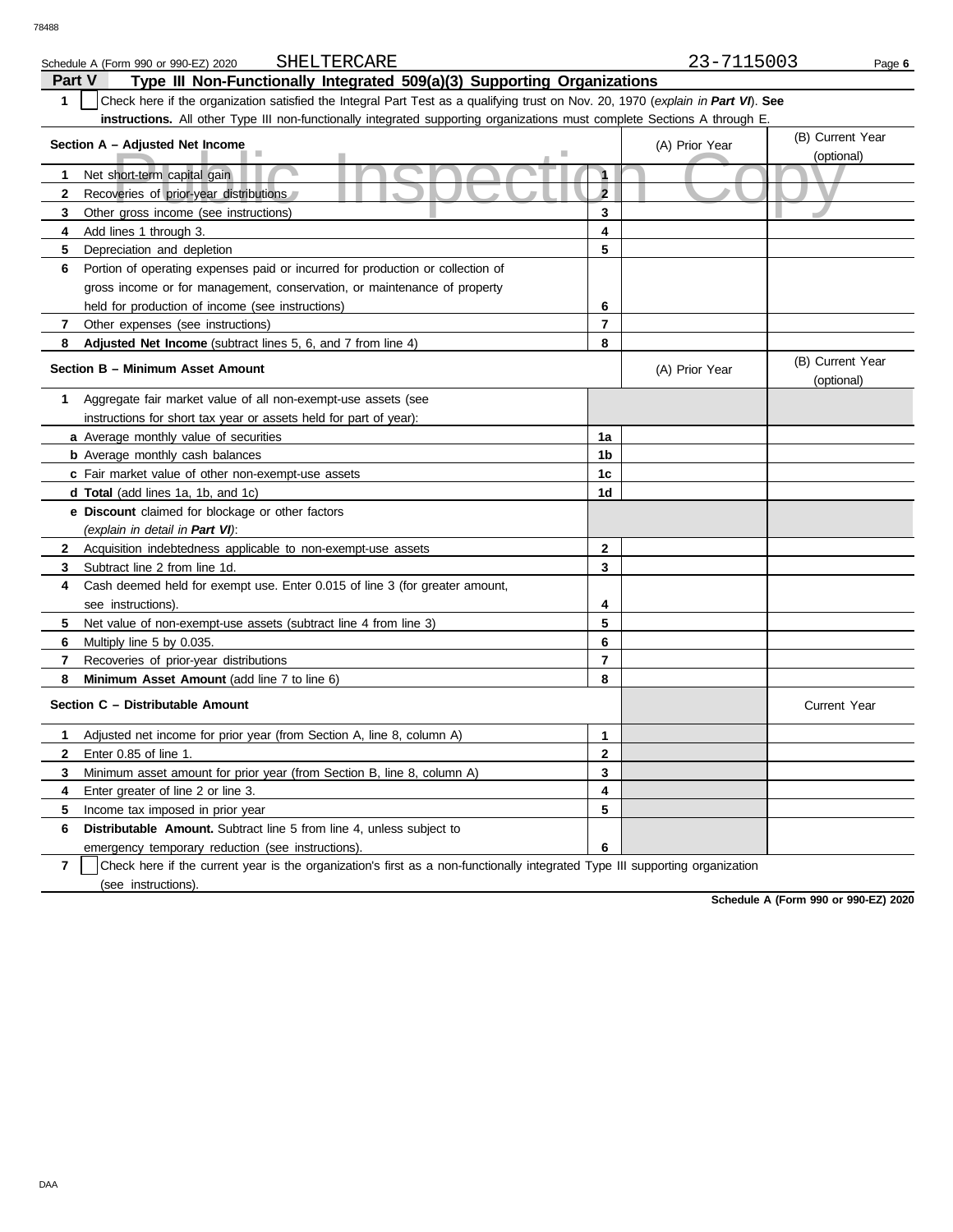| Part V<br>Type III Non-Functionally Integrated 509(a)(3) Supporting Organizations (continued) |                                                                                                                                          |                                    |                                               |                                                  |  |  |  |
|-----------------------------------------------------------------------------------------------|------------------------------------------------------------------------------------------------------------------------------------------|------------------------------------|-----------------------------------------------|--------------------------------------------------|--|--|--|
|                                                                                               | Section D - Distributions                                                                                                                |                                    |                                               | <b>Current Year</b>                              |  |  |  |
| 1                                                                                             | Amounts paid to supported organizations to accomplish exempt purposes                                                                    |                                    |                                               |                                                  |  |  |  |
| $\mathbf{2}$                                                                                  | Amounts paid to perform activity that directly furthers exempt purposes of supported<br>organizations, in excess of income from activity |                                    |                                               |                                                  |  |  |  |
| 3                                                                                             | Administrative expenses paid to accomplish exempt purposes of supported organizations                                                    |                                    |                                               |                                                  |  |  |  |
| 4                                                                                             | Amounts paid to acquire exempt-use assets                                                                                                |                                    |                                               |                                                  |  |  |  |
| 5                                                                                             | Qualified set-aside amounts (prior IRS approval required—provide details in Part VI)                                                     |                                    |                                               |                                                  |  |  |  |
| 6                                                                                             | Other distributions ( <i>describe in Part VI</i> ). See instructions.                                                                    |                                    |                                               |                                                  |  |  |  |
| 7                                                                                             | <b>Total annual distributions.</b> Add lines 1 through 6.                                                                                |                                    |                                               |                                                  |  |  |  |
| 8                                                                                             | Distributions to attentive supported organizations to which the organization is responsive                                               |                                    |                                               |                                                  |  |  |  |
|                                                                                               | (provide details in Part VI). See instructions.                                                                                          |                                    |                                               |                                                  |  |  |  |
| 9                                                                                             | Distributable amount for 2020 from Section C, line 6                                                                                     |                                    |                                               |                                                  |  |  |  |
| 10                                                                                            | Line 8 amount divided by line 9 amount                                                                                                   |                                    |                                               |                                                  |  |  |  |
|                                                                                               | <b>Section E - Distribution Allocations (see instructions)</b>                                                                           | (i)<br><b>Excess Distributions</b> | (ii)<br><b>Underdistributions</b><br>Pre-2020 | (iii)<br><b>Distributable</b><br>Amount for 2020 |  |  |  |
| 1                                                                                             | Distributable amount for 2020 from Section C, line 6                                                                                     |                                    |                                               |                                                  |  |  |  |
| $\mathbf{2}$                                                                                  | Underdistributions, if any, for years prior to 2020                                                                                      |                                    |                                               |                                                  |  |  |  |
|                                                                                               | (reasonable cause required-explain in Part VI). See                                                                                      |                                    |                                               |                                                  |  |  |  |
|                                                                                               | instructions.<br>Excess distributions carryover, if any, to 2020                                                                         |                                    |                                               |                                                  |  |  |  |
| 3                                                                                             |                                                                                                                                          |                                    |                                               |                                                  |  |  |  |
|                                                                                               | <b>a</b> From 2015                                                                                                                       |                                    |                                               |                                                  |  |  |  |
|                                                                                               |                                                                                                                                          |                                    |                                               |                                                  |  |  |  |
|                                                                                               |                                                                                                                                          |                                    |                                               |                                                  |  |  |  |
|                                                                                               |                                                                                                                                          |                                    |                                               |                                                  |  |  |  |
|                                                                                               |                                                                                                                                          |                                    |                                               |                                                  |  |  |  |
|                                                                                               | f Total of lines 3a through 3e                                                                                                           |                                    |                                               |                                                  |  |  |  |
|                                                                                               | <b>g</b> Applied to underdistributions of prior years                                                                                    |                                    |                                               |                                                  |  |  |  |
|                                                                                               | <b>h</b> Applied to 2020 distributable amount<br><i>i</i> Carryover from 2015 not applied (see instructions)                             |                                    |                                               |                                                  |  |  |  |
|                                                                                               | Remainder. Subtract lines 3g, 3h, and 3i from line 3f.                                                                                   |                                    |                                               |                                                  |  |  |  |
| 4                                                                                             | Distributions for 2020 from                                                                                                              |                                    |                                               |                                                  |  |  |  |
|                                                                                               | \$<br>Section D, line 7:                                                                                                                 |                                    |                                               |                                                  |  |  |  |
|                                                                                               | <b>a</b> Applied to underdistributions of prior years                                                                                    |                                    |                                               |                                                  |  |  |  |
|                                                                                               | <b>b</b> Applied to 2020 distributable amount                                                                                            |                                    |                                               |                                                  |  |  |  |
|                                                                                               | c Remainder. Subtract lines 4a and 4b from line 4.                                                                                       |                                    |                                               |                                                  |  |  |  |
| 5                                                                                             | Remaining underdistributions for years prior to 2020, if                                                                                 |                                    |                                               |                                                  |  |  |  |
|                                                                                               | any. Subtract lines 3g and 4a from line 2. For result                                                                                    |                                    |                                               |                                                  |  |  |  |
|                                                                                               | greater than zero, explain in Part VI. See instructions.                                                                                 |                                    |                                               |                                                  |  |  |  |
| 6                                                                                             | Remaining underdistributions for 2020 Subtract lines 3h                                                                                  |                                    |                                               |                                                  |  |  |  |
|                                                                                               | and 4b from line 1. For result greater than zero, explain in                                                                             |                                    |                                               |                                                  |  |  |  |
|                                                                                               | Part VI. See instructions.                                                                                                               |                                    |                                               |                                                  |  |  |  |
| 7                                                                                             | Excess distributions carryover to 2021. Add lines 3j                                                                                     |                                    |                                               |                                                  |  |  |  |
|                                                                                               | and 4c.                                                                                                                                  |                                    |                                               |                                                  |  |  |  |
| 8                                                                                             | Breakdown of line 7:                                                                                                                     |                                    |                                               |                                                  |  |  |  |
|                                                                                               |                                                                                                                                          |                                    |                                               |                                                  |  |  |  |
|                                                                                               |                                                                                                                                          |                                    |                                               |                                                  |  |  |  |
|                                                                                               |                                                                                                                                          |                                    |                                               |                                                  |  |  |  |
|                                                                                               | d Excess from 2019                                                                                                                       |                                    |                                               |                                                  |  |  |  |
|                                                                                               | e Excess from 2020                                                                                                                       |                                    |                                               |                                                  |  |  |  |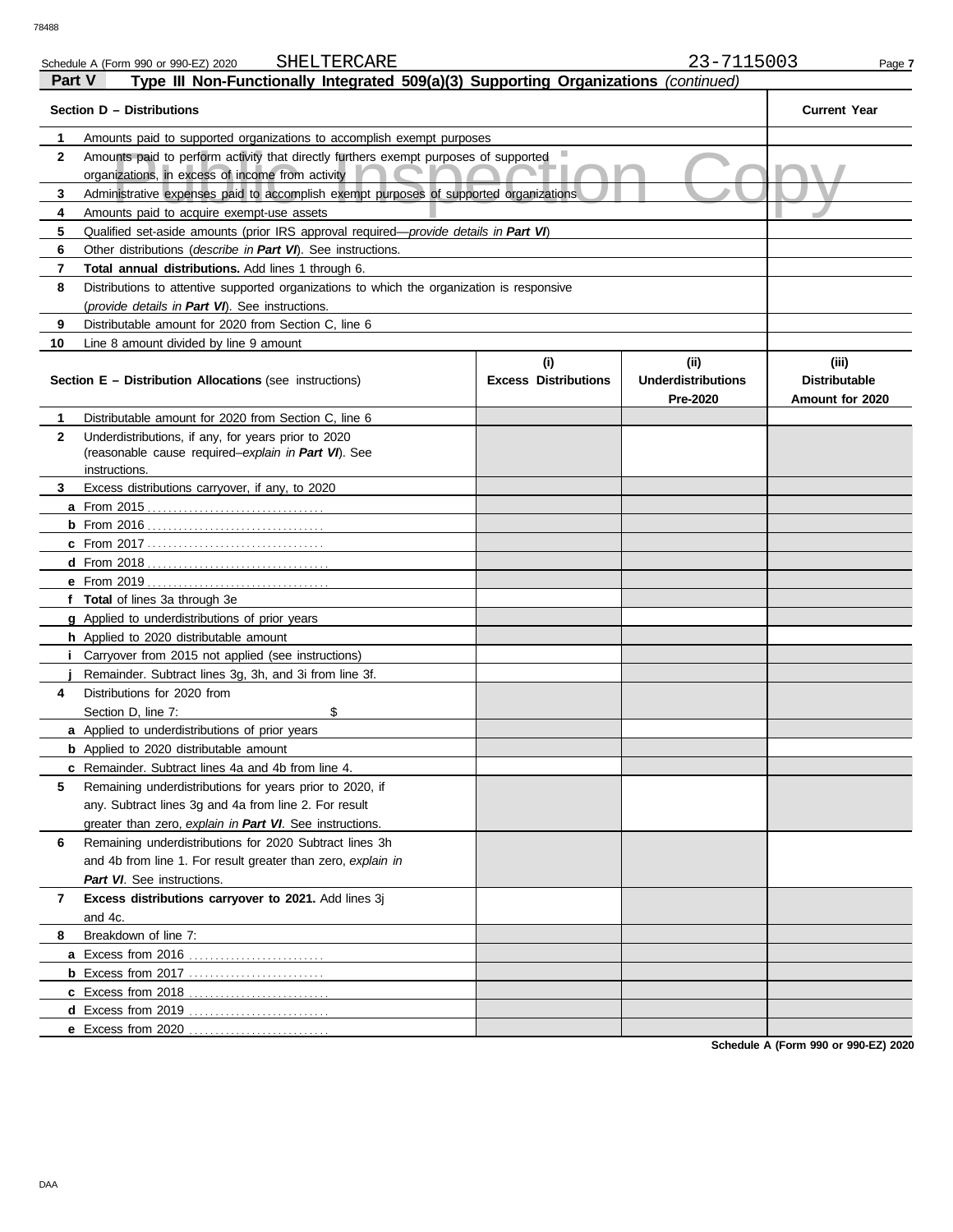|         | Schedule A (Form 990 or 990-EZ) 2020                                                           | SHELTERCARE |  | 23-7115003                                                                                                                                                                                                                              | Page 8 |
|---------|------------------------------------------------------------------------------------------------|-------------|--|-----------------------------------------------------------------------------------------------------------------------------------------------------------------------------------------------------------------------------------------|--------|
| Part VI |                                                                                                |             |  | Supplemental Information. Provide the explanations required by Part II, line 10; Part II, line 17a or 17b; Part<br>III, line 12; Part IV, Section A, lines 1, 2, 3b, 3c, 4b, 4c, 5a, 6, 9a, 9b, 9c, 11a, 11b, and 11c; Part IV, Section |        |
|         |                                                                                                |             |  | B, lines 1 and 2; Part IV, Section C, line 1; Part IV, Section D, lines 2 and 3; Part IV, Section E, lines 1c, 2a, 2b,                                                                                                                  |        |
|         |                                                                                                |             |  | 3a, and 3b; Part V, line 1; Part V, Section B, line 1e; Part V, Section D, lines 5, 6, and 8; and Part V, Section E,                                                                                                                    |        |
|         | lines 2, 5, and 6. Also complete this part for any additional information. (See instructions.) |             |  |                                                                                                                                                                                                                                         |        |
|         |                                                                                                |             |  |                                                                                                                                                                                                                                         |        |
|         |                                                                                                |             |  |                                                                                                                                                                                                                                         |        |
|         |                                                                                                |             |  |                                                                                                                                                                                                                                         |        |
|         |                                                                                                |             |  |                                                                                                                                                                                                                                         |        |
|         |                                                                                                |             |  |                                                                                                                                                                                                                                         |        |
|         |                                                                                                |             |  |                                                                                                                                                                                                                                         |        |
|         |                                                                                                |             |  |                                                                                                                                                                                                                                         |        |
|         |                                                                                                |             |  |                                                                                                                                                                                                                                         |        |
|         |                                                                                                |             |  |                                                                                                                                                                                                                                         |        |
|         |                                                                                                |             |  |                                                                                                                                                                                                                                         |        |
|         |                                                                                                |             |  |                                                                                                                                                                                                                                         |        |
|         |                                                                                                |             |  |                                                                                                                                                                                                                                         |        |
|         |                                                                                                |             |  |                                                                                                                                                                                                                                         |        |
|         |                                                                                                |             |  |                                                                                                                                                                                                                                         |        |
|         |                                                                                                |             |  |                                                                                                                                                                                                                                         |        |
|         |                                                                                                |             |  |                                                                                                                                                                                                                                         |        |
|         |                                                                                                |             |  |                                                                                                                                                                                                                                         |        |
|         |                                                                                                |             |  |                                                                                                                                                                                                                                         |        |
|         |                                                                                                |             |  |                                                                                                                                                                                                                                         |        |
|         |                                                                                                |             |  |                                                                                                                                                                                                                                         |        |
|         |                                                                                                |             |  |                                                                                                                                                                                                                                         |        |
|         |                                                                                                |             |  |                                                                                                                                                                                                                                         |        |
|         |                                                                                                |             |  |                                                                                                                                                                                                                                         |        |
|         |                                                                                                |             |  |                                                                                                                                                                                                                                         |        |
|         |                                                                                                |             |  |                                                                                                                                                                                                                                         |        |
|         |                                                                                                |             |  |                                                                                                                                                                                                                                         |        |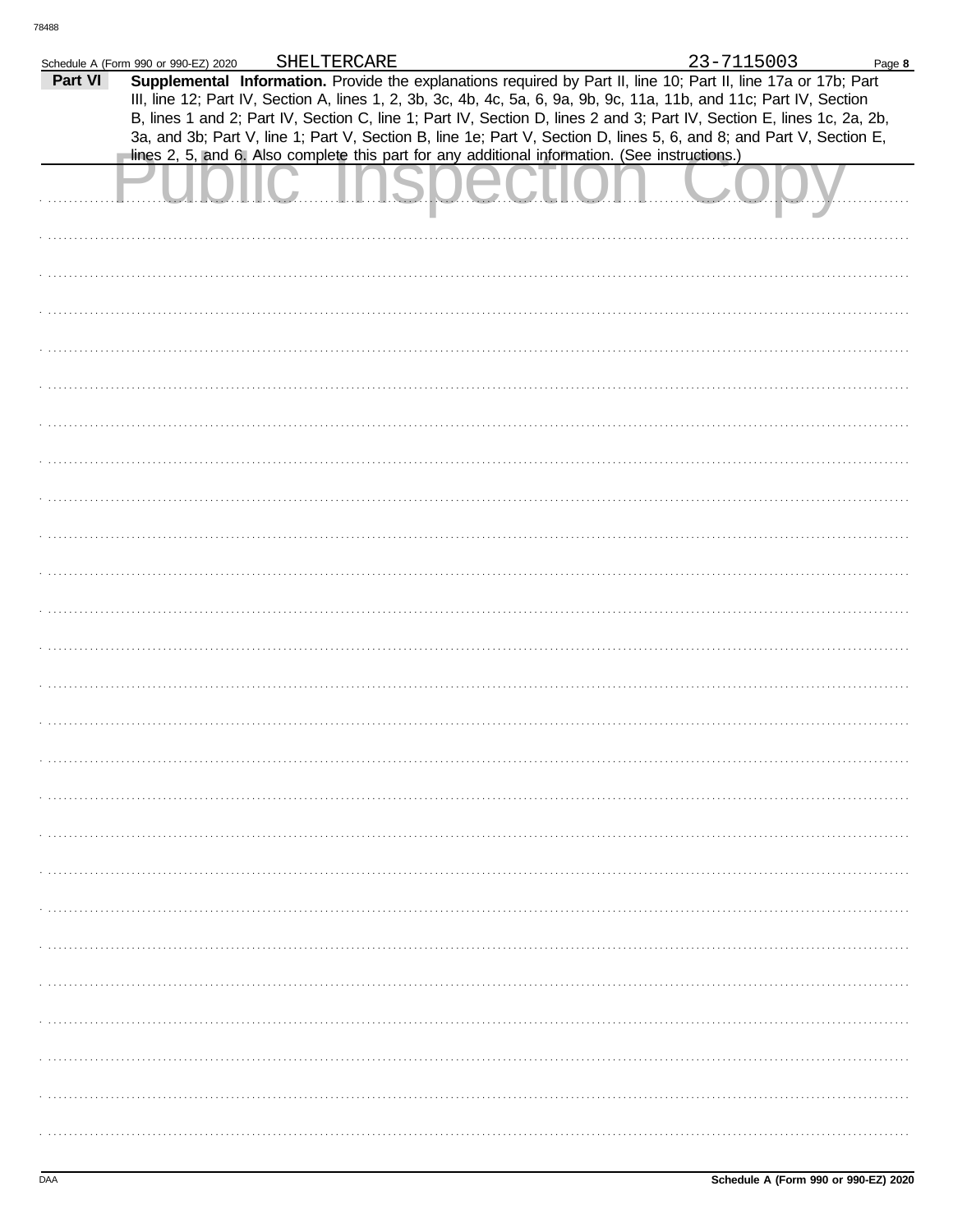| <b>Schedule B</b><br>(Form 990, 990-EZ,<br>or 990-PF)  | <b>Schedule of Contributors</b>                                                                                             |            | OMB No. 1545-0047              |
|--------------------------------------------------------|-----------------------------------------------------------------------------------------------------------------------------|------------|--------------------------------|
| Department of the Treasury<br>Internal Revenue Service | u Attach to Form 990, Form 990-EZ, or Form 990-PF.<br><b>u</b> Go to <i>www.irs.gov/Form990</i> for the latest information. |            | 2020                           |
| Name of the organization                               |                                                                                                                             |            | Employer identification number |
| SHELTERCARE                                            |                                                                                                                             | 23-7115003 |                                |
| <b>Organization type</b> (check one):                  |                                                                                                                             |            |                                |
| Filers of:                                             | Section:                                                                                                                    |            |                                |
| Form 990 or 990-EZ                                     | ΙX<br>3 ) (enter number) organization<br>501(c)                                                                             |            |                                |
|                                                        | 4947(a)(1) nonexempt charitable trust not treated as a private foundation                                                   |            |                                |
|                                                        | 527 political organization                                                                                                  |            |                                |
| Form 990-PF                                            | 501(c)(3) exempt private foundation                                                                                         |            |                                |
|                                                        | 4947(a)(1) nonexempt charitable trust treated as a private foundation                                                       |            |                                |
|                                                        | 501(c)(3) taxable private foundation                                                                                        |            |                                |

Check if your organization is covered by the **General Rule** or a **Special Rule. Note:** Only a section 501(c)(7), (8), or (10) organization can check boxes for both the General Rule and a Special Rule. See instructions.

### **General Rule**

78488

For an organization filing Form 990, 990-EZ, or 990-PF that received, during the year, contributions totaling \$5,000 or more (in money or property) from any one contributor. Complete Parts I and II. See instructions for determining a contributor's total contributions.

### **Special Rules**

| $X$ For an organization described in section 501(c)(3) filing Form 990 or 990-EZ that met the 33 <sup>1</sup> /3% support test of the |
|---------------------------------------------------------------------------------------------------------------------------------------|
| regulations under sections 509(a)(1) and 170(b)(1)(A)(vi), that checked Schedule A (Form 990 or 990-EZ), Part II, line                |
| 13, 16a, or 16b, and that received from any one contributor, during the year, total contributions of the greater of (1)               |
| \$5,000; or (2) 2% of the amount on (i) Form 990, Part VIII, line 1h; or (ii) Form 990-EZ, line 1. Complete Parts I and II.           |

literary, or educational purposes, or for the prevention of cruelty to children or animals. Complete Parts I (entering For an organization described in section  $501(c)(7)$ ,  $(8)$ , or  $(10)$  filing Form 990 or 990-EZ that received from any one contributor, during the year, total contributions of more than \$1,000 *exclusively* for religious, charitable, scientific, "N/A" in column (b) instead of the contributor name and address), II, and III.

For an organization described in section 501(c)(7), (8), or (10) filing Form 990 or 990-EZ that received from any one contributor, during the year, contributions *exclusively* for religious, charitable, etc., purposes, but no such contributions totaled more than \$1,000. If this box is checked, enter here the total contributions that were received during the year for an *exclusively* religious, charitable, etc., purpose. Don't complete any of the parts unless the **General Rule** applies to this organization because it received *nonexclusively* religious, charitable, etc., contributions totaling \$5,000 or more during the year . . . . . . . . . . . . . . . . . . . . . . . . . . . . . . . . . . . . . . . . . . . . . . . . . . . . . . . . . . . . . . . . . . . . . . . . . . . . . . . .

990-EZ, or 990-PF), but it **must** answer "No" on Part IV, line 2, of its Form 990; or check the box on line H of its Form 990-EZ or on its Form 990-PF, Part I, line 2, to certify that it doesn't meet the filing requirements of Schedule B (Form 990, 990-EZ, or 990-PF). **Caution:** An organization that isn't covered by the General Rule and/or the Special Rules doesn't file Schedule B (Form 990,

**For Paperwork Reduction Act Notice, see the instructions for Form 990, 990-EZ, or 990-PF.**

\$ . . . . . . . . . . . . . . . . . . . . . . . . . . .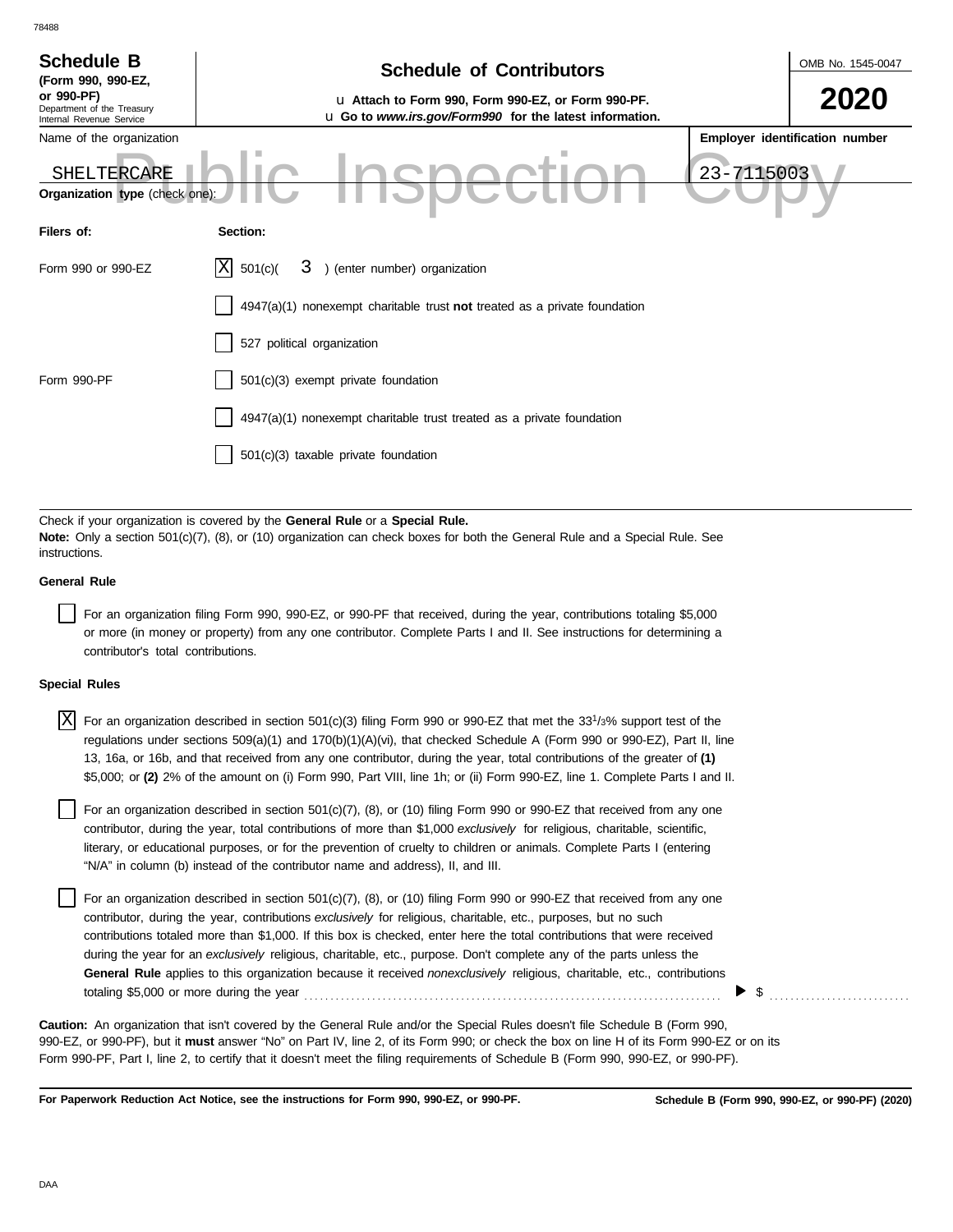| Schedule B (Form 990, 990-EZ, or 990-PF) (2020)                                                                      | PAGE 1 OF  |  | Page 2                                |
|----------------------------------------------------------------------------------------------------------------------|------------|--|---------------------------------------|
| Name of organization                                                                                                 |            |  | <b>Employer identification number</b> |
| SHELTERCARE                                                                                                          | 23-7115003 |  |                                       |
| <b>Contributors</b> (see instructions) Llse duplicate copies of Part Lif additional space is needed<br><b>Dart</b> I |            |  |                                       |

| Part I           | <b>Contributors</b> (see instructions). Use duplicate copies of Part I if additional space is needed. |                                   |                                                                                                                  |
|------------------|-------------------------------------------------------------------------------------------------------|-----------------------------------|------------------------------------------------------------------------------------------------------------------|
| (a)<br>No.       | (b)<br>Name, address, and ZIP + 4                                                                     | (c)<br><b>Total contributions</b> | (d)<br>Type of contribution                                                                                      |
| $1$              |                                                                                                       | 5,337,426<br>$\frac{1}{2}$        | $\overline{\text{X}}$<br>Person<br>Payroll<br><b>Noncash</b><br>(Complete Part II for<br>noncash contributions.) |
| (a)              | (b)                                                                                                   | (c)                               | (d)                                                                                                              |
| No.              | Name, address, and ZIP + 4                                                                            | <b>Total contributions</b>        | Type of contribution                                                                                             |
| $\overline{a}$ . |                                                                                                       | 1,048,296<br>$\frac{1}{2}$        | X<br>Person<br>Payroll<br><b>Noncash</b><br>(Complete Part II for<br>noncash contributions.)                     |
| (a)<br>No.       | (b)<br>Name, address, and ZIP + 4                                                                     | (c)<br><b>Total contributions</b> | (d)<br>Type of contribution                                                                                      |
|                  |                                                                                                       | \$                                | Person<br>Payroll<br><b>Noncash</b><br>(Complete Part II for<br>noncash contributions.)                          |
| (a)              | (b)                                                                                                   | (c)                               | (d)                                                                                                              |
| No.              | Name, address, and ZIP + 4                                                                            | <b>Total contributions</b><br>\$  | Type of contribution<br>Person<br>Payroll<br>Noncash<br>(Complete Part II for<br>noncash contributions.)         |
| (a)              | (b)                                                                                                   | (c)                               | (d)                                                                                                              |
| No.              | Name, address, and ZIP + 4                                                                            | <b>Total contributions</b><br>\$  | Type of contribution<br>Person<br>Payroll<br><b>Noncash</b><br>(Complete Part II for<br>noncash contributions.)  |
| (a)              | (b)                                                                                                   | (c)                               | (d)                                                                                                              |
| No.              | Name, address, and ZIP + 4                                                                            | <b>Total contributions</b>        | Type of contribution                                                                                             |
|                  |                                                                                                       | \$                                | Person<br>Payroll<br>Noncash<br>(Complete Part II for<br>noncash contributions.)                                 |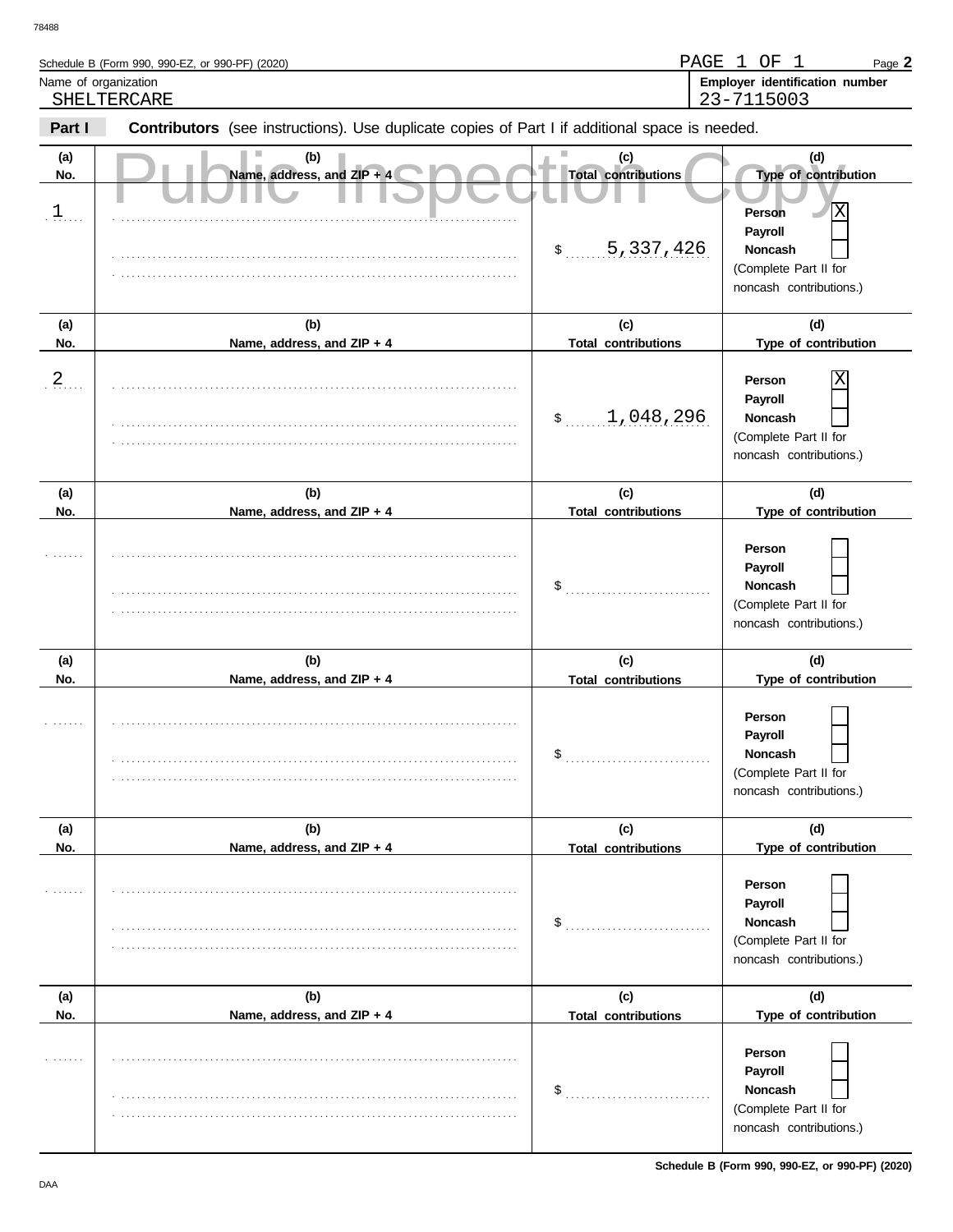| <b>SCHEDULE C</b>                                      |                                                                                                                                                                              | <b>Political Campaign and Lobbying Activities</b>                               |         |                            | OMB No. 1545-0047                                |  |  |  |
|--------------------------------------------------------|------------------------------------------------------------------------------------------------------------------------------------------------------------------------------|---------------------------------------------------------------------------------|---------|----------------------------|--------------------------------------------------|--|--|--|
| (Form 990 or 990-EZ)                                   |                                                                                                                                                                              |                                                                                 |         |                            |                                                  |  |  |  |
|                                                        | For Organizations Exempt From Income Tax Under section 501(c) and section 527<br>La Complete if the organization is described below.<br>U Attach to Form 990 or Form 990-EZ. |                                                                                 |         |                            |                                                  |  |  |  |
| Department of the Treasury<br>Internal Revenue Service |                                                                                                                                                                              | <b>u</b> Go to www.irs.gov/Form990 for instructions and the latest information. |         |                            | <b>Open to Public</b><br><b>Inspection</b>       |  |  |  |
|                                                        | If the organization answered "Yes," on Form 990, Part IV, line 3, or Form 990-EZ, Part V, line 46 (Political Campaign Activities), then                                      |                                                                                 |         |                            |                                                  |  |  |  |
|                                                        | • Section 501(c)(3) organizations: Complete Parts I-A and B. Do not complete Part I-C.                                                                                       |                                                                                 |         |                            |                                                  |  |  |  |
|                                                        | • Section 501(c) (other than section 501(c)(3)) organizations: Complete Parts I-A and C below. Do not complete Part I-B.                                                     |                                                                                 |         |                            |                                                  |  |  |  |
| • Section 527 organizations: Complete Part I-A only.   |                                                                                                                                                                              |                                                                                 |         |                            |                                                  |  |  |  |
|                                                        | If the organization answered "Yes," on Form 990, Part IV, line 4, or Form 990-EZ, Part VI, line 47 (Lobbying Activities), then                                               |                                                                                 |         |                            |                                                  |  |  |  |
|                                                        | · Section 501(c)(3) organizations that have filed Form 5768 (election under section 501(h)): Complete Part II-A. Do not complete Part II-B.                                  |                                                                                 |         |                            |                                                  |  |  |  |
|                                                        | • Section 501(c)(3) organizations that have NOT filed Form 5768 (election under section 501(h)): Complete Part II-B. Do not complete Part II-A.                              |                                                                                 |         |                            |                                                  |  |  |  |
| Tax) (See separate instructions), then                 | If the organization answered "Yes," on Form 990, Part IV, line 5 (Proxy Tax) (See separate instructions) or Form 990-EZ, Part V, line 35c (Proxy                             |                                                                                 |         |                            |                                                  |  |  |  |
|                                                        | • Section 501(c)(4), (5), or (6) organizations: Complete Part III.                                                                                                           |                                                                                 |         |                            |                                                  |  |  |  |
| Name of organization                                   |                                                                                                                                                                              |                                                                                 |         |                            | Employer identification number                   |  |  |  |
|                                                        | SHELTERCARE                                                                                                                                                                  |                                                                                 |         | 23-7115003                 |                                                  |  |  |  |
| Part I-A                                               | Complete if the organization is exempt under section 501(c) or is a section 527 organization.                                                                                |                                                                                 |         |                            |                                                  |  |  |  |
| 1                                                      | Provide a description of the organization's direct and indirect political campaign activities in Part IV. (See instructions for                                              |                                                                                 |         |                            |                                                  |  |  |  |
| definition of "political campaign activities")         |                                                                                                                                                                              |                                                                                 |         |                            |                                                  |  |  |  |
| 2                                                      | Political campaign activity expenditures (See instructions)                                                                                                                  |                                                                                 |         |                            | $\mathbf{u}$ \$                                  |  |  |  |
| 3.                                                     |                                                                                                                                                                              |                                                                                 |         |                            |                                                  |  |  |  |
| Part I-B                                               | Complete if the organization is exempt under section 501(c)(3).                                                                                                              |                                                                                 |         |                            |                                                  |  |  |  |
| 1                                                      | Enter the amount of any excise tax incurred by the organization under section 4955                                                                                           |                                                                                 |         |                            |                                                  |  |  |  |
| 2                                                      | Enter the amount of any excise tax incurred by organization managers under section 4955                                                                                      |                                                                                 |         | $\mathbf{u}$ \$            |                                                  |  |  |  |
| 3                                                      | If the organization incurred a section 4955 tax, did it file Form 4720 for this year?                                                                                        |                                                                                 |         |                            | Yes<br>No                                        |  |  |  |
| 4a Was a correction made?                              |                                                                                                                                                                              |                                                                                 |         |                            | Yes<br>No                                        |  |  |  |
| <b>b</b> If "Yes," describe in Part IV.                |                                                                                                                                                                              |                                                                                 |         |                            |                                                  |  |  |  |
| Part I-C                                               | Complete if the organization is exempt under section 501(c), except section 501(c)(3).                                                                                       |                                                                                 |         |                            |                                                  |  |  |  |
| 1                                                      | Enter the amount directly expended by the filing organization for section 527 exempt function                                                                                |                                                                                 |         |                            |                                                  |  |  |  |
| activities                                             |                                                                                                                                                                              |                                                                                 |         |                            | $\mathbf{u}$ \$                                  |  |  |  |
| 2                                                      | Enter the amount of the filing organization's funds contributed to other organizations for section                                                                           |                                                                                 |         |                            |                                                  |  |  |  |
| 527 exempt function activities<br>3                    | Total exempt function expenditures. Add lines 1 and 2. Enter here and on Form 1120-POL.                                                                                      |                                                                                 |         | u \$                       |                                                  |  |  |  |
| line 17b                                               |                                                                                                                                                                              |                                                                                 |         | u \$                       |                                                  |  |  |  |
|                                                        | Did the filing organization file Form 1120-POL for this year?                                                                                                                |                                                                                 |         |                            | <b>Yes</b><br>No                                 |  |  |  |
| 5                                                      | Enter the names, addresses and employer identification number (EIN) of all section 527 political organizations to which the filing                                           |                                                                                 |         |                            |                                                  |  |  |  |
|                                                        | organization made payments. For each organization listed, enter the amount paid from the filing organization's funds. Also enter                                             |                                                                                 |         |                            |                                                  |  |  |  |
|                                                        | the amount of political contributions received that were promptly and directly delivered to a separate political organization, such                                          |                                                                                 |         |                            |                                                  |  |  |  |
|                                                        | as a separate segregated fund or a political action committee (PAC). If additional space is needed, provide information in Part IV.                                          |                                                                                 |         |                            |                                                  |  |  |  |
|                                                        | (a) Name                                                                                                                                                                     | (b) Address                                                                     | (c) EIN | (d) Amount paid from       | (e) Amount of political                          |  |  |  |
|                                                        |                                                                                                                                                                              |                                                                                 |         | filing organization's      | contributions received and                       |  |  |  |
|                                                        |                                                                                                                                                                              |                                                                                 |         | funds. If none, enter -0-. | promptly and directly<br>delivered to a separate |  |  |  |
|                                                        |                                                                                                                                                                              |                                                                                 |         |                            | political organization.                          |  |  |  |
|                                                        |                                                                                                                                                                              |                                                                                 |         |                            | If none, enter -0-.                              |  |  |  |
| (1)                                                    |                                                                                                                                                                              |                                                                                 |         |                            |                                                  |  |  |  |
|                                                        |                                                                                                                                                                              |                                                                                 |         |                            |                                                  |  |  |  |
| (2)                                                    |                                                                                                                                                                              |                                                                                 |         |                            |                                                  |  |  |  |
|                                                        |                                                                                                                                                                              |                                                                                 |         |                            |                                                  |  |  |  |
| (3)                                                    |                                                                                                                                                                              |                                                                                 |         |                            |                                                  |  |  |  |
|                                                        |                                                                                                                                                                              |                                                                                 |         |                            |                                                  |  |  |  |
| (4)                                                    |                                                                                                                                                                              |                                                                                 |         |                            |                                                  |  |  |  |
|                                                        |                                                                                                                                                                              |                                                                                 |         |                            |                                                  |  |  |  |
| (5)                                                    |                                                                                                                                                                              |                                                                                 |         |                            |                                                  |  |  |  |
|                                                        |                                                                                                                                                                              |                                                                                 |         |                            |                                                  |  |  |  |
| (6)                                                    |                                                                                                                                                                              |                                                                                 |         |                            |                                                  |  |  |  |

**For Paperwork Reduction Act Notice, see the Instructions for Form 990 or 990-EZ.**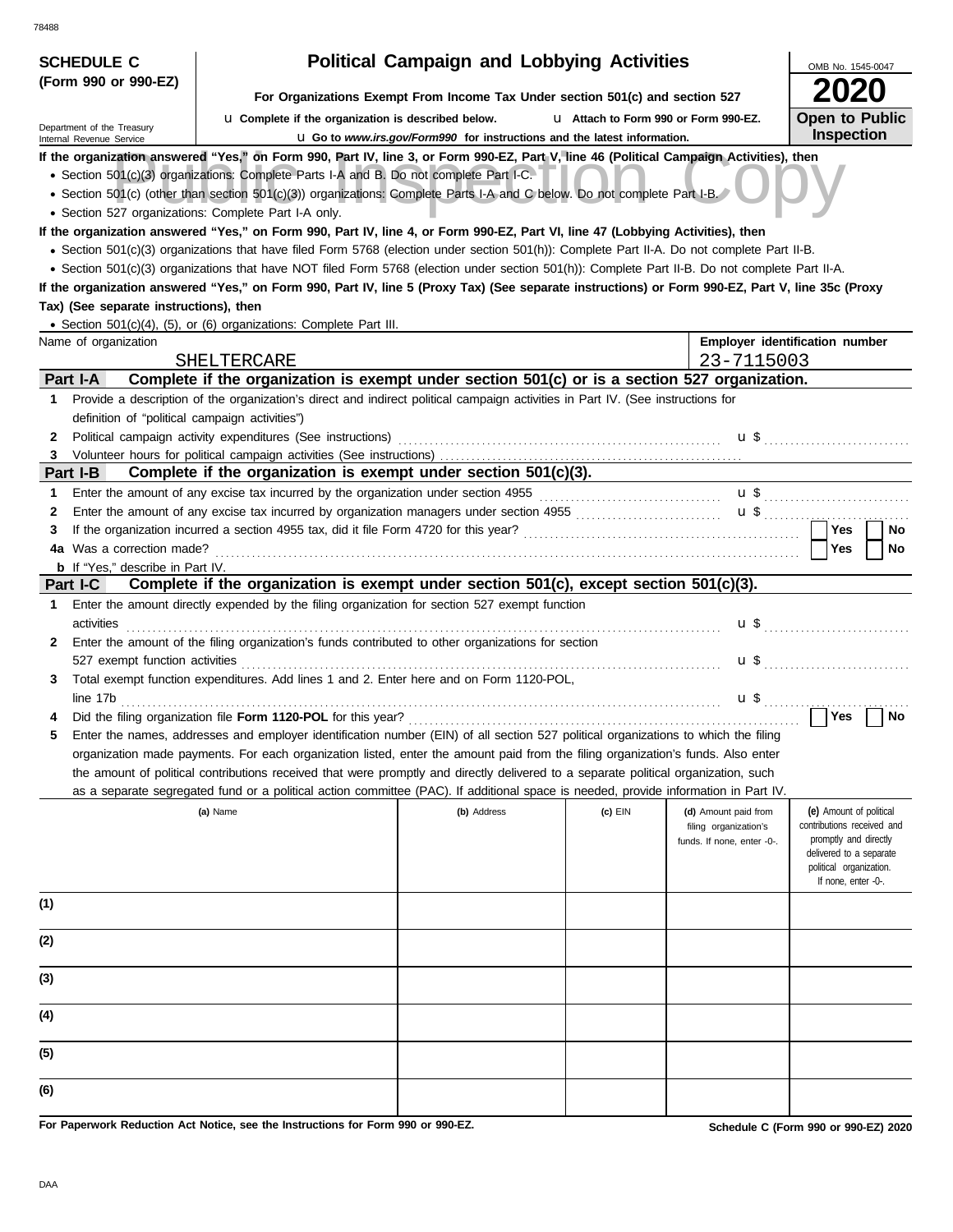|   |           | Schedule C (Form 990 or 990-EZ) 2020 SHELTERCARE |                                                                                                                     | 23-7115003                          | Page 2                         |
|---|-----------|--------------------------------------------------|---------------------------------------------------------------------------------------------------------------------|-------------------------------------|--------------------------------|
|   | Part II-A |                                                  | Complete if the organization is exempt under section 501(c)(3) and filed Form 5768 (election under                  |                                     |                                |
|   |           | section 501(h)).                                 |                                                                                                                     |                                     |                                |
|   | A Check u |                                                  | if the filing organization belongs to an affiliated group (and list in Part IV each affiliated group member's name, |                                     |                                |
|   |           |                                                  | address, EIN, expenses, and share of excess lobbying expenditures).                                                 |                                     |                                |
| в | Check     | $\mathbf{u}$                                     | if the filing organization checked box A and "limited control" provisions apply.                                    |                                     |                                |
|   |           |                                                  | <b>Limits on Lobbying Expenditures</b><br>(The term "expenditures" means amounts paid or incurred.)                 | (a) Filing<br>organization's totals | (b) Affiliated<br>group totals |
|   |           |                                                  | 1a Total lobbying expenditures to influence public opinion (grassroots lobbying) [[[[[[[[[[[[[[[[[[[[[[[[[[[[       |                                     |                                |
|   |           |                                                  | <b>b</b> Total lobbying expenditures to influence a legislative body (direct lobbying)                              |                                     |                                |
|   |           |                                                  |                                                                                                                     |                                     |                                |
|   |           | d Other exempt purpose expenditures              |                                                                                                                     |                                     |                                |
|   |           |                                                  |                                                                                                                     |                                     |                                |
|   |           |                                                  | f Lobbying nontaxable amount. Enter the amount from the following table in both                                     |                                     |                                |
|   | columns.  |                                                  |                                                                                                                     |                                     |                                |
|   |           | If the amount on line 1e, column (a) or (b) is:  | The lobbying nontaxable amount is:                                                                                  |                                     |                                |
|   |           | Not over \$500,000                               | 20% of the amount on line 1e.                                                                                       |                                     |                                |
|   |           | Over \$500,000 but not over \$1,000,000          | \$100,000 plus 15% of the excess over \$500,000.                                                                    |                                     |                                |
|   |           | Over \$1,000,000 but not over \$1,500,000        | \$175,000 plus 10% of the excess over \$1,000,000.                                                                  |                                     |                                |
|   |           | Over \$1,500,000 but not over \$17,000,000       | \$225,000 plus 5% of the excess over \$1,500,000.                                                                   |                                     |                                |
|   |           | Over \$17,000,000                                | \$1.000.000.                                                                                                        |                                     |                                |
|   |           |                                                  |                                                                                                                     |                                     |                                |
|   |           |                                                  | h Subtract line 1g from line 1a. If zero or less, enter -0-<br>[2010]<br>[2010]                                     |                                     |                                |
|   |           |                                                  |                                                                                                                     |                                     |                                |
|   |           |                                                  | j If there is an amount other than zero on either line 1h or line 1i, did the organization file Form 4720           |                                     |                                |
|   |           |                                                  |                                                                                                                     |                                     | Yes<br><b>No</b>               |
|   |           |                                                  |                                                                                                                     |                                     |                                |

**4-Year Averaging Period Under Section 501(h)**

**(Some organizations that made a section 501(h) election do not have to complete all of the five columns below. See the separate instructions for lines 2a through 2f.)**

| Lobbying Expenditures During 4-Year Averaging Period                                   |          |            |            |            |           |  |  |  |  |  |
|----------------------------------------------------------------------------------------|----------|------------|------------|------------|-----------|--|--|--|--|--|
| Calendar year (or fiscal year<br>beginning in)                                         | (a) 2017 | $(b)$ 2018 | $(c)$ 2019 | $(d)$ 2020 | (e) Total |  |  |  |  |  |
| 2a Lobbying nontaxable amount                                                          |          |            |            |            |           |  |  |  |  |  |
| <b>b</b> Lobbying ceiling amount<br>$(150\% \text{ of line } 2a, \text{ column } (e))$ |          |            |            |            |           |  |  |  |  |  |
| c Total lobbying expenditures                                                          |          |            |            |            |           |  |  |  |  |  |
| <b>d</b> Grassroots nontaxable amount                                                  |          |            |            |            |           |  |  |  |  |  |
| e Grassroots ceiling amount<br>$(150\% \text{ of line } 2d, \text{ column } (e))$      |          |            |            |            |           |  |  |  |  |  |
| Grassroots lobbying expenditures                                                       |          |            |            |            |           |  |  |  |  |  |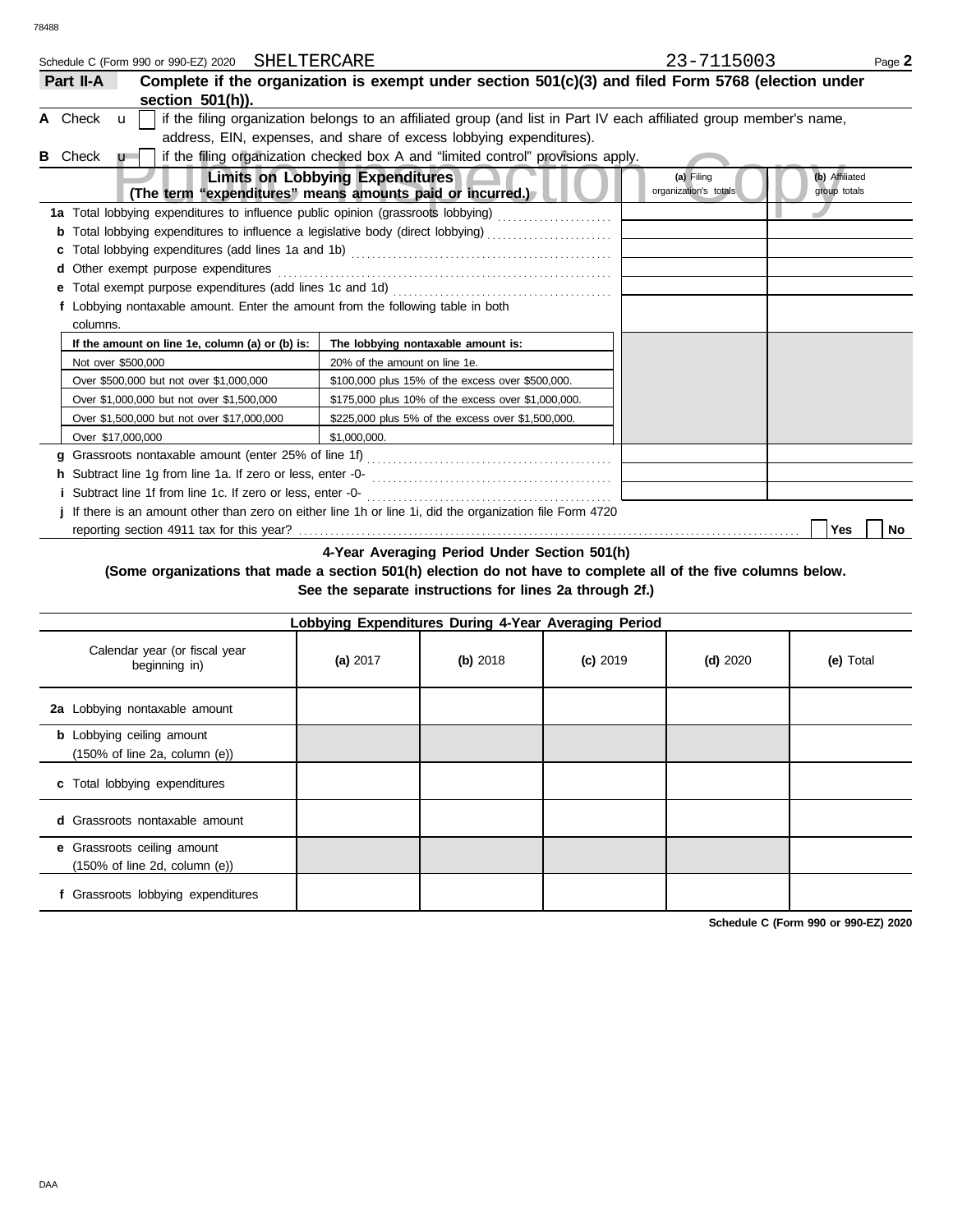|        | Schedule C (Form 990 or 990-EZ) 2020 SHELTERCARE                                                                                                                                                                                   | 23-7115003 |                  |                                         |        | Page 3 |
|--------|------------------------------------------------------------------------------------------------------------------------------------------------------------------------------------------------------------------------------------|------------|------------------|-----------------------------------------|--------|--------|
|        | Complete if the organization is exempt under section 501(c)(3) and has NOT filed Form 5768<br>Part II-B                                                                                                                            |            |                  |                                         |        |        |
|        | (election under section 501(h)).                                                                                                                                                                                                   |            |                  |                                         |        |        |
|        | For each "Yes," response on lines 1a through 1i below, provide in Part IV a detailed                                                                                                                                               |            | (a)              |                                         | (b)    |        |
|        | description of the lobbying activity.                                                                                                                                                                                              | Yes        | No               |                                         | Amount |        |
|        |                                                                                                                                                                                                                                    |            |                  |                                         |        |        |
|        | 1 During the year, did the filing organization attempt to influence foreign, national, state, or local                                                                                                                             |            |                  |                                         |        |        |
|        | legislation, including any attempt to influence public opinion on a legislative matter or                                                                                                                                          |            |                  |                                         |        |        |
|        | referendum, through the use of:                                                                                                                                                                                                    |            |                  |                                         |        |        |
|        | a Volunteers?                                                                                                                                                                                                                      | Χ          |                  |                                         |        |        |
|        | Paid staff or management (include compensation in expenses reported on lines 1c through 1i)?                                                                                                                                       | $\rm X$    |                  |                                         |        |        |
|        | <b>c</b> Media advertisements?                                                                                                                                                                                                     |            | Χ                |                                         |        |        |
|        | d Mailings to members, legislators, or the public?                                                                                                                                                                                 |            | X                |                                         |        |        |
|        | e Publications, or published or broadcast statements?                                                                                                                                                                              |            | $\mathbf X$<br>X |                                         |        |        |
|        | f Grants to other organizations for lobbying purposes?                                                                                                                                                                             |            |                  |                                         |        |        |
|        | g Direct contact with legislators, their staffs, government officials, or a legislative body?                                                                                                                                      | X          |                  |                                         |        | 14,294 |
|        | h Rallies, demonstrations, seminars, conventions, speeches, lectures, or any similar means?                                                                                                                                        |            | X<br>X           |                                         |        |        |
|        | <i>i</i> Other activities?                                                                                                                                                                                                         |            |                  |                                         |        | 14,294 |
|        | j Total. Add lines 1c through 1i                                                                                                                                                                                                   |            | Χ                |                                         |        |        |
|        |                                                                                                                                                                                                                                    |            |                  |                                         |        |        |
|        | <b>b</b> If "Yes," enter the amount of any tax incurred under section 4912                                                                                                                                                         |            |                  |                                         |        |        |
|        | c If "Yes," enter the amount of any tax incurred by organization managers under section 4912                                                                                                                                       |            |                  |                                         |        |        |
|        |                                                                                                                                                                                                                                    |            |                  |                                         |        |        |
|        | Complete if the organization is exempt under section 501(c)(4), section 501(c)(5), or section<br>Part III-A                                                                                                                        |            |                  |                                         |        |        |
|        | $501(c)(6)$ .                                                                                                                                                                                                                      |            |                  |                                         |        |        |
|        |                                                                                                                                                                                                                                    |            |                  |                                         | Yes    | No     |
| 1.     | Were substantially all (90% or more) dues received nondeductible by members?                                                                                                                                                       |            |                  | 1                                       |        |        |
| 2      | Did the organization make only in-house lobbying expenditures of \$2,000 or less?                                                                                                                                                  |            |                  | $\mathbf{2}$<br>$\overline{\mathbf{3}}$ |        |        |
|        | Did the organization agree to carry over lobbying and political campaign activity expenditures from the prior year?<br>Complete if the organization is exempt under section 501(c)(4), section 501(c)(5), or section<br>Part III-B |            |                  |                                         |        |        |
|        | 501(c)(6) and if either (a) BOTH Part III-A, lines 1 and 2, are answered "No" OR (b) Part III-A, line 3, is                                                                                                                        |            |                  |                                         |        |        |
|        | answered "Yes."                                                                                                                                                                                                                    |            |                  |                                         |        |        |
| 1      | Dues, assessments and similar amounts from members                                                                                                                                                                                 |            | 1                |                                         |        |        |
| 2      | Section 162(e) nondeductible lobbying and political expenditures (do not include amounts of                                                                                                                                        |            |                  |                                         |        |        |
|        | political expenses for which the section 527(f) tax was paid).                                                                                                                                                                     |            |                  |                                         |        |        |
|        | a Current year                                                                                                                                                                                                                     |            | 2a               |                                         |        |        |
|        |                                                                                                                                                                                                                                    |            | 2b               |                                         |        |        |
|        | <b>b</b> Carryover from last year <i>manufacture content of the care content of the carryover from last year</i><br>Total                                                                                                          |            |                  |                                         |        |        |
| c<br>3 | Aggregate amount reported in section $6033(e)(1)(A)$ notices of nondeductible section $162(e)$ dues                                                                                                                                |            | <u>zc</u><br>3   |                                         |        |        |
|        | If notices were sent and the amount on line 2c exceeds the amount on line 3, what portion of the                                                                                                                                   |            |                  |                                         |        |        |
|        | excess does the organization agree to carryover to the reasonable estimate of nondeductible lobbying                                                                                                                               |            |                  |                                         |        |        |
|        | and political expenditure next year?                                                                                                                                                                                               |            | 4                |                                         |        |        |
| 5      |                                                                                                                                                                                                                                    |            | 5                |                                         |        |        |
|        | Part IV<br>Supplemental Information                                                                                                                                                                                                |            |                  |                                         |        |        |
|        | Provide the descriptions required for Part I-A, line 1; Part I-B, line 4; Part I-C, line 5; Part II-A (affiliated group list); Part II-A, lines 1 and                                                                              |            |                  |                                         |        |        |
|        | 2 (See instructions); and Part II-B, line 1. Also, complete this part for any additional information.                                                                                                                              |            |                  |                                         |        |        |
|        |                                                                                                                                                                                                                                    |            |                  |                                         |        |        |
|        | SCHEDULE C, PART IV, ADDITIONAL INFORMATION                                                                                                                                                                                        |            |                  |                                         |        |        |
|        |                                                                                                                                                                                                                                    |            |                  |                                         |        |        |
|        | ACTIVITIES INCLUDE PROMOTION OF STATE EXPENDITURES TOWARD SERVICES FOR                                                                                                                                                             |            |                  |                                         |        |        |
|        | SHELTERCARE CLIENTS OR TO TRY TO STOP DECREASES IN EXPENDITURES FOR                                                                                                                                                                |            |                  |                                         |        |        |
|        |                                                                                                                                                                                                                                    |            |                  |                                         |        |        |
|        | SHELTERCARE CLIENTS.                                                                                                                                                                                                               |            |                  |                                         |        |        |
|        |                                                                                                                                                                                                                                    |            |                  |                                         |        |        |
|        |                                                                                                                                                                                                                                    |            |                  |                                         |        |        |
|        |                                                                                                                                                                                                                                    |            |                  |                                         |        |        |
|        |                                                                                                                                                                                                                                    |            |                  |                                         |        |        |
|        |                                                                                                                                                                                                                                    |            |                  |                                         |        |        |
|        |                                                                                                                                                                                                                                    |            |                  |                                         |        |        |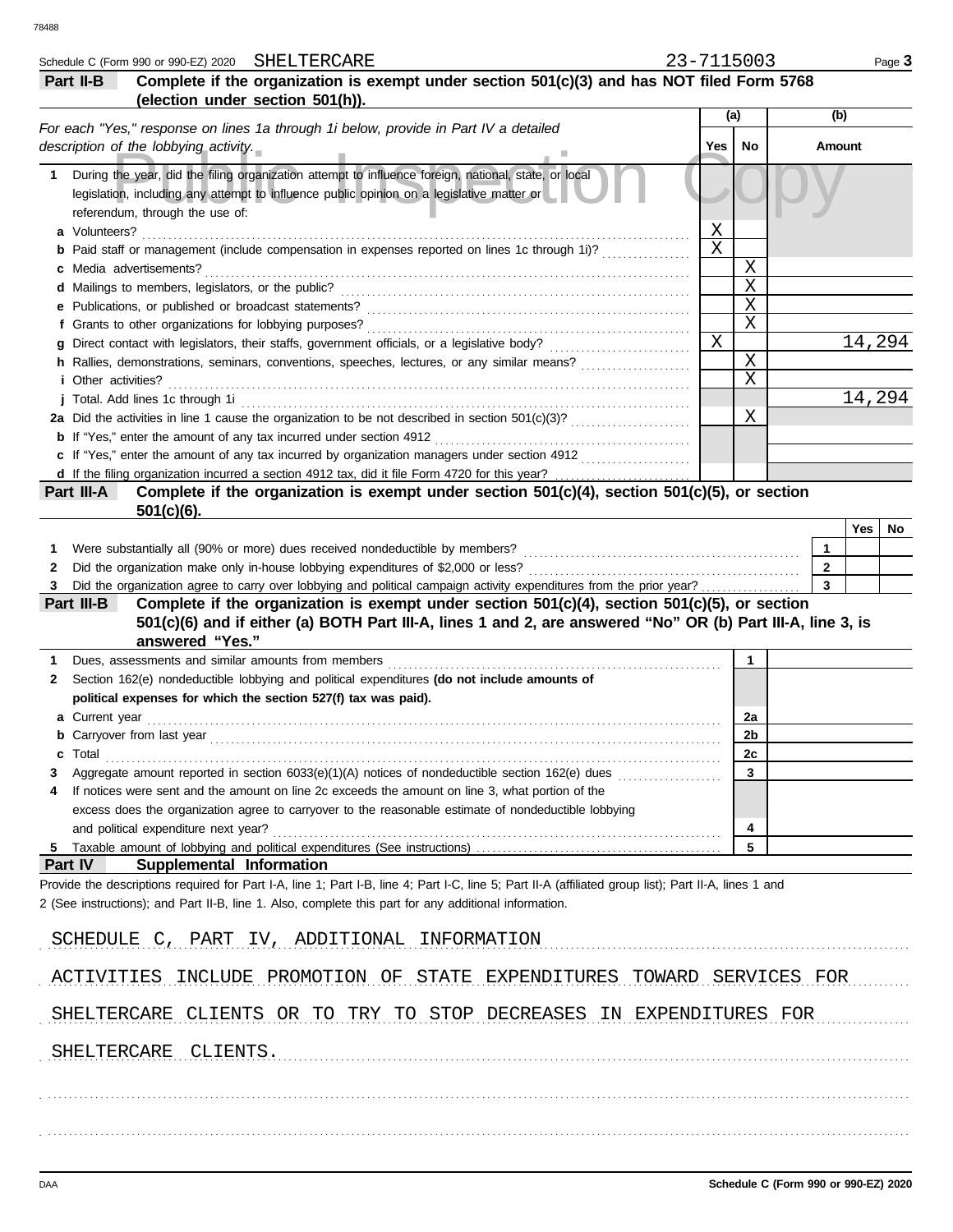Г

Part IV

Schedule C (Form 990 or 990-EZ) 2020

SHELTERCARE

Supplemental Information (continued)

| <b>Public Inspection Copy</b> |  |
|-------------------------------|--|
|                               |  |
|                               |  |
|                               |  |
|                               |  |
|                               |  |
|                               |  |
|                               |  |
|                               |  |
|                               |  |
|                               |  |
|                               |  |
|                               |  |
|                               |  |
|                               |  |
|                               |  |
|                               |  |
|                               |  |
|                               |  |
|                               |  |
|                               |  |
|                               |  |
|                               |  |
|                               |  |
|                               |  |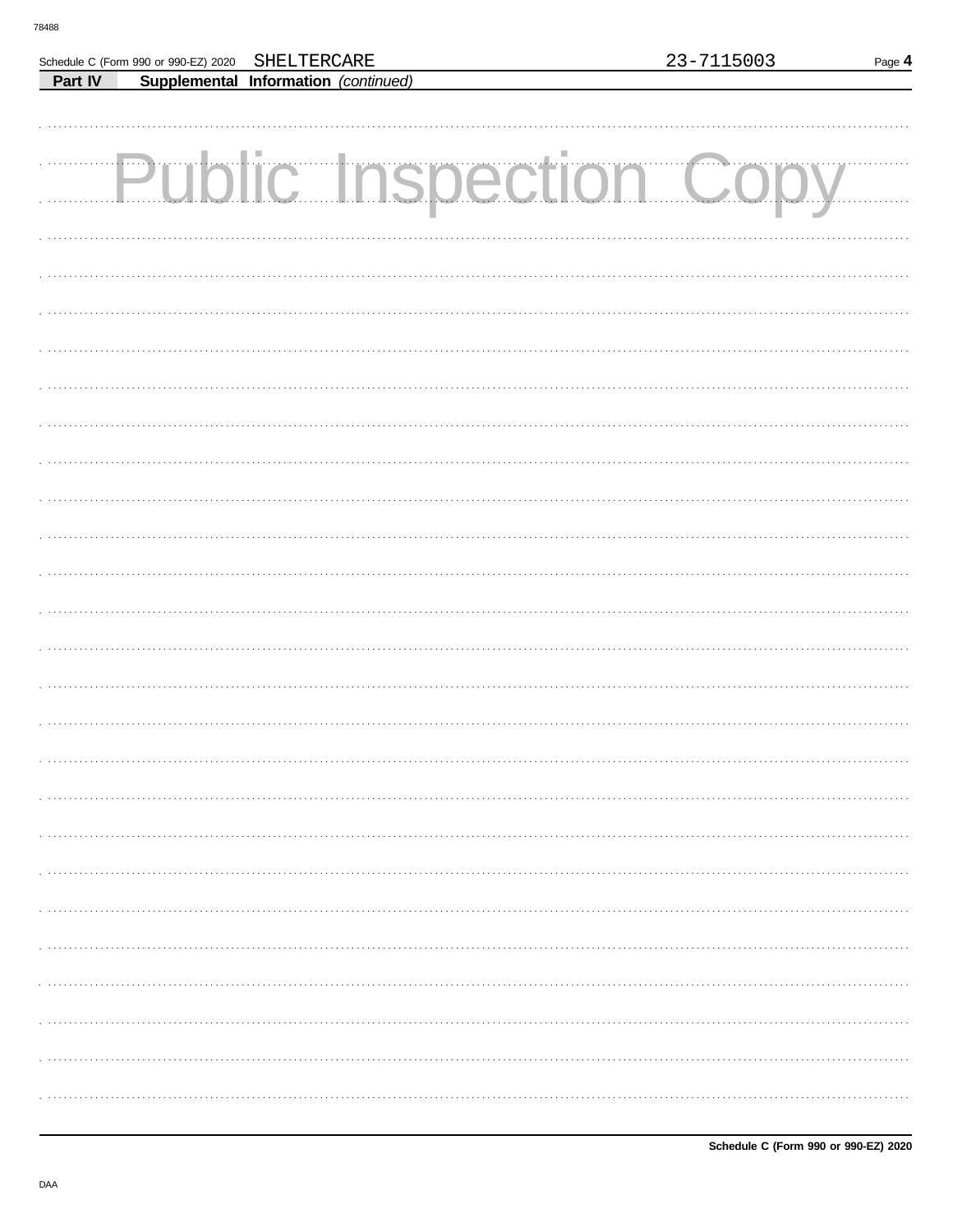|    | <b>SCHEDULE D</b><br>(Form 990)<br>Department of the Treasury<br>Internal Revenue Service | <b>Supplemental Financial Statements</b><br>u Complete if the organization answered "Yes" on Form 990,<br>Part IV, line 6, 7, 8, 9, 10, 11a, 11b, 11c, 11d, 11e, 11f, 12a, or 12b.                                           | u Attach to Form 990.                                                      |                                                    |    | OMB No. 1545-0047<br>Open to Public                 |
|----|-------------------------------------------------------------------------------------------|------------------------------------------------------------------------------------------------------------------------------------------------------------------------------------------------------------------------------|----------------------------------------------------------------------------|----------------------------------------------------|----|-----------------------------------------------------|
|    | Name of the organization                                                                  | <b>u</b> Go to <i>www.irs.gov/Form990</i> for instructions and the latest information.                                                                                                                                       |                                                                            |                                                    |    | <b>Inspection</b><br>Employer identification number |
|    |                                                                                           |                                                                                                                                                                                                                              |                                                                            |                                                    |    |                                                     |
|    | SHELTERCARE<br>Part I                                                                     | Organizations Maintaining Donor Advised Funds or Other Similar Funds or Accounts.<br>Complete if the organization answered "Yes" on Form 990, Part IV, line 6.                                                               |                                                                            |                                                    |    | 23-7115003                                          |
|    |                                                                                           |                                                                                                                                                                                                                              |                                                                            | (a) Donor advised funds                            |    | (b) Funds and other accounts                        |
| 1  | Total number at end of year                                                               |                                                                                                                                                                                                                              |                                                                            |                                                    |    |                                                     |
| 2  |                                                                                           |                                                                                                                                                                                                                              |                                                                            |                                                    |    |                                                     |
| 3  |                                                                                           |                                                                                                                                                                                                                              | the control of the control of the control of the control of the control of |                                                    |    |                                                     |
| 4  |                                                                                           |                                                                                                                                                                                                                              |                                                                            |                                                    |    |                                                     |
| 5  |                                                                                           | Did the organization inform all donors and donor advisors in writing that the assets held in donor advised                                                                                                                   |                                                                            |                                                    |    |                                                     |
|    |                                                                                           |                                                                                                                                                                                                                              |                                                                            |                                                    |    | Yes<br>No                                           |
| 6  |                                                                                           | Did the organization inform all grantees, donors, and donor advisors in writing that grant funds can be used<br>only for charitable purposes and not for the benefit of the donor or donor advisor, or for any other purpose |                                                                            |                                                    |    |                                                     |
|    | conferring impermissible private benefit?                                                 |                                                                                                                                                                                                                              |                                                                            |                                                    |    | Yes<br>No                                           |
|    | Part II                                                                                   | <b>Conservation Easements.</b>                                                                                                                                                                                               |                                                                            |                                                    |    |                                                     |
|    |                                                                                           | Complete if the organization answered "Yes" on Form 990, Part IV, line 7.                                                                                                                                                    |                                                                            |                                                    |    |                                                     |
| 1. |                                                                                           | Purpose(s) of conservation easements held by the organization (check all that apply).                                                                                                                                        |                                                                            |                                                    |    |                                                     |
|    |                                                                                           | Preservation of land for public use (for example, recreation or education)                                                                                                                                                   |                                                                            | Preservation of a historically important land area |    |                                                     |
|    | Protection of natural habitat                                                             |                                                                                                                                                                                                                              |                                                                            | Preservation of a certified historic structure     |    |                                                     |
|    | Preservation of open space                                                                |                                                                                                                                                                                                                              |                                                                            |                                                    |    |                                                     |
| 2  | easement on the last day of the tax year.                                                 | Complete lines 2a through 2d if the organization held a qualified conservation contribution in the form of a conservation                                                                                                    |                                                                            |                                                    |    | Held at the End of the Tax Year                     |
| а  |                                                                                           |                                                                                                                                                                                                                              |                                                                            |                                                    | 2a |                                                     |
| b  |                                                                                           |                                                                                                                                                                                                                              |                                                                            |                                                    | 2b |                                                     |
| c  |                                                                                           | Number of conservation easements on a certified historic structure included in (a) [[[[[ [ [ a]]]                                                                                                                            |                                                                            |                                                    | 2c |                                                     |
| d  |                                                                                           | Number of conservation easements included in (c) acquired after 7/25/06, and not on a                                                                                                                                        |                                                                            |                                                    |    |                                                     |
|    |                                                                                           | historic structure listed in the National Register                                                                                                                                                                           |                                                                            |                                                    | 2d |                                                     |
| 3  |                                                                                           | Number of conservation easements modified, transferred, released, extinguished, or terminated by the organization during the                                                                                                 |                                                                            |                                                    |    |                                                     |
|    | tax year $\mathbf{u}$                                                                     |                                                                                                                                                                                                                              |                                                                            |                                                    |    |                                                     |
| 4  |                                                                                           | Number of states where property subject to conservation easement is located u                                                                                                                                                |                                                                            |                                                    |    |                                                     |
| 5  |                                                                                           | Does the organization have a written policy regarding the periodic monitoring, inspection, handling of                                                                                                                       |                                                                            |                                                    |    |                                                     |
|    |                                                                                           |                                                                                                                                                                                                                              |                                                                            |                                                    |    | Yes $\boxed{\phantom{a}}$<br>No                     |
| 6  |                                                                                           | Staff and volunteer hours devoted to monitoring, inspecting, handling of violations, and enforcing conservation easements during the year                                                                                    |                                                                            |                                                    |    |                                                     |
|    |                                                                                           |                                                                                                                                                                                                                              |                                                                            |                                                    |    |                                                     |
| 7  |                                                                                           | Amount of expenses incurred in monitoring, inspecting, handling of violations, and enforcing conservation easements during the year                                                                                          |                                                                            |                                                    |    |                                                     |
|    |                                                                                           |                                                                                                                                                                                                                              |                                                                            |                                                    |    |                                                     |
| 8  |                                                                                           | Does each conservation easement reported on line 2(d) above satisfy the requirements of section 170(h)(4)(B)(i)                                                                                                              |                                                                            |                                                    |    | Yes                                                 |
|    |                                                                                           | In Part XIII, describe how the organization reports conservation easements in its revenue and expense statement and                                                                                                          |                                                                            |                                                    |    | No                                                  |
| 9  |                                                                                           | balance sheet, and include, if applicable, the text of the footnote to the organization's financial statements that describes the<br>organization's accounting for conservation easements.                                   |                                                                            |                                                    |    |                                                     |
|    | Part III                                                                                  | Organizations Maintaining Collections of Art, Historical Treasures, or Other Similar Assets.<br>Complete if the organization answered "Yes" on Form 990, Part IV, line 8.                                                    |                                                                            |                                                    |    |                                                     |
|    |                                                                                           | 1a If the organization elected, as permitted under FASB ASC 958, not to report in its revenue statement and balance sheet works                                                                                              |                                                                            |                                                    |    |                                                     |
|    |                                                                                           | of art, historical treasures, or other similar assets held for public exhibition, education, or research in furtherance of public                                                                                            |                                                                            |                                                    |    |                                                     |
|    |                                                                                           | service, provide in Part XIII the text of the footnote to its financial statements that describes these items.                                                                                                               |                                                                            |                                                    |    |                                                     |
| b  |                                                                                           | If the organization elected, as permitted under FASB ASC 958, to report in its revenue statement and balance sheet works of                                                                                                  |                                                                            |                                                    |    |                                                     |
|    |                                                                                           | art, historical treasures, or other similar assets held for public exhibition, education, or research in furtherance of public service,                                                                                      |                                                                            |                                                    |    |                                                     |
|    |                                                                                           | provide the following amounts relating to these items:                                                                                                                                                                       |                                                                            |                                                    |    |                                                     |
|    | (i)                                                                                       |                                                                                                                                                                                                                              |                                                                            |                                                    |    | $\mathbf{u}$ \$                                     |
|    |                                                                                           |                                                                                                                                                                                                                              |                                                                            |                                                    |    |                                                     |
| 2  |                                                                                           | If the organization received or held works of art, historical treasures, or other similar assets for financial gain, provide the                                                                                             |                                                                            |                                                    |    |                                                     |
|    |                                                                                           | following amounts required to be reported under FASB ASC 958 relating to these items:                                                                                                                                        |                                                                            |                                                    |    |                                                     |
| a  |                                                                                           |                                                                                                                                                                                                                              |                                                                            |                                                    |    | $u \text{ }$                                        |
|    |                                                                                           |                                                                                                                                                                                                                              |                                                                            |                                                    |    |                                                     |
|    |                                                                                           | For Paperwork Reduction Act Notice, see the Instructions for Form 990.                                                                                                                                                       |                                                                            |                                                    |    | Schedule D (Form 990) 2020                          |

78488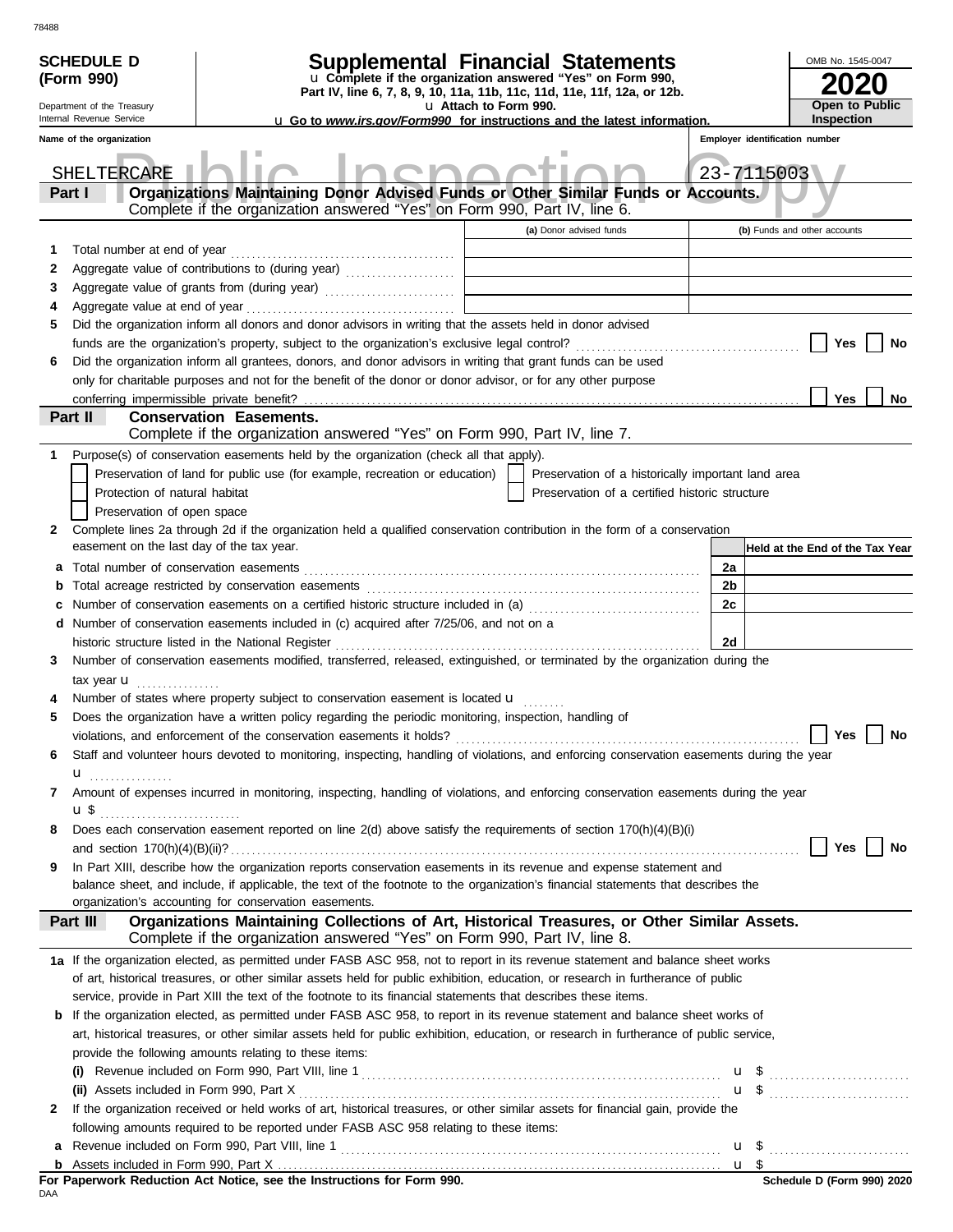78488

| Organizations Maintaining Collections of Art, Historical Treasures, or Other Similar Assets (continued)<br>Part III<br>Using the organization's acquisition, accession, and other records, check any of the following that make significant use of its<br>3<br>collection items (check all that apply):<br>Public exhibition<br>Loan or exchange program<br>d<br>a<br>Scholarly research<br>Other<br>b<br>е<br>Preservation for future generations<br>c<br>Provide a description of the organization's collections and explain how they further the organization's exempt purpose in Part<br>4<br>XIII.<br>During the year, did the organization solicit or receive donations of art, historical treasures, or other similar<br>5<br>Yes<br>No.<br><b>Escrow and Custodial Arrangements.</b><br>Part IV<br>Complete if the organization answered "Yes" on Form 990, Part IV, line 9, or reported an amount on Form<br>990, Part X, line 21.<br>1a Is the organization an agent, trustee, custodian or other intermediary for contributions or other assets not<br>included on Form 990, Part X?<br>Yes<br>No<br><b>b</b> If "Yes," explain the arrangement in Part XIII and complete the following table:<br>Amount<br>c Beginning balance <b>contract to the contract of the set of the contract of the contract of the contract of the contract of the contract of the contract of the contract of the contract of the contract of the contract of th</b><br>1c<br>1d<br>1e<br>1f<br>2a Did the organization include an amount on Form 990, Part X, line 21, for escrow or custodial account liability?<br><b>Yes</b><br>No<br>Part V<br><b>Endowment Funds.</b><br>Complete if the organization answered "Yes" on Form 990, Part IV, line 10.<br>(a) Current year<br>(b) Prior year<br>(c) Two years back<br>(d) Three years back<br>(e) Four years back<br>751,386<br>3,944,737<br>3,930,490<br>3,896,324<br>3,835,124<br>1a Beginning of year balance<br>10<br><b>b</b> Contributions<br>c Net investment earnings, gains, and<br>282,683<br>19,827<br>85,308<br>104,334<br>119,410<br>3,206,711<br>31,937<br>63,882<br>62,200<br>51,200<br><b>d</b> Grants or scholarships<br>.<br>e Other expenditures for facilities and<br>6,953<br>7,189<br>7,968<br>7,010<br>6,467<br>f Administrative expenses<br>995,179<br>3,944,737<br>751,386<br>3,930,490<br>3,896,324<br>g End of year balance<br>2 Provide the estimated percentage of the current year end balance (line 1g, column (a)) held as:<br><b>a</b> Board designated or quasi-endowment $\mathbf{u}$ 100.00 %<br>Permanent endowment <b>u</b> %<br>c Term endowment <b>u</b> %<br>The percentages on lines 2a, 2b, and 2c should equal 100%.<br>3a Are there endowment funds not in the possession of the organization that are held and administered for the<br>Yes<br>No.<br>organization by:<br>X<br>3a(i)<br>Χ<br>3a(ii)<br>X<br>3b<br>Describe in Part XIII the intended uses of the organization's endowment funds.<br>Part VI<br>Land, Buildings, and Equipment.<br>Complete if the organization answered "Yes" on Form 990, Part IV, line 11a. See Form 990, Part X, line 10.<br>Description of property<br>(b) Cost or other basis<br>(c) Accumulated<br>(d) Book value<br>(a) Cost or other basis<br>(investment)<br>depreciation<br>(other)<br>874,436<br>874,436<br>,677,205<br>976,084<br>701,121<br>423,806<br>520,259<br>944,065<br>c Leasehold improvements<br>681,726<br>618,900<br>62,826<br>e Other<br>2,158,642 | Schedule D (Form 990) 2020 SHELTERCARE |  | 23-7115003 |   |  | Page 2 |
|---------------------------------------------------------------------------------------------------------------------------------------------------------------------------------------------------------------------------------------------------------------------------------------------------------------------------------------------------------------------------------------------------------------------------------------------------------------------------------------------------------------------------------------------------------------------------------------------------------------------------------------------------------------------------------------------------------------------------------------------------------------------------------------------------------------------------------------------------------------------------------------------------------------------------------------------------------------------------------------------------------------------------------------------------------------------------------------------------------------------------------------------------------------------------------------------------------------------------------------------------------------------------------------------------------------------------------------------------------------------------------------------------------------------------------------------------------------------------------------------------------------------------------------------------------------------------------------------------------------------------------------------------------------------------------------------------------------------------------------------------------------------------------------------------------------------------------------------------------------------------------------------------------------------------------------------------------------------------------------------------------------------------------------------------------------------------------------------------------------------------------------------------------------------------------------------------------------------------------------------------------------------------------------------------------------------------------------------------------------------------------------------------------------------------------------------------------------------------------------------------------------------------------------------------------------------------------------------------------------------------------------------------------------------------------------------------------------------------------------------------------------------------------------------------------------------------------------------------------------------------------------------------------------------------------------------------------------------------------------------------------------------------------------------------------------------------------------------------------------------------------------------------------------------------------------------------------------------------------------------------------------------------------------------------------------------------------------------------------------------------------------------------------------------------------------------------------------------------------------------------|----------------------------------------|--|------------|---|--|--------|
|                                                                                                                                                                                                                                                                                                                                                                                                                                                                                                                                                                                                                                                                                                                                                                                                                                                                                                                                                                                                                                                                                                                                                                                                                                                                                                                                                                                                                                                                                                                                                                                                                                                                                                                                                                                                                                                                                                                                                                                                                                                                                                                                                                                                                                                                                                                                                                                                                                                                                                                                                                                                                                                                                                                                                                                                                                                                                                                                                                                                                                                                                                                                                                                                                                                                                                                                                                                                                                                                                                   |                                        |  |            |   |  |        |
|                                                                                                                                                                                                                                                                                                                                                                                                                                                                                                                                                                                                                                                                                                                                                                                                                                                                                                                                                                                                                                                                                                                                                                                                                                                                                                                                                                                                                                                                                                                                                                                                                                                                                                                                                                                                                                                                                                                                                                                                                                                                                                                                                                                                                                                                                                                                                                                                                                                                                                                                                                                                                                                                                                                                                                                                                                                                                                                                                                                                                                                                                                                                                                                                                                                                                                                                                                                                                                                                                                   |                                        |  |            |   |  |        |
|                                                                                                                                                                                                                                                                                                                                                                                                                                                                                                                                                                                                                                                                                                                                                                                                                                                                                                                                                                                                                                                                                                                                                                                                                                                                                                                                                                                                                                                                                                                                                                                                                                                                                                                                                                                                                                                                                                                                                                                                                                                                                                                                                                                                                                                                                                                                                                                                                                                                                                                                                                                                                                                                                                                                                                                                                                                                                                                                                                                                                                                                                                                                                                                                                                                                                                                                                                                                                                                                                                   |                                        |  |            |   |  |        |
|                                                                                                                                                                                                                                                                                                                                                                                                                                                                                                                                                                                                                                                                                                                                                                                                                                                                                                                                                                                                                                                                                                                                                                                                                                                                                                                                                                                                                                                                                                                                                                                                                                                                                                                                                                                                                                                                                                                                                                                                                                                                                                                                                                                                                                                                                                                                                                                                                                                                                                                                                                                                                                                                                                                                                                                                                                                                                                                                                                                                                                                                                                                                                                                                                                                                                                                                                                                                                                                                                                   |                                        |  |            |   |  |        |
|                                                                                                                                                                                                                                                                                                                                                                                                                                                                                                                                                                                                                                                                                                                                                                                                                                                                                                                                                                                                                                                                                                                                                                                                                                                                                                                                                                                                                                                                                                                                                                                                                                                                                                                                                                                                                                                                                                                                                                                                                                                                                                                                                                                                                                                                                                                                                                                                                                                                                                                                                                                                                                                                                                                                                                                                                                                                                                                                                                                                                                                                                                                                                                                                                                                                                                                                                                                                                                                                                                   |                                        |  |            |   |  |        |
|                                                                                                                                                                                                                                                                                                                                                                                                                                                                                                                                                                                                                                                                                                                                                                                                                                                                                                                                                                                                                                                                                                                                                                                                                                                                                                                                                                                                                                                                                                                                                                                                                                                                                                                                                                                                                                                                                                                                                                                                                                                                                                                                                                                                                                                                                                                                                                                                                                                                                                                                                                                                                                                                                                                                                                                                                                                                                                                                                                                                                                                                                                                                                                                                                                                                                                                                                                                                                                                                                                   |                                        |  |            |   |  |        |
|                                                                                                                                                                                                                                                                                                                                                                                                                                                                                                                                                                                                                                                                                                                                                                                                                                                                                                                                                                                                                                                                                                                                                                                                                                                                                                                                                                                                                                                                                                                                                                                                                                                                                                                                                                                                                                                                                                                                                                                                                                                                                                                                                                                                                                                                                                                                                                                                                                                                                                                                                                                                                                                                                                                                                                                                                                                                                                                                                                                                                                                                                                                                                                                                                                                                                                                                                                                                                                                                                                   |                                        |  |            |   |  |        |
|                                                                                                                                                                                                                                                                                                                                                                                                                                                                                                                                                                                                                                                                                                                                                                                                                                                                                                                                                                                                                                                                                                                                                                                                                                                                                                                                                                                                                                                                                                                                                                                                                                                                                                                                                                                                                                                                                                                                                                                                                                                                                                                                                                                                                                                                                                                                                                                                                                                                                                                                                                                                                                                                                                                                                                                                                                                                                                                                                                                                                                                                                                                                                                                                                                                                                                                                                                                                                                                                                                   |                                        |  |            |   |  |        |
|                                                                                                                                                                                                                                                                                                                                                                                                                                                                                                                                                                                                                                                                                                                                                                                                                                                                                                                                                                                                                                                                                                                                                                                                                                                                                                                                                                                                                                                                                                                                                                                                                                                                                                                                                                                                                                                                                                                                                                                                                                                                                                                                                                                                                                                                                                                                                                                                                                                                                                                                                                                                                                                                                                                                                                                                                                                                                                                                                                                                                                                                                                                                                                                                                                                                                                                                                                                                                                                                                                   |                                        |  |            |   |  |        |
|                                                                                                                                                                                                                                                                                                                                                                                                                                                                                                                                                                                                                                                                                                                                                                                                                                                                                                                                                                                                                                                                                                                                                                                                                                                                                                                                                                                                                                                                                                                                                                                                                                                                                                                                                                                                                                                                                                                                                                                                                                                                                                                                                                                                                                                                                                                                                                                                                                                                                                                                                                                                                                                                                                                                                                                                                                                                                                                                                                                                                                                                                                                                                                                                                                                                                                                                                                                                                                                                                                   |                                        |  |            |   |  |        |
|                                                                                                                                                                                                                                                                                                                                                                                                                                                                                                                                                                                                                                                                                                                                                                                                                                                                                                                                                                                                                                                                                                                                                                                                                                                                                                                                                                                                                                                                                                                                                                                                                                                                                                                                                                                                                                                                                                                                                                                                                                                                                                                                                                                                                                                                                                                                                                                                                                                                                                                                                                                                                                                                                                                                                                                                                                                                                                                                                                                                                                                                                                                                                                                                                                                                                                                                                                                                                                                                                                   |                                        |  |            |   |  |        |
|                                                                                                                                                                                                                                                                                                                                                                                                                                                                                                                                                                                                                                                                                                                                                                                                                                                                                                                                                                                                                                                                                                                                                                                                                                                                                                                                                                                                                                                                                                                                                                                                                                                                                                                                                                                                                                                                                                                                                                                                                                                                                                                                                                                                                                                                                                                                                                                                                                                                                                                                                                                                                                                                                                                                                                                                                                                                                                                                                                                                                                                                                                                                                                                                                                                                                                                                                                                                                                                                                                   |                                        |  |            |   |  |        |
|                                                                                                                                                                                                                                                                                                                                                                                                                                                                                                                                                                                                                                                                                                                                                                                                                                                                                                                                                                                                                                                                                                                                                                                                                                                                                                                                                                                                                                                                                                                                                                                                                                                                                                                                                                                                                                                                                                                                                                                                                                                                                                                                                                                                                                                                                                                                                                                                                                                                                                                                                                                                                                                                                                                                                                                                                                                                                                                                                                                                                                                                                                                                                                                                                                                                                                                                                                                                                                                                                                   |                                        |  |            |   |  |        |
|                                                                                                                                                                                                                                                                                                                                                                                                                                                                                                                                                                                                                                                                                                                                                                                                                                                                                                                                                                                                                                                                                                                                                                                                                                                                                                                                                                                                                                                                                                                                                                                                                                                                                                                                                                                                                                                                                                                                                                                                                                                                                                                                                                                                                                                                                                                                                                                                                                                                                                                                                                                                                                                                                                                                                                                                                                                                                                                                                                                                                                                                                                                                                                                                                                                                                                                                                                                                                                                                                                   |                                        |  |            |   |  |        |
|                                                                                                                                                                                                                                                                                                                                                                                                                                                                                                                                                                                                                                                                                                                                                                                                                                                                                                                                                                                                                                                                                                                                                                                                                                                                                                                                                                                                                                                                                                                                                                                                                                                                                                                                                                                                                                                                                                                                                                                                                                                                                                                                                                                                                                                                                                                                                                                                                                                                                                                                                                                                                                                                                                                                                                                                                                                                                                                                                                                                                                                                                                                                                                                                                                                                                                                                                                                                                                                                                                   |                                        |  |            |   |  |        |
|                                                                                                                                                                                                                                                                                                                                                                                                                                                                                                                                                                                                                                                                                                                                                                                                                                                                                                                                                                                                                                                                                                                                                                                                                                                                                                                                                                                                                                                                                                                                                                                                                                                                                                                                                                                                                                                                                                                                                                                                                                                                                                                                                                                                                                                                                                                                                                                                                                                                                                                                                                                                                                                                                                                                                                                                                                                                                                                                                                                                                                                                                                                                                                                                                                                                                                                                                                                                                                                                                                   |                                        |  |            |   |  |        |
|                                                                                                                                                                                                                                                                                                                                                                                                                                                                                                                                                                                                                                                                                                                                                                                                                                                                                                                                                                                                                                                                                                                                                                                                                                                                                                                                                                                                                                                                                                                                                                                                                                                                                                                                                                                                                                                                                                                                                                                                                                                                                                                                                                                                                                                                                                                                                                                                                                                                                                                                                                                                                                                                                                                                                                                                                                                                                                                                                                                                                                                                                                                                                                                                                                                                                                                                                                                                                                                                                                   |                                        |  |            |   |  |        |
|                                                                                                                                                                                                                                                                                                                                                                                                                                                                                                                                                                                                                                                                                                                                                                                                                                                                                                                                                                                                                                                                                                                                                                                                                                                                                                                                                                                                                                                                                                                                                                                                                                                                                                                                                                                                                                                                                                                                                                                                                                                                                                                                                                                                                                                                                                                                                                                                                                                                                                                                                                                                                                                                                                                                                                                                                                                                                                                                                                                                                                                                                                                                                                                                                                                                                                                                                                                                                                                                                                   |                                        |  |            |   |  |        |
|                                                                                                                                                                                                                                                                                                                                                                                                                                                                                                                                                                                                                                                                                                                                                                                                                                                                                                                                                                                                                                                                                                                                                                                                                                                                                                                                                                                                                                                                                                                                                                                                                                                                                                                                                                                                                                                                                                                                                                                                                                                                                                                                                                                                                                                                                                                                                                                                                                                                                                                                                                                                                                                                                                                                                                                                                                                                                                                                                                                                                                                                                                                                                                                                                                                                                                                                                                                                                                                                                                   |                                        |  |            |   |  |        |
|                                                                                                                                                                                                                                                                                                                                                                                                                                                                                                                                                                                                                                                                                                                                                                                                                                                                                                                                                                                                                                                                                                                                                                                                                                                                                                                                                                                                                                                                                                                                                                                                                                                                                                                                                                                                                                                                                                                                                                                                                                                                                                                                                                                                                                                                                                                                                                                                                                                                                                                                                                                                                                                                                                                                                                                                                                                                                                                                                                                                                                                                                                                                                                                                                                                                                                                                                                                                                                                                                                   |                                        |  |            |   |  |        |
|                                                                                                                                                                                                                                                                                                                                                                                                                                                                                                                                                                                                                                                                                                                                                                                                                                                                                                                                                                                                                                                                                                                                                                                                                                                                                                                                                                                                                                                                                                                                                                                                                                                                                                                                                                                                                                                                                                                                                                                                                                                                                                                                                                                                                                                                                                                                                                                                                                                                                                                                                                                                                                                                                                                                                                                                                                                                                                                                                                                                                                                                                                                                                                                                                                                                                                                                                                                                                                                                                                   |                                        |  |            |   |  |        |
|                                                                                                                                                                                                                                                                                                                                                                                                                                                                                                                                                                                                                                                                                                                                                                                                                                                                                                                                                                                                                                                                                                                                                                                                                                                                                                                                                                                                                                                                                                                                                                                                                                                                                                                                                                                                                                                                                                                                                                                                                                                                                                                                                                                                                                                                                                                                                                                                                                                                                                                                                                                                                                                                                                                                                                                                                                                                                                                                                                                                                                                                                                                                                                                                                                                                                                                                                                                                                                                                                                   |                                        |  |            |   |  |        |
|                                                                                                                                                                                                                                                                                                                                                                                                                                                                                                                                                                                                                                                                                                                                                                                                                                                                                                                                                                                                                                                                                                                                                                                                                                                                                                                                                                                                                                                                                                                                                                                                                                                                                                                                                                                                                                                                                                                                                                                                                                                                                                                                                                                                                                                                                                                                                                                                                                                                                                                                                                                                                                                                                                                                                                                                                                                                                                                                                                                                                                                                                                                                                                                                                                                                                                                                                                                                                                                                                                   |                                        |  |            |   |  |        |
|                                                                                                                                                                                                                                                                                                                                                                                                                                                                                                                                                                                                                                                                                                                                                                                                                                                                                                                                                                                                                                                                                                                                                                                                                                                                                                                                                                                                                                                                                                                                                                                                                                                                                                                                                                                                                                                                                                                                                                                                                                                                                                                                                                                                                                                                                                                                                                                                                                                                                                                                                                                                                                                                                                                                                                                                                                                                                                                                                                                                                                                                                                                                                                                                                                                                                                                                                                                                                                                                                                   |                                        |  |            |   |  |        |
|                                                                                                                                                                                                                                                                                                                                                                                                                                                                                                                                                                                                                                                                                                                                                                                                                                                                                                                                                                                                                                                                                                                                                                                                                                                                                                                                                                                                                                                                                                                                                                                                                                                                                                                                                                                                                                                                                                                                                                                                                                                                                                                                                                                                                                                                                                                                                                                                                                                                                                                                                                                                                                                                                                                                                                                                                                                                                                                                                                                                                                                                                                                                                                                                                                                                                                                                                                                                                                                                                                   |                                        |  |            |   |  |        |
|                                                                                                                                                                                                                                                                                                                                                                                                                                                                                                                                                                                                                                                                                                                                                                                                                                                                                                                                                                                                                                                                                                                                                                                                                                                                                                                                                                                                                                                                                                                                                                                                                                                                                                                                                                                                                                                                                                                                                                                                                                                                                                                                                                                                                                                                                                                                                                                                                                                                                                                                                                                                                                                                                                                                                                                                                                                                                                                                                                                                                                                                                                                                                                                                                                                                                                                                                                                                                                                                                                   |                                        |  |            |   |  |        |
|                                                                                                                                                                                                                                                                                                                                                                                                                                                                                                                                                                                                                                                                                                                                                                                                                                                                                                                                                                                                                                                                                                                                                                                                                                                                                                                                                                                                                                                                                                                                                                                                                                                                                                                                                                                                                                                                                                                                                                                                                                                                                                                                                                                                                                                                                                                                                                                                                                                                                                                                                                                                                                                                                                                                                                                                                                                                                                                                                                                                                                                                                                                                                                                                                                                                                                                                                                                                                                                                                                   |                                        |  |            |   |  |        |
|                                                                                                                                                                                                                                                                                                                                                                                                                                                                                                                                                                                                                                                                                                                                                                                                                                                                                                                                                                                                                                                                                                                                                                                                                                                                                                                                                                                                                                                                                                                                                                                                                                                                                                                                                                                                                                                                                                                                                                                                                                                                                                                                                                                                                                                                                                                                                                                                                                                                                                                                                                                                                                                                                                                                                                                                                                                                                                                                                                                                                                                                                                                                                                                                                                                                                                                                                                                                                                                                                                   |                                        |  |            |   |  |        |
|                                                                                                                                                                                                                                                                                                                                                                                                                                                                                                                                                                                                                                                                                                                                                                                                                                                                                                                                                                                                                                                                                                                                                                                                                                                                                                                                                                                                                                                                                                                                                                                                                                                                                                                                                                                                                                                                                                                                                                                                                                                                                                                                                                                                                                                                                                                                                                                                                                                                                                                                                                                                                                                                                                                                                                                                                                                                                                                                                                                                                                                                                                                                                                                                                                                                                                                                                                                                                                                                                                   |                                        |  |            |   |  |        |
|                                                                                                                                                                                                                                                                                                                                                                                                                                                                                                                                                                                                                                                                                                                                                                                                                                                                                                                                                                                                                                                                                                                                                                                                                                                                                                                                                                                                                                                                                                                                                                                                                                                                                                                                                                                                                                                                                                                                                                                                                                                                                                                                                                                                                                                                                                                                                                                                                                                                                                                                                                                                                                                                                                                                                                                                                                                                                                                                                                                                                                                                                                                                                                                                                                                                                                                                                                                                                                                                                                   |                                        |  |            |   |  |        |
|                                                                                                                                                                                                                                                                                                                                                                                                                                                                                                                                                                                                                                                                                                                                                                                                                                                                                                                                                                                                                                                                                                                                                                                                                                                                                                                                                                                                                                                                                                                                                                                                                                                                                                                                                                                                                                                                                                                                                                                                                                                                                                                                                                                                                                                                                                                                                                                                                                                                                                                                                                                                                                                                                                                                                                                                                                                                                                                                                                                                                                                                                                                                                                                                                                                                                                                                                                                                                                                                                                   |                                        |  |            |   |  |        |
|                                                                                                                                                                                                                                                                                                                                                                                                                                                                                                                                                                                                                                                                                                                                                                                                                                                                                                                                                                                                                                                                                                                                                                                                                                                                                                                                                                                                                                                                                                                                                                                                                                                                                                                                                                                                                                                                                                                                                                                                                                                                                                                                                                                                                                                                                                                                                                                                                                                                                                                                                                                                                                                                                                                                                                                                                                                                                                                                                                                                                                                                                                                                                                                                                                                                                                                                                                                                                                                                                                   |                                        |  |            |   |  |        |
|                                                                                                                                                                                                                                                                                                                                                                                                                                                                                                                                                                                                                                                                                                                                                                                                                                                                                                                                                                                                                                                                                                                                                                                                                                                                                                                                                                                                                                                                                                                                                                                                                                                                                                                                                                                                                                                                                                                                                                                                                                                                                                                                                                                                                                                                                                                                                                                                                                                                                                                                                                                                                                                                                                                                                                                                                                                                                                                                                                                                                                                                                                                                                                                                                                                                                                                                                                                                                                                                                                   |                                        |  |            |   |  |        |
|                                                                                                                                                                                                                                                                                                                                                                                                                                                                                                                                                                                                                                                                                                                                                                                                                                                                                                                                                                                                                                                                                                                                                                                                                                                                                                                                                                                                                                                                                                                                                                                                                                                                                                                                                                                                                                                                                                                                                                                                                                                                                                                                                                                                                                                                                                                                                                                                                                                                                                                                                                                                                                                                                                                                                                                                                                                                                                                                                                                                                                                                                                                                                                                                                                                                                                                                                                                                                                                                                                   |                                        |  |            |   |  |        |
|                                                                                                                                                                                                                                                                                                                                                                                                                                                                                                                                                                                                                                                                                                                                                                                                                                                                                                                                                                                                                                                                                                                                                                                                                                                                                                                                                                                                                                                                                                                                                                                                                                                                                                                                                                                                                                                                                                                                                                                                                                                                                                                                                                                                                                                                                                                                                                                                                                                                                                                                                                                                                                                                                                                                                                                                                                                                                                                                                                                                                                                                                                                                                                                                                                                                                                                                                                                                                                                                                                   |                                        |  |            |   |  |        |
|                                                                                                                                                                                                                                                                                                                                                                                                                                                                                                                                                                                                                                                                                                                                                                                                                                                                                                                                                                                                                                                                                                                                                                                                                                                                                                                                                                                                                                                                                                                                                                                                                                                                                                                                                                                                                                                                                                                                                                                                                                                                                                                                                                                                                                                                                                                                                                                                                                                                                                                                                                                                                                                                                                                                                                                                                                                                                                                                                                                                                                                                                                                                                                                                                                                                                                                                                                                                                                                                                                   |                                        |  |            |   |  |        |
|                                                                                                                                                                                                                                                                                                                                                                                                                                                                                                                                                                                                                                                                                                                                                                                                                                                                                                                                                                                                                                                                                                                                                                                                                                                                                                                                                                                                                                                                                                                                                                                                                                                                                                                                                                                                                                                                                                                                                                                                                                                                                                                                                                                                                                                                                                                                                                                                                                                                                                                                                                                                                                                                                                                                                                                                                                                                                                                                                                                                                                                                                                                                                                                                                                                                                                                                                                                                                                                                                                   |                                        |  |            |   |  |        |
|                                                                                                                                                                                                                                                                                                                                                                                                                                                                                                                                                                                                                                                                                                                                                                                                                                                                                                                                                                                                                                                                                                                                                                                                                                                                                                                                                                                                                                                                                                                                                                                                                                                                                                                                                                                                                                                                                                                                                                                                                                                                                                                                                                                                                                                                                                                                                                                                                                                                                                                                                                                                                                                                                                                                                                                                                                                                                                                                                                                                                                                                                                                                                                                                                                                                                                                                                                                                                                                                                                   |                                        |  |            |   |  |        |
|                                                                                                                                                                                                                                                                                                                                                                                                                                                                                                                                                                                                                                                                                                                                                                                                                                                                                                                                                                                                                                                                                                                                                                                                                                                                                                                                                                                                                                                                                                                                                                                                                                                                                                                                                                                                                                                                                                                                                                                                                                                                                                                                                                                                                                                                                                                                                                                                                                                                                                                                                                                                                                                                                                                                                                                                                                                                                                                                                                                                                                                                                                                                                                                                                                                                                                                                                                                                                                                                                                   |                                        |  |            |   |  |        |
|                                                                                                                                                                                                                                                                                                                                                                                                                                                                                                                                                                                                                                                                                                                                                                                                                                                                                                                                                                                                                                                                                                                                                                                                                                                                                                                                                                                                                                                                                                                                                                                                                                                                                                                                                                                                                                                                                                                                                                                                                                                                                                                                                                                                                                                                                                                                                                                                                                                                                                                                                                                                                                                                                                                                                                                                                                                                                                                                                                                                                                                                                                                                                                                                                                                                                                                                                                                                                                                                                                   |                                        |  |            |   |  |        |
|                                                                                                                                                                                                                                                                                                                                                                                                                                                                                                                                                                                                                                                                                                                                                                                                                                                                                                                                                                                                                                                                                                                                                                                                                                                                                                                                                                                                                                                                                                                                                                                                                                                                                                                                                                                                                                                                                                                                                                                                                                                                                                                                                                                                                                                                                                                                                                                                                                                                                                                                                                                                                                                                                                                                                                                                                                                                                                                                                                                                                                                                                                                                                                                                                                                                                                                                                                                                                                                                                                   |                                        |  |            |   |  |        |
|                                                                                                                                                                                                                                                                                                                                                                                                                                                                                                                                                                                                                                                                                                                                                                                                                                                                                                                                                                                                                                                                                                                                                                                                                                                                                                                                                                                                                                                                                                                                                                                                                                                                                                                                                                                                                                                                                                                                                                                                                                                                                                                                                                                                                                                                                                                                                                                                                                                                                                                                                                                                                                                                                                                                                                                                                                                                                                                                                                                                                                                                                                                                                                                                                                                                                                                                                                                                                                                                                                   |                                        |  |            |   |  |        |
|                                                                                                                                                                                                                                                                                                                                                                                                                                                                                                                                                                                                                                                                                                                                                                                                                                                                                                                                                                                                                                                                                                                                                                                                                                                                                                                                                                                                                                                                                                                                                                                                                                                                                                                                                                                                                                                                                                                                                                                                                                                                                                                                                                                                                                                                                                                                                                                                                                                                                                                                                                                                                                                                                                                                                                                                                                                                                                                                                                                                                                                                                                                                                                                                                                                                                                                                                                                                                                                                                                   |                                        |  |            |   |  |        |
|                                                                                                                                                                                                                                                                                                                                                                                                                                                                                                                                                                                                                                                                                                                                                                                                                                                                                                                                                                                                                                                                                                                                                                                                                                                                                                                                                                                                                                                                                                                                                                                                                                                                                                                                                                                                                                                                                                                                                                                                                                                                                                                                                                                                                                                                                                                                                                                                                                                                                                                                                                                                                                                                                                                                                                                                                                                                                                                                                                                                                                                                                                                                                                                                                                                                                                                                                                                                                                                                                                   |                                        |  |            |   |  |        |
|                                                                                                                                                                                                                                                                                                                                                                                                                                                                                                                                                                                                                                                                                                                                                                                                                                                                                                                                                                                                                                                                                                                                                                                                                                                                                                                                                                                                                                                                                                                                                                                                                                                                                                                                                                                                                                                                                                                                                                                                                                                                                                                                                                                                                                                                                                                                                                                                                                                                                                                                                                                                                                                                                                                                                                                                                                                                                                                                                                                                                                                                                                                                                                                                                                                                                                                                                                                                                                                                                                   |                                        |  |            |   |  |        |
|                                                                                                                                                                                                                                                                                                                                                                                                                                                                                                                                                                                                                                                                                                                                                                                                                                                                                                                                                                                                                                                                                                                                                                                                                                                                                                                                                                                                                                                                                                                                                                                                                                                                                                                                                                                                                                                                                                                                                                                                                                                                                                                                                                                                                                                                                                                                                                                                                                                                                                                                                                                                                                                                                                                                                                                                                                                                                                                                                                                                                                                                                                                                                                                                                                                                                                                                                                                                                                                                                                   |                                        |  |            |   |  |        |
|                                                                                                                                                                                                                                                                                                                                                                                                                                                                                                                                                                                                                                                                                                                                                                                                                                                                                                                                                                                                                                                                                                                                                                                                                                                                                                                                                                                                                                                                                                                                                                                                                                                                                                                                                                                                                                                                                                                                                                                                                                                                                                                                                                                                                                                                                                                                                                                                                                                                                                                                                                                                                                                                                                                                                                                                                                                                                                                                                                                                                                                                                                                                                                                                                                                                                                                                                                                                                                                                                                   |                                        |  |            |   |  |        |
|                                                                                                                                                                                                                                                                                                                                                                                                                                                                                                                                                                                                                                                                                                                                                                                                                                                                                                                                                                                                                                                                                                                                                                                                                                                                                                                                                                                                                                                                                                                                                                                                                                                                                                                                                                                                                                                                                                                                                                                                                                                                                                                                                                                                                                                                                                                                                                                                                                                                                                                                                                                                                                                                                                                                                                                                                                                                                                                                                                                                                                                                                                                                                                                                                                                                                                                                                                                                                                                                                                   |                                        |  |            |   |  |        |
|                                                                                                                                                                                                                                                                                                                                                                                                                                                                                                                                                                                                                                                                                                                                                                                                                                                                                                                                                                                                                                                                                                                                                                                                                                                                                                                                                                                                                                                                                                                                                                                                                                                                                                                                                                                                                                                                                                                                                                                                                                                                                                                                                                                                                                                                                                                                                                                                                                                                                                                                                                                                                                                                                                                                                                                                                                                                                                                                                                                                                                                                                                                                                                                                                                                                                                                                                                                                                                                                                                   |                                        |  |            |   |  |        |
|                                                                                                                                                                                                                                                                                                                                                                                                                                                                                                                                                                                                                                                                                                                                                                                                                                                                                                                                                                                                                                                                                                                                                                                                                                                                                                                                                                                                                                                                                                                                                                                                                                                                                                                                                                                                                                                                                                                                                                                                                                                                                                                                                                                                                                                                                                                                                                                                                                                                                                                                                                                                                                                                                                                                                                                                                                                                                                                                                                                                                                                                                                                                                                                                                                                                                                                                                                                                                                                                                                   |                                        |  |            | u |  |        |

**Schedule D (Form 990) 2020**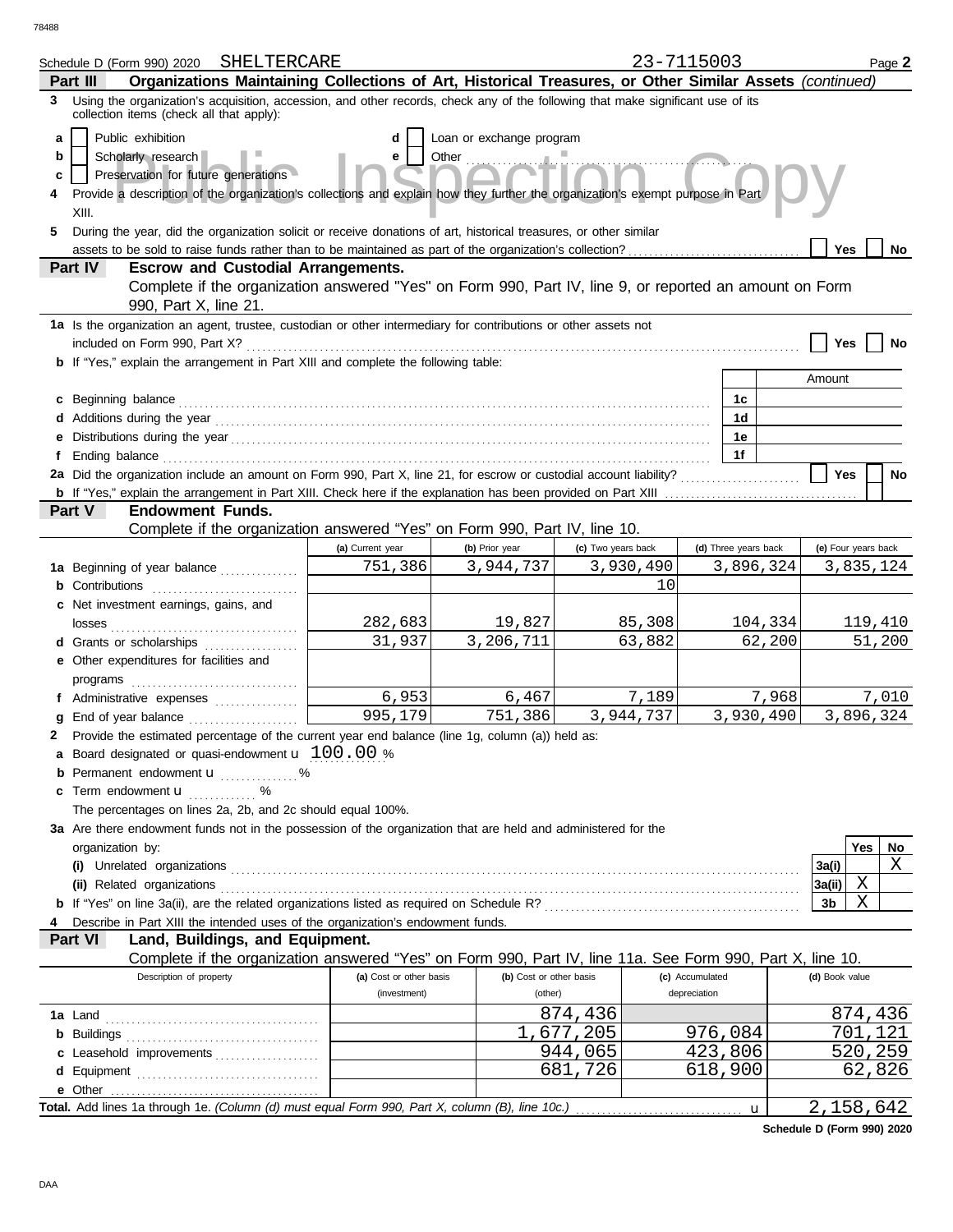DAA

|                           | SHELTERCARE<br>Schedule D (Form 990) 2020                                                                                                            |                | 23-7115003                       | Page 3         |
|---------------------------|------------------------------------------------------------------------------------------------------------------------------------------------------|----------------|----------------------------------|----------------|
| <b>Part VII</b>           | <b>Investments - Other Securities.</b>                                                                                                               |                |                                  |                |
|                           | Complete if the organization answered "Yes" on Form 990, Part IV, line 11b. See Form 990, Part X, line 12.                                           |                |                                  |                |
|                           | (a) Description of security or category                                                                                                              | (b) Book value | (c) Method of valuation:         |                |
|                           | (including name of security)                                                                                                                         |                | Cost or end-of-year market value |                |
| (1) Financial derivatives | Ш                                                                                                                                                    | ш              |                                  |                |
|                           | (2) Closely held equity interests                                                                                                                    |                |                                  |                |
| $(3)$ Other               |                                                                                                                                                      |                |                                  |                |
| (A)                       |                                                                                                                                                      |                |                                  |                |
| (B)                       |                                                                                                                                                      |                |                                  |                |
| (C)                       |                                                                                                                                                      |                |                                  |                |
| (D)                       |                                                                                                                                                      |                |                                  |                |
| (E)                       |                                                                                                                                                      |                |                                  |                |
| (F)                       |                                                                                                                                                      |                |                                  |                |
| (G)                       |                                                                                                                                                      |                |                                  |                |
| (H)                       |                                                                                                                                                      |                |                                  |                |
|                           | Total. (Column (b) must equal Form 990, Part X, col. (B) line 12.)<br>u                                                                              |                |                                  |                |
| Part VIII                 | <b>Investments - Program Related.</b>                                                                                                                |                |                                  |                |
|                           | Complete if the organization answered "Yes" on Form 990, Part IV, line 11c. See Form 990, Part X, line 13.                                           |                |                                  |                |
|                           | (a) Description of investment                                                                                                                        | (b) Book value | (c) Method of valuation:         |                |
|                           |                                                                                                                                                      |                | Cost or end-of-year market value |                |
| (1)                       |                                                                                                                                                      |                |                                  |                |
| (2)                       |                                                                                                                                                      |                |                                  |                |
| (3)                       |                                                                                                                                                      |                |                                  |                |
| (4)                       |                                                                                                                                                      |                |                                  |                |
| (5)                       |                                                                                                                                                      |                |                                  |                |
| (6)                       |                                                                                                                                                      |                |                                  |                |
| (7)                       |                                                                                                                                                      |                |                                  |                |
| (8)                       |                                                                                                                                                      |                |                                  |                |
| (9)                       |                                                                                                                                                      |                |                                  |                |
|                           | Total. (Column (b) must equal Form 990, Part X, col. (B) line 13.)                                                                                   |                |                                  |                |
| Part IX                   | u<br>Other Assets.                                                                                                                                   |                |                                  |                |
|                           | Complete if the organization answered "Yes" on Form 990, Part IV, line 11d. See Form 990, Part X, line 15.                                           |                |                                  |                |
|                           | (a) Description                                                                                                                                      |                |                                  | (b) Book value |
| (1)                       | SC<br>INTEREST<br>IN<br>FOUNDATION                                                                                                                   |                |                                  | 995,179        |
| (2)                       |                                                                                                                                                      |                |                                  |                |
| (3)                       |                                                                                                                                                      |                |                                  |                |
|                           |                                                                                                                                                      |                |                                  |                |
| (4)                       |                                                                                                                                                      |                |                                  |                |
| (5)                       |                                                                                                                                                      |                |                                  |                |
| (6)                       |                                                                                                                                                      |                |                                  |                |
| (7)                       |                                                                                                                                                      |                |                                  |                |
| (8)                       |                                                                                                                                                      |                |                                  |                |
| (9)                       |                                                                                                                                                      |                |                                  | 995,179        |
| Part X                    | Other Liabilities.                                                                                                                                   |                | u                                |                |
|                           | Complete if the organization answered "Yes" on Form 990, Part IV, line 11e or 11f. See Form 990, Part X,                                             |                |                                  |                |
|                           | line 25.                                                                                                                                             |                |                                  |                |
|                           | (a) Description of liability                                                                                                                         |                |                                  | (b) Book value |
| 1.                        |                                                                                                                                                      |                |                                  |                |
| (1)                       | Federal income taxes<br>CONTRACT OVERPAYMENT<br>LIABILITY                                                                                            |                |                                  | 647,879        |
| (2)                       |                                                                                                                                                      |                |                                  | 358,719        |
| (3)                       | PAYROLL AND RELATED ACCRUALS                                                                                                                         |                |                                  |                |
| LINE OF<br>(4)            | CREDIT                                                                                                                                               |                |                                  | 183,000        |
| ACCRUED<br>(5)            | INTEREST                                                                                                                                             |                |                                  | 10,740         |
| (6)                       | CLIENT DEPOSITS AND<br>OTHER                                                                                                                         |                |                                  | 3,504          |
| (7)                       |                                                                                                                                                      |                |                                  |                |
| (8)                       |                                                                                                                                                      |                |                                  |                |
| (9)                       |                                                                                                                                                      |                |                                  |                |
|                           | Total. (Column (b) must equal Form 990, Part X, col. (B) line 25.)                                                                                   |                | u                                | 1,203,842      |
|                           | 2. Liability for uncertain tax positions. In Part XIII, provide the text of the footnote to the organization's financial statements that reports the |                |                                  |                |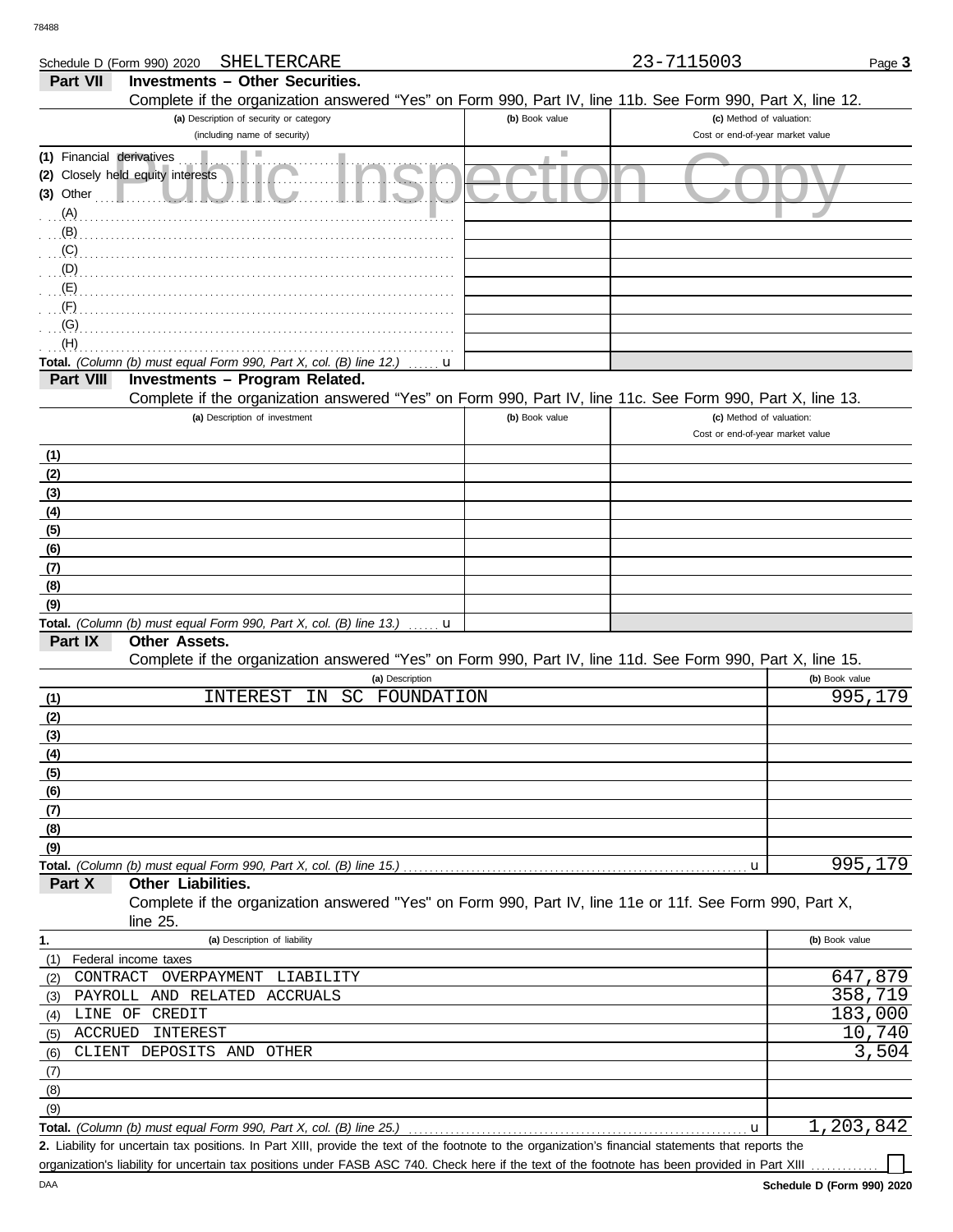|                                                                            | Schedule D (Form 990) 2020 SHELTERCARE                                                                                                                                                                                               | 23-7115003           |              | Page 4 |  |  |  |
|----------------------------------------------------------------------------|--------------------------------------------------------------------------------------------------------------------------------------------------------------------------------------------------------------------------------------|----------------------|--------------|--------|--|--|--|
|                                                                            | Reconciliation of Revenue per Audited Financial Statements With Revenue per Return.<br>Part XI                                                                                                                                       |                      |              |        |  |  |  |
|                                                                            | Complete if the organization answered "Yes" on Form 990, Part IV, line 12a.                                                                                                                                                          |                      |              |        |  |  |  |
| 1<br>2                                                                     | Amounts included on line 1 but not on Form 990, Part VIII, line 12:                                                                                                                                                                  |                      | $\mathbf{1}$ |        |  |  |  |
| а                                                                          | Net unrealized gains (losses) on investments [11]                                                                                                                                                                                    | 2a                   |              |        |  |  |  |
| b                                                                          | Donated services and use of facilities                                                                                                                                                                                               | 2 <sub>b</sub>       |              |        |  |  |  |
| c                                                                          | Recoveries of prior year grants <b>All Constitution and Constitution</b> Recoveries of prior year                                                                                                                                    | 2c                   |              |        |  |  |  |
| d                                                                          |                                                                                                                                                                                                                                      | 2d                   |              |        |  |  |  |
| е                                                                          | Add lines 2a through 2d <b>contained a contained a contained a contained a contained a contained a contained a contained a contained a contained a contained a contained a contained a contained a contained a contained a conta</b> |                      | 2e           |        |  |  |  |
| З                                                                          |                                                                                                                                                                                                                                      |                      | 3            |        |  |  |  |
| 4                                                                          | Amounts included on Form 990, Part VIII, line 12, but not on line 1:                                                                                                                                                                 |                      |              |        |  |  |  |
| а<br>b                                                                     |                                                                                                                                                                                                                                      | 4a<br>4 <sub>b</sub> |              |        |  |  |  |
| c                                                                          | Add lines 4a and 4b                                                                                                                                                                                                                  |                      | 4c           |        |  |  |  |
| 5                                                                          |                                                                                                                                                                                                                                      |                      | 5            |        |  |  |  |
|                                                                            | Reconciliation of Expenses per Audited Financial Statements With Expenses per Return.<br>Part XII                                                                                                                                    |                      |              |        |  |  |  |
|                                                                            | Complete if the organization answered "Yes" on Form 990, Part IV, line 12a.                                                                                                                                                          |                      |              |        |  |  |  |
| 1                                                                          | Total expenses and losses per audited financial statements                                                                                                                                                                           |                      | $\mathbf{1}$ |        |  |  |  |
| 2                                                                          | Amounts included on line 1 but not on Form 990, Part IX, line 25:                                                                                                                                                                    |                      |              |        |  |  |  |
| a                                                                          |                                                                                                                                                                                                                                      | 2a<br>2 <sub>b</sub> |              |        |  |  |  |
| b<br>c.                                                                    |                                                                                                                                                                                                                                      | 2c                   |              |        |  |  |  |
| d                                                                          |                                                                                                                                                                                                                                      | 2d                   |              |        |  |  |  |
| е                                                                          | Add lines 2a through 2d [11] Additional Contract of Additional Contract of Additional Contract of Additional Contract of Additional Contract of Additional Contract of Additional Contract of Additional Contract of Additiona       |                      | 2e           |        |  |  |  |
| З                                                                          |                                                                                                                                                                                                                                      |                      | 3            |        |  |  |  |
| 4                                                                          | Amounts included on Form 990, Part IX, line 25, but not on line 1:                                                                                                                                                                   |                      |              |        |  |  |  |
| а                                                                          |                                                                                                                                                                                                                                      | 4a                   |              |        |  |  |  |
| b                                                                          |                                                                                                                                                                                                                                      | 4 <sub>b</sub>       |              |        |  |  |  |
| 5.                                                                         | c Add lines 4a and 4b                                                                                                                                                                                                                |                      | 4c<br>5      |        |  |  |  |
|                                                                            | Part XIII Supplemental Information.                                                                                                                                                                                                  |                      |              |        |  |  |  |
|                                                                            | Provide the descriptions required for Part II, lines 3, 5, and 9; Part III, lines 1a and 4; Part IV, lines 1b and 2b; Part V, line 4; Part X, line                                                                                   |                      |              |        |  |  |  |
|                                                                            | 2; Part XI, lines 2d and 4b; and Part XII, lines 2d and 4b. Also complete this part to provide any additional information.                                                                                                           |                      |              |        |  |  |  |
|                                                                            | PART V, LINE 4 - INTENDED USES FOR ENDOWMENT FUNDS                                                                                                                                                                                   |                      |              |        |  |  |  |
|                                                                            |                                                                                                                                                                                                                                      |                      |              |        |  |  |  |
|                                                                            | DURING 2006, SHELTERCARE TERMINATED ITS ENDOWMENT FUND WITH OCF AND                                                                                                                                                                  |                      |              |        |  |  |  |
|                                                                            |                                                                                                                                                                                                                                      |                      |              |        |  |  |  |
|                                                                            | TRANSFERRED ALL REMAINING ASSETS TO A NEWLY FORMED EXEMPT ORGANIZATION,                                                                                                                                                              |                      |              |        |  |  |  |
|                                                                            | SHELTERCARE FOUNDATION. SHELTERCARE SPECIFIED ITSELF AS THE BENEFICIARY OF                                                                                                                                                           |                      |              |        |  |  |  |
|                                                                            |                                                                                                                                                                                                                                      |                      |              |        |  |  |  |
|                                                                            | SHELTERCARE FOUNDATION ASSETS. VARIANCE POWER HAS NOT BEEN GRANTED BY                                                                                                                                                                |                      |              |        |  |  |  |
|                                                                            |                                                                                                                                                                                                                                      |                      |              |        |  |  |  |
|                                                                            | SHELTERCARE TO SHELTERCARE FOUNDATION. SHELTERCARE FOUNDATION ESTABLISHED                                                                                                                                                            |                      |              |        |  |  |  |
|                                                                            |                                                                                                                                                                                                                                      |                      |              |        |  |  |  |
| AN ENDOWMENT FUND WITH OCF TO MANAGE ITS INVESTMENT PORTFOLIO. SHELTERCARE |                                                                                                                                                                                                                                      |                      |              |        |  |  |  |
|                                                                            |                                                                                                                                                                                                                                      |                      |              |        |  |  |  |
| REPORTS AS AN ASSET ITS INTEREST IN THE NET ASSETS OF SHELTERCARE          |                                                                                                                                                                                                                                      |                      |              |        |  |  |  |
| FOUNDATION AT FAIR VALUE AS AN ASSET MEASURED WITH LEVEL 3 INPUTS. THE     |                                                                                                                                                                                                                                      |                      |              |        |  |  |  |
|                                                                            |                                                                                                                                                                                                                                      |                      |              |        |  |  |  |
| INTEREST IN THE NET ASSETS OF SHELTERCARE FOUNDATION IS CONSIDERED A       |                                                                                                                                                                                                                                      |                      |              |        |  |  |  |
|                                                                            |                                                                                                                                                                                                                                      |                      |              |        |  |  |  |
|                                                                            | BOARD-DESIGNATED ENDOWMENT AND IS REPORTED WITH UNRESTRICTED NET ASSETS.                                                                                                                                                             |                      |              |        |  |  |  |
|                                                                            | UPON REQUEST, SHELTERCARE FOUNDATION MAY MAKE DISTRIBUTIONS TO SHELTERCARE.                                                                                                                                                          |                      |              |        |  |  |  |
|                                                                            |                                                                                                                                                                                                                                      |                      |              |        |  |  |  |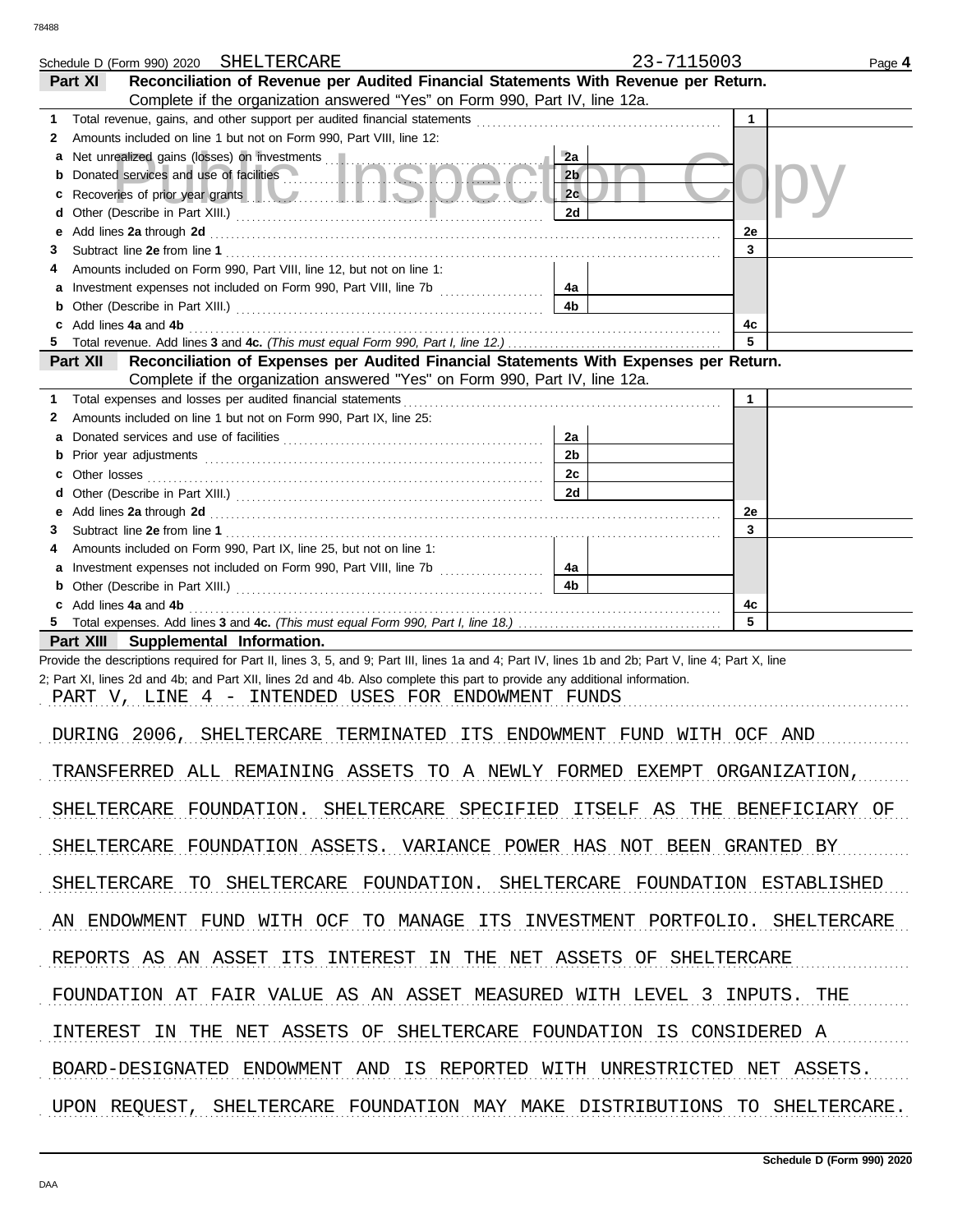Schedule D (Form 990) 2020 SHELTERCARE

Supplemental Information (continued) Part XIII THE BOARD OF DIRECTORS OF SHELTERCARE SHALL SUBMIT A REQUEST FOR DISTRIBUTION. THE REQUEST SHALL INDICATE THE AMOUNT OF THE REQUESTED DISTRIBUTION, WHICH WILL NOT EXCEED THE ANNUAL PAYOUT AMOUNT TO BE PROVIDED TO SHELTERCARE FOUNDATION BY OCF. THE DESCRIPTION MUST CONTAIN SUFFICIENT DETAIL TO ENABLE THE BOARD TO DETERMINE TO ITS SATISFACTION THAT THE INTENDED USE OF THE DISTRIBUTION MEETS THE CRITERIA. IN THE EVENT SHELTERCARE FOUNDATION'S BOARD OF DIRECTORS DETERMINES THAT THE INTENDED USE OF THE DISTRIBUTION MEETS THE CRITERIA, THEN IT SHALL APPROVE SHELTERCARE'S REQUEST FOR DISTRIBUTION AND SHALL MAKE THE REQUESTED PROCEEDS AVAILABLE TO SHELTERCARE IMMEDIATELY UPON THE AVAILABILITY OF SUCH FUNDS. IN THE EVENT SHELTERCARE FOUNDATION'S BOARD OF DIRECTORS DETERMINES THAT THE INTENDED USE OF THE DISTRIBUTION FAILS TO MEET THE CRITERIA, THEN IT MAY REQUIRE ADDITIONAL INFORMATION FROM SHELTERCARE TO MAKE A FINAL DETERMINATION ON THE MATTER.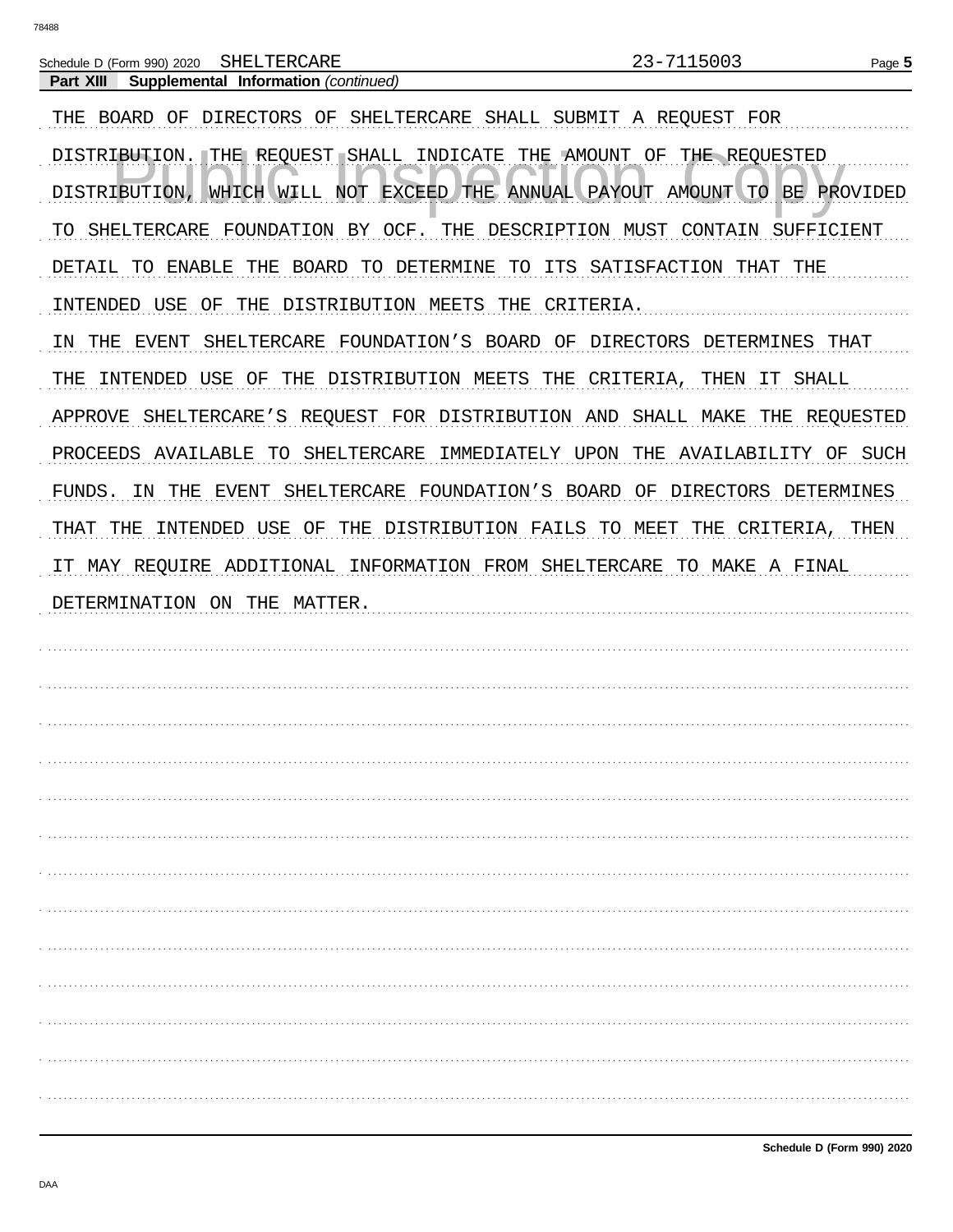| <b>SCHEDULE G</b><br>(Form 990 or 990-EZ)                                                                              | Supplemental Information Regarding Fundraising or Gaming Activities<br>Complete if the organization answered "Yes" on Form 990, Part IV, line 17, 18, or 19, or if the |                                       |     |                                |                                                                                 |                                          | OMB No. 1545-0047                |
|------------------------------------------------------------------------------------------------------------------------|------------------------------------------------------------------------------------------------------------------------------------------------------------------------|---------------------------------------|-----|--------------------------------|---------------------------------------------------------------------------------|------------------------------------------|----------------------------------|
|                                                                                                                        |                                                                                                                                                                        |                                       |     |                                | organization entered more than \$15,000 on Form 990-EZ, line 6a.                |                                          |                                  |
| Department of the Treasury<br>Internal Revenue Service                                                                 |                                                                                                                                                                        | L1 Attach to Form 990 or Form 990-EZ. |     |                                | <b>u</b> Go to www.irs.gov/Form990 for instructions and the latest information. |                                          | Open to Public<br>Inspection     |
| Name of the organization                                                                                               |                                                                                                                                                                        |                                       |     |                                |                                                                                 | Employer identification number           |                                  |
|                                                                                                                        | SHELTERCARE<br>Fundraising Activities. Complete if the organization answered "Yes" on Form 990, Part IV, line 17.                                                      |                                       |     |                                |                                                                                 | 23-7115003                               |                                  |
| Part I                                                                                                                 | Form 990-EZ filers are not required to complete this part.                                                                                                             |                                       |     |                                |                                                                                 |                                          |                                  |
| 1.                                                                                                                     | Indicate whether the organization raised funds through any of the following activities. Check all that apply.                                                          |                                       |     |                                |                                                                                 |                                          |                                  |
| Mail solicitations<br>a                                                                                                |                                                                                                                                                                        | е                                     |     |                                | Solicitation of non-government grants                                           |                                          |                                  |
| Internet and email solicitations                                                                                       |                                                                                                                                                                        |                                       |     |                                | Solicitation of government grants                                               |                                          |                                  |
| Phone solicitations<br>c                                                                                               |                                                                                                                                                                        | Special fundraising events<br>g       |     |                                |                                                                                 |                                          |                                  |
| In-person solicitations<br>d                                                                                           |                                                                                                                                                                        |                                       |     |                                |                                                                                 |                                          |                                  |
| 2a Did the organization have a written or oral agreement with any individual (including officers, directors, trustees, |                                                                                                                                                                        |                                       |     |                                |                                                                                 |                                          |                                  |
|                                                                                                                        | or key employees listed in Form 990, Part VII) or entity in connection with professional fundraising services?                                                         |                                       |     |                                |                                                                                 |                                          | Yes<br>No                        |
| compensated at least \$5,000 by the organization.                                                                      | <b>b</b> If "Yes," list the 10 highest paid individuals or entities (fundraisers) pursuant to agreements under which the fundraiser is to be                           |                                       |     |                                |                                                                                 |                                          |                                  |
|                                                                                                                        |                                                                                                                                                                        |                                       |     | (iii) Did fund-<br>raiser have |                                                                                 | (v) Amount paid to                       | (vi) Amount paid to              |
| (i) Name and address of individual<br>or entity (fundraiser)                                                           |                                                                                                                                                                        | (ii) Activity                         |     | custody or<br>control of       | (iv) Gross receipts<br>from activity                                            | (or retained by)<br>fundraiser listed in | (or retained by)<br>organization |
|                                                                                                                        |                                                                                                                                                                        |                                       |     | contributions?                 |                                                                                 | col. (i)                                 |                                  |
|                                                                                                                        |                                                                                                                                                                        |                                       | Yes | No                             |                                                                                 |                                          |                                  |
| 1                                                                                                                      |                                                                                                                                                                        |                                       |     |                                |                                                                                 |                                          |                                  |
| $\mathbf{2}$                                                                                                           |                                                                                                                                                                        |                                       |     |                                |                                                                                 |                                          |                                  |
|                                                                                                                        |                                                                                                                                                                        |                                       |     |                                |                                                                                 |                                          |                                  |
|                                                                                                                        |                                                                                                                                                                        |                                       |     |                                |                                                                                 |                                          |                                  |
| 3                                                                                                                      |                                                                                                                                                                        |                                       |     |                                |                                                                                 |                                          |                                  |
|                                                                                                                        |                                                                                                                                                                        |                                       |     |                                |                                                                                 |                                          |                                  |
| 4                                                                                                                      |                                                                                                                                                                        |                                       |     |                                |                                                                                 |                                          |                                  |
|                                                                                                                        |                                                                                                                                                                        |                                       |     |                                |                                                                                 |                                          |                                  |
| 5                                                                                                                      |                                                                                                                                                                        |                                       |     |                                |                                                                                 |                                          |                                  |
|                                                                                                                        |                                                                                                                                                                        |                                       |     |                                |                                                                                 |                                          |                                  |
|                                                                                                                        |                                                                                                                                                                        |                                       |     |                                |                                                                                 |                                          |                                  |
|                                                                                                                        |                                                                                                                                                                        |                                       |     |                                |                                                                                 |                                          |                                  |
|                                                                                                                        |                                                                                                                                                                        |                                       |     |                                |                                                                                 |                                          |                                  |
| 7                                                                                                                      |                                                                                                                                                                        |                                       |     |                                |                                                                                 |                                          |                                  |
|                                                                                                                        |                                                                                                                                                                        |                                       |     |                                |                                                                                 |                                          |                                  |
|                                                                                                                        |                                                                                                                                                                        |                                       |     |                                |                                                                                 |                                          |                                  |
| 8                                                                                                                      |                                                                                                                                                                        |                                       |     |                                |                                                                                 |                                          |                                  |
|                                                                                                                        |                                                                                                                                                                        |                                       |     |                                |                                                                                 |                                          |                                  |
| 9                                                                                                                      |                                                                                                                                                                        |                                       |     |                                |                                                                                 |                                          |                                  |
|                                                                                                                        |                                                                                                                                                                        |                                       |     |                                |                                                                                 |                                          |                                  |
| 10                                                                                                                     |                                                                                                                                                                        |                                       |     |                                |                                                                                 |                                          |                                  |
|                                                                                                                        |                                                                                                                                                                        |                                       |     |                                |                                                                                 |                                          |                                  |
|                                                                                                                        |                                                                                                                                                                        |                                       |     |                                |                                                                                 |                                          |                                  |
| Total                                                                                                                  |                                                                                                                                                                        |                                       |     |                                |                                                                                 |                                          |                                  |
| 3<br>registration or licensing.                                                                                        | List all states in which the organization is registered or licensed to solicit contributions or has been notified it is exempt from                                    |                                       |     |                                |                                                                                 |                                          |                                  |
|                                                                                                                        |                                                                                                                                                                        |                                       |     |                                |                                                                                 |                                          |                                  |
|                                                                                                                        |                                                                                                                                                                        |                                       |     |                                |                                                                                 |                                          |                                  |
|                                                                                                                        |                                                                                                                                                                        |                                       |     |                                |                                                                                 |                                          |                                  |
|                                                                                                                        |                                                                                                                                                                        |                                       |     |                                |                                                                                 |                                          |                                  |
|                                                                                                                        |                                                                                                                                                                        |                                       |     |                                |                                                                                 |                                          |                                  |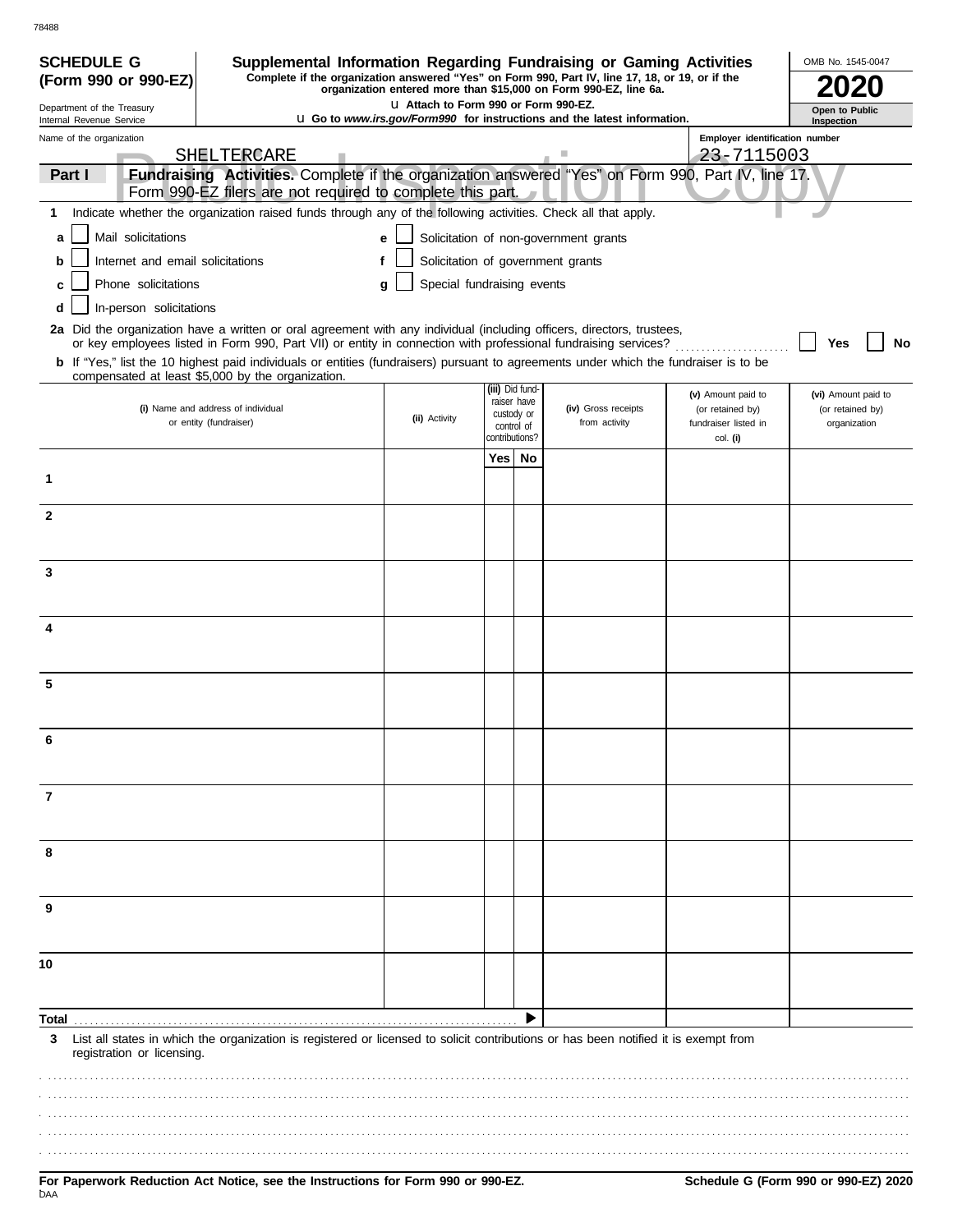| 78488    |                                                       |                                                     |                                                                                                                                                                                                                                       |                                                   |                                                       |
|----------|-------------------------------------------------------|-----------------------------------------------------|---------------------------------------------------------------------------------------------------------------------------------------------------------------------------------------------------------------------------------------|---------------------------------------------------|-------------------------------------------------------|
|          | Schedule G (Form 990 or 990-EZ) 2020<br>Part II       | SHELTERCARE<br>gross receipts greater than \$5,000. | Fundraising Events. Complete if the organization answered "Yes" on Form 990, Part IV, line 18, or reported more<br>than \$15,000 of fundraising event contributions and gross income on Form 990-EZ, lines 1 and 6b. List events with | 23-7115003                                        | Page 2                                                |
|          |                                                       | (a) Event $#1$<br>50TH ANNIVERSAR<br>(event type)   | (b) Event $#2$<br>RUN FOR YOUR LI<br>(event type)                                                                                                                                                                                     | (c) Other events<br><b>NONE</b><br>(total number) | (d) Total events<br>(add col. (a) through<br>col. (c) |
| Revenue  | Gross receipts<br>1.                                  | 25,622                                              | 7,250                                                                                                                                                                                                                                 |                                                   | 32,872                                                |
|          | 2 Less: Contributions<br>3 Gross income (line 1 minus | 25,622                                              | 7,250                                                                                                                                                                                                                                 |                                                   | 32,872                                                |
|          | 4 Cash prizes                                         |                                                     |                                                                                                                                                                                                                                       |                                                   |                                                       |
|          | 5 Noncash prizes                                      | 129                                                 |                                                                                                                                                                                                                                       |                                                   | 129                                                   |
|          | 6 Rent/facility costs                                 | 160                                                 |                                                                                                                                                                                                                                       |                                                   | 160                                                   |
| Expenses | 7 Food and beverages                                  |                                                     |                                                                                                                                                                                                                                       |                                                   |                                                       |
| Direct   | 8 Entertainment                                       |                                                     |                                                                                                                                                                                                                                       |                                                   |                                                       |
|          | 9 Other direct expenses                               | 1,082                                               |                                                                                                                                                                                                                                       |                                                   | 1,082                                                 |
|          | Part III                                              |                                                     | Gaming. Complete if the organization answered "Yes" on Form 990, Part IV, line 19, or reported more than                                                                                                                              |                                                   | $\frac{1,371}{-1,371}$                                |
|          |                                                       | \$15,000 on Form 990-EZ, line 6a.                   | (b) Pull tabs/instant                                                                                                                                                                                                                 |                                                   | (d) Total gaming (add                                 |
| Revenue  |                                                       | (a) Bingo                                           | bingo/progressive bingo                                                                                                                                                                                                               | (c) Other gaming                                  | col. (a) through col. (c))                            |
|          | 1 Gross revenue                                       |                                                     |                                                                                                                                                                                                                                       |                                                   |                                                       |
| Expenses | 2 Cash prizes<br>3 Noncash prizes                     |                                                     |                                                                                                                                                                                                                                       |                                                   |                                                       |
| Direct   | 4 Rent/facility costs                                 |                                                     |                                                                                                                                                                                                                                       |                                                   |                                                       |
|          | 5 Other direct expenses                               |                                                     |                                                                                                                                                                                                                                       |                                                   |                                                       |
|          | 6 Volunteer labor                                     | Yes $%$<br><b>No</b>                                | No                                                                                                                                                                                                                                    | %<br><b>Yes</b><br>No                             |                                                       |
|          |                                                       |                                                     |                                                                                                                                                                                                                                       |                                                   |                                                       |
|          |                                                       |                                                     |                                                                                                                                                                                                                                       |                                                   |                                                       |
| 9<br>а   | <b>b</b> If "No," explain:                            |                                                     |                                                                                                                                                                                                                                       |                                                   | Yes<br>No                                             |
|          | <b>b</b> If "Yes," explain:                           |                                                     |                                                                                                                                                                                                                                       |                                                   | Yes<br>No                                             |

. . . . . . . . . . . . . . . . . . . . . . . . . . . . . . . . . . . . . . . . . . . . . . . . . . . . . . . . . . . . . . . . . . . . . . . . . . . . . . . . . . . . . . . . . . . . . . . . . . . . . . . . . . . . . . . . . . . . . . . . . . . . . . . . . . . . . . . . . . . . . . . . . . . . . . . . . . . . . . . . . . . . . . . . . . . . . . . . . . . . . . . . . . . . . . . . . . . . . . . . . . . . . . . . . . . . . . . . . . . . . . . . . . . . . . . . . . . . . . . . . . . . . . . . . . . . . . . . . . . . . . . . . . . . . . . . . . . . . . . . . . . . . . . . . . . . . . . . . . . . . . . . . . . . . . . . . . . . . . . .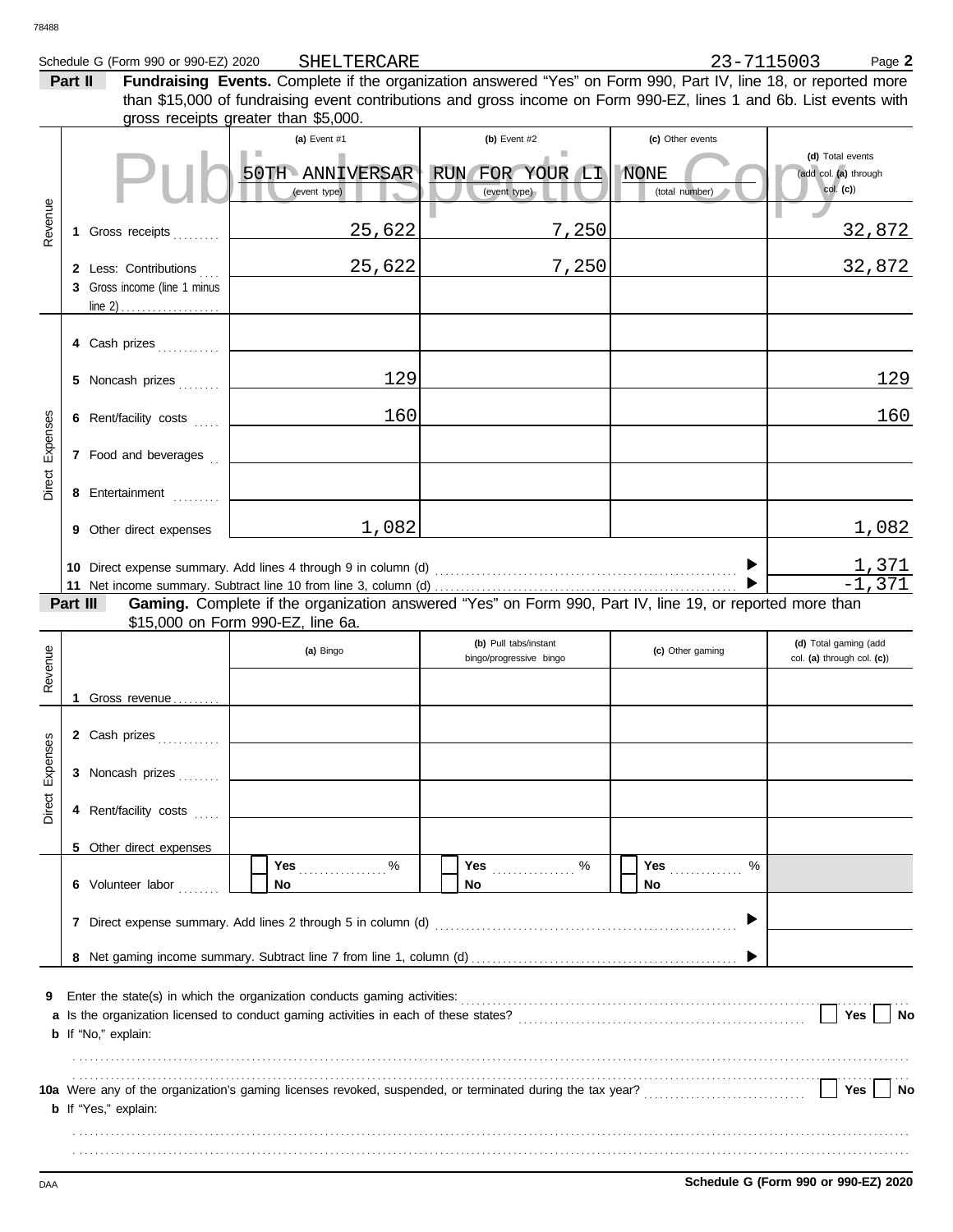78488

|    | Schedule G (Form 990 or 990-EZ) 2020 SHELTERCARE                                                        |          |                        | <u> 1980 - Johann Barbara, martxa alemaniar arg</u>                                                                                                                                                                                     | 23-7115003                           |     | Page 3 |
|----|---------------------------------------------------------------------------------------------------------|----------|------------------------|-----------------------------------------------------------------------------------------------------------------------------------------------------------------------------------------------------------------------------------------|--------------------------------------|-----|--------|
| 11 |                                                                                                         |          |                        |                                                                                                                                                                                                                                         |                                      | Yes | No     |
| 12 |                                                                                                         |          |                        | Is the organization a grantor, beneficiary or trustee of a trust, or a member of a partnership or other entity                                                                                                                          |                                      |     |        |
|    |                                                                                                         |          |                        |                                                                                                                                                                                                                                         |                                      | Yes | No     |
| 13 | Indicate the percentage of gaming activity conducted in:                                                |          |                        |                                                                                                                                                                                                                                         |                                      |     |        |
| a  |                                                                                                         |          |                        | The organization's facility<br>An outside facility <b>The contract of the set of the contract of the contract of the contract of the contract of the contract of the contract of the contract of the contract of the contract of th</b> | 13a                                  |     | %      |
| b  |                                                                                                         |          |                        | Enter the name and address of the person who prepares the organization's gaming/special events books and                                                                                                                                | 13b                                  |     | %      |
| 14 | records:                                                                                                |          |                        |                                                                                                                                                                                                                                         |                                      |     |        |
|    |                                                                                                         |          |                        |                                                                                                                                                                                                                                         |                                      |     |        |
|    |                                                                                                         |          |                        | Address <b>u</b>                                                                                                                                                                                                                        |                                      |     |        |
|    | 15a Does the organization have a contract with a third party from whom the organization receives gaming |          |                        |                                                                                                                                                                                                                                         |                                      |     |        |
|    |                                                                                                         |          |                        |                                                                                                                                                                                                                                         |                                      | Yes | No     |
|    |                                                                                                         |          |                        |                                                                                                                                                                                                                                         |                                      |     |        |
|    |                                                                                                         |          |                        |                                                                                                                                                                                                                                         |                                      |     |        |
|    | If "Yes," enter name and address of the third party:                                                    |          |                        |                                                                                                                                                                                                                                         |                                      |     |        |
|    |                                                                                                         |          |                        |                                                                                                                                                                                                                                         |                                      |     |        |
|    |                                                                                                         |          |                        |                                                                                                                                                                                                                                         |                                      |     |        |
|    |                                                                                                         |          |                        | Address <b>u</b>                                                                                                                                                                                                                        |                                      |     |        |
| 16 | Gaming manager information:                                                                             |          |                        |                                                                                                                                                                                                                                         |                                      |     |        |
|    |                                                                                                         |          |                        |                                                                                                                                                                                                                                         |                                      |     |        |
|    |                                                                                                         |          |                        |                                                                                                                                                                                                                                         |                                      |     |        |
|    |                                                                                                         |          |                        |                                                                                                                                                                                                                                         |                                      |     |        |
|    |                                                                                                         |          |                        | Description of services provided <b>u</b> electron contract the contract of the contract of the contract of the contract of the contract of the contract of the contract of the contract of the contract of the contract of the con     |                                      |     |        |
|    |                                                                                                         |          |                        |                                                                                                                                                                                                                                         |                                      |     |        |
|    | Director/officer                                                                                        | Employee | Independent contractor |                                                                                                                                                                                                                                         |                                      |     |        |
|    |                                                                                                         |          |                        |                                                                                                                                                                                                                                         |                                      |     |        |
| 17 | Mandatory distributions:                                                                                |          |                        |                                                                                                                                                                                                                                         |                                      |     |        |
| a  | retain the state gaming license?                                                                        |          |                        | Is the organization required under state law to make charitable distributions from the gaming proceeds to                                                                                                                               |                                      | Yes | No     |
|    |                                                                                                         |          |                        | <b>b</b> Enter the amount of distributions required under state law to be distributed to other exempt organizations or                                                                                                                  |                                      |     |        |
|    | spent in the organization's own exempt activities during the tax year $\mathbf{u}$ \$                   |          |                        |                                                                                                                                                                                                                                         |                                      |     |        |
|    | Part IV                                                                                                 |          |                        | Supplemental Information. Provide the explanations required by Part I, line 2b, columns (iii) and (v); and                                                                                                                              |                                      |     |        |
|    | See instructions.                                                                                       |          |                        | Part III, lines 9, 9b, 10b, 15b, 15c, 16, and 17b, as applicable. Also provide any additional information.                                                                                                                              |                                      |     |        |
|    |                                                                                                         |          |                        |                                                                                                                                                                                                                                         |                                      |     |        |
|    |                                                                                                         |          |                        |                                                                                                                                                                                                                                         |                                      |     |        |
|    |                                                                                                         |          |                        |                                                                                                                                                                                                                                         |                                      |     |        |
|    |                                                                                                         |          |                        |                                                                                                                                                                                                                                         |                                      |     |        |
|    |                                                                                                         |          |                        |                                                                                                                                                                                                                                         |                                      |     |        |
|    |                                                                                                         |          |                        |                                                                                                                                                                                                                                         |                                      |     |        |
|    |                                                                                                         |          |                        |                                                                                                                                                                                                                                         |                                      |     |        |
|    |                                                                                                         |          |                        |                                                                                                                                                                                                                                         |                                      |     |        |
|    |                                                                                                         |          |                        |                                                                                                                                                                                                                                         |                                      |     |        |
|    |                                                                                                         |          |                        |                                                                                                                                                                                                                                         |                                      |     |        |
|    |                                                                                                         |          |                        |                                                                                                                                                                                                                                         |                                      |     |        |
|    |                                                                                                         |          |                        |                                                                                                                                                                                                                                         |                                      |     |        |
|    |                                                                                                         |          |                        |                                                                                                                                                                                                                                         | Schedule G (Form 990 or 990-EZ) 2020 |     |        |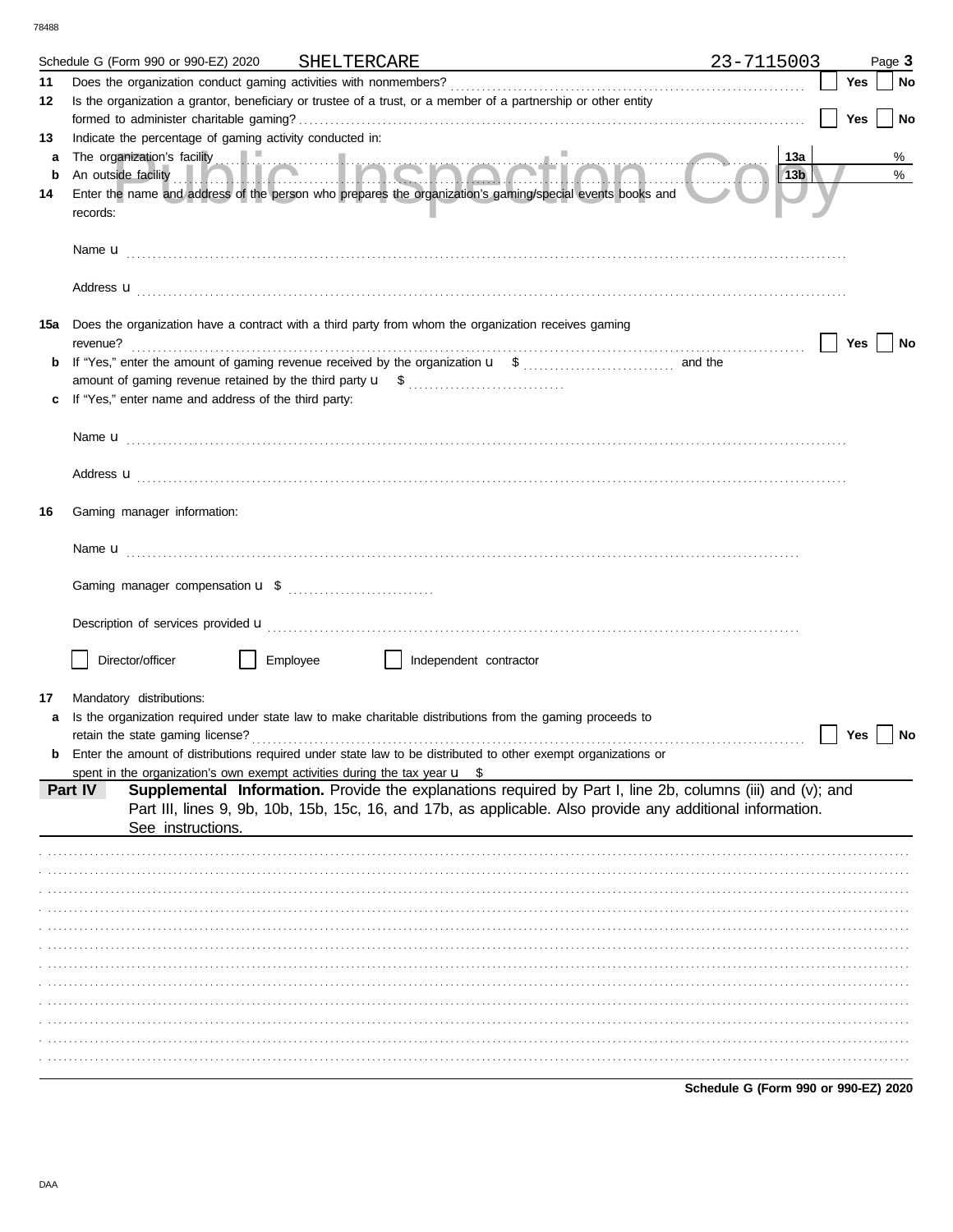| <b>SCHEDULE K</b>                                                                                                                                                             |                |                 | <b>Supplemental Information on Tax-Exempt Bonds</b>                     |                 |     |    |                                |              |    |                     | OMB No. 1545-0047              |                   |            |
|-------------------------------------------------------------------------------------------------------------------------------------------------------------------------------|----------------|-----------------|-------------------------------------------------------------------------|-----------------|-----|----|--------------------------------|--------------|----|---------------------|--------------------------------|-------------------|------------|
| u Complete if the organization answered "Yes" on Form 990, Part IV, line 24a. Provide descriptions,<br>(Form 990)<br>explanations, and any additional information in Part VI. |                |                 |                                                                         |                 |     |    |                                |              |    |                     | 2020                           |                   |            |
| Lu Attach to Form 990.                                                                                                                                                        |                |                 |                                                                         |                 |     |    |                                |              |    |                     |                                | Open to Public    |            |
| Department of the Treasury<br>Internal Revenue Service                                                                                                                        |                |                 | uGo to www.irs.gov/Form990 for instructions and the latest information. |                 |     |    |                                |              |    |                     |                                | <b>Inspection</b> |            |
| Name of the organization                                                                                                                                                      |                |                 |                                                                         |                 |     |    |                                |              |    |                     | Employer identification number |                   |            |
| SHELTERCARE                                                                                                                                                                   |                |                 |                                                                         |                 |     |    |                                |              |    | 23-7115003          |                                |                   |            |
| <b>Bond Issues</b><br>Part I                                                                                                                                                  |                |                 |                                                                         |                 |     |    |                                |              |    | $(h)$ On            |                                |                   | (i) Pooled |
| (a) Issuer name                                                                                                                                                               | (b) Issuer EIN | $(c)$ CUSIP $#$ | (d) Date issued                                                         | (e) Issue price |     |    | (f) Description of purpose     | (g) Defeased |    | behalf of<br>issuer |                                |                   | financing  |
|                                                                                                                                                                               |                |                 |                                                                         |                 |     |    |                                | Yes          | No | Yes                 | No                             | Yes               | No         |
| A STATE OF OREGON, OR FACILIITES AUTH93-6001787                                                                                                                               |                |                 | 08/26/11                                                                |                 |     |    | 1,610,000 BUILDING ACQUISITION |              | X  |                     | $\mathbf X$                    |                   | X          |
|                                                                                                                                                                               |                |                 |                                                                         |                 |     |    |                                |              |    |                     |                                |                   |            |
| В                                                                                                                                                                             |                |                 |                                                                         |                 |     |    |                                |              |    |                     |                                |                   |            |
|                                                                                                                                                                               |                |                 |                                                                         |                 |     |    |                                |              |    |                     |                                |                   |            |
| C                                                                                                                                                                             |                |                 |                                                                         |                 |     |    |                                |              |    |                     |                                |                   |            |
|                                                                                                                                                                               |                |                 |                                                                         |                 |     |    |                                |              |    |                     |                                |                   |            |
| D                                                                                                                                                                             |                |                 |                                                                         |                 |     |    |                                |              |    |                     |                                |                   |            |
| Part II<br><b>Proceeds</b>                                                                                                                                                    |                |                 |                                                                         |                 |     |    |                                |              |    |                     |                                |                   |            |
|                                                                                                                                                                               |                |                 | A                                                                       |                 |     | в  | C                              |              |    |                     | D                              |                   |            |
| 1 Amount of bonds retired                                                                                                                                                     |                |                 |                                                                         |                 |     |    |                                |              |    |                     |                                |                   |            |
|                                                                                                                                                                               |                |                 |                                                                         |                 |     |    |                                |              |    |                     |                                |                   |            |
|                                                                                                                                                                               |                |                 |                                                                         | 1,610,000       |     |    |                                |              |    |                     |                                |                   |            |
|                                                                                                                                                                               |                |                 |                                                                         |                 |     |    |                                |              |    |                     |                                |                   |            |
|                                                                                                                                                                               |                |                 |                                                                         |                 |     |    |                                |              |    |                     |                                |                   |            |
|                                                                                                                                                                               |                |                 |                                                                         |                 |     |    |                                |              |    |                     |                                |                   |            |
|                                                                                                                                                                               |                |                 |                                                                         | 32,200          |     |    |                                |              |    |                     |                                |                   |            |
|                                                                                                                                                                               |                |                 |                                                                         |                 |     |    |                                |              |    |                     |                                |                   |            |
|                                                                                                                                                                               |                |                 |                                                                         | 1,577,800       |     |    |                                |              |    |                     |                                |                   |            |
|                                                                                                                                                                               |                |                 |                                                                         |                 |     |    |                                |              |    |                     |                                |                   |            |
| 12 Other unspent proceeds                                                                                                                                                     |                |                 |                                                                         |                 |     |    |                                |              |    |                     |                                |                   |            |
|                                                                                                                                                                               |                |                 | 2011                                                                    |                 |     |    |                                |              |    |                     |                                |                   |            |
|                                                                                                                                                                               |                |                 | <b>Yes</b>                                                              | <b>No</b>       | Yes | No | Yes                            | No           |    | <b>Yes</b>          |                                | No                |            |
| 14 Were the bonds issued as part of a refunding issue of tax-exempt bonds (or,                                                                                                |                |                 |                                                                         |                 |     |    |                                |              |    |                     |                                |                   |            |
|                                                                                                                                                                               |                |                 |                                                                         | Χ               |     |    |                                |              |    |                     |                                |                   |            |
| 15 Were the bonds issued as part of a refunding issue of taxable bonds (or, if                                                                                                |                |                 |                                                                         |                 |     |    |                                |              |    |                     |                                |                   |            |
|                                                                                                                                                                               |                |                 |                                                                         | Χ               |     |    |                                |              |    |                     |                                |                   |            |
|                                                                                                                                                                               |                |                 | Χ                                                                       |                 |     |    |                                |              |    |                     |                                |                   |            |
| 17 Does the organization maintain adequate books and records to support the                                                                                                   |                |                 |                                                                         |                 |     |    |                                |              |    |                     |                                |                   |            |
|                                                                                                                                                                               |                |                 | Χ                                                                       |                 |     |    |                                |              |    |                     |                                |                   |            |

**For Paperwork Reduction Act Notice, see the Instructions for Form 990.**

**Schedule K (Form 990) 2020**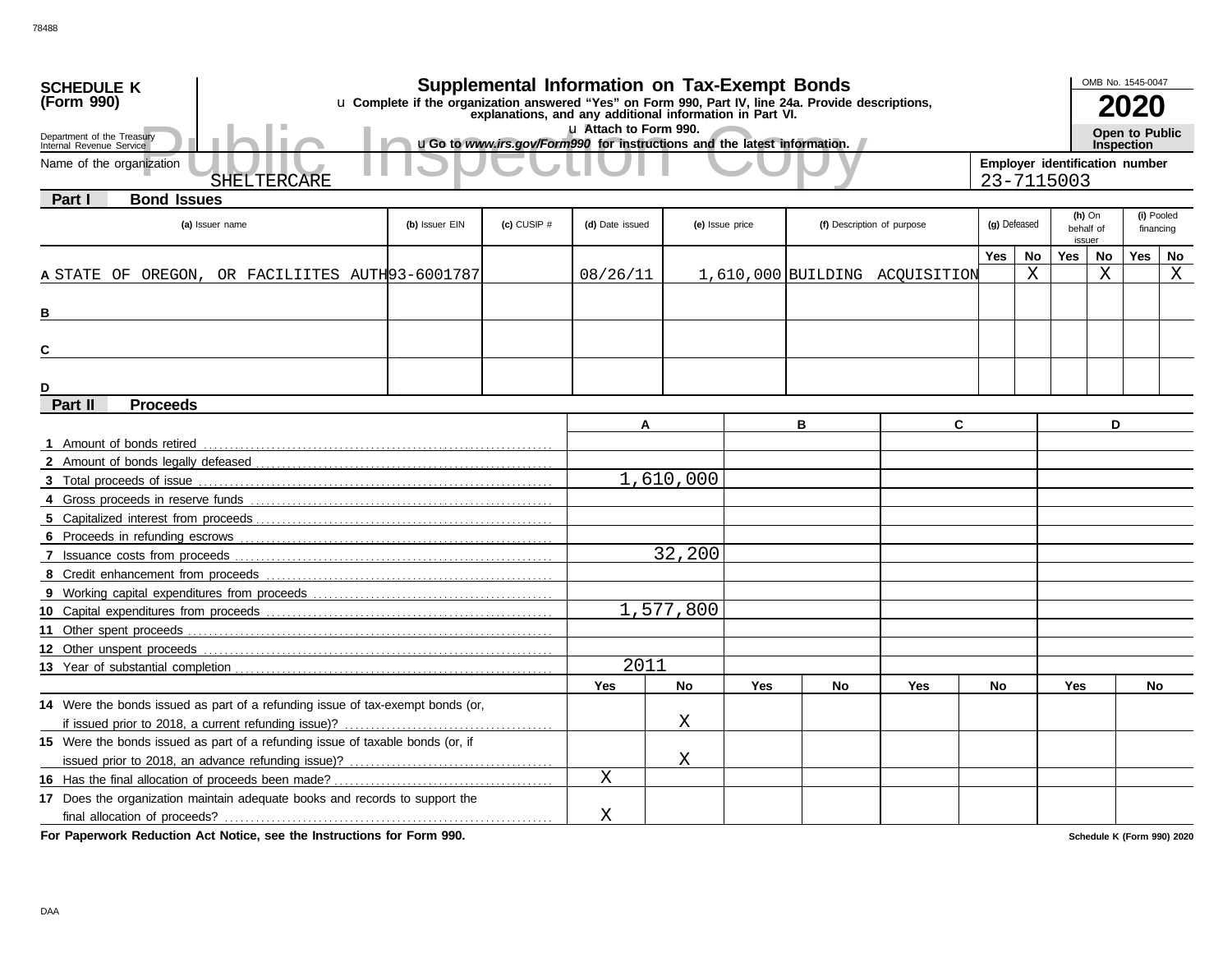Schedule K (Form 990) 2020 SHELTERCARE Page **2**  $23-7115003$ 

## SHELTERCARE 23-7115003

X

X

| <b>Private Business Use</b><br>Part III                                                            |             |                |            |               |            |               |            |    |
|----------------------------------------------------------------------------------------------------|-------------|----------------|------------|---------------|------------|---------------|------------|----|
|                                                                                                    |             |                |            | B             |            | C             | D          |    |
| 1 Was the organization a partner in a partnership, or a member of an LLC,                          | <b>Yes</b>  | <b>No</b>      | <b>Yes</b> | <b>No</b>     | <b>Yes</b> | <b>No</b>     | Yes        | No |
| which owned property financed by tax-exempt bonds?                                                 |             | $\mathbf X$    |            |               |            |               |            |    |
| Are there any lease arrangements that may result in private business use of<br>$\mathbf{2}$        |             | $\overline{X}$ |            |               |            |               |            |    |
|                                                                                                    |             |                |            |               |            |               |            |    |
| 3a Are there any management or service contracts that may result in private                        |             |                |            |               |            |               |            |    |
|                                                                                                    |             | X              |            |               |            |               |            |    |
| <b>b</b> If "Yes" to line 3a, does the organization routinely engage bond counsel or other outside |             |                |            |               |            |               |            |    |
| counsel to review any management or service contracts relating to the financed property?           |             |                |            |               |            |               |            |    |
| c Are there any research agreements that may result in private business use of                     |             |                |            |               |            |               |            |    |
|                                                                                                    |             | X              |            |               |            |               |            |    |
| d If "Yes" to line 3c, does the organization routinely engage bond counsel or other                |             |                |            |               |            |               |            |    |
| outside counsel to review any research agreements relating to the financed property?               |             |                |            |               |            |               |            |    |
| Enter the percentage of financed property used in a private business use by entities<br>4          |             |                |            |               |            |               |            |    |
| other than a section 501(c)(3) organization or a state or local government                         |             | $\%$           |            |               |            | $\%$          |            |    |
| Enter the percentage of financed property used in a private business use as a<br>5                 |             |                |            |               |            |               |            |    |
| result of unrelated trade or business activity carried on by your organization,                    |             |                |            |               |            |               |            |    |
| another section 501(c)(3) organization, or a state or local government $\mathbf{u}$                |             | %              |            | $\frac{0}{0}$ |            | %             |            | ℅  |
|                                                                                                    |             | $\%$           |            | $\frac{0}{0}$ |            | $\%$          |            | ℅  |
| Does the bond issue meet the private security or payment test?                                     |             | X              |            |               |            |               |            |    |
| 8a Has there been a sale or disposition of any of the bond-financed property to a                  |             |                |            |               |            |               |            |    |
| nongovernmental person other than a 501(c)(3) organization since the bonds were issued?            |             | X              |            |               |            |               |            |    |
| <b>b</b> If "Yes" to line 8a, enter the percentage of bond-financed property sold or               |             |                |            |               |            |               |            |    |
|                                                                                                    |             | $\%$           |            |               |            | $\frac{9}{6}$ |            |    |
| c If "Yes" to line 8a, was any remedial action taken pursuant to Regulations                       |             |                |            |               |            |               |            |    |
|                                                                                                    |             |                |            |               |            |               |            |    |
| 9 Has the organization established written procedures to ensure that all                           |             |                |            |               |            |               |            |    |
| nonqualified bonds of the issue are remediated in accordance with the                              |             |                |            |               |            |               |            |    |
| requirements under Regulations sections 1.141-12 and 1.145-2?                                      |             | X              |            |               |            |               |            |    |
| Part IV<br>Arbitrage                                                                               |             |                |            |               |            |               |            |    |
|                                                                                                    |             | A              |            | B             |            | C             |            | D  |
| Has the issuer filed Form 8038-T, Arbitrage Rebate, Yield Reduction and<br>1                       | <b>Yes</b>  | <b>No</b>      | <b>Yes</b> | <b>No</b>     | Yes        | <b>No</b>     | <b>Yes</b> | No |
|                                                                                                    |             | X              |            |               |            |               |            |    |
|                                                                                                    |             |                |            |               |            |               |            |    |
|                                                                                                    |             | $\mathbf X$    |            |               |            |               |            |    |
| b                                                                                                  | $\mathbf X$ |                |            |               |            |               |            |    |
|                                                                                                    |             |                |            |               |            |               |            |    |

**Schedule K (Form 990) 2020**

performed

**c** No rebate due?

**3** Is the bond issue a variable rate issue?

If "Yes" to line 2c, provide in Part VI the date the rebate computation was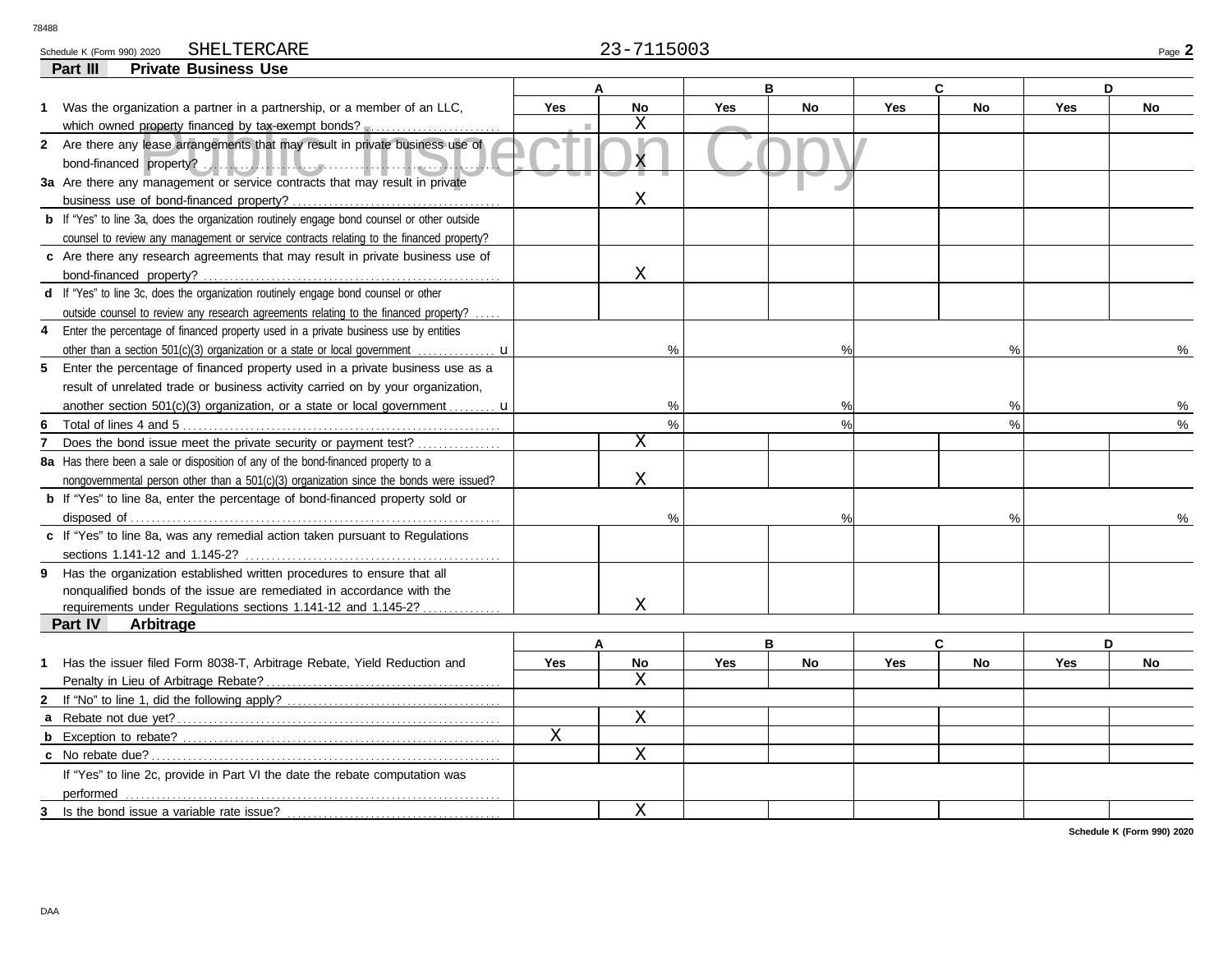| SHELTERCARE<br>Schedule K (Form 990) 2020                                                                                      |     | 23-7115003  |            |    |            |           |            | Page 3 |
|--------------------------------------------------------------------------------------------------------------------------------|-----|-------------|------------|----|------------|-----------|------------|--------|
| Part IV<br>Arbitrage (continued)                                                                                               |     |             |            |    |            |           |            |        |
|                                                                                                                                |     | A           |            | в  |            | C         | D          |        |
| 4a Has the organization or the governmental issuer entered into a qualified                                                    | Yes | No          | Yes        | No | <b>Yes</b> | <b>No</b> | <b>Yes</b> | No     |
|                                                                                                                                |     | Χ           |            |    |            |           |            |        |
|                                                                                                                                |     |             |            |    |            |           |            |        |
| . 1                                                                                                                            |     |             |            |    |            |           |            |        |
|                                                                                                                                |     |             |            |    |            |           |            |        |
|                                                                                                                                |     |             |            |    |            |           |            |        |
| 5a Were gross proceeds invested in a guaranteed investment contract (GIC)?                                                     |     | X           |            |    |            |           |            |        |
|                                                                                                                                |     |             |            |    |            |           |            |        |
| c Term of GIC                                                                                                                  |     |             |            |    |            |           |            |        |
| d Was the regulatory safe harbor for establishing the fair market value of the GIC satisfied?                                  |     |             |            |    |            |           |            |        |
| 6 Were any gross proceeds invested beyond an available temporary period?                                                       |     | $\mathbf X$ |            |    |            |           |            |        |
| 7 Has the organization established written procedures to monitor the                                                           |     |             |            |    |            |           |            |        |
| requirements of section 148?                                                                                                   |     | X           |            |    |            |           |            |        |
| Procedures To Undertake Corrective Action<br>Part V                                                                            |     |             |            |    |            |           |            |        |
|                                                                                                                                |     | А           |            | в  |            | C         | D          |        |
| Has the organization established written procedures to ensure that violations                                                  | Yes | <b>No</b>   | <b>Yes</b> | No | <b>Yes</b> | <b>No</b> | <b>Yes</b> | No     |
| of federal tax requirements are timely identified and corrected through the                                                    |     |             |            |    |            |           |            |        |
| voluntary closing agreement program if self-remediation isn't available under                                                  |     |             |            |    |            |           |            |        |
| applicable regulations?                                                                                                        |     |             |            |    |            |           |            |        |
|                                                                                                                                |     | X           |            |    |            |           |            |        |
| Supplemental Information. Provide additional information for responses to questions on Schedule K. See instructions<br>Part VI |     |             |            |    |            |           |            |        |
|                                                                                                                                |     |             |            |    |            |           |            |        |
|                                                                                                                                |     |             |            |    |            |           |            |        |
|                                                                                                                                |     |             |            |    |            |           |            |        |
|                                                                                                                                |     |             |            |    |            |           |            |        |
|                                                                                                                                |     |             |            |    |            |           |            |        |
|                                                                                                                                |     |             |            |    |            |           |            |        |
|                                                                                                                                |     |             |            |    |            |           |            |        |
|                                                                                                                                |     |             |            |    |            |           |            |        |
|                                                                                                                                |     |             |            |    |            |           |            |        |
|                                                                                                                                |     |             |            |    |            |           |            |        |
|                                                                                                                                |     |             |            |    |            |           |            |        |
|                                                                                                                                |     |             |            |    |            |           |            |        |
|                                                                                                                                |     |             |            |    |            |           |            |        |
|                                                                                                                                |     |             |            |    |            |           |            |        |
|                                                                                                                                |     |             |            |    |            |           |            |        |
|                                                                                                                                |     |             |            |    |            |           |            |        |
|                                                                                                                                |     |             |            |    |            |           |            |        |
|                                                                                                                                |     |             |            |    |            |           |            |        |
|                                                                                                                                |     |             |            |    |            |           |            |        |
|                                                                                                                                |     |             |            |    |            |           |            |        |
|                                                                                                                                |     |             |            |    |            |           |            |        |
|                                                                                                                                |     |             |            |    |            |           |            |        |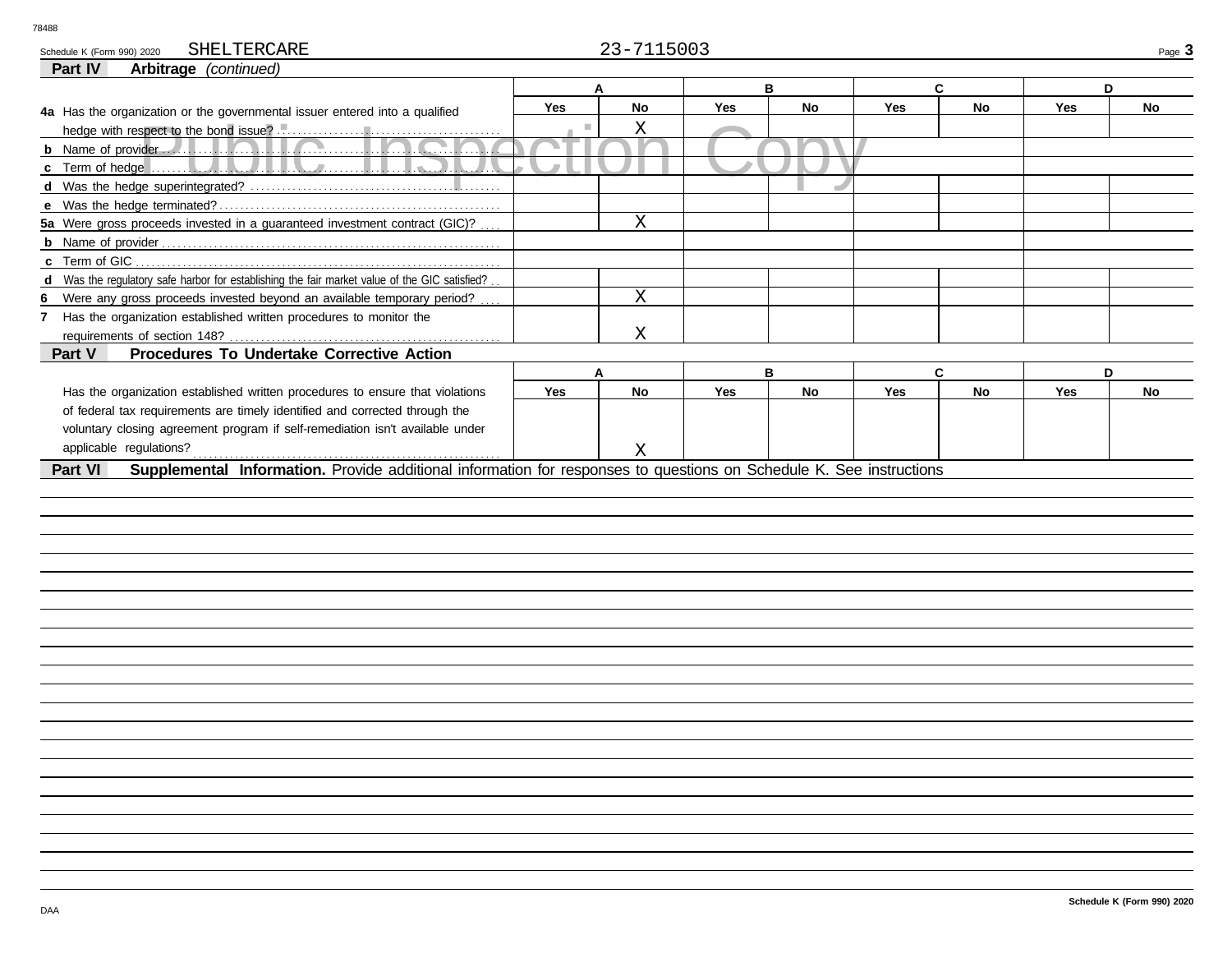**Part VI Supplemental Information.** Provide additional information for responses to questions on Schedule K. See instructions *(continued)*

| <b>Public Inspection Copy</b> |  |  |
|-------------------------------|--|--|
|                               |  |  |
|                               |  |  |
|                               |  |  |
|                               |  |  |
|                               |  |  |
|                               |  |  |
|                               |  |  |
|                               |  |  |
|                               |  |  |
|                               |  |  |
|                               |  |  |
|                               |  |  |
|                               |  |  |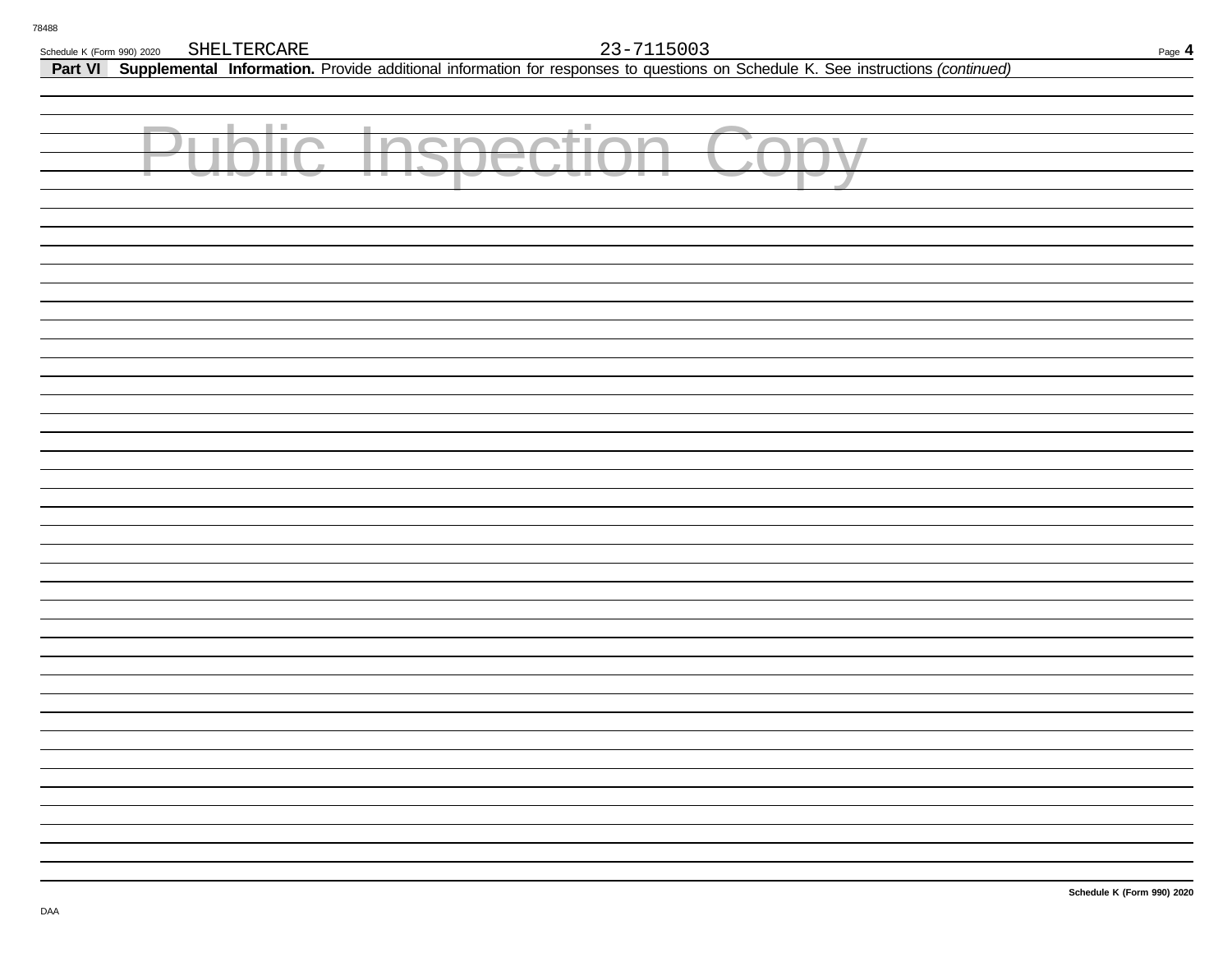OMB No 1545-0047 **SCHEDULE O** Supplemental Information to Form 990 or 990-EZ (Form 990 or 990-EZ) Complete to provide information for responses to specific questions on 2020 Form 990 or 990-EZ or to provide any additional information. **Open to Public** u Attach to Form 990 or 990-EZ. Department of the Treasury Internal Revenue Service u Go to www.irs.gov/Form990 for the latest information. Inspection Employer identification number Name of the organization 23-7115003 SHELTERCARE FORM 990 - ORGANIZATION'S MISSION SHELTERCARE OFFERS A VARIETY OF HOUSING AND SUPPORT SERVICES FOR PEOPLE WHO ARE HOMELESS OR THOSE FACING HOMELESSNESS WITH A COMMITTED FOCUS ON THE COMMUNITY'S MOST VULNERABLE INDIVIDUALS DEALING WITH PSYCHIATRIC DISABILITIES, ACOUIRED BRAIN INJURIES AND HOMELESS FAMILIES. SHELTERCARE PROVIDES EMERGENCY HOUSING, SHORT TERM HOUSING AND PERMANENT SUPPORTED HOUSING AND BEHAVIORAL HEALTH SERVICES. ADDITIONALLY, SHELTERCARE PROVIDES SUPPORT TO BUILD SKILLS FOR INDEPENDENT LIVING AND HOUSEHOLD STABILITY. FORM 990, PART I, LINE 6 VOLUNTEERS ASSIST SHELTERCARE IN A VARIETY OF ACTIVITIES INCLUDING WORKING WITH ADMIN AND PROGRAM STAFF. THEY MAY WORK ON SPECIAL PROJECTS SUCH AS DOING MARKET RESEARCH OR ADVISING ON WAYS TO IMPROVE EFFICIENCY IN OUR PROGRAMS. THEY ASSIST PROGRAM STAFF WITH PROVIDING SERVICES TO OUR CLIENTS SUCH AS LIFE SKILLS TRAINING AND MONEY MANAGEMENT SKILLS. THEY MAY ALSO POSSESS SKILLS THAT OUR STAFF MAY LACK SUCH AS PROVIDING HAIRCUTS. IN ADDITION, VOLUNTEERS ASSIST OUR PROGRAM STAFF IN PROVIDING MENTORING, CRISIS INTERVENTION, AND SOME LIMITED CASE MANAGEMENT FOR PROGRAM PARTICIPANTS. VOLUNTEERS PROVIDE A CONSIDERABLE AMOUNT OF SOCIALIZATION OPPORTUNITIES (BOTH WITHIN THE PROGRAM AND IN THE COMMUNITY) TO CLIENTS AS WELL.

FORM 990, PART VI, LINE 11B - ORGANIZATION'S PROCESS TO REVIEW FORM 990 EACH YEAR, PRIOR TO THE FILING OF THE FORM 990, THE AUDIT/FINANCE COMMITTEE OF THE BOARD OF DIRECTORS REVIEWS THE DRAFT FORM 990 AS SOON AS IT IS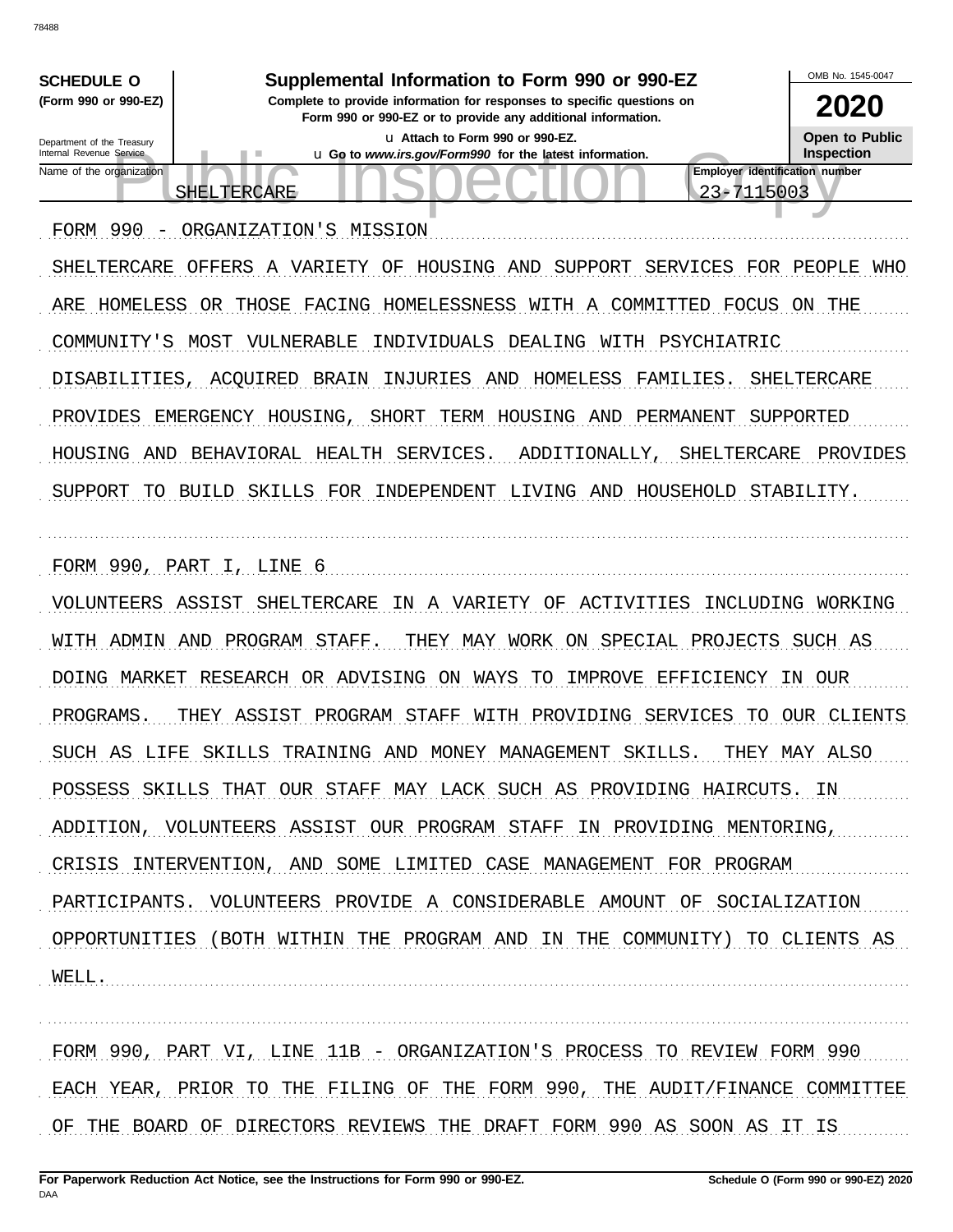| Schedule O (Form 990 or 990-EZ)<br>2020 | Page                                        |
|-----------------------------------------|---------------------------------------------|
| Name of the organization                | identification<br><b>Employer</b><br>number |
| ™ARŀ<br>יסנ                             | ∽<br>. –<br>ر ہے                            |

AVAILABLE. ONCE THE DRAFT 990 HAS BEEN REVIEWED AND ANY CHANGES ARE MADE, THE REVISED 990 IS SENT TO THE FULL BOARD. IT IS APPROVED BY THE FULL BOARD AT ITS NEXT BOARD MEETING. THE DRAFT AUDIT IS REVIEWED WITH THE AUDITOR AT A FINANCE COMMITTEE MEETING AND ANY QUESTIONS ARE ANSWERED. AT THE NEXT FULL MEETING OF THE BOARD OF DIRECTORS, THE AUDIT/FINANCE COMMITTEE CHAIR PRESENTS A SUMMARY OF THE AUDIT TO THE FULL BOARD FOR ITS ACCEPTANCE AND APPROVAL. THE FULL BOARD IS SENT THE FORM 990 BY EMAIL AS SOON AS IT IS AVAILABLE.

FORM 990, PART VI, LINE 12C - ENFORCEMENT OF CONFLICTS POLICY SHELTERCARE RARELY HAS A SITUATION THAT INVOLVES A CONFLICT OF INTEREST. THE ORGANIZATION CHOOSES NOT TO DO BUSINESS WITH THE BOARD MEMBERS OR FAMILY MEMBERS OF BOARD MEMBERS OR THEIR COMPANIES WHENEVER POSSIBLE TO KEEP THE OPPORTUNITY FOR A CONFLICT TO A MINIMUM. IF THERE IS A CONFLICT OF INTEREST, THE BOARD MEMBER IS ASKED TO ABSTAIN FROM VOTING ON ANY MATTER WHERE THE CONFLICT OF INTEREST COMES INTO PLAY.

FORM 990, PART VI, LINE 15A - COMPENSATION PROCESS FOR TOP OFFICIAL THE SALARY FOR THE CHIEF EXECUTIVE OFFICER IS DETERMINED BY REVIEWING A BI-ANNUAL SURVEY PROVIDED BY AN INDEPENDENT ORGANIZATION OF AGENCIES IN OUR AREA DOING SIMILAR WORK WITH SIMILAR BUDGETS AND BY USING COMPARABLE DATA GATHERED FROM LOCAL SOURCES LIKE THE EMPLOYMENT DEPARTMENT, REGISTER GUARD AND EMAIL NOTIFICATION OF LOCAL POSTINGS. THIS INFORMATION IS GATHERED BY THE HUMAN RESOURCES MANAGER AND PRESENTED TO THE CHAIR OF THE PERSONNEL COMMITTEE OF THE BOARD OF DIRECTORS WHEN DETERMINING INCREASES IN THE SALARY OF THE CHIEF EXECUTIVE OFFICER. IN THE CASE OF SHELTERCARE, THE SALARY OF THE CHIEF EXECUTIVE OFFICER IS BELOW COMPARABLE POSITIONS IN OUR

PAGE 1 OF 2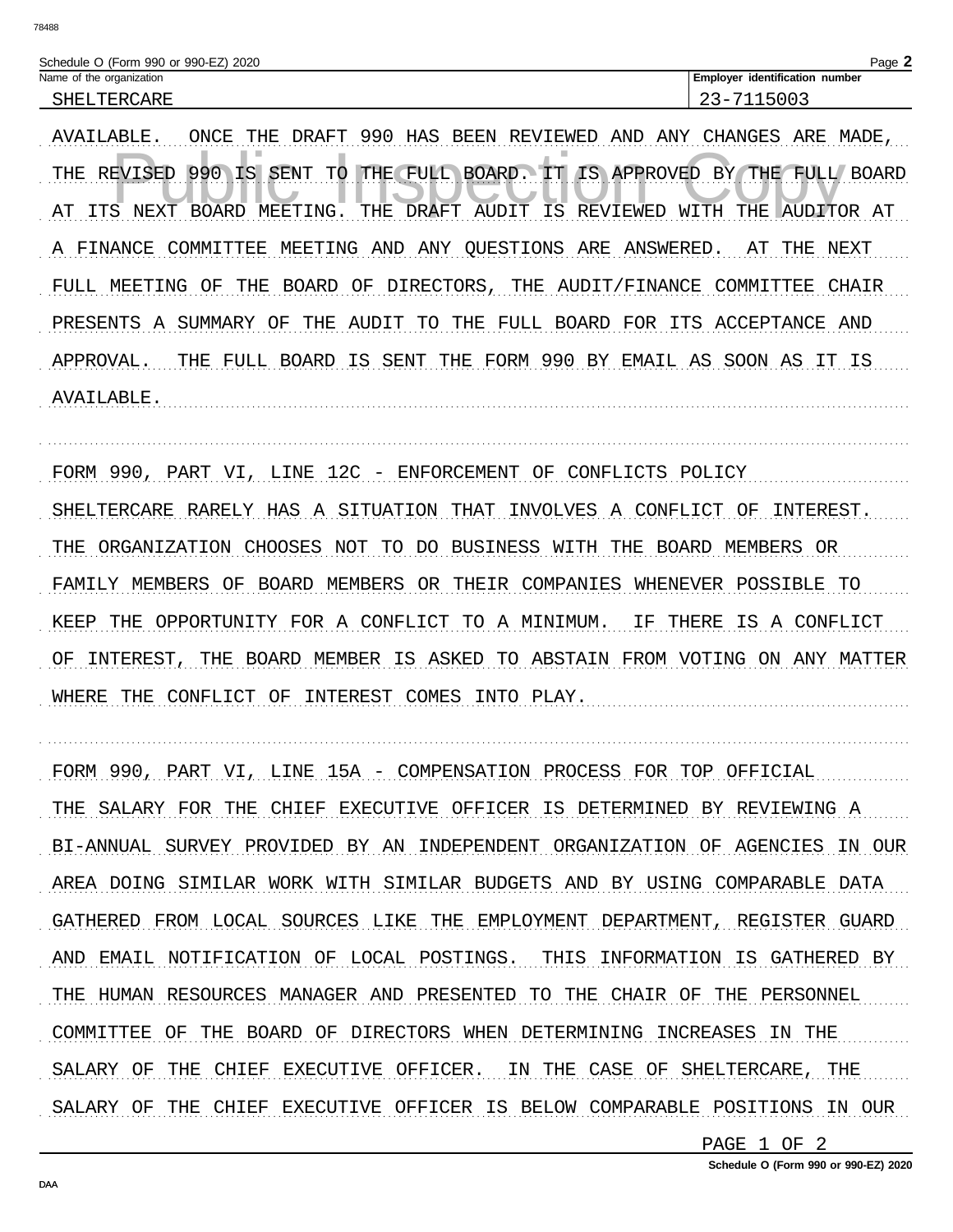| Schedule O (Form 990 or 990-EZ) 2020 |                                       |
|--------------------------------------|---------------------------------------|
| Name of the organization             | <b>Employer identification number</b> |
| SHELTERCARE                          | -<br>$\overline{\phantom{0}}$         |

AREA BASED ON THE TWO WAYS WE HAVE OF GATHERING DATA. FORM 990, PART VI, LINE PROCESS FOR OFFICERS 15B COMPENSATION SHELTERCARE DOES NOT COMPENSATE ITS BOARD MEMBERS IN ANY WAY. THE SALARIES FOR THE KEY EMPLOYEES FOR THE ORGANIZATION ARE DETERMINED BY REVIEWING A BI-ANNUAL SURVEY PROVIDED BY AN INDEPENDENT ORGANIZATION OF AGENCIES IN OUR AREA DOING SIMILAR WORK WITH SIMILAR BUDGETS AND BY USING COMPARABLE DATA GATHERED FROM LOCAL SOURCES LIKE THE EMPLOYMENT DEPARTMENT, REGISTER GUARD AND EMAIL NOTIFICATION OF LOCAL POSTINGS. FOR KEY EMPLOYEES, THE INFORMATION IS PROVIDED TO THE CHIEF EXECUTIVE OFFICER FOR ANALYSIS AND ULTIMATE DECISION ON SALARIES. IN THE CASE OF SHELTERCARE, THE SALARIES OF KEY PERSONNEL ARE BELOW OR CLOSE TO AVERAGE MINIMUM COMPARABLE TO POSITIONS IN OUR AREA BASED ON THE TWO WAYS WE HAVE OF GATHERING DATA.

FORM 990, PART VI, LINE 19 - GOVERNING DOCUMENTS DISCLOSURE EXPLANATION THE GOVERNING DOCUMENTS, CONFLICT OF INTEREST POLICY, AND FINANCIAL STATEMENTS ARE AVAILABLE TO THE PUBLIC AT THE PHYSICAL LOCATION UPON REQUEST.

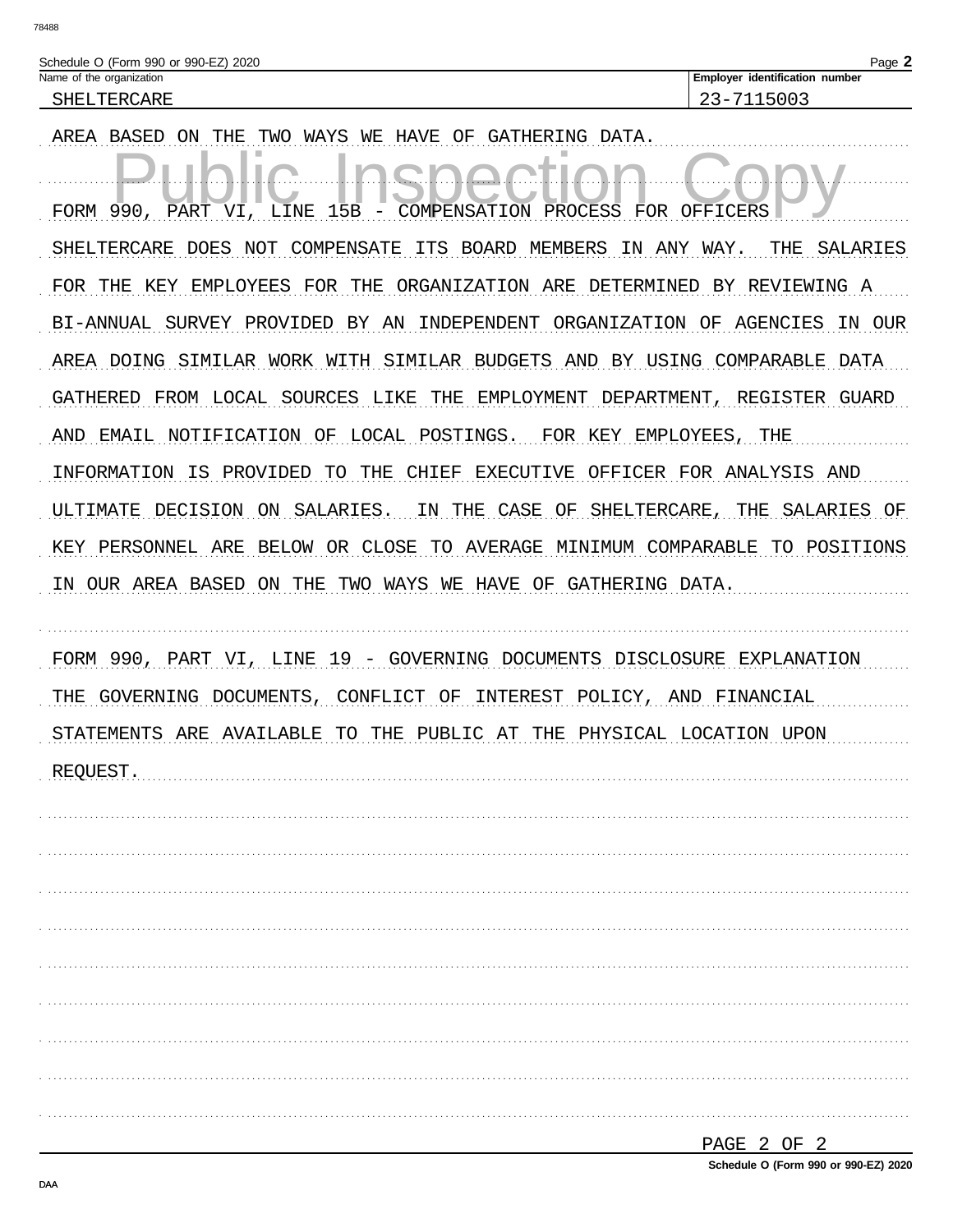| SHELTERCARE                                                         |                                                                                                                         |                                                                                         |     |                                                                                                                 |                                              |                                                                                                                                                                                                                |                                                                                                                                                                                                                                                                   |                                                    |                                                                                         |                                                                                                                                                                                                                                                                                                                        |
|---------------------------------------------------------------------|-------------------------------------------------------------------------------------------------------------------------|-----------------------------------------------------------------------------------------|-----|-----------------------------------------------------------------------------------------------------------------|----------------------------------------------|----------------------------------------------------------------------------------------------------------------------------------------------------------------------------------------------------------------|-------------------------------------------------------------------------------------------------------------------------------------------------------------------------------------------------------------------------------------------------------------------|----------------------------------------------------|-----------------------------------------------------------------------------------------|------------------------------------------------------------------------------------------------------------------------------------------------------------------------------------------------------------------------------------------------------------------------------------------------------------------------|
|                                                                     |                                                                                                                         |                                                                                         |     |                                                                                                                 |                                              |                                                                                                                                                                                                                |                                                                                                                                                                                                                                                                   |                                                    |                                                                                         |                                                                                                                                                                                                                                                                                                                        |
| (a)<br>Name, address, and EIN (if applicable) of disregarded entity | (b)<br>Primary activity                                                                                                 |                                                                                         | (c) |                                                                                                                 |                                              |                                                                                                                                                                                                                |                                                                                                                                                                                                                                                                   |                                                    |                                                                                         |                                                                                                                                                                                                                                                                                                                        |
|                                                                     |                                                                                                                         |                                                                                         |     |                                                                                                                 |                                              |                                                                                                                                                                                                                |                                                                                                                                                                                                                                                                   |                                                    |                                                                                         |                                                                                                                                                                                                                                                                                                                        |
|                                                                     |                                                                                                                         |                                                                                         |     |                                                                                                                 |                                              |                                                                                                                                                                                                                |                                                                                                                                                                                                                                                                   |                                                    |                                                                                         |                                                                                                                                                                                                                                                                                                                        |
|                                                                     |                                                                                                                         |                                                                                         |     |                                                                                                                 |                                              |                                                                                                                                                                                                                |                                                                                                                                                                                                                                                                   |                                                    |                                                                                         |                                                                                                                                                                                                                                                                                                                        |
|                                                                     |                                                                                                                         |                                                                                         |     |                                                                                                                 |                                              |                                                                                                                                                                                                                |                                                                                                                                                                                                                                                                   |                                                    |                                                                                         |                                                                                                                                                                                                                                                                                                                        |
|                                                                     |                                                                                                                         |                                                                                         |     |                                                                                                                 |                                              |                                                                                                                                                                                                                |                                                                                                                                                                                                                                                                   |                                                    |                                                                                         |                                                                                                                                                                                                                                                                                                                        |
|                                                                     |                                                                                                                         |                                                                                         |     |                                                                                                                 |                                              |                                                                                                                                                                                                                |                                                                                                                                                                                                                                                                   |                                                    |                                                                                         |                                                                                                                                                                                                                                                                                                                        |
|                                                                     |                                                                                                                         |                                                                                         |     |                                                                                                                 |                                              |                                                                                                                                                                                                                |                                                                                                                                                                                                                                                                   |                                                    |                                                                                         |                                                                                                                                                                                                                                                                                                                        |
|                                                                     |                                                                                                                         |                                                                                         |     |                                                                                                                 |                                              |                                                                                                                                                                                                                |                                                                                                                                                                                                                                                                   |                                                    |                                                                                         |                                                                                                                                                                                                                                                                                                                        |
|                                                                     |                                                                                                                         |                                                                                         |     |                                                                                                                 |                                              |                                                                                                                                                                                                                |                                                                                                                                                                                                                                                                   |                                                    |                                                                                         |                                                                                                                                                                                                                                                                                                                        |
|                                                                     |                                                                                                                         |                                                                                         |     |                                                                                                                 |                                              |                                                                                                                                                                                                                |                                                                                                                                                                                                                                                                   |                                                    |                                                                                         |                                                                                                                                                                                                                                                                                                                        |
|                                                                     |                                                                                                                         |                                                                                         |     |                                                                                                                 |                                              |                                                                                                                                                                                                                |                                                                                                                                                                                                                                                                   |                                                    |                                                                                         |                                                                                                                                                                                                                                                                                                                        |
| (a)<br>Name, address, and EIN of related organization               | (b)<br>Primary activity                                                                                                 |                                                                                         | (c) |                                                                                                                 |                                              | (e)                                                                                                                                                                                                            |                                                                                                                                                                                                                                                                   | (f)<br>Direct controlling<br>entity                |                                                                                         | (g)<br>Section $512(b)(13)$<br>controlled entity?<br>No                                                                                                                                                                                                                                                                |
| DH INCORPORATED                                                     |                                                                                                                         |                                                                                         |     |                                                                                                                 |                                              |                                                                                                                                                                                                                |                                                                                                                                                                                                                                                                   |                                                    |                                                                                         |                                                                                                                                                                                                                                                                                                                        |
| 499 W. 4TH AVE.<br>94-3046552<br>97401<br>OR                        | HOUSING                                                                                                                 |                                                                                         |     |                                                                                                                 |                                              | 7                                                                                                                                                                                                              |                                                                                                                                                                                                                                                                   |                                                    |                                                                                         | Χ                                                                                                                                                                                                                                                                                                                      |
| SHELTERCARE FOUNDATION                                              |                                                                                                                         |                                                                                         |     |                                                                                                                 |                                              |                                                                                                                                                                                                                |                                                                                                                                                                                                                                                                   |                                                    |                                                                                         |                                                                                                                                                                                                                                                                                                                        |
| 97401<br>OR                                                         | CHARITABLE                                                                                                              |                                                                                         |     |                                                                                                                 |                                              | 12C                                                                                                                                                                                                            |                                                                                                                                                                                                                                                                   |                                                    |                                                                                         | Χ                                                                                                                                                                                                                                                                                                                      |
| (3) AFYIA APARTMENTS, INC.                                          |                                                                                                                         |                                                                                         |     |                                                                                                                 |                                              |                                                                                                                                                                                                                |                                                                                                                                                                                                                                                                   |                                                    |                                                                                         |                                                                                                                                                                                                                                                                                                                        |
| 499 W. 4TH AVE.<br>90-0455089                                       |                                                                                                                         |                                                                                         |     |                                                                                                                 |                                              |                                                                                                                                                                                                                |                                                                                                                                                                                                                                                                   |                                                    |                                                                                         |                                                                                                                                                                                                                                                                                                                        |
|                                                                     |                                                                                                                         |                                                                                         |     |                                                                                                                 |                                              |                                                                                                                                                                                                                |                                                                                                                                                                                                                                                                   |                                                    |                                                                                         | X                                                                                                                                                                                                                                                                                                                      |
| 499 W. 4TH AVE.<br>46-3534725                                       |                                                                                                                         |                                                                                         |     |                                                                                                                 |                                              |                                                                                                                                                                                                                |                                                                                                                                                                                                                                                                   |                                                    |                                                                                         |                                                                                                                                                                                                                                                                                                                        |
| OR 97401                                                            | CHARITABLE                                                                                                              |                                                                                         |     |                                                                                                                 |                                              | 12A                                                                                                                                                                                                            |                                                                                                                                                                                                                                                                   |                                                    | X                                                                                       |                                                                                                                                                                                                                                                                                                                        |
| (5) RIVER KOURT APARTMENTS                                          |                                                                                                                         |                                                                                         |     |                                                                                                                 |                                              |                                                                                                                                                                                                                |                                                                                                                                                                                                                                                                   |                                                    |                                                                                         |                                                                                                                                                                                                                                                                                                                        |
|                                                                     |                                                                                                                         |                                                                                         |     |                                                                                                                 |                                              |                                                                                                                                                                                                                |                                                                                                                                                                                                                                                                   |                                                    |                                                                                         | $\boldsymbol{\mathrm{X}}$                                                                                                                                                                                                                                                                                              |
|                                                                     | 499 W. 4TH AVE.<br>37-1495367<br>OR 97401<br>(4) SHELTERCARE 499 PROJECT<br>499 W. 4TH AVE.<br>$93-1161391$<br>OR 97401 | one or more related tax-exempt organizations during the tax year.<br>HOUSING<br>HOUSING |     | u Attach to Form 990.<br>Legal domicile (state<br>or foreign country)<br>0 <sub>R</sub><br>0R<br>OR<br>OR<br>OR | Legal domicile (state<br>or foreign country) | <b>Related Organizations and Unrelated Partnerships</b><br>u Go to www.irs.gov/Form990 for instructions and the latest information.<br>(d)<br>Exempt Code section<br>501C3<br>501C3<br>501C3<br>501C3<br>501C3 | u Complete if the organization answered "Yes" on Form 990, Part IV, line 33, 34, 35b, 36, or 37.<br>Identification of Disregarded Entities. Complete if the organization answered "Yes" on Form 990, Part IV, line 33.<br>(d)<br>Total income<br>$7^{\circ}$<br>7 | Public charity status<br>(if section $501(c)(3)$ ) | (e)<br>End-of-year assets<br>N/A<br>N/A<br>$\mathrm{N}/\mathrm{A}$<br>SHELTERCAR<br>N/A | OMB No. 1545-0047<br><b>2020</b><br>Open to Public<br><b>Inspection</b><br>Employer identification number<br>23-7115003<br>(f)<br>Direct controlling<br>entity<br>Identification of Related Tax-Exempt Organizations. Complete if the organization answered "Yes" on Form 990, Part IV, line 34, because it had<br>Yes |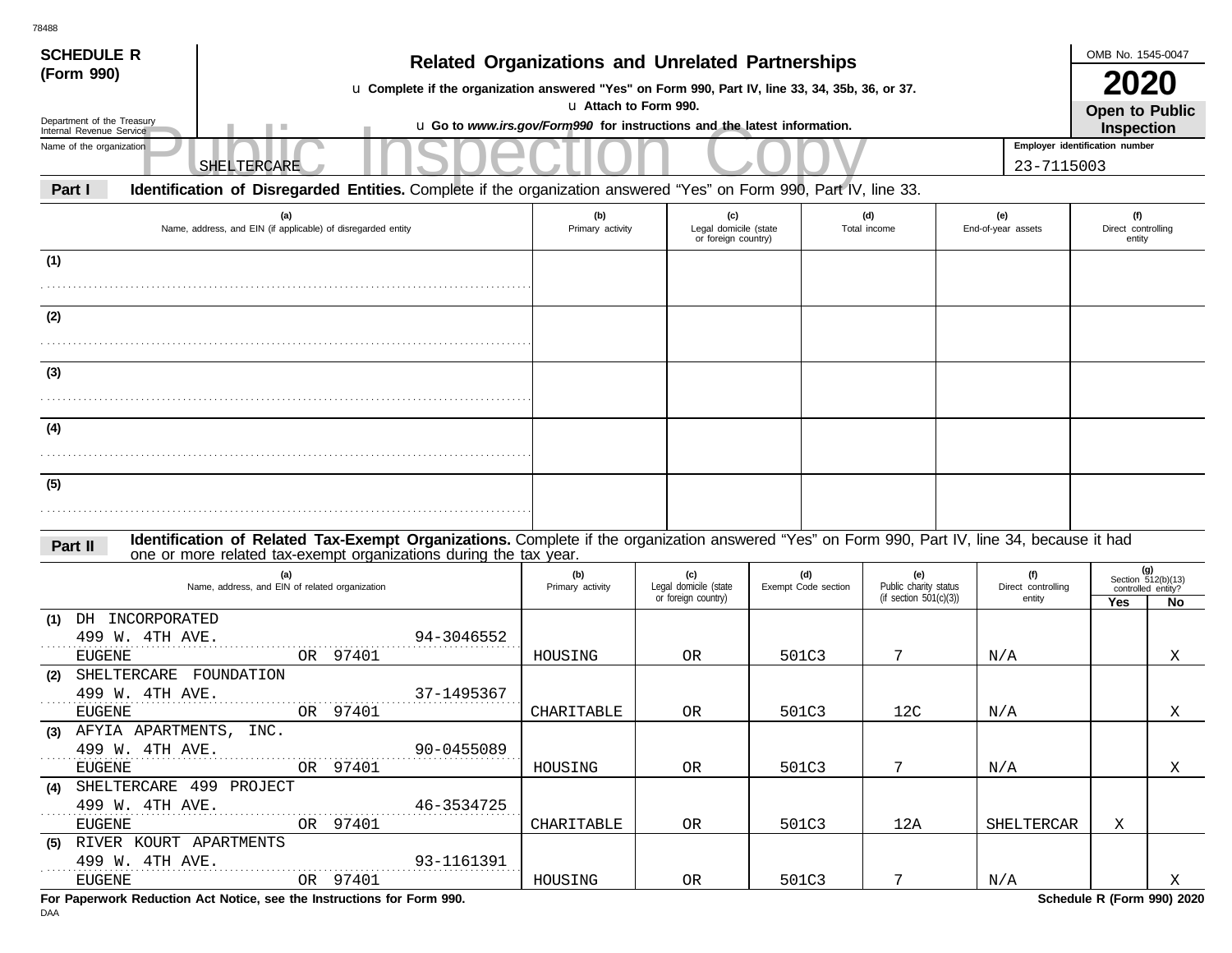# Schedule R (Form 990) 2020 Page **2** SHELTERCARE 23-7115003

| Part III | Identification of Related Organizations Taxable as a Partnership. Complete if the organization answered "Yes" on Form 990, Part IV, line 34,<br>because it had one or more related organizations treated as a partnership during the tax year.                   |                         |                                                              |                                                        |                                                                                                         |                                                        |                                        |                                                   |                                                                         |                                                       |     |                                                       |
|----------|------------------------------------------------------------------------------------------------------------------------------------------------------------------------------------------------------------------------------------------------------------------|-------------------------|--------------------------------------------------------------|--------------------------------------------------------|---------------------------------------------------------------------------------------------------------|--------------------------------------------------------|----------------------------------------|---------------------------------------------------|-------------------------------------------------------------------------|-------------------------------------------------------|-----|-------------------------------------------------------|
|          | (a)<br>Name, address, and EIN of<br>related organization                                                                                                                                                                                                         | (b)<br>Primary activity | (c)<br>Legal<br>domicile<br>(state or<br>foreign<br>country) | (d)<br>Direct controlling<br>entity                    | (e)<br>Predominant<br>income (related,<br>unrelated,<br>excluded from<br>tax under<br>sections 512-514) | (f)<br>Share of total<br>income                        | (g)<br>Share of end-of-<br>year assets | (h)<br>Dispro-<br>portionate<br>alloc.?<br>Yes No | (i)<br>Code V-UBI<br>amount in box 20<br>of Schedule K-1<br>(Form 1065) | (j)<br>General or<br>managing<br>partner?<br>$Yes$ No |     | (k)<br>Percentage<br>ownership                        |
| (1)      |                                                                                                                                                                                                                                                                  |                         |                                                              |                                                        |                                                                                                         |                                                        |                                        |                                                   |                                                                         |                                                       |     |                                                       |
| (2)      |                                                                                                                                                                                                                                                                  |                         |                                                              |                                                        |                                                                                                         |                                                        |                                        |                                                   |                                                                         |                                                       |     |                                                       |
| (3)      |                                                                                                                                                                                                                                                                  |                         |                                                              |                                                        |                                                                                                         |                                                        |                                        |                                                   |                                                                         |                                                       |     |                                                       |
| (4)      |                                                                                                                                                                                                                                                                  |                         |                                                              |                                                        |                                                                                                         |                                                        |                                        |                                                   |                                                                         |                                                       |     |                                                       |
| Part IV  | Identification of Related Organizations Taxable as a Corporation or Trust. Complete if the organization answered "Yes" on Form 990, Part IV,<br>line 34, because it had one or more related organizations treated as a corporation or trust during the tax year. |                         |                                                              |                                                        |                                                                                                         |                                                        |                                        |                                                   |                                                                         |                                                       |     |                                                       |
|          | (a)<br>Name, address, and EIN of related organization                                                                                                                                                                                                            | (b)<br>Primary activity |                                                              | (c)<br>Legal domicile<br>(state or<br>foreign country) | (d)<br>Direct controlling<br>entity                                                                     | (e)<br>Type of entity<br>(C corp, S corp,<br>or trust) | (f)<br>Share of total<br>income        | (g)<br>Share of<br>end-of-year assets             | (h)<br>Percentage<br>ownership                                          |                                                       |     | (i)<br>Section<br>512(b)(13)<br>controlled<br>entity? |
|          |                                                                                                                                                                                                                                                                  |                         |                                                              |                                                        |                                                                                                         |                                                        |                                        |                                                   |                                                                         |                                                       | Yes | No                                                    |
| (1)      |                                                                                                                                                                                                                                                                  |                         |                                                              |                                                        |                                                                                                         |                                                        |                                        |                                                   |                                                                         |                                                       |     |                                                       |
| (2)      |                                                                                                                                                                                                                                                                  |                         |                                                              |                                                        |                                                                                                         |                                                        |                                        |                                                   |                                                                         |                                                       |     |                                                       |
| (3)      |                                                                                                                                                                                                                                                                  |                         |                                                              |                                                        |                                                                                                         |                                                        |                                        |                                                   |                                                                         |                                                       |     |                                                       |
| (4)      |                                                                                                                                                                                                                                                                  |                         |                                                              |                                                        |                                                                                                         |                                                        |                                        |                                                   |                                                                         |                                                       |     |                                                       |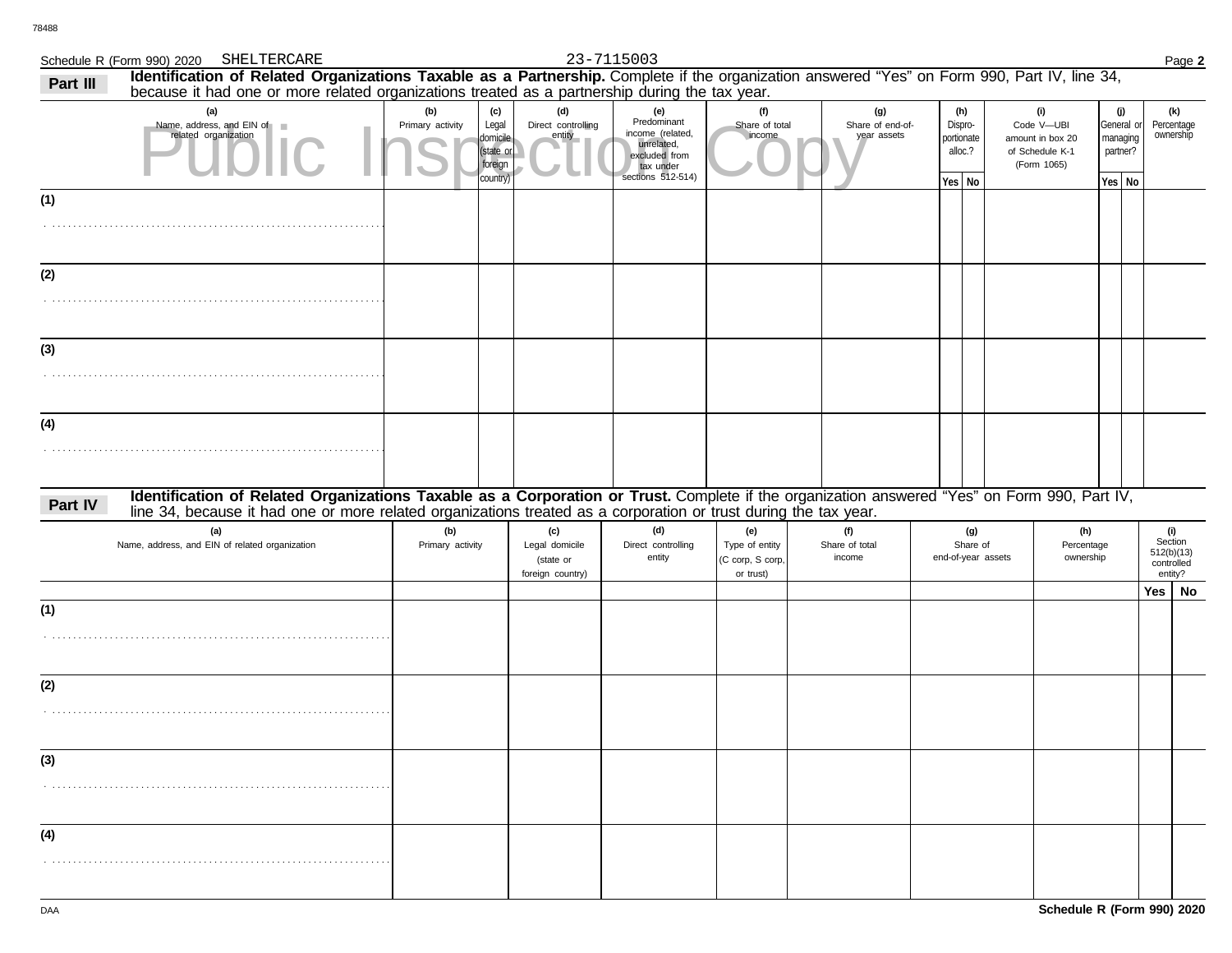Schedule R (Form 990) 2020 Page **3** SHELTERCARE 23-7115003

# **Part V Transactions With Related Organizations.** Complete if the organization answered "Yes" on Form 990, Part IV, line 34, 35b, or 36.

| <b>Note:</b> Complete line 1 if any entity is listed in Parts II, III, or IV of this schedule.                                                                                                                                 |                             |                 |                                       |                | Yes     | No           |
|--------------------------------------------------------------------------------------------------------------------------------------------------------------------------------------------------------------------------------|-----------------------------|-----------------|---------------------------------------|----------------|---------|--------------|
| During the tax year, did the organization engage in any of the following transactions with one or more related organizations listed in Parts II-IV?                                                                            |                             |                 |                                       |                |         |              |
| a Receipt of (i) interest, (ii) annuities, (iii) royalties, or (iv) rent from a controlled entity and we have a manuities of the controlled entity of the state of the controlled entity of the controlled entity of the contr |                             |                 |                                       | 1a             |         | $\mathbf{X}$ |
|                                                                                                                                                                                                                                |                             |                 |                                       | 1 <sub>b</sub> |         | $\mathbf{x}$ |
|                                                                                                                                                                                                                                |                             |                 |                                       | 1c             | X       |              |
| d Loans or loan guarantees to or for related organization(s) encourance contained and contained and contained and contained and contained and contained and contained and contained and contained and contained and contained  |                             |                 |                                       | 1 <sub>d</sub> |         | $\mathbf X$  |
|                                                                                                                                                                                                                                |                             |                 |                                       | 1e             |         | X            |
|                                                                                                                                                                                                                                |                             |                 |                                       |                |         |              |
|                                                                                                                                                                                                                                |                             |                 |                                       | 1f             |         | Χ            |
|                                                                                                                                                                                                                                |                             |                 |                                       | 1g             |         | X            |
| h Purchase of assets from related organization(s) encourance contains an account of the container and account of a system in the contact or contact or contact or contact or contact or contact or contact or contact or conta |                             |                 |                                       | 1h             |         | $\mathbf X$  |
|                                                                                                                                                                                                                                |                             |                 |                                       | 11             |         | $\mathbf X$  |
|                                                                                                                                                                                                                                |                             |                 |                                       | 1j             |         | X            |
|                                                                                                                                                                                                                                |                             |                 |                                       |                |         |              |
|                                                                                                                                                                                                                                |                             |                 |                                       |                |         |              |
|                                                                                                                                                                                                                                |                             |                 |                                       | 11             | $\rm X$ |              |
|                                                                                                                                                                                                                                |                             |                 |                                       | 1 <sub>m</sub> |         | $\mathbf{X}$ |
|                                                                                                                                                                                                                                |                             |                 |                                       | 1n             | $\rm X$ |              |
| o Sharing of paid employees with related organization(s) encourance contains an according contained and starting of paid employees with related organization(s)                                                                |                             |                 |                                       | 1 <sub>o</sub> | X       |              |
|                                                                                                                                                                                                                                |                             |                 |                                       |                |         |              |
|                                                                                                                                                                                                                                |                             |                 |                                       | 1p             |         | Χ            |
|                                                                                                                                                                                                                                |                             |                 |                                       | 1q             | X       |              |
|                                                                                                                                                                                                                                |                             |                 |                                       |                |         |              |
|                                                                                                                                                                                                                                |                             |                 |                                       | 1r             |         | X            |
|                                                                                                                                                                                                                                |                             |                 |                                       | 1s             |         | $\mathbf{X}$ |
| 2 If the answer to any of the above is "Yes," see the instructions for information on who must complete this line, including covered relationships and transaction thresholds.                                                 |                             |                 |                                       |                |         |              |
| (a)                                                                                                                                                                                                                            | (b)                         | (c)             | (d)                                   |                |         |              |
| Name of related organization                                                                                                                                                                                                   | Transaction<br>tyne $(a-c)$ | Amount involved | Method of determining amount involved |                |         |              |

|     | $\sqrt{2}$<br>Name of related organization | $\mathbf{v}$<br>Transaction<br>type (a-s) | $\ddot{\phantom{0}}$<br>Amount involved | $\sim$<br>Method of determining amount involved |
|-----|--------------------------------------------|-------------------------------------------|-----------------------------------------|-------------------------------------------------|
| (1) | SHELTERCARE FOUNDATION                     | $\mathcal{C}$                             | 31,937                                  | CASH GRANT RECEIVED                             |
| (2) | SHELTERCARE 499 PROJECT                    |                                           | 915,431                                 | PER AGREEMENT                                   |
| (3) |                                            |                                           |                                         |                                                 |
| (4) |                                            |                                           |                                         |                                                 |
| (5) |                                            |                                           |                                         |                                                 |
| (6) |                                            |                                           |                                         |                                                 |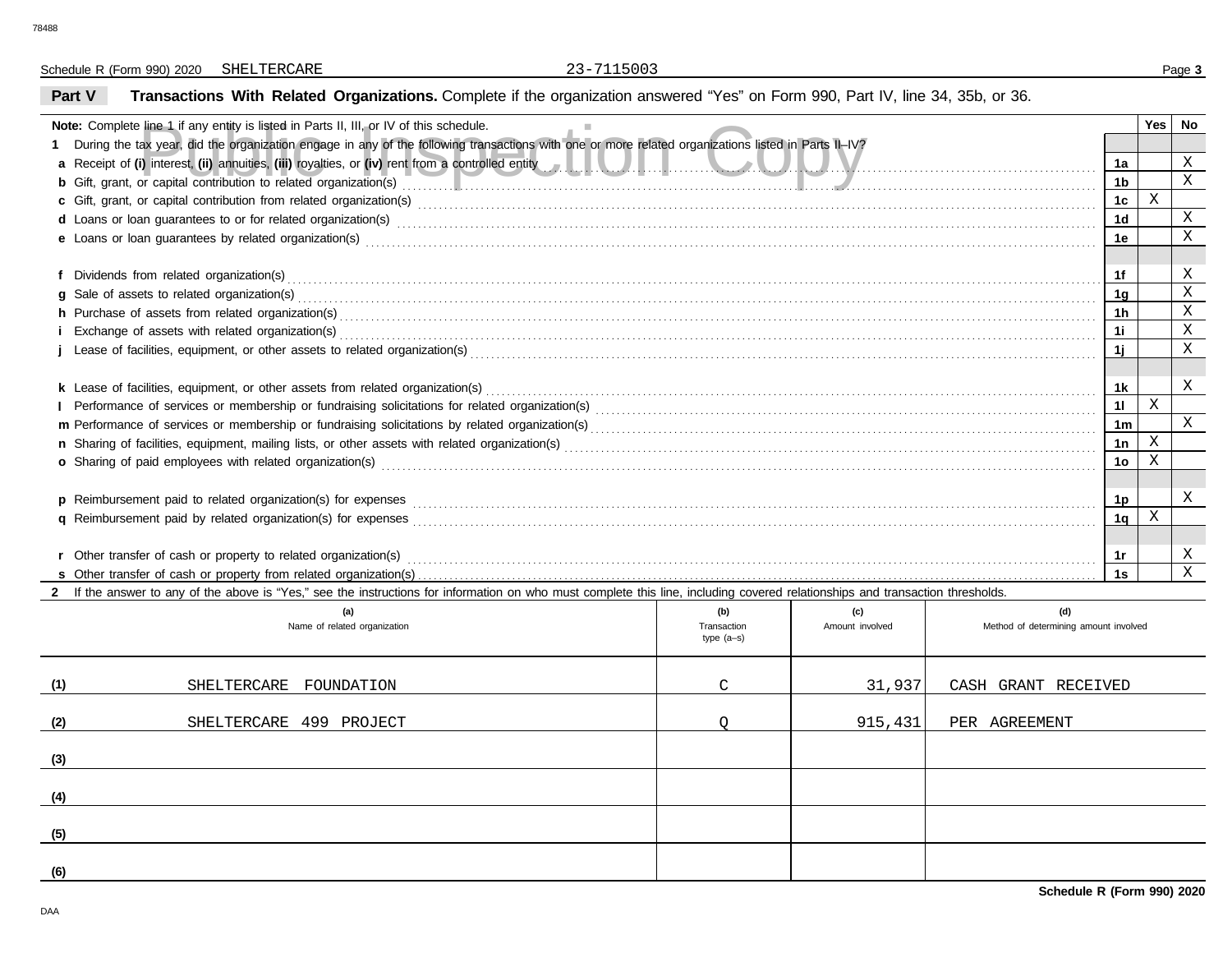## Part VI Unrelated Organizations Taxable as a Partnership. Complete if the organization answered "Yes" on Form 990, Part IV, line 37.

Provide the following information for each entity taxed as a partnership through which the organization conducted more than five percent of its activities (measured by total assets or gross revenue) that was not a related organization. See instructions regarding exclusion for certain investment partnerships.

|      | Provide the following information for each entity taxed as a partnership through which the organization conducted more than five percent of its activities (measured by total assets<br>or gross revenue) that was not a related organization. See instructions regarding exclusion for certain investment partnerships. |                         |                                                  |                                                                                 |                                        |                         |                                 |                                          |                  |                     |                                                                         |                             |            |                                |
|------|--------------------------------------------------------------------------------------------------------------------------------------------------------------------------------------------------------------------------------------------------------------------------------------------------------------------------|-------------------------|--------------------------------------------------|---------------------------------------------------------------------------------|----------------------------------------|-------------------------|---------------------------------|------------------------------------------|------------------|---------------------|-------------------------------------------------------------------------|-----------------------------|------------|--------------------------------|
|      | (a)<br>Name, address, and EIN of entity                                                                                                                                                                                                                                                                                  | (b)<br>Primary activity | (c)<br>Legal<br>domicile<br>(state or<br>foreign | (d)<br>Predominant<br>income (related,<br>unrelated, excluded<br>from tax under | section<br>501(c)(3)<br>organizations? | (e)<br>Are all partners | (1)<br>Share of<br>total income | (g)<br>Share of<br>end-of-year<br>assets | Disproportionate | (h)<br>allocations? | (i)<br>Code V-UBI<br>amount in box 20<br>of Schedule K-1<br>(Form 1065) | (j)<br>managing<br>partner? | General or | (k)<br>Percentage<br>ownership |
|      |                                                                                                                                                                                                                                                                                                                          |                         | country)                                         | sections 512-514)                                                               | Yes   No                               |                         |                                 |                                          | Yes              | No                  |                                                                         | Yes                         | No         |                                |
| (1)  |                                                                                                                                                                                                                                                                                                                          |                         |                                                  |                                                                                 |                                        |                         |                                 |                                          |                  |                     |                                                                         |                             |            |                                |
| (2)  |                                                                                                                                                                                                                                                                                                                          |                         |                                                  |                                                                                 |                                        |                         |                                 |                                          |                  |                     |                                                                         |                             |            |                                |
|      |                                                                                                                                                                                                                                                                                                                          |                         |                                                  |                                                                                 |                                        |                         |                                 |                                          |                  |                     |                                                                         |                             |            |                                |
| (3)  |                                                                                                                                                                                                                                                                                                                          |                         |                                                  |                                                                                 |                                        |                         |                                 |                                          |                  |                     |                                                                         |                             |            |                                |
|      |                                                                                                                                                                                                                                                                                                                          |                         |                                                  |                                                                                 |                                        |                         |                                 |                                          |                  |                     |                                                                         |                             |            |                                |
| (4)  |                                                                                                                                                                                                                                                                                                                          |                         |                                                  |                                                                                 |                                        |                         |                                 |                                          |                  |                     |                                                                         |                             |            |                                |
| (5)  |                                                                                                                                                                                                                                                                                                                          |                         |                                                  |                                                                                 |                                        |                         |                                 |                                          |                  |                     |                                                                         |                             |            |                                |
| (6)  |                                                                                                                                                                                                                                                                                                                          |                         |                                                  |                                                                                 |                                        |                         |                                 |                                          |                  |                     |                                                                         |                             |            |                                |
|      |                                                                                                                                                                                                                                                                                                                          |                         |                                                  |                                                                                 |                                        |                         |                                 |                                          |                  |                     |                                                                         |                             |            |                                |
| (7)  |                                                                                                                                                                                                                                                                                                                          |                         |                                                  |                                                                                 |                                        |                         |                                 |                                          |                  |                     |                                                                         |                             |            |                                |
| (8)  |                                                                                                                                                                                                                                                                                                                          |                         |                                                  |                                                                                 |                                        |                         |                                 |                                          |                  |                     |                                                                         |                             |            |                                |
|      |                                                                                                                                                                                                                                                                                                                          |                         |                                                  |                                                                                 |                                        |                         |                                 |                                          |                  |                     |                                                                         |                             |            |                                |
| (9)  |                                                                                                                                                                                                                                                                                                                          |                         |                                                  |                                                                                 |                                        |                         |                                 |                                          |                  |                     |                                                                         |                             |            |                                |
| (10) |                                                                                                                                                                                                                                                                                                                          |                         |                                                  |                                                                                 |                                        |                         |                                 |                                          |                  |                     |                                                                         |                             |            |                                |
|      |                                                                                                                                                                                                                                                                                                                          |                         |                                                  |                                                                                 |                                        |                         |                                 |                                          |                  |                     |                                                                         |                             |            |                                |
| (11) |                                                                                                                                                                                                                                                                                                                          |                         |                                                  |                                                                                 |                                        |                         |                                 |                                          |                  |                     |                                                                         |                             |            |                                |
|      |                                                                                                                                                                                                                                                                                                                          |                         |                                                  |                                                                                 |                                        |                         |                                 |                                          |                  |                     |                                                                         |                             |            |                                |

**Schedule R (Form 990) 2020**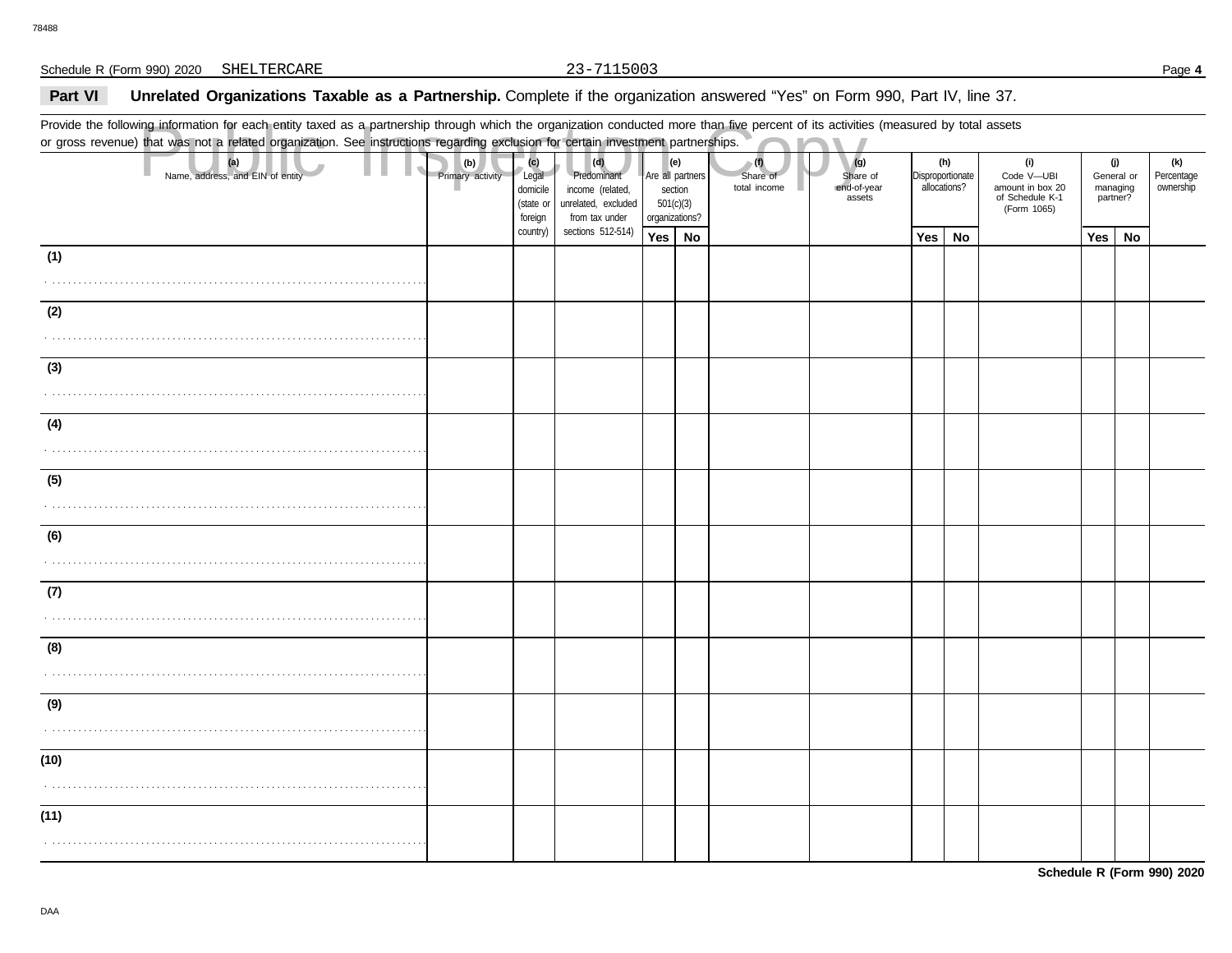|          | Schedule R (Form 990) 2020 SHELTERCARE | 23-7115003                                                                                 | Page 5 |
|----------|----------------------------------------|--------------------------------------------------------------------------------------------|--------|
| Part VII | Supplemental Information.              |                                                                                            |        |
|          |                                        | Provide additional information for responses to questions on Schedule R. See instructions. |        |
|          |                                        |                                                                                            |        |
|          |                                        |                                                                                            |        |
|          |                                        |                                                                                            |        |
|          |                                        | <b>Public Inspectic</b>                                                                    |        |
|          |                                        |                                                                                            |        |
|          |                                        |                                                                                            |        |
|          |                                        |                                                                                            |        |
|          |                                        |                                                                                            |        |
|          |                                        |                                                                                            |        |
|          |                                        |                                                                                            |        |
|          |                                        |                                                                                            |        |
|          |                                        |                                                                                            |        |
|          |                                        |                                                                                            |        |
|          |                                        |                                                                                            |        |
|          |                                        |                                                                                            |        |
|          |                                        |                                                                                            |        |
|          |                                        |                                                                                            |        |
|          |                                        |                                                                                            |        |
|          |                                        |                                                                                            |        |
|          |                                        |                                                                                            |        |
|          |                                        |                                                                                            |        |
|          |                                        |                                                                                            |        |
|          |                                        |                                                                                            |        |
|          |                                        |                                                                                            |        |
|          |                                        |                                                                                            |        |
|          |                                        |                                                                                            |        |
|          |                                        |                                                                                            |        |
|          |                                        |                                                                                            |        |
|          |                                        |                                                                                            |        |
|          |                                        |                                                                                            |        |
|          |                                        |                                                                                            |        |
|          |                                        |                                                                                            |        |
|          |                                        |                                                                                            |        |
|          |                                        |                                                                                            |        |
|          |                                        |                                                                                            |        |
|          |                                        |                                                                                            |        |
|          |                                        |                                                                                            |        |
|          |                                        |                                                                                            |        |
|          |                                        |                                                                                            |        |
|          |                                        |                                                                                            |        |
|          |                                        |                                                                                            |        |
|          |                                        |                                                                                            |        |
|          |                                        |                                                                                            |        |
|          |                                        |                                                                                            |        |
|          |                                        |                                                                                            |        |
|          |                                        |                                                                                            |        |
|          |                                        |                                                                                            |        |
|          |                                        |                                                                                            |        |
|          |                                        |                                                                                            |        |
|          |                                        |                                                                                            |        |
|          |                                        |                                                                                            |        |
|          |                                        |                                                                                            |        |
|          |                                        |                                                                                            |        |
|          |                                        |                                                                                            |        |
|          |                                        |                                                                                            |        |
|          |                                        |                                                                                            |        |
|          |                                        |                                                                                            |        |
|          |                                        |                                                                                            |        |
|          |                                        |                                                                                            |        |
|          |                                        |                                                                                            |        |
|          |                                        |                                                                                            |        |
|          |                                        |                                                                                            |        |
|          |                                        |                                                                                            |        |
|          |                                        |                                                                                            |        |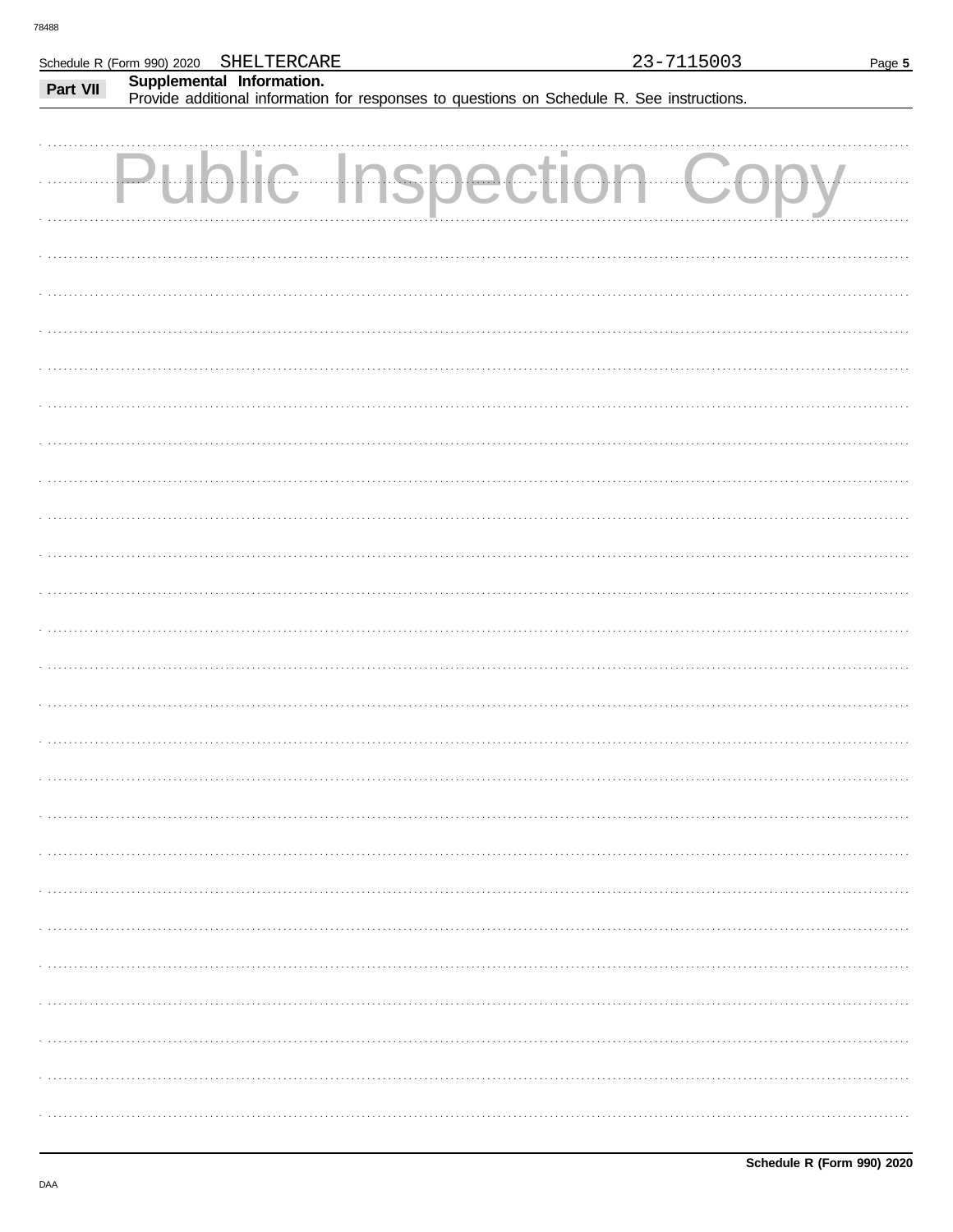|        |                                                                                                                                         |                      | <b>Depreciation and Amortization</b>                                                                          |                              |                |                  |                         | OMB No. 1545-0172          |
|--------|-----------------------------------------------------------------------------------------------------------------------------------------|----------------------|---------------------------------------------------------------------------------------------------------------|------------------------------|----------------|------------------|-------------------------|----------------------------|
|        | Form 4562                                                                                                                               |                      | (Including Information on Listed Property)                                                                    |                              |                |                  |                         | 2020                       |
|        | Department of the Treasury                                                                                                              |                      | u Attach to your tax return.                                                                                  |                              |                |                  |                         | Attachment                 |
|        | (99)<br>Internal Revenue Service                                                                                                        |                      | u Go to www.irs.gov/Form4562 for instructions and the latest information.                                     |                              |                |                  |                         | 179<br>Sequence No.        |
|        | Name(s) shown on return                                                                                                                 |                      |                                                                                                               |                              |                |                  | Identifying number      |                            |
|        | SHELTERCARE<br>Business or activity to which this form relates                                                                          |                      |                                                                                                               |                              |                |                  | 23-7115003              |                            |
|        | INDIRECT DEPRECIATION                                                                                                                   |                      |                                                                                                               |                              |                |                  |                         |                            |
|        | Part I                                                                                                                                  |                      | Election To Expense Certain Property Under Section 179                                                        |                              |                |                  |                         |                            |
|        |                                                                                                                                         |                      | Note: If you have any listed property, complete Part V before you complete Part I.                            |                              |                |                  | 1                       | 1,040,000                  |
| 1<br>2 | Maximum amount (see instructions)                                                                                                       |                      |                                                                                                               |                              |                |                  | $\mathbf{2}$            |                            |
| 3      |                                                                                                                                         |                      |                                                                                                               |                              |                |                  | $\overline{\mathbf{3}}$ | 2,590,000                  |
| 4      |                                                                                                                                         |                      |                                                                                                               |                              |                |                  | $\overline{\mathbf{4}}$ |                            |
| 5      | Dollar limitation for tax year. Subtract line 4 from line 1. If zero or less, enter -0-. If married filing separately, see instructions |                      |                                                                                                               |                              |                |                  | 5                       |                            |
| 6      | (a) Description of property                                                                                                             |                      |                                                                                                               | (b) Cost (business use only) |                | (c) Elected cost |                         |                            |
|        |                                                                                                                                         |                      |                                                                                                               |                              |                |                  |                         |                            |
|        |                                                                                                                                         |                      |                                                                                                               |                              |                |                  |                         |                            |
| 7      |                                                                                                                                         |                      |                                                                                                               |                              | $\overline{7}$ |                  |                         |                            |
| 8      | Total elected cost of section 179 property. Add amounts in column (c), lines 6 and 7 [[[[[[[[[[[[[[[[[[[[[[[[                           |                      |                                                                                                               |                              |                |                  | 8                       |                            |
| 9      |                                                                                                                                         |                      |                                                                                                               |                              |                |                  | 9                       |                            |
| 10     |                                                                                                                                         |                      |                                                                                                               |                              |                |                  | 10                      |                            |
| 11     | Business income limitation. Enter the smaller of business income (not less than zero) or line 5. See instructions                       |                      |                                                                                                               |                              |                |                  | 11                      |                            |
| 12     | Section 179 expense deduction. Add lines 9 and 10, but don't enter more than line 11                                                    |                      |                                                                                                               |                              |                |                  | 12                      |                            |
| 13     | Carryover of disallowed deduction to 2021. Add lines 9 and 10, less line 12                                                             |                      |                                                                                                               |                              | 13             |                  |                         |                            |
|        | Note: Don't use Part II or Part III below for listed property. Instead, use Part V.                                                     |                      |                                                                                                               |                              |                |                  |                         |                            |
|        | Part II                                                                                                                                 |                      | Special Depreciation Allowance and Other Depreciation (Don't include listed property. See instructions.)      |                              |                |                  |                         |                            |
| 14     | Special depreciation allowance for qualified property (other than listed property) placed in service                                    |                      |                                                                                                               |                              |                |                  | 14                      |                            |
| 15     | during the tax year. See instructions                                                                                                   |                      |                                                                                                               |                              |                |                  | 15                      |                            |
| 16     |                                                                                                                                         |                      |                                                                                                               |                              |                |                  | 16                      | 178,985                    |
|        | Part III                                                                                                                                |                      | MACRS Depreciation (Don't include listed property. See instructions.)                                         |                              |                |                  |                         |                            |
|        |                                                                                                                                         |                      | <b>Section A</b>                                                                                              |                              |                |                  |                         |                            |
| 17     |                                                                                                                                         |                      |                                                                                                               |                              |                |                  | 17                      | 0                          |
| 18     | If you are electing to group any assets placed in service during the tax year into one or more general asset accounts, check here       |                      |                                                                                                               |                              |                |                  |                         |                            |
|        |                                                                                                                                         |                      | Section B-Assets Placed in Service During 2020 Tax Year Using the General Depreciation System                 |                              |                |                  |                         |                            |
|        | (a) Classification of property                                                                                                          | placed in<br>service | (b) Month and year (c) Basis for depreciation (d) Recov<br>(business/investment use<br>only-see instructions) | (d) Recovery<br>period       | (e) Convention |                  | (f) Method              | (g) Depreciation deduction |
| 19a    | 3-year property                                                                                                                         |                      |                                                                                                               |                              |                |                  |                         |                            |
| b      | 5-year property                                                                                                                         |                      |                                                                                                               |                              |                |                  |                         |                            |
| c      | 7-year property                                                                                                                         |                      |                                                                                                               |                              |                |                  |                         |                            |
| d      | 10-year property                                                                                                                        |                      |                                                                                                               |                              |                |                  |                         |                            |
| е      | 15-year property                                                                                                                        |                      |                                                                                                               |                              |                |                  |                         |                            |
| f      | 20-year property                                                                                                                        |                      |                                                                                                               |                              |                |                  |                         |                            |
| g      | 25-year property                                                                                                                        |                      |                                                                                                               | 25 yrs.                      |                |                  | S/L                     |                            |
|        | <b>h</b> Residential rental<br>property                                                                                                 |                      |                                                                                                               | 27.5 yrs.                    | ΜМ             |                  | S/L<br>S/L              |                            |
|        |                                                                                                                                         |                      |                                                                                                               | 27.5 yrs.                    | МM<br>МM       |                  | S/L                     |                            |
|        | <i>i</i> Nonresidential real<br>property                                                                                                |                      |                                                                                                               | 39 yrs.                      | MМ             |                  | S/L                     |                            |
|        |                                                                                                                                         |                      | Section C-Assets Placed in Service During 2020 Tax Year Using the Alternative Depreciation System             |                              |                |                  |                         |                            |
| 20a    | Class life                                                                                                                              |                      |                                                                                                               |                              |                |                  | S/L                     |                            |
| b      | 12-year                                                                                                                                 |                      |                                                                                                               | 12 yrs.                      |                |                  | S/L                     |                            |
| c      | 30-year                                                                                                                                 |                      |                                                                                                               | 30 yrs.                      | MМ             |                  | S/L                     |                            |
| d      | 40-year                                                                                                                                 |                      |                                                                                                               | 40 yrs.                      | MМ             |                  | S/L                     |                            |
|        | Part IV<br><b>Summary</b> (See instructions.)                                                                                           |                      |                                                                                                               |                              |                |                  |                         |                            |
| 21     | Listed property. Enter amount from line 28                                                                                              |                      |                                                                                                               |                              |                |                  | 21                      |                            |
| 22     | Total. Add amounts from line 12, lines 14 through 17, lines 19 and 20 in column (g), and line 21. Enter                                 |                      |                                                                                                               |                              |                |                  |                         |                            |
|        |                                                                                                                                         |                      |                                                                                                               |                              |                |                  | 22                      | 178,985                    |
| 23     | For assets shown above and placed in service during the current year, enter the                                                         |                      |                                                                                                               |                              | 23             |                  |                         |                            |
|        | For Paperwork Reduction Act Notice, see separate instructions.                                                                          |                      |                                                                                                               |                              |                |                  |                         | Form 4562 (2020            |

DAA